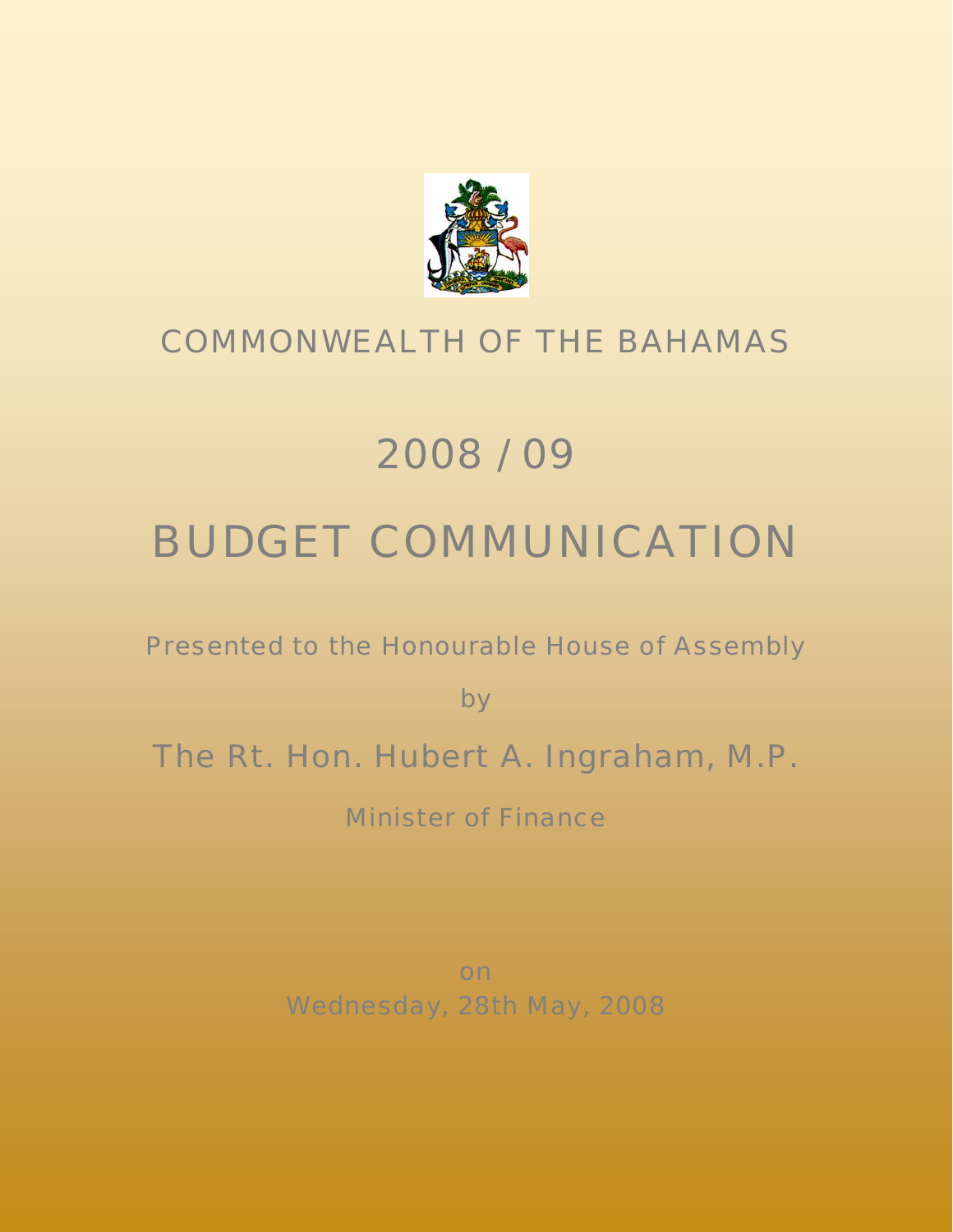# **2008/09 BUDGET COMMUNICATION**

It is my honour to present the 2008/09 Budget Communication.

# *INTRODUCTION*

 Present global economic uncertainty is giving rise to what appears to be unstoppable increases in the cost of living driven by the continued rise in energy and food prices internationally.

The growing cost of energy is already impacting the travel plans of many with direct consequences for our primary industry, tourism.

This budget therefore has been crafted to take into account the international economic turbulence and uncertainty impacting so harshly on our own people and on the travel intentions of people wishing to vacation in The Bahamas which further disadvantages our people, especially those working in the tourism and hospitality sectors.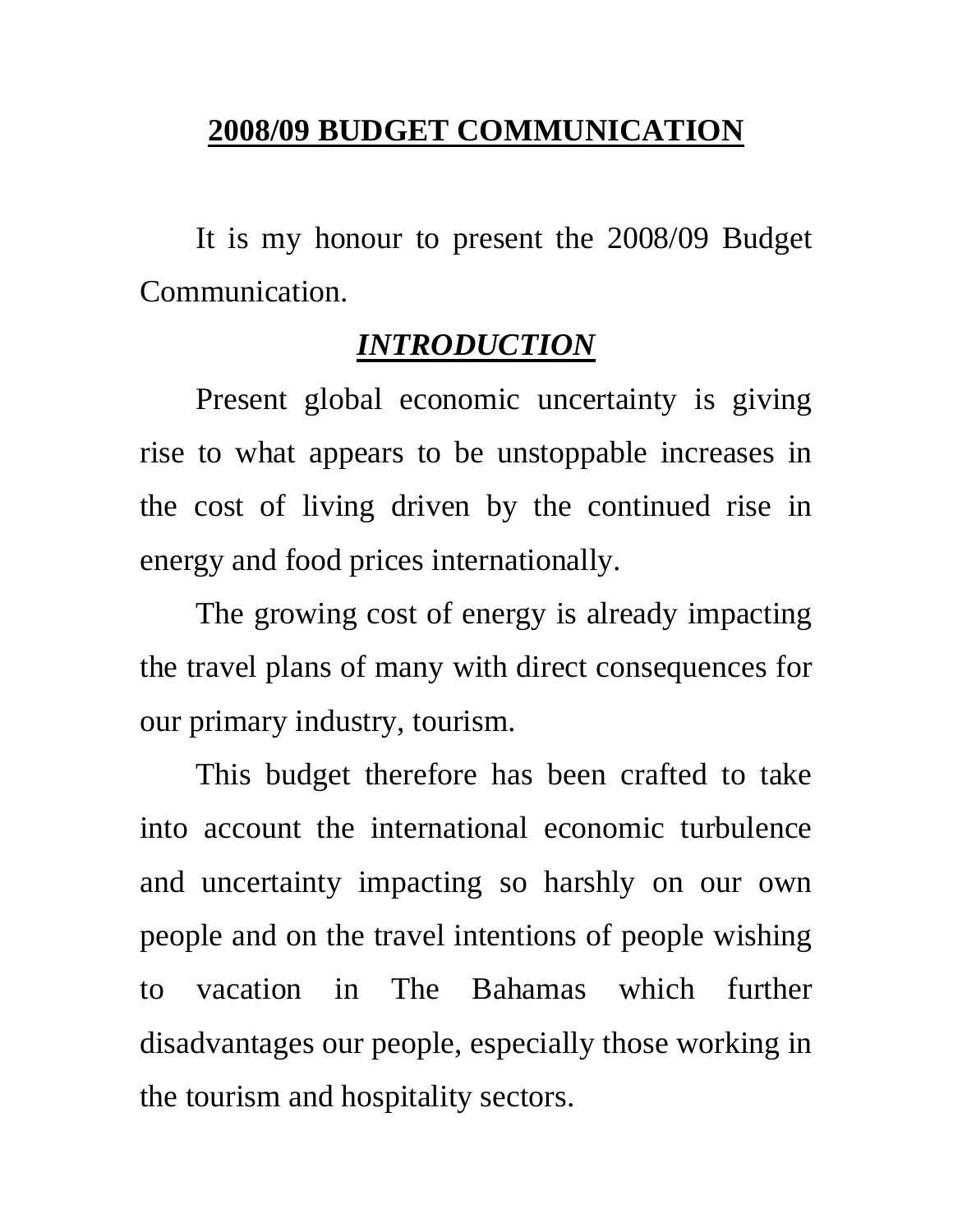In particular, this Budget embraces my Government's social philosophy, its commitment and its determination to cushion the harshness of the impact of the international turbulence upon our citizens, most particularly low income families who invariably are impacted first and most acutely.

 As importantly, this budget was designed to properly position our economy for the rebound in the international economy which we believe will begin during this budget period.

And so we have carefully determined the size and components of the fiscal programme which will touch every family with significant financial relief, but which at the same time will not under any circumstances compromise the sound fiscal status of our economy which we have worked so hard to maintain through several terms in Government.

Indeed, in this context our strategy would certainly have the approval of the International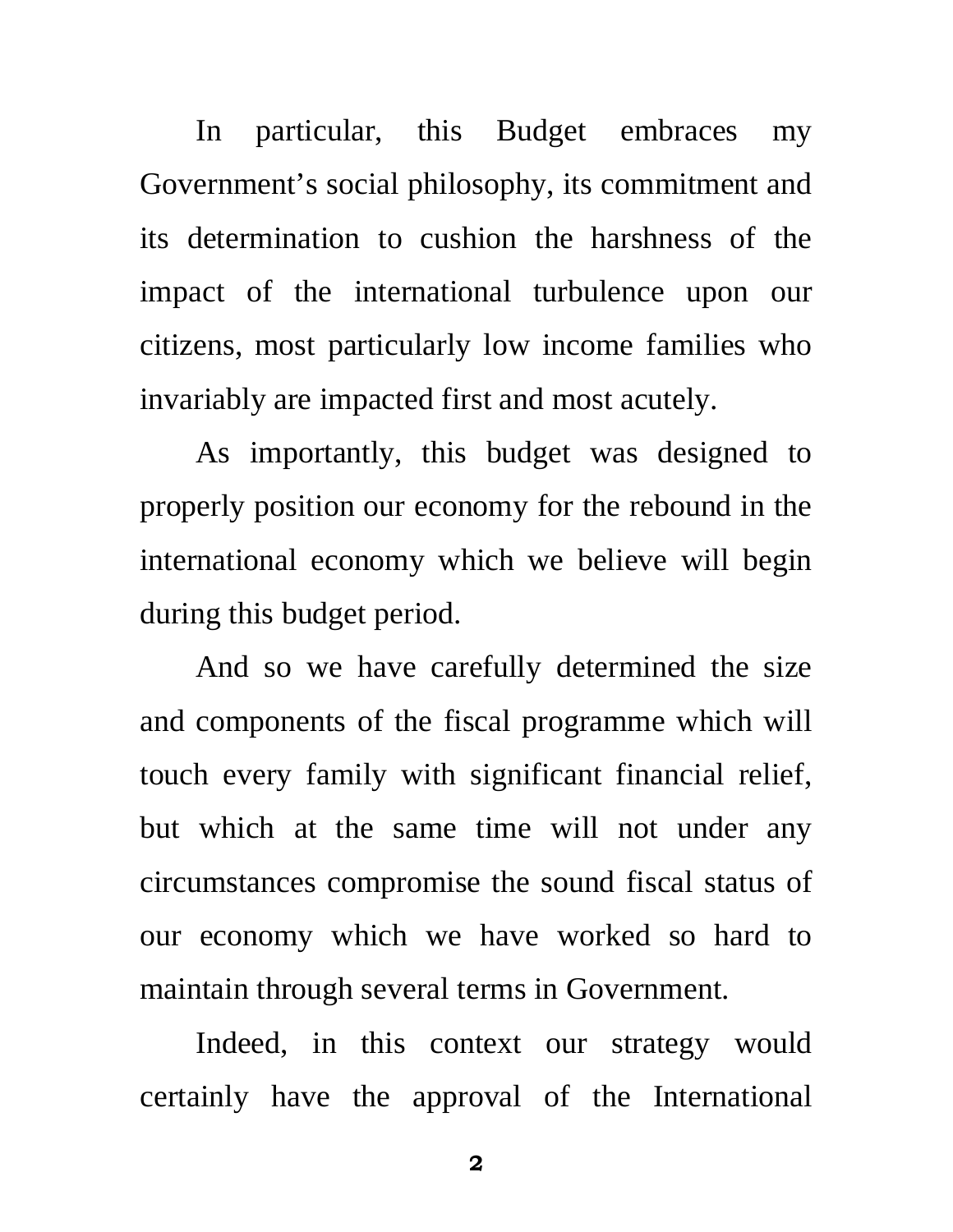Monetary Fund, the IMF, because it is consistent with the views expressed recently by the IMF Managing Director. In a speech in February, the IMF Managing Director said:-

'*Unless the situation improves, the fiscal authorities in countries with low fiscal risks should prepare to exploit the headroom for timely and targeted fiscal stimulus that can add to aggregate demand in a way that supports private consumption. Of course, it has to be temporary – maintaining a sustainable medium-term fiscal position is still very important. But in a sense, medium-term fiscal policy is all about saving for a rainy day. It is now raining.'* 

It will be seen that we have sought to strike, and we have succeeded in striking, the correct balance between appropriate fiscal easing along the lines mentioned by the IMF Managing Director. This will provide financial relief on the one hand, and the perennial requirement to maintain the fiscal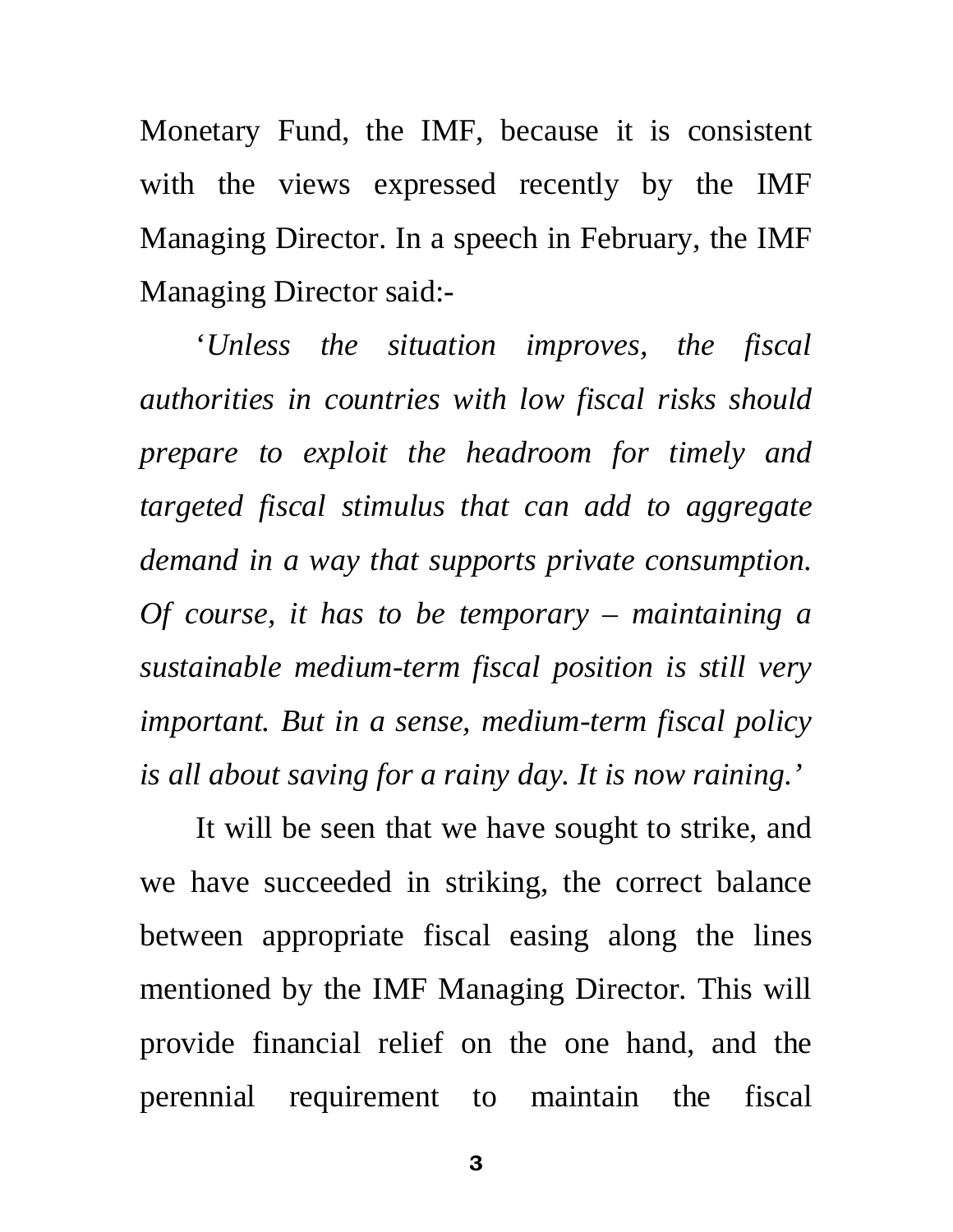discipline which has been of such importance in attracting investment and employment to The Bahamas.

 We must all be reminded that it is because we maintained a prudent economic policy in the years 1992 to 2002 that we now have the fiscal headroom to meet the present unsettled situation without compromising the medium-term fiscal policy stance.

We now know that the ratio of Government Debt to GDP that has obtained within the desired range of 30% to 35% in recent years. We can afford therefore to move to the upper limit of this range to implement measures which provide relief and assistance to Bahamians.

#### *STRATEGIC DIRECTIONS*

 The 2008/09 Budget Communication will, in accordance with precedent, deal with economic and fiscal developments in the financial year coming to a close, 2007/08, and will set out the prospects, goals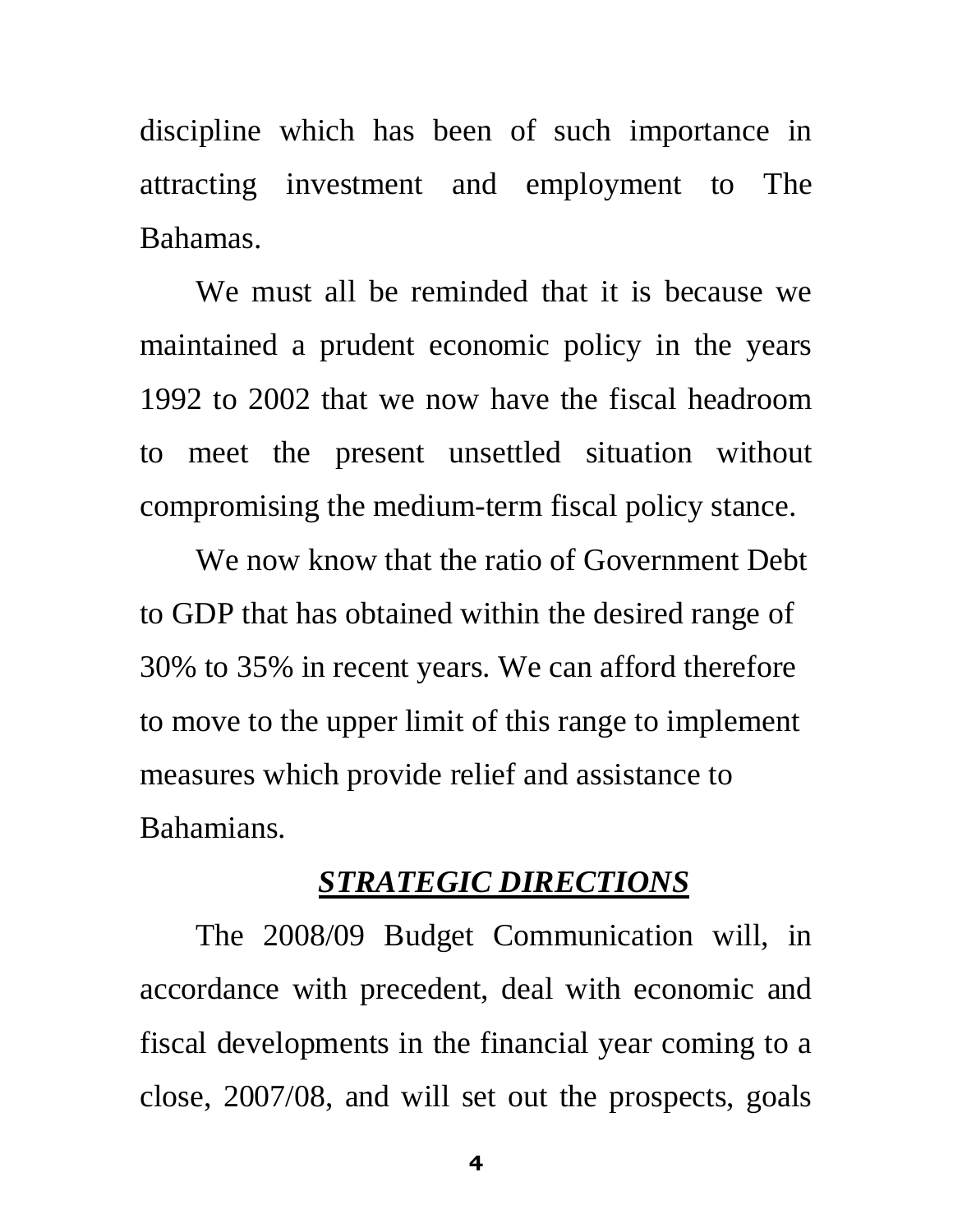and objectives of economic and fiscal policy for 2008/09. In addition, the 2008/09 Budget Communication deals with certain major issues of a strategic nature in the direction of confronting crucial issues affecting our society and economy.

## *LAW AND ORDER*

In this context I first wish to comment on the problems of law and order. Some 35 years, the life span of an entire generation, has passed since The Bahamas attained Independence in 1973. For those of us who lived through the process of obtaining Independence, it has inspired our lives, and our commitment to our beloved Bahamaland.

In the years since Independence new generations have come along. While the majority of young persons share the vision and dedication of their parents and grandparents' generations in support of Bahamian national development, not all share the dream. Regrettably some have developed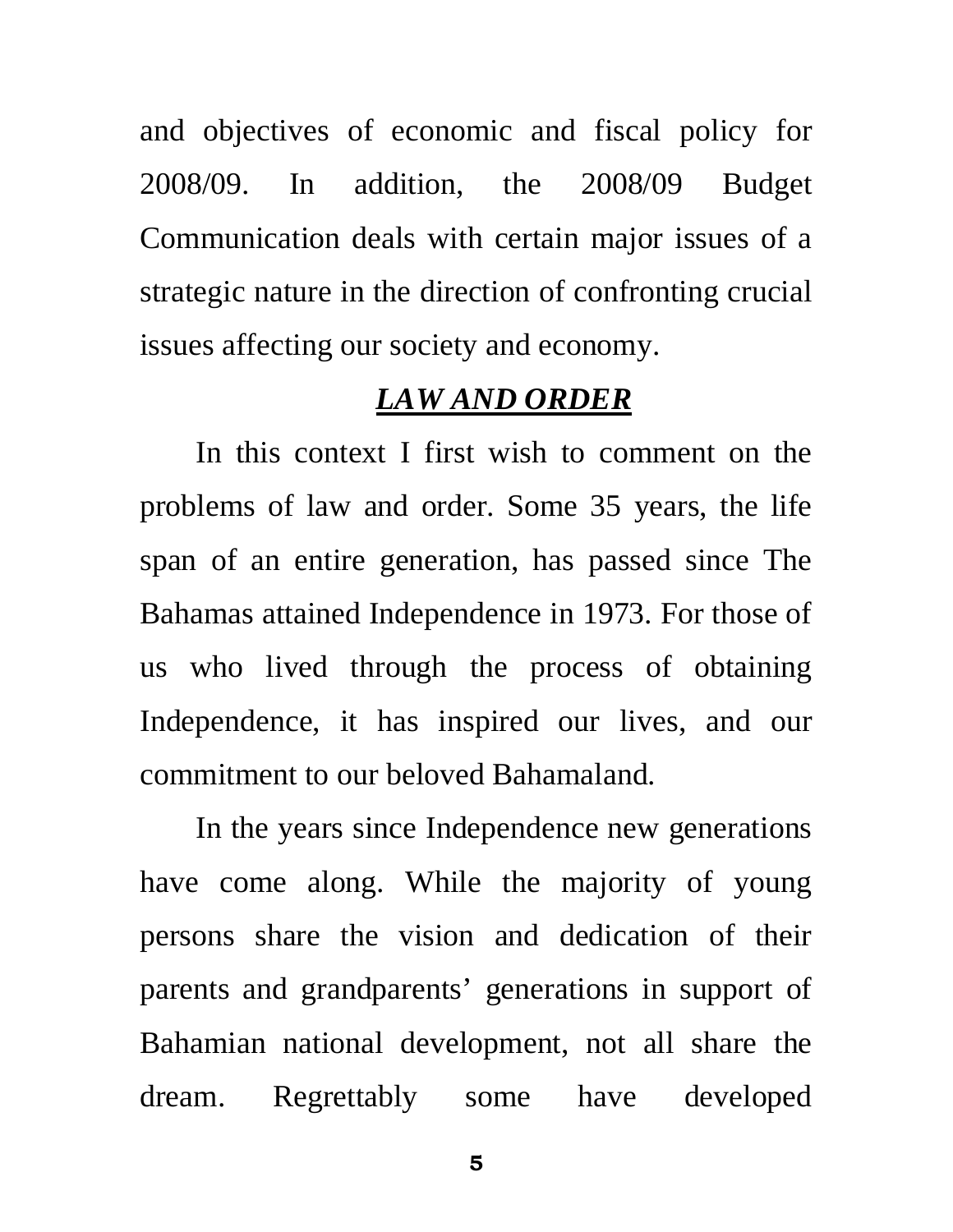complacency about what has been accomplished. They take for granted the freedoms we enjoy and the way of life we can lead.

An even tinier minority appears to have no time perspective and no conception of the dark and dismal future to which their present behaviour and attitudes are leading them. They engage in activities which, tragically, will waste their lives and the lives of their victims.

And so, while ensuring that we provide opportunities for our focussed youth to realize their full potential we must also redouble our efforts to reach out to those who are disengaged. We must assist them in understanding how very fortunate we are to have progressed so far in The Bahamas and encourage them to see how they might lead meaningful and productive lives.

We all know that youth has a tendency towards a limited time horizon. As one matures, this horizon

**6 6 6 6 6 6 6 6 6**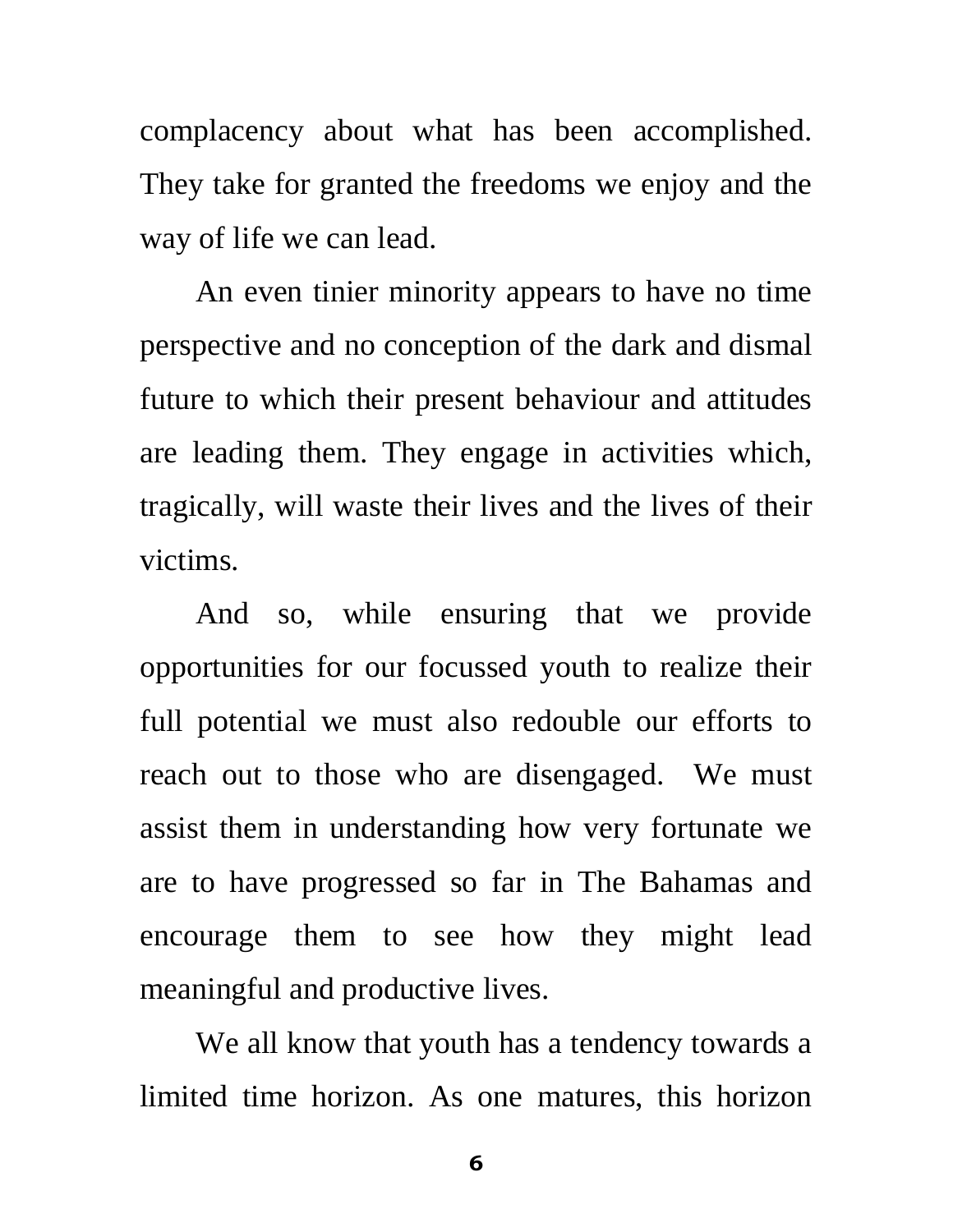lengthens until, as one reaches middle years, one seriously contemplates the future. An astronomer was once asked why he spends so much time looking into the future. His answer was "because that is where he will be spending the rest of his life!"

It is primarily through the medium of its annual budgets that Government creates and renews initiatives to positively impact the lives of its citizens and provide good governance. And so this Budget is designed to provide an opportunity to invite our young people to look into the future and to become part of a future which we and they want for themselves and our country.

We are continuing to address this urgent problem through this Budget. The financial provisions made can be supplemented by the contribution which every Bahamian can make in vigilantly safeguarding the progress which we have made, in standing ready to contribute positively to our collective future, and in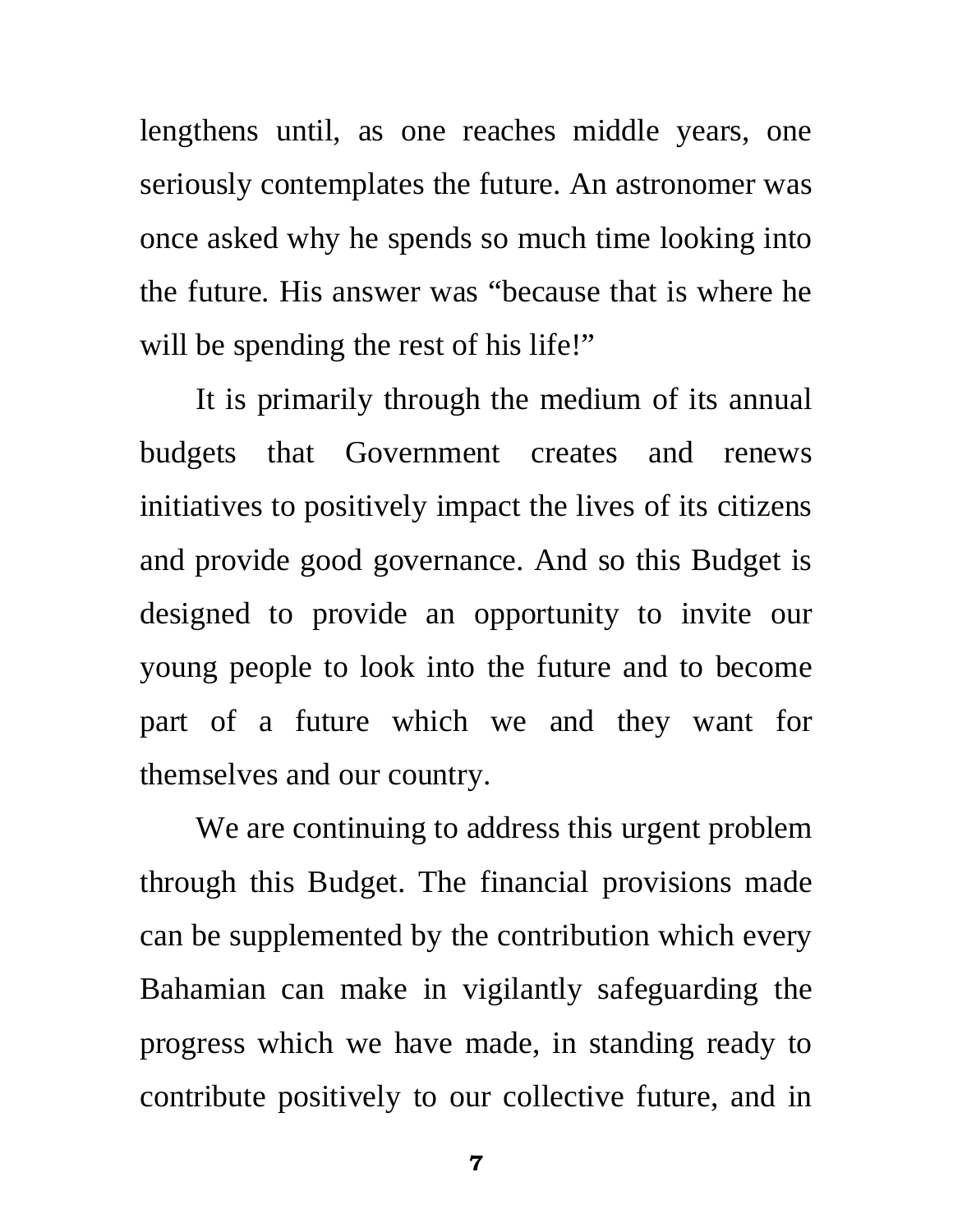finding assistance and encouragement through the operations of our Government.

We seek in this Budget to enable us to bolster and support the positive; to remove any sense of alienation that exists in segments of our population, and to redirect the energies and imagination of all our young to positive goals that contribute to the betterment of Bahamian society.

We envisage this process resulting in reduced social tensions which have provided the seed-bed for crime and in moving our society towards our National Anthem's *'rising sun'*.

# *ENVIRONMENTAL SUSTAINABILITY*

We believe that our need for economic development must be kept in proper balance with the need to secure the protection of our environment including the biological diversity of our islands. Therefore, we are requiring all developers, national and international, to observe environmental best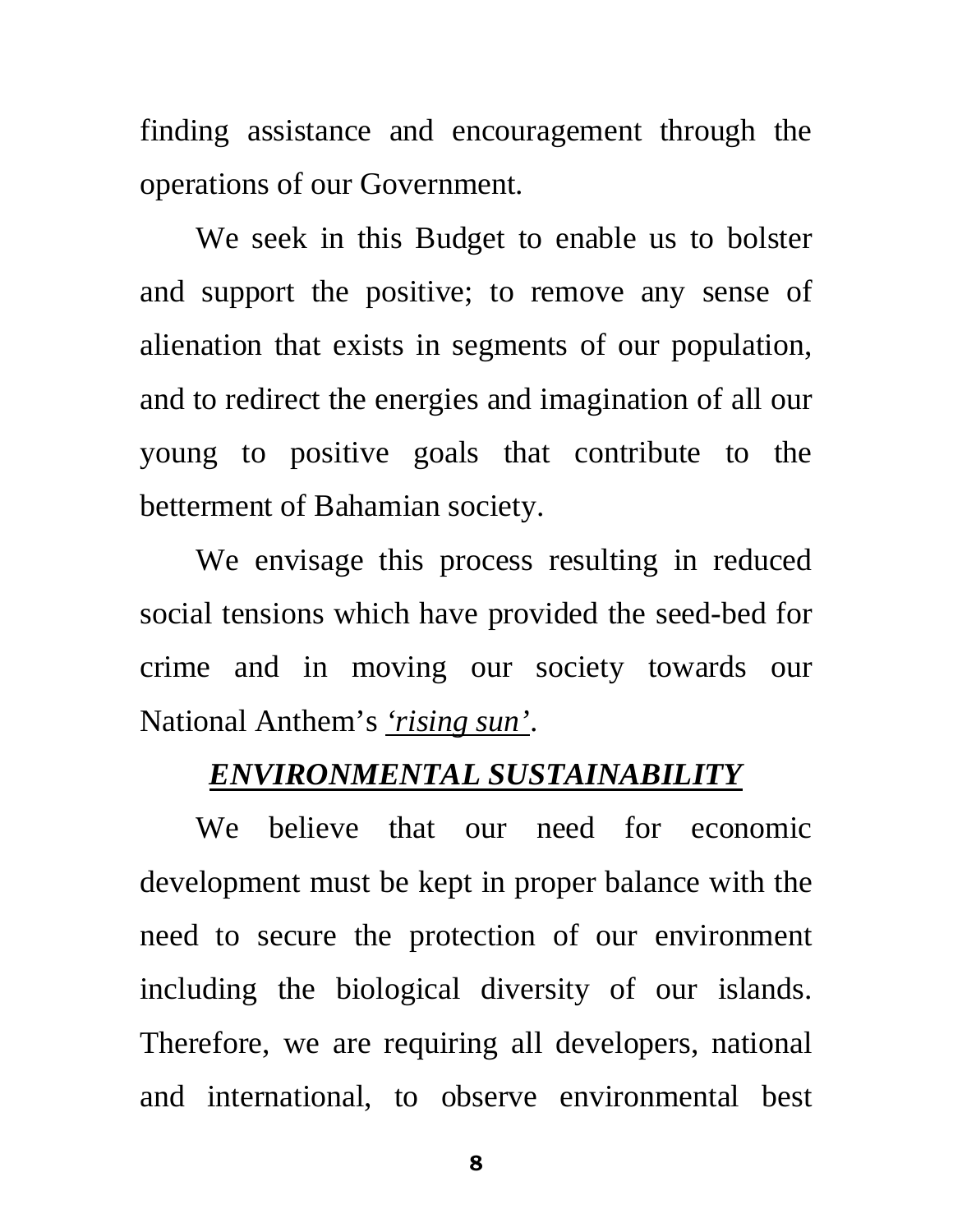practices in the construction and operation of their projects.

This makes good economic sense particularly given the fact that our tourism sector, the chief engine of the economy, is dependent upon our maintenance of a healthy environment.

Hence, the Government places the highest priority on the effective management and protection of our natural resources and will continue to support environmentally sustainable activities including the implementation of environmentally sensitive policies, conservation education, habitat rehabilitation and the modernization of related legislation and regulation needed to support effective management of functioning protected areas.

 In this regard, this Budget provides, in addition to the annual subvention of \$1 million to the Bahamas National Trust (BNT), instituted by us in the last Budget period, a further sum of \$250,000 for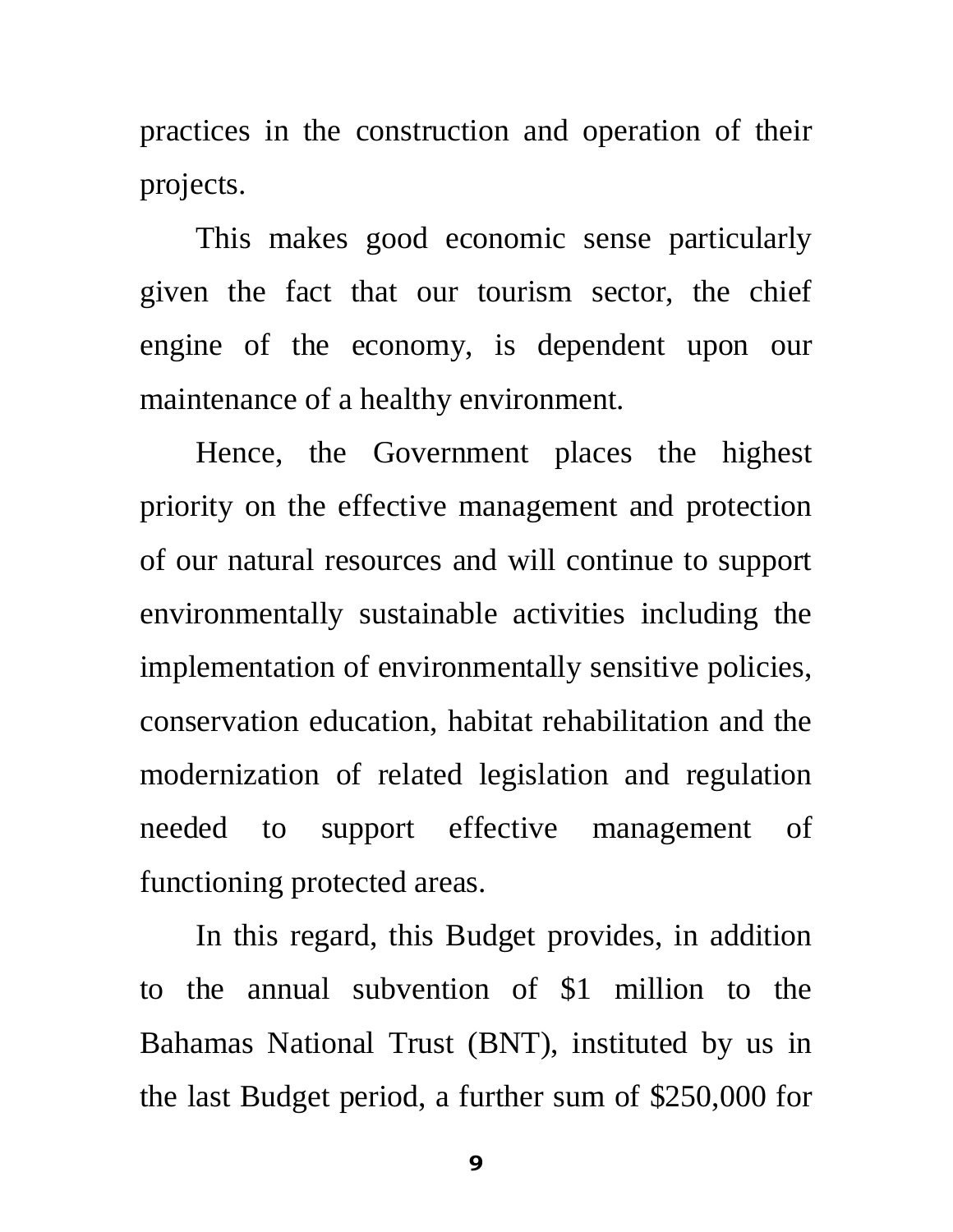the expressed purpose of covering salary and other costs associated with the engagement of park wardens deployed in BNT managed parks around our country.

 Additionally, this Budget makes provision for The Bahamas' contribution of the first \$500,000 toward the establishment of a permanent Bahamas National Protected Area Trust Fund under the auspices of the Caribbean Challenge Initiative. The Fund will be financed by a combination of private and public resources committed by regional governments, international environmental organizations such as The Nature Conservancy and other international funding agencies.

The Caribbean Challenge supports the initiative of parties to the UN Convention on Biological Diversity to conserve, at a minimum, 10 per cent of their terrestrial and marine habitat by 2010 and 2012 respectively.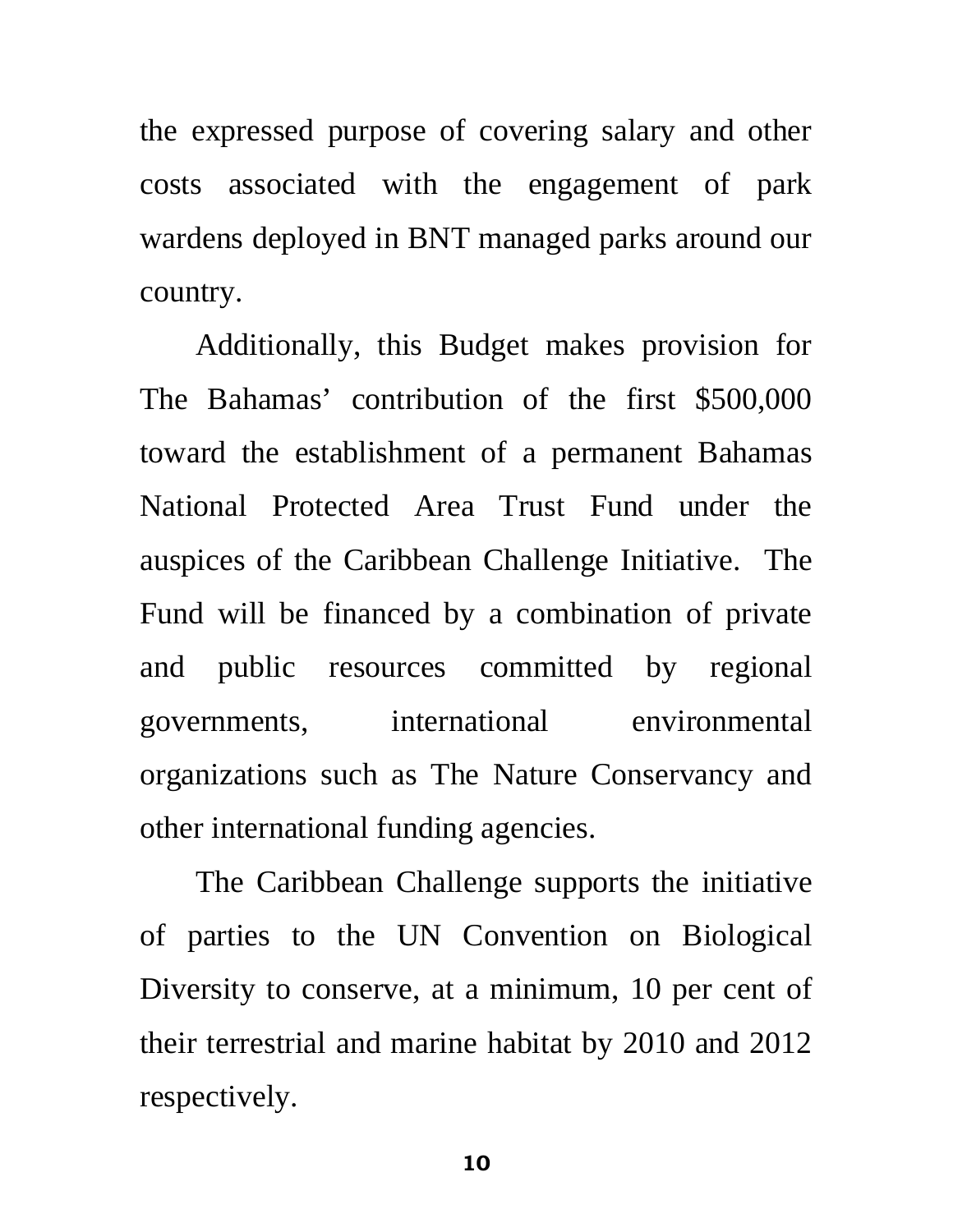We have committed to contribute \$2 million dollars over the next four years for the establishment of The Bahamas National Protected Area Trust Fund. Similar action is being taken by other regional governments. The creation of Funds region-wide will permit the region to benefit from economies of scale for sustainable finance, assure transparency and strengthen local capacities.

I also advise of the appointment from amongst my Ministers, a Minister to be charged with responsibility for the Environment with effect from 1 July, 2008.

#### *RENEWING GOOD GOVERNANCE*

The next strategic issue on which I wish to comment is good governance. Good governance is not an empty concept devoid of meaningful and practical content. On the contrary, Governance places the people as the beneficiaries of Government services, and Government, a representative of the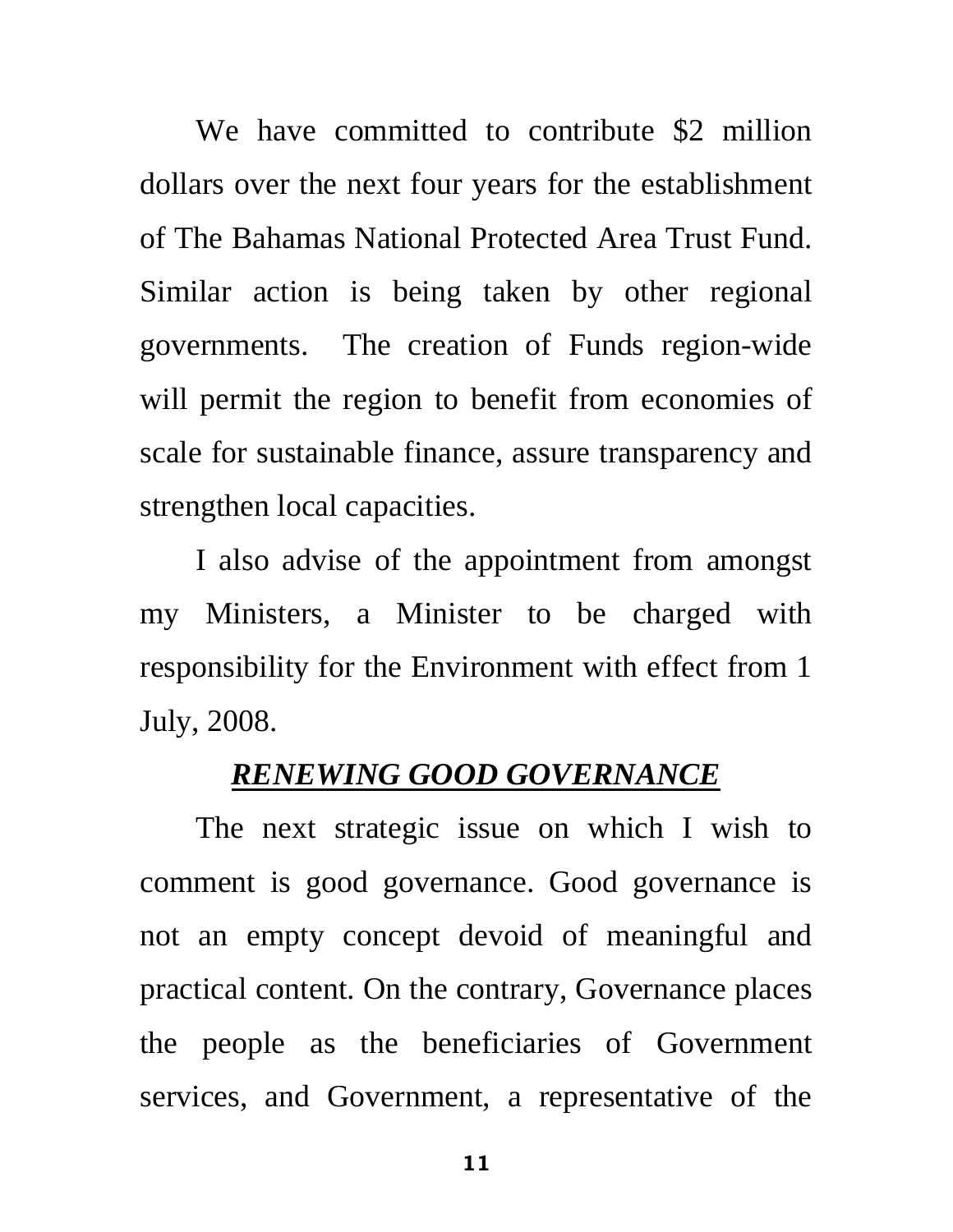people, is the provider of those services. Governance places great responsibility on the political leadership of the Nation and on the administrators and managers of the State apparatus responsible for implementing policy in ensuring that essential public services are provided to everyone conveniently, promptly, courteously, and at minimum cost to the Bahamian taxpayer.

We came to office on a pledge of renewing trust. In government we seek to inspire trust through adherence to the principles of good governance.

Furthermore, we seek to ensure that good governance embraces everyone in society who has to, or wants to, approach governmental institutions for services to which they are entitled. We seek to ensure that no-one feels alienated or intimidated in seeking governmental services to which they are entitled. Again, a careful balance has to be struck between the goals of providing a range of governmental services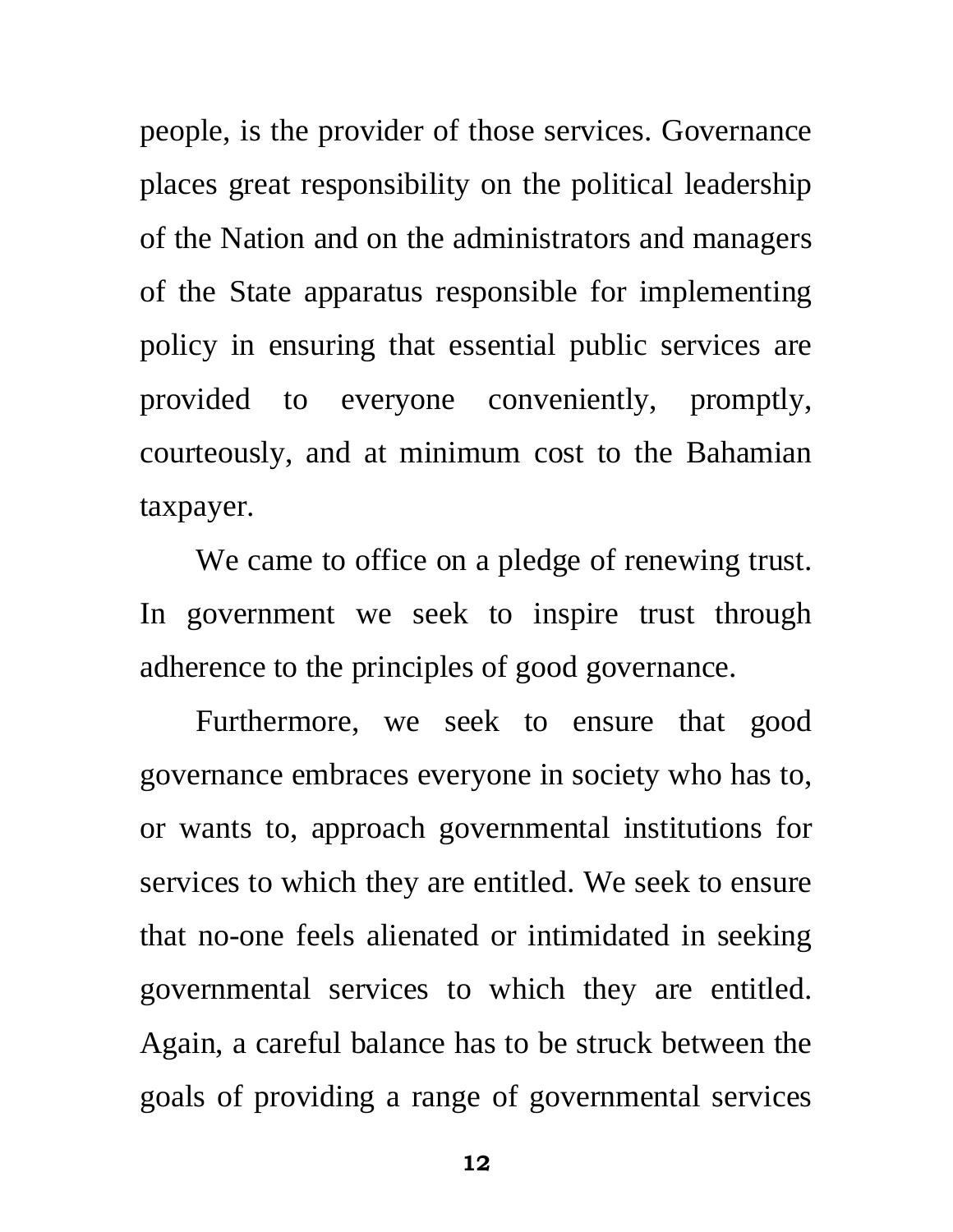which would require heavy taxation, and on providing an appropriate level of services which our society needs and which our economy can support.

In this regard I would refer Honourable Members to my remarks in the 1993/94 Budget Communication where I said:-

*Good governance is only achievable if the society and the government are united in their understanding of the economic environment affecting that society; if they share the same goals and ambitions for the well-being of the society and its members, and if they adjust their expectations to the pace which economic and budgetary realities permit. Indeed, achievement of desired goals requires a full commitment by all to pursue the difficult path which must be taken in pursuit of such goals.* 

As part of our strategy on renewing good governance, I wish to refer to the launch of a Service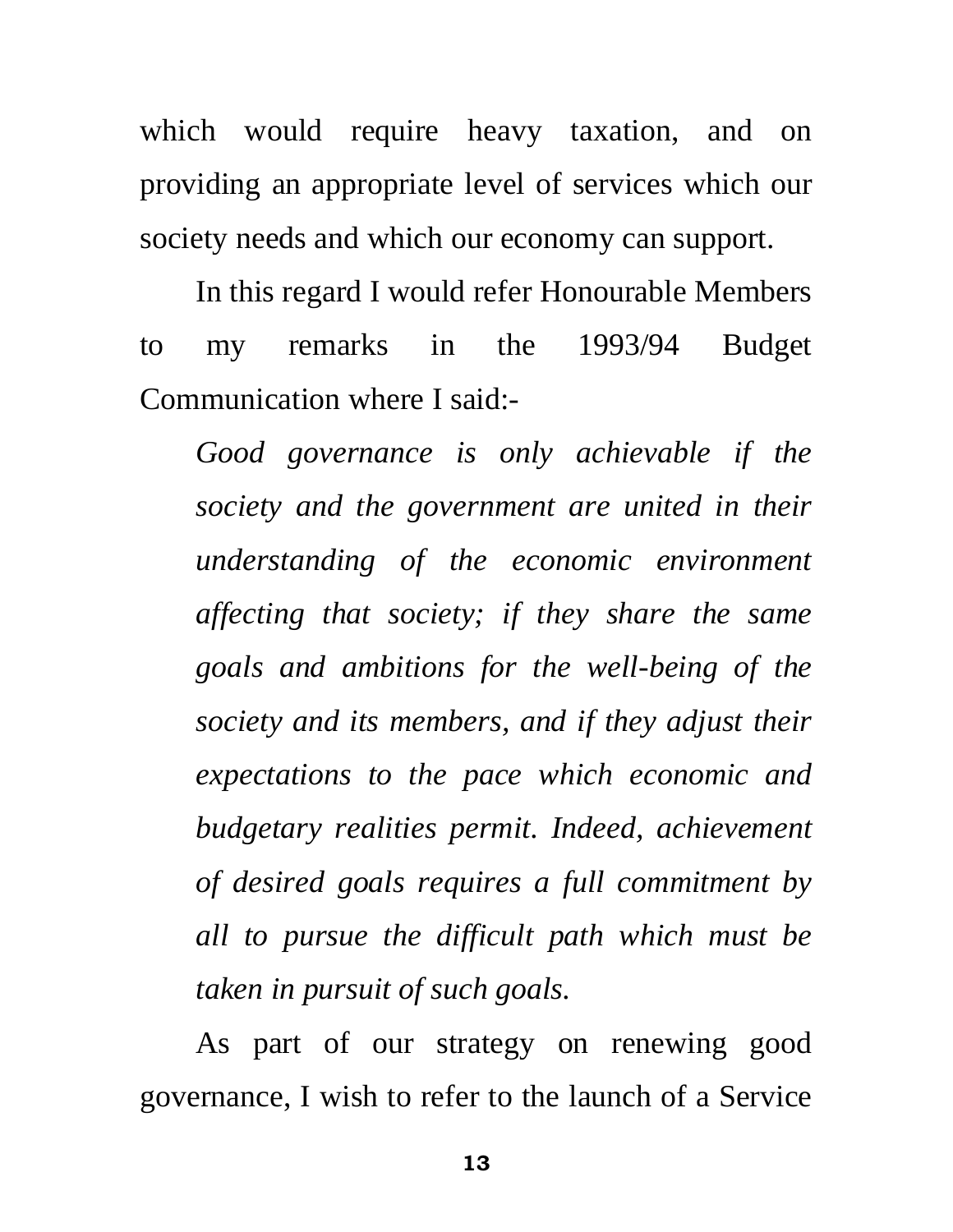Improvement Programme in the public sector just last week Friday to remind public officers that an effective Public Service is essential to good governance and to the effective delivery of public services to the general public.

Another strategic issue on which my Government intends to focus is the modernization of our revenue system. Later in this Communication I will deal with this matter in the context of the 2008/09 Budget.

#### *MODERNISING FINANCIAL ADMINISTRATION*

A further strategic issue on which I wish to comment is the importance of modernizing our public financial administration*.* It will be recalled that in the 2007/08 Mid-Year Budget Statement presented to this Honourable House on 25 February, 2008, I set out the position in relation to enhancing the accountability and transparency surrounding the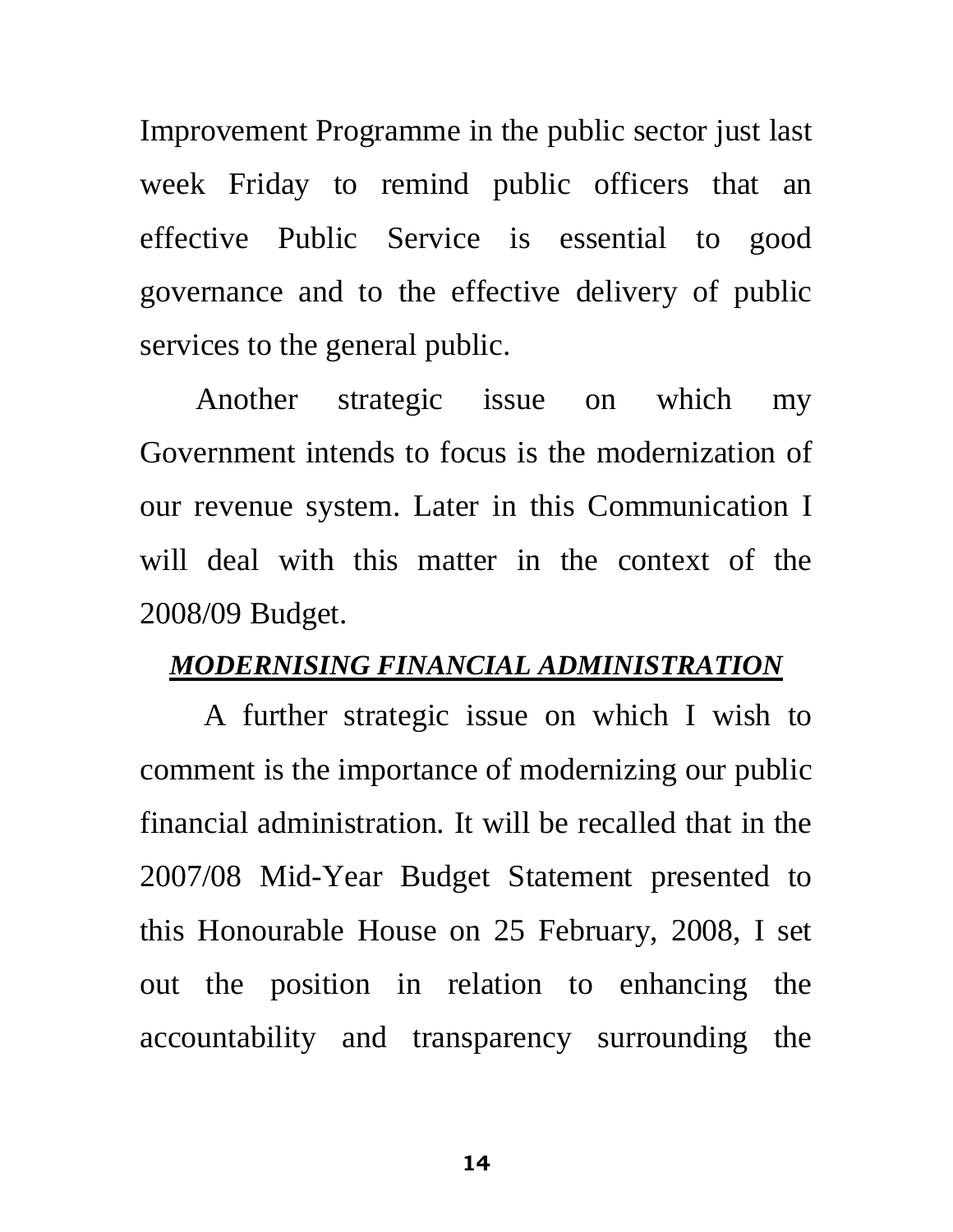functions and responsibilities of Ministers and the highest officials in the Public Sector.

The institution of the Mid-Year Budget Statement is the first major advance in our system of public financial administration since Independence. It will be borne in mind that the legislation for our present public financial system was enacted in 1973 on Independence. Since that time, the dimensions of Government expenditure have expanded enormously. The fundamental review involves assessment and evaluation of many aspects of our economic and budgetary arrangements. The purpose of this fundamental review is to place fresh and heightened emphasis and awareness on the cardinal requirements of transparency and accountability in relation to Government expenditures and revenues at all levels of Government, and to modernize these arrangements as necessitated by the growing importance of the

Public Sector in the national economy.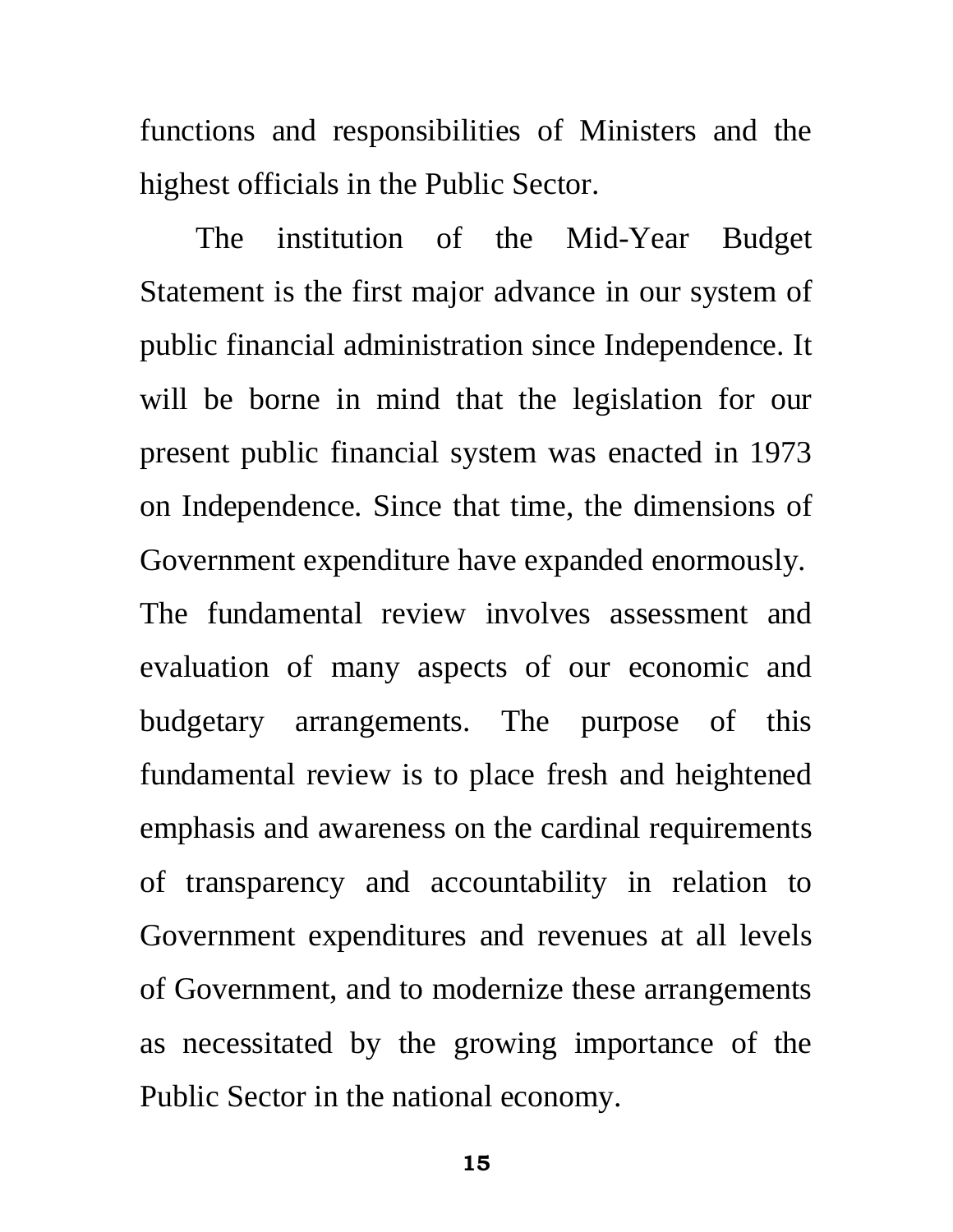Furthermore, the review is intended to maximize the efficiency and the integrity with which public funds are disbursed. The review aims at fixing responsibility more firmly on those senior officials charged with that responsibility, and to separate policy from management.

 The Ministry of Finance is preparing a White Paper which will set out proposals for changes in the structure of the public financial management so as to clarify the role and responsibilities of Ministers and senior officials in relation to the care and management of the revenue collection process, and the management and disbursement of public expenditures.

That White Paper will be circulated to Members of Parliament and senior officials for their comments, and it will be posted on the Ministry of Finance website for public comment.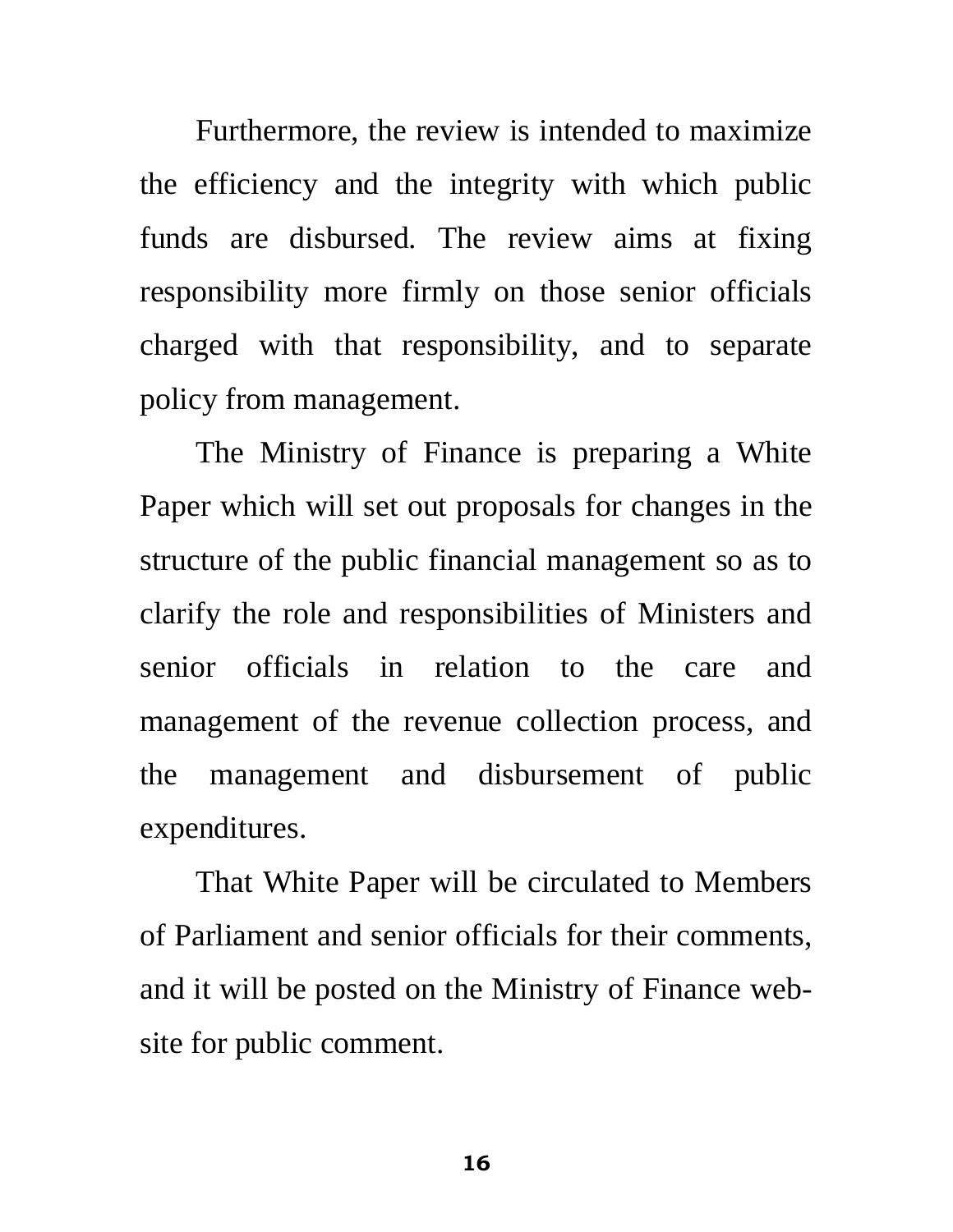# *WORLD TRADE ORGANISATION AND RELATIONS WITH THE EUROPEAN UNION*

A crucial strategic issue on which to comment is the present state of progress in relation to negotiating membership of the World Trade Organisation.

My comments contain no surprises as it remains my Government's firmest commitment that final approval on membership as far as the interests of The Bahamas are concerned can only come by means of a consensus of the Bahamian people*.* 

The Minister of State for Finance, the Trade Commission, and the Ministry of Finance are providing extensive briefing on the issues involved. We want the Bahamian public to be fully informed on the context of the crucial decision which will have to be made shortly. It is my Government's considered opinion that entering into the WTO is a major step which we should be willing to consider.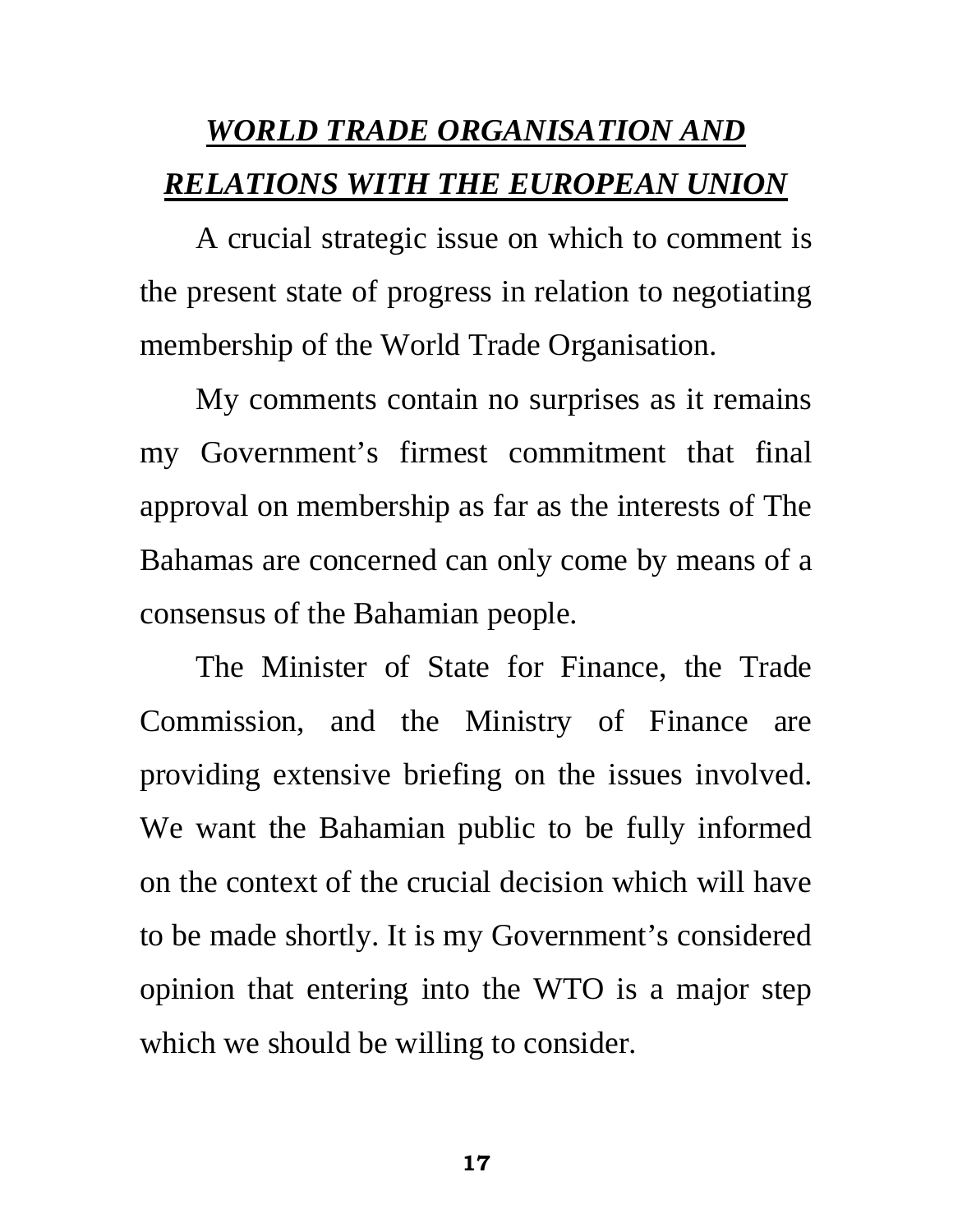The other matter of crucial importance in this context is the proposal for an Economic Partnership Agreement with the European Union. Again, the Minister of State for Finance, the Trade Commission and staff from the Ministry of Finance have tried diligently to provide the Bahamian public with comprehensive briefing. It is an issue on which we, as a democracy, should take an informed decision and not one based on poor and misleading information.

My Government and its agencies will continue to work very hard to fully inform the Bahamian public and their parliamentary representatives before any final decisions are taken.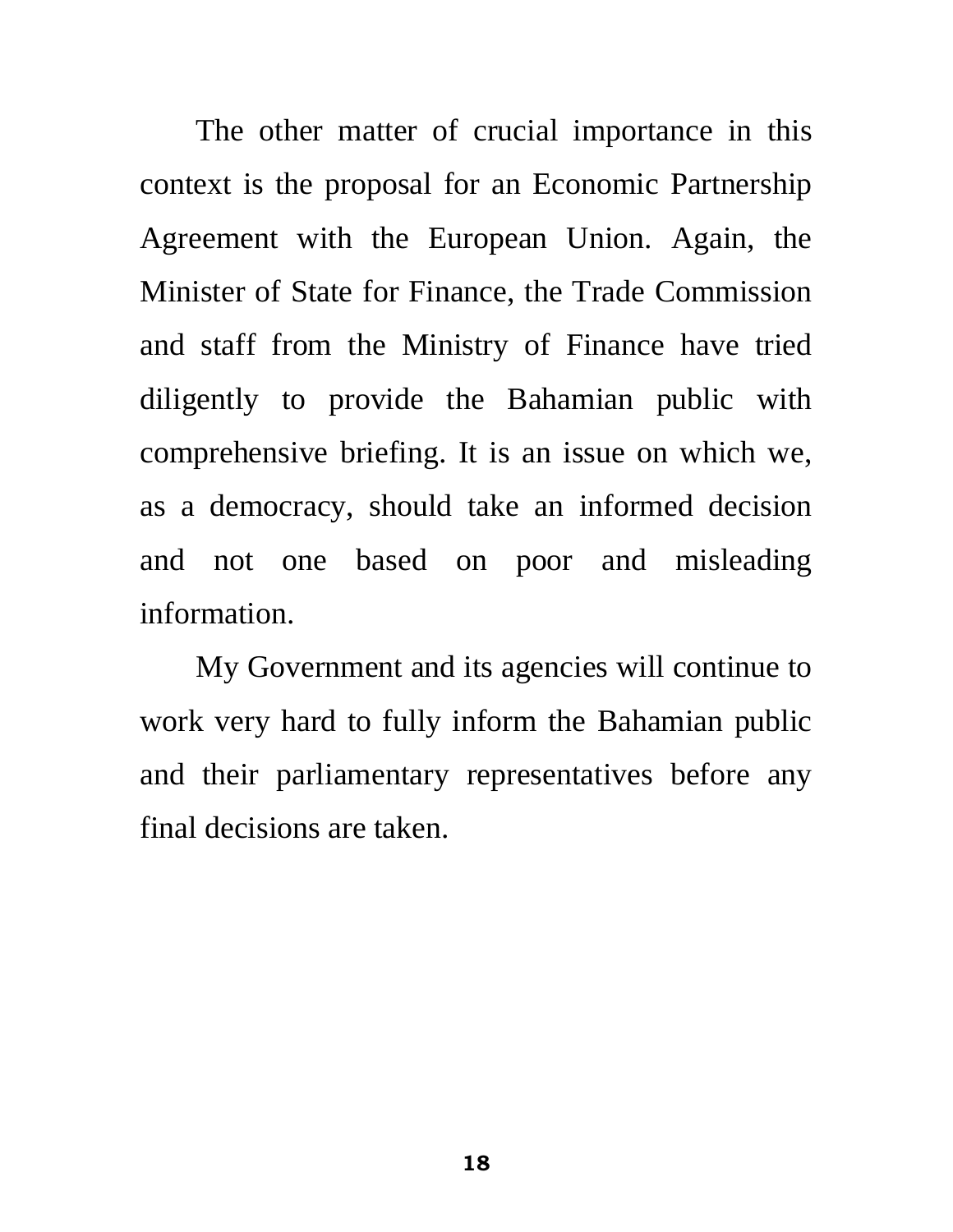# *REVISED GDP DATA*

 The final strategic issue on which I wish to comment at this stage is the remarkable progress which has been made in producing timely, accurate and comprehensive National Accounts data.

 On Wednesday 21 May, 2008, the Department of Statistics held a Press Conference on the latest revisions in the National Accounts Data.

When we entered office in 1992, we were appalled at the lack of current, accurate and comprehensive economic data available. We initiated a major programme to assist the Department to fill this vacuum. The progress made has been immense and will continue.

We are now at the juncture that each year for the annual budget, the Department of Statistics provides data for the years up to the preceding year. This is a quantum advance from the situation where we had to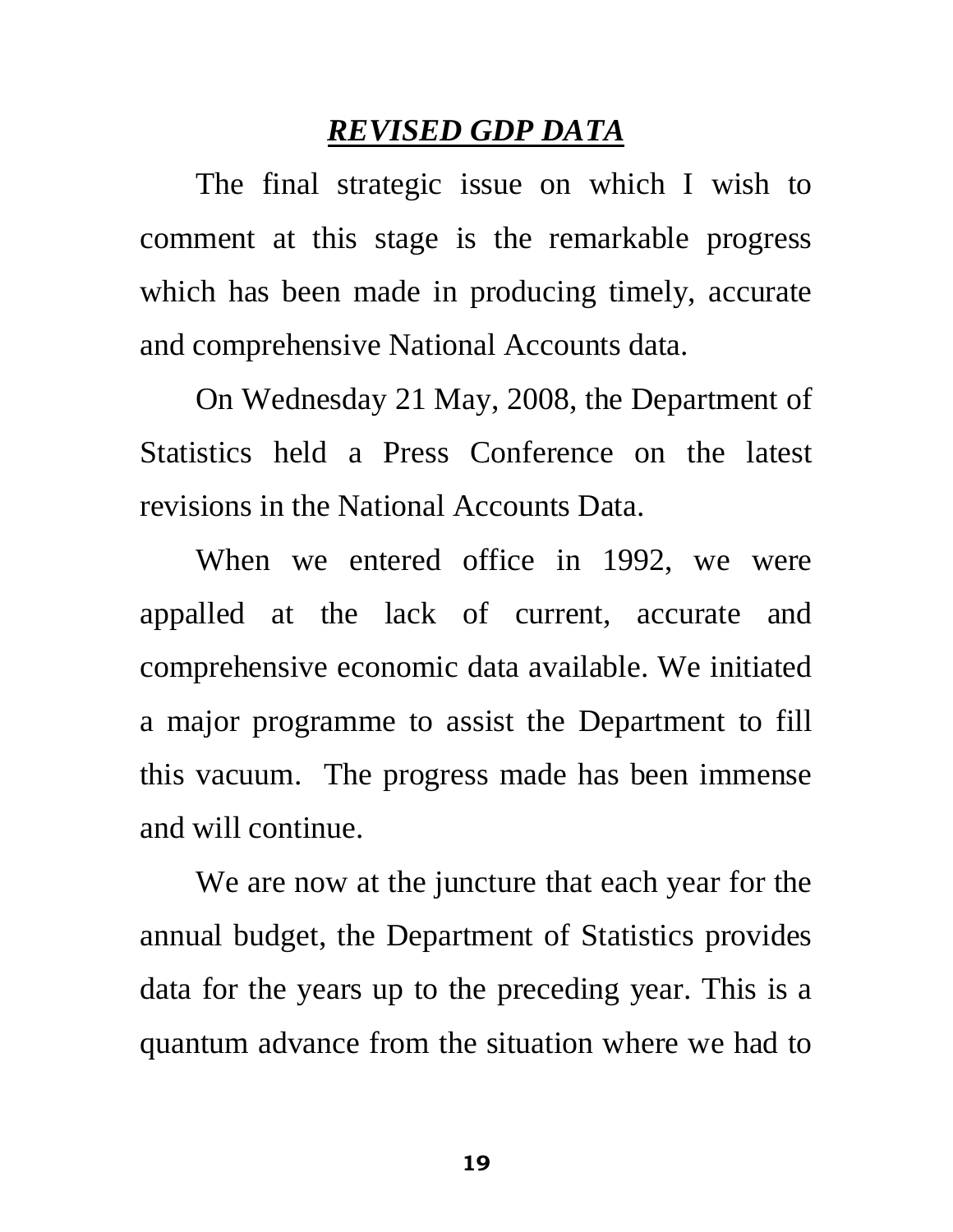wait for the IMF Article IV Mission to produce tentative estimates.

 I wish to compliment the Department of Statistics for responding so positively to the pressures exerted by the Ministry of Finance and the Central Bank of The Bahamas for providing reliable economic data on which Government can base sound economic and fiscal judgments. The Department of Statistics will continue to have our support to develop our national statistics.

### *OTHER STRATEGIC ISSUES*

 The issues which I have singled out thus far are by no means exhaustive of the strategic issues facing the Government and The Bahamas. I have simply singled out the ones stated because they do have a bearing across the spectrum. For example, the law and order issue cuts right across a whole spectrum of government services dealing with security, immigration, education, housing and health. The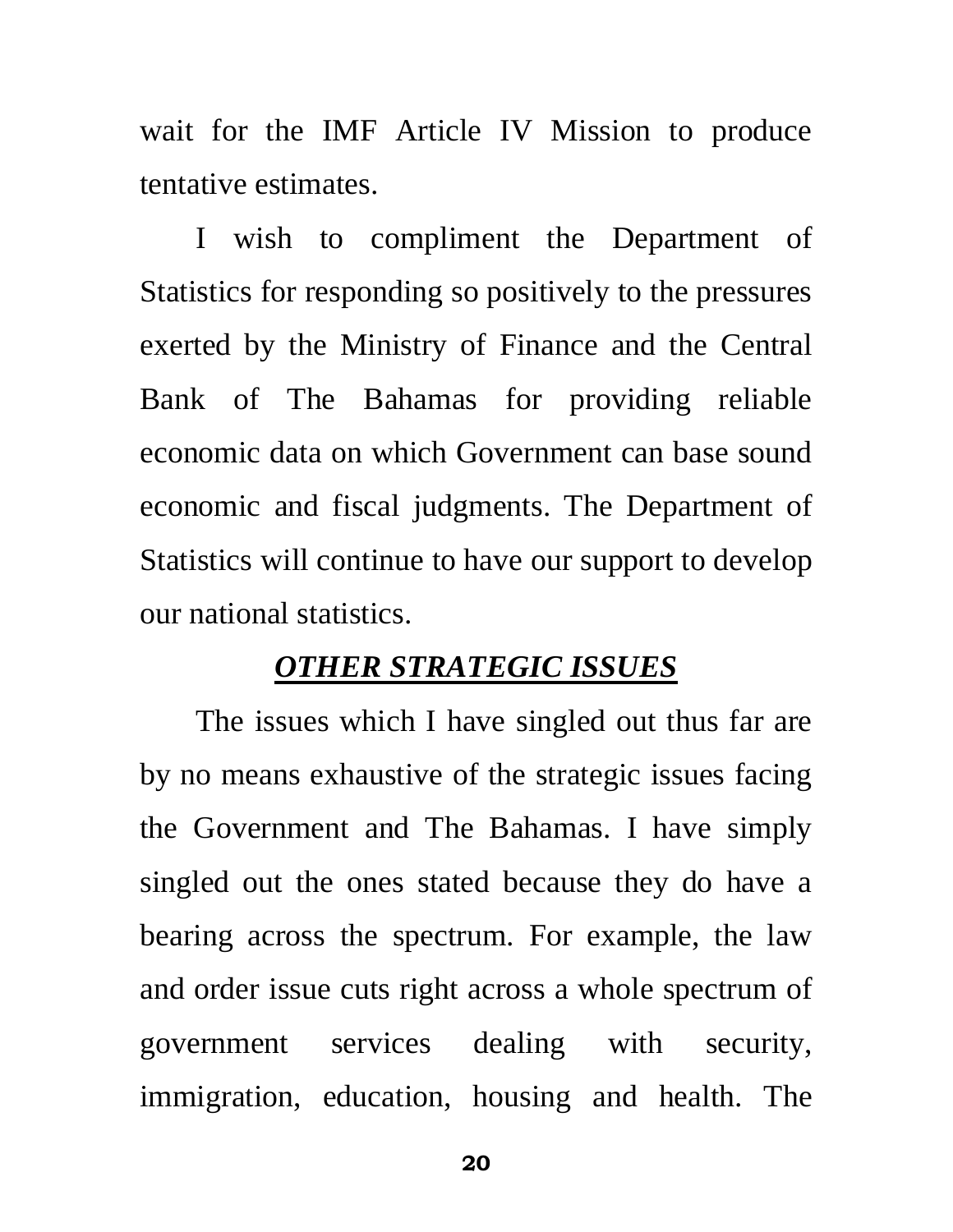issue about statistical data is of concern because without proper data government decisions can be no more than guesses.

# *THE GLOBAL ECONOMY*

Moving on to place the revenues and expenditures in the 2008/09 Budget in context, I wish to comment on the global economy and then on the Bahamian economy.

 Honourable Members are aware that the global economy experienced severe setbacks in 2007 and 2008, arising from the impact of the sub-prime mortgage crisis in the United States, with spreading implications for global financial markets, and from the surge in energy and food costs.

In this context it is important to appreciate that the emergence of the crisis and the spread of its implications for the global economy was not anticipated. For example, on 13 April, 2007 the G-7 Ministers of Finance, representing the US, Japan,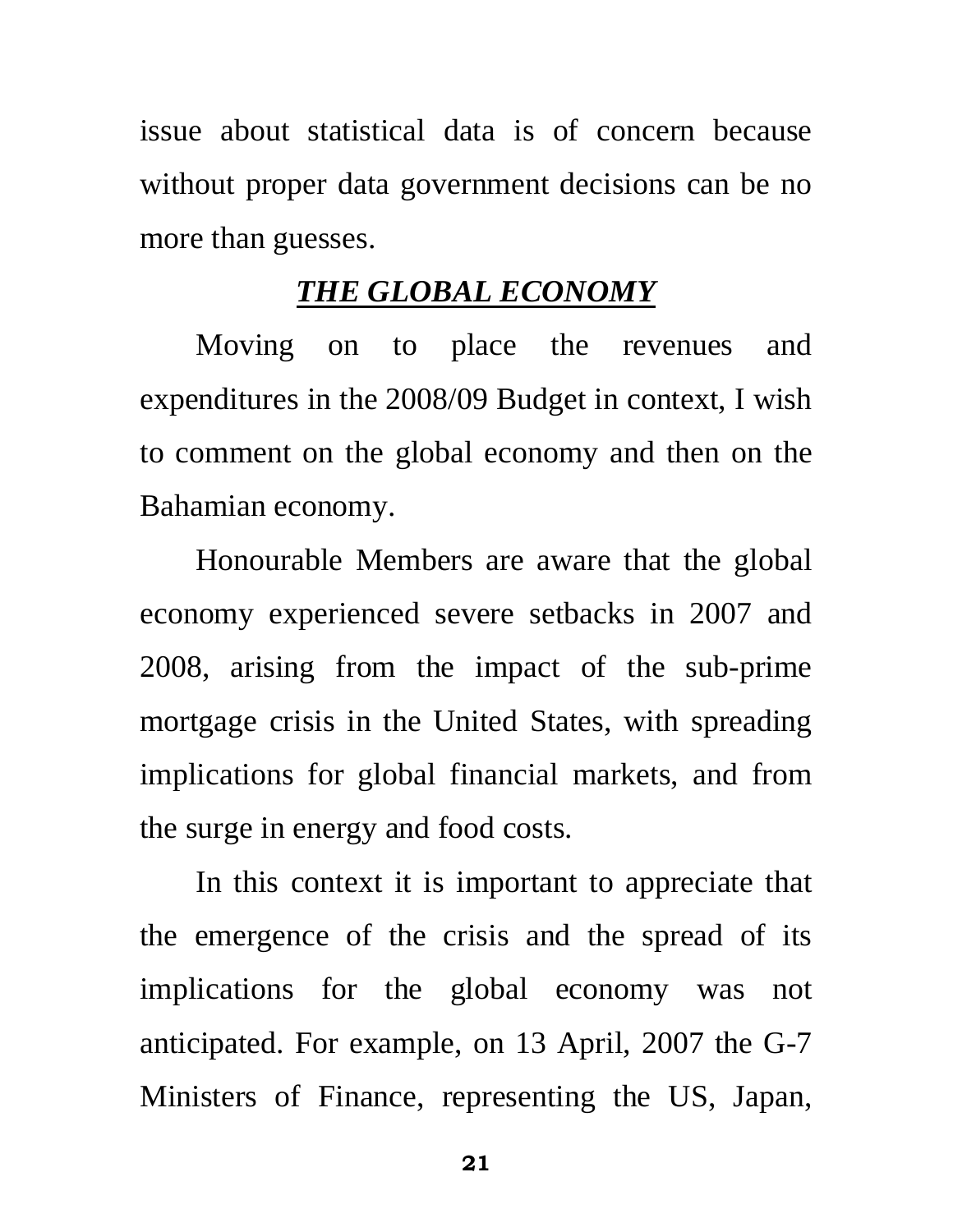Germany, the UK, France, Italy and Canada, issued a statement to the effect that:

'*.. the global economy is having its strongest sustained expansion in more than 30 years..'*

Yet, the most recent G-7 Statement issued on 11 April, 2008, following their meeting in Washington states:-

*The global economy continues to face a difficult period. We remain positive about the long-term resilience of our economies, but near-term global economic prospects have weakened. … The turmoil in global financial markets remains challenging and more protracted than anticipated."*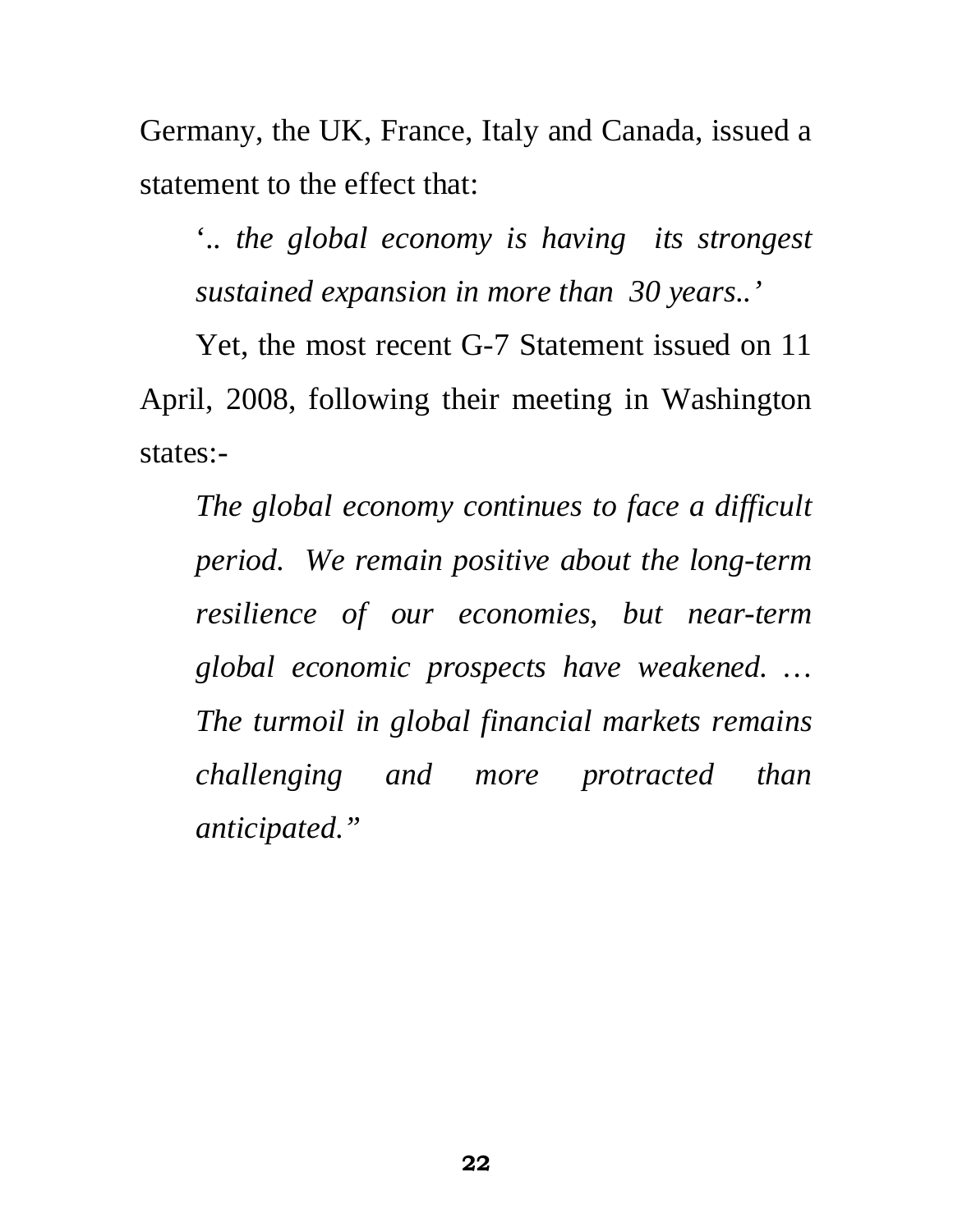As the US economy is the major source of our tourists and our foreign direct investment inflows, our primary concern is with that economy. At its 29- 30 April, 2008 meeting, the Board of the US Federal Reserve System concluded as follows:-

*… (The Members of the Board) viewed activity as likely to be particularly weak in the first half of 2008; some rebound was anticipated in the second half of the year. … Beyond 2008, factors projected to buoy economic growth included the continued effects of an accommodative stance of monetary policy in conjunction with a gradual easing of financial market strains, stabilization in housing markets, and a leveling-off of oil and commodity prices… Most participants expected real GDP growth to grow roughly at their present estimates of its trend rate in 2009 and somewhat above trend in 2010.*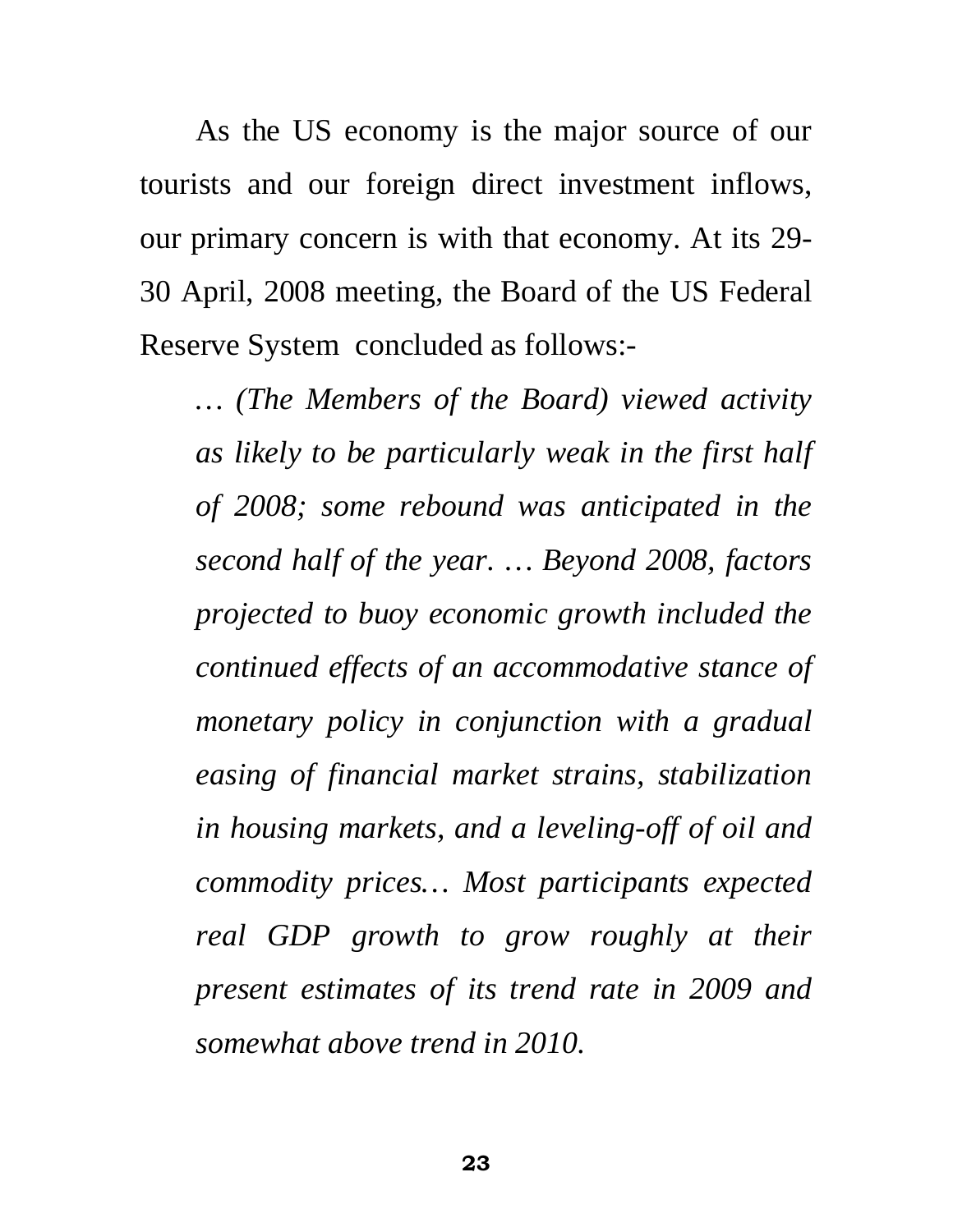## *THE BAHAMIAN ECONOMY*

 The Bahamian economy continued to grow in 2007, although moderated by restraint in the expansion of domestic credit and by some softening in the construction sector. Preliminary estimates by the Department of Statistics indicate a growth rate in real terms of 2.8% as compared with 4.6% in 2006. This growth rate of 2.8% was commendably strong in the context of the developing international economic downturn.

The softness in the construction sector was related to the completion of a major tourism investment project. The outlook for construction remains positive as a number of development projects are scheduled to commence and others are expected to gain momentum in the coming months.

Tourism performance improved overall as an increase in the rate of visitor expenditure more than made up for a contraction in visitor arrivals. Total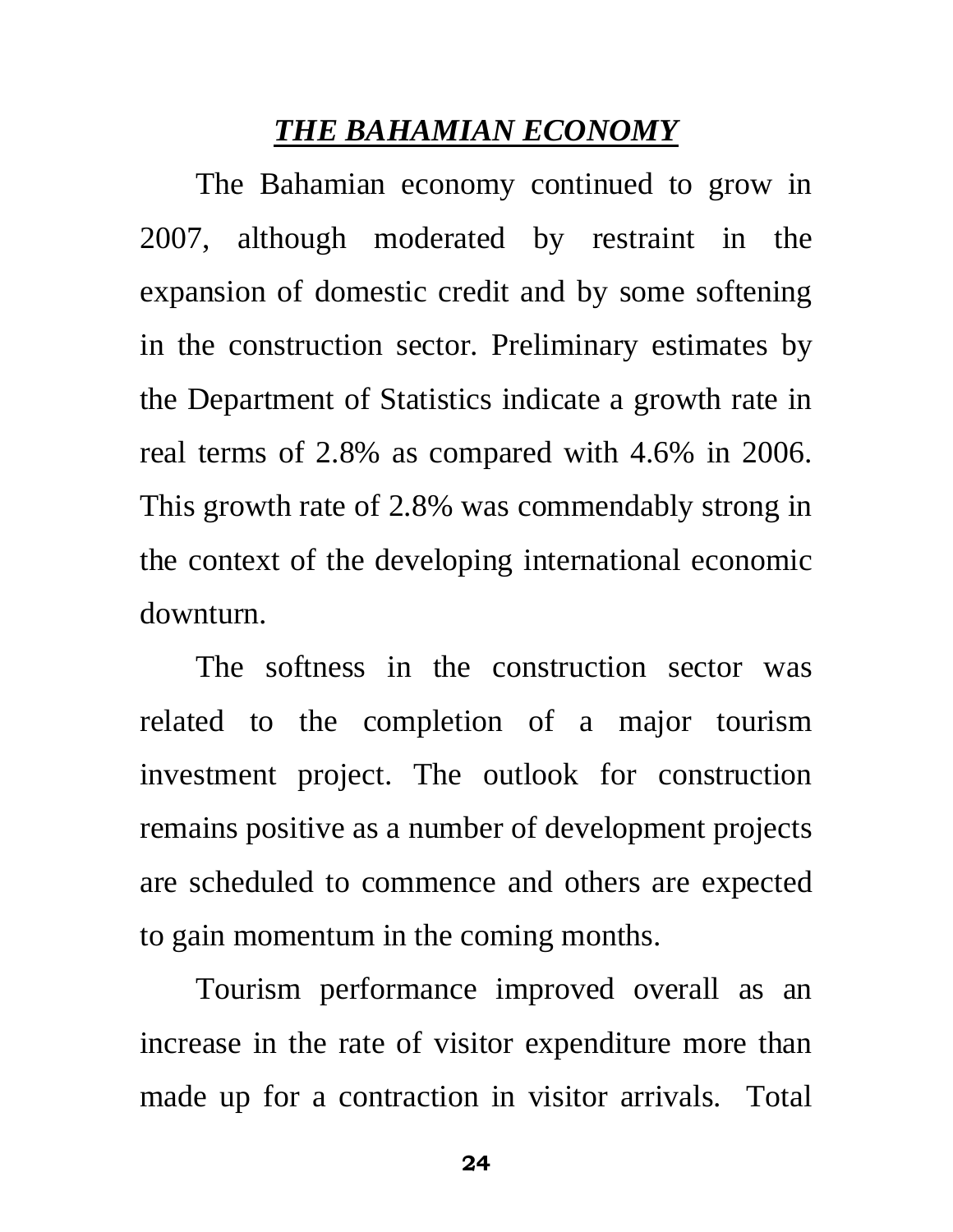visitors fell by 2.9% to 4.6 million while the hotel sector recorded robust growth of 8.4% in room revenues. The outlook for the tourism sector is moderately positive in the short to medium term resulting from increased emphasis on marketing in Europe and Canada and in some non-traditional markets, helped by the depreciation of the U. S. dollar.

Inflation in 2007 as measured by changes in the Retail Price Index rose to 2.5% from 1.83% in the previous year. Increases were across the board, reflecting the pervasive impact of petroleum price increases and the upward pressure on food prices globally.

Unemployment rose moderately to 7.9% from 7.6%, primarily driven by the additions to the labour force of 5850 persons for an increase in the labour force of 3.2% above the level in 2006.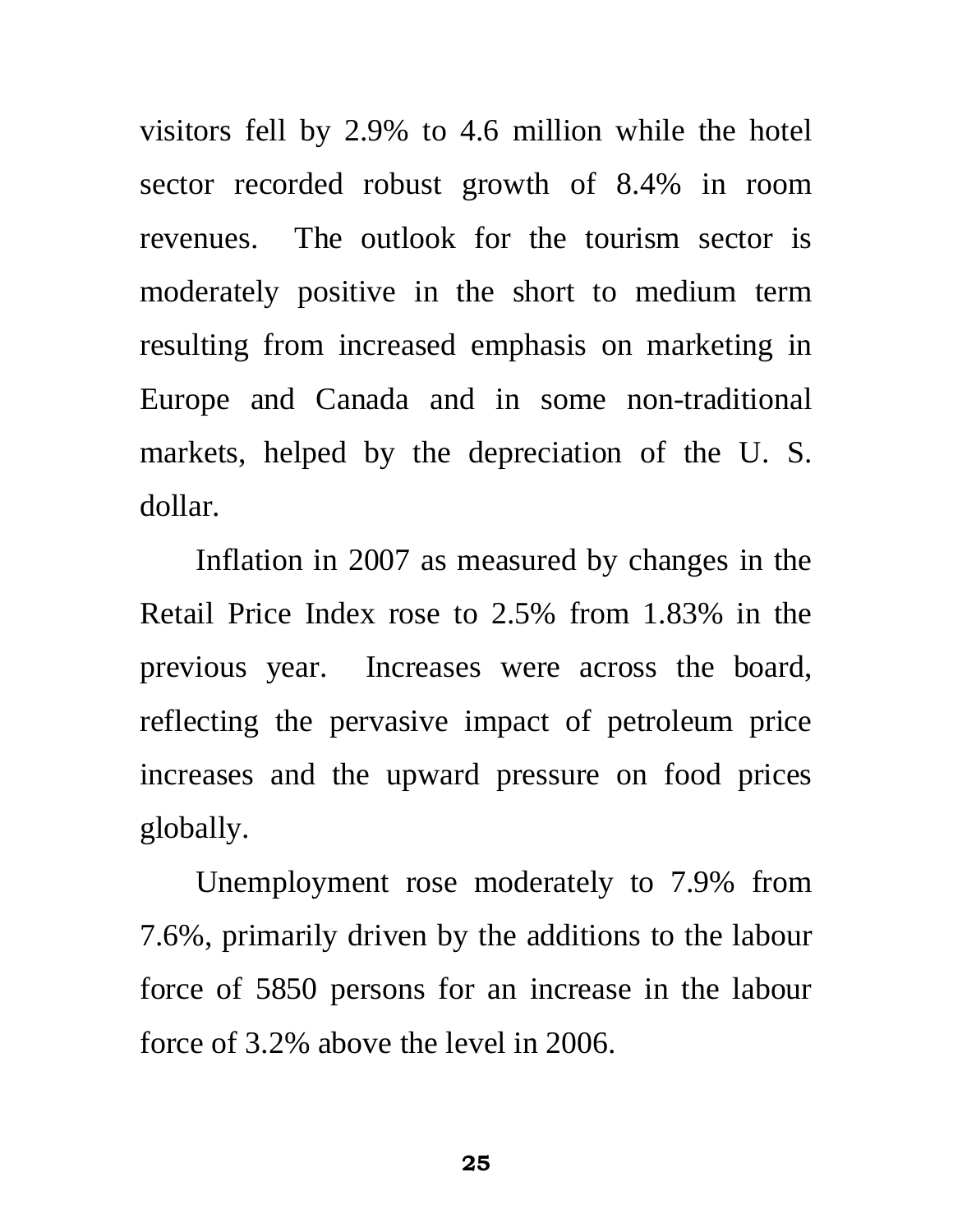Credit growth, although restrained, amounted to 10.3%; this represented a significant reduction from the 14.3% growth in 2006. Strong foreign direct investment inflows combined with this restraint in credit growth to increase bank liquidity and to provide support for stable monetary conditions during the year. Foreign Direct Investment inflows continued to be robust in 2007 with net inflows of \$692.6 million, just \$13.2 million off the pace in 2006 and \$129.8 million above the 2005 level.

Despite an increase of \$121 million in the import bill in 2007, there was an improvement of \$138 million in the current account of the Balance of Payments, driven by a strong performance of the services account which posted a surplus of just over \$1billion. This surplus is accounted for primarily by a 7.7% increase in net travel receipts as a result of a significant increase in the average visitor expenditure. This Balance of Payments performance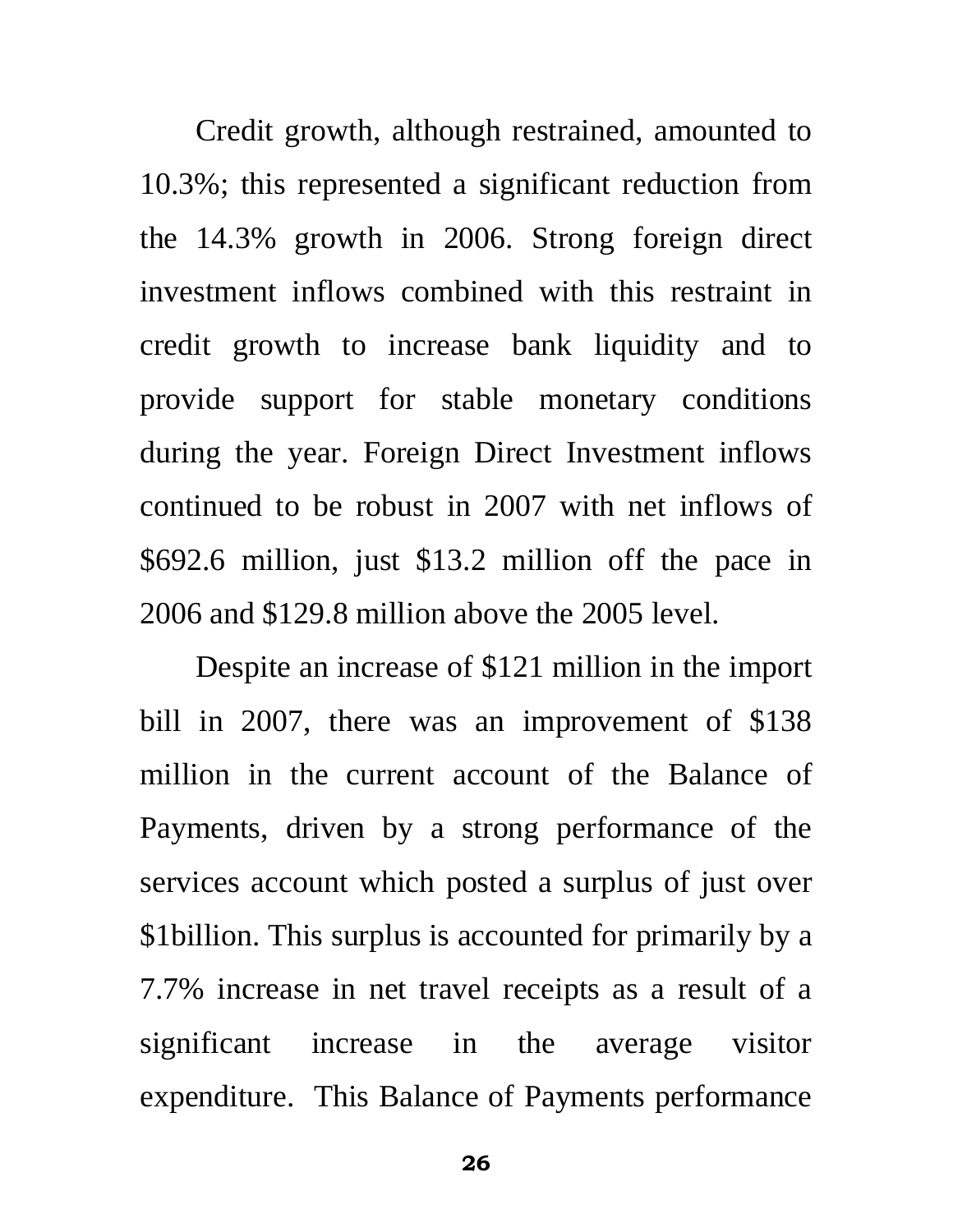has led to a reduction in the decline in international reserves for 2007 to \$454.2 million which was \$33.4 million better than 2006 and \$43.4 million better than 2005.

Trading activity on the domestic capital market reflected contractions in both volume and value of shares traded on the Bahamas International Securities Exchange (BISX). The volume fell by 8.5% to 4.6 million shares and the value declined by 2.4% to \$26.4 million. Market capitalization on BISX, however, rose by 24.3% to \$3.9 billion.

 The challenges from the consequences of the sub-prime market collapse and the sustained price pressures from oil and other commodities pose a continuing risk, nevertheless growth prospects for the Bahamian economy remain cautiously positive going forward as inflows from foreign direct investments are expected to add momentum to economic activity,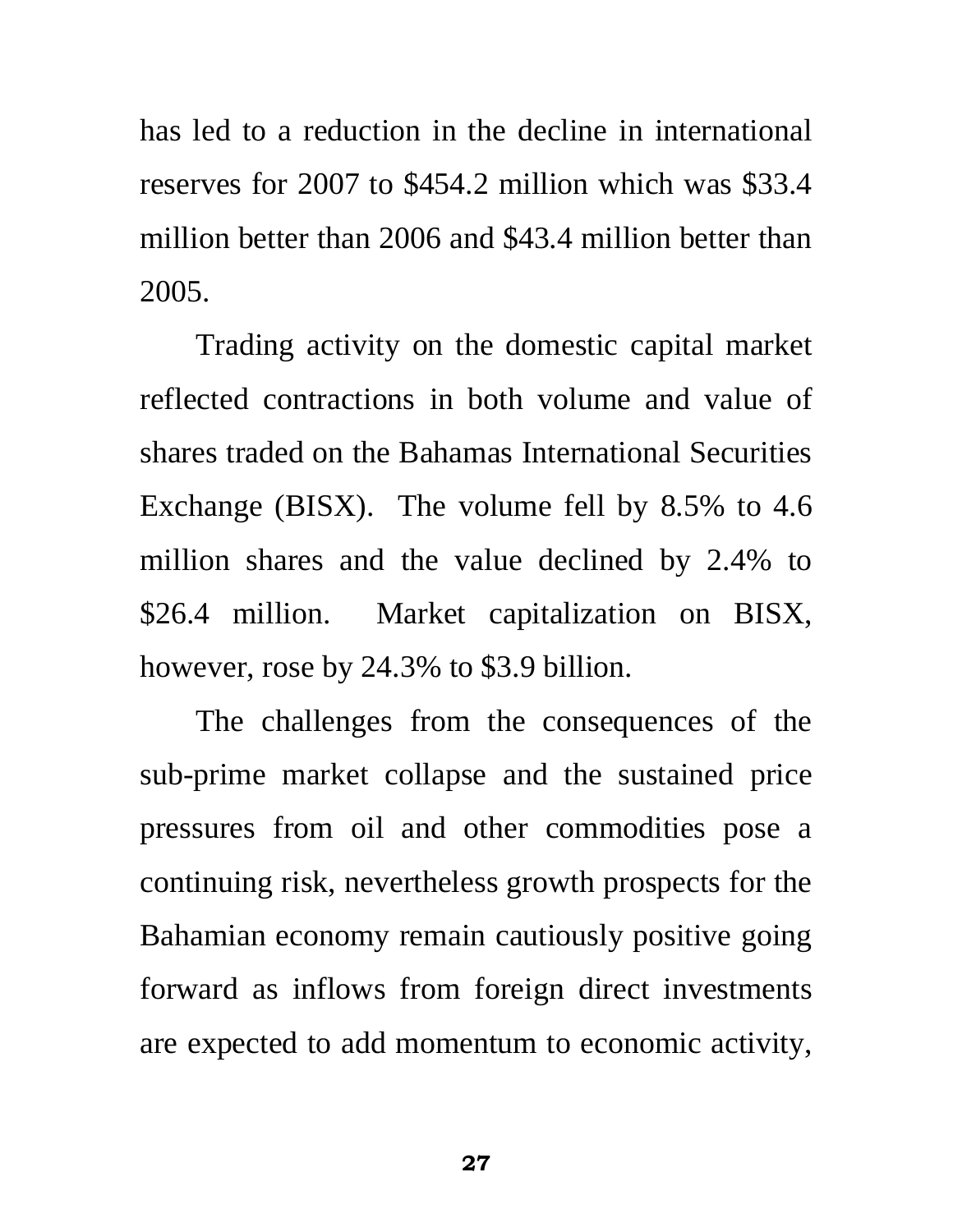and the basic economic fundamentals have remained strong.

The Bahamian economy is highly integrated into the global economy. Though it may be able to decouple to some extent from adverse forces in the global economy it cannot totally isolate itself from these forces. Nor would we wish to isolate our economy, even if we could do so, from global forces because it is precisely our integration into the global economy which has been of such benefit to our people.

The prudence with which our economy and public finances were managed over the years especially beginning in 1992 is continuing to enable our economy to ride out the most severe implications of the current uncertainties and difficulties of the global economy.

 Earlier this year, in the Mid-Year Budget Statement I stated that we were not yet persuaded to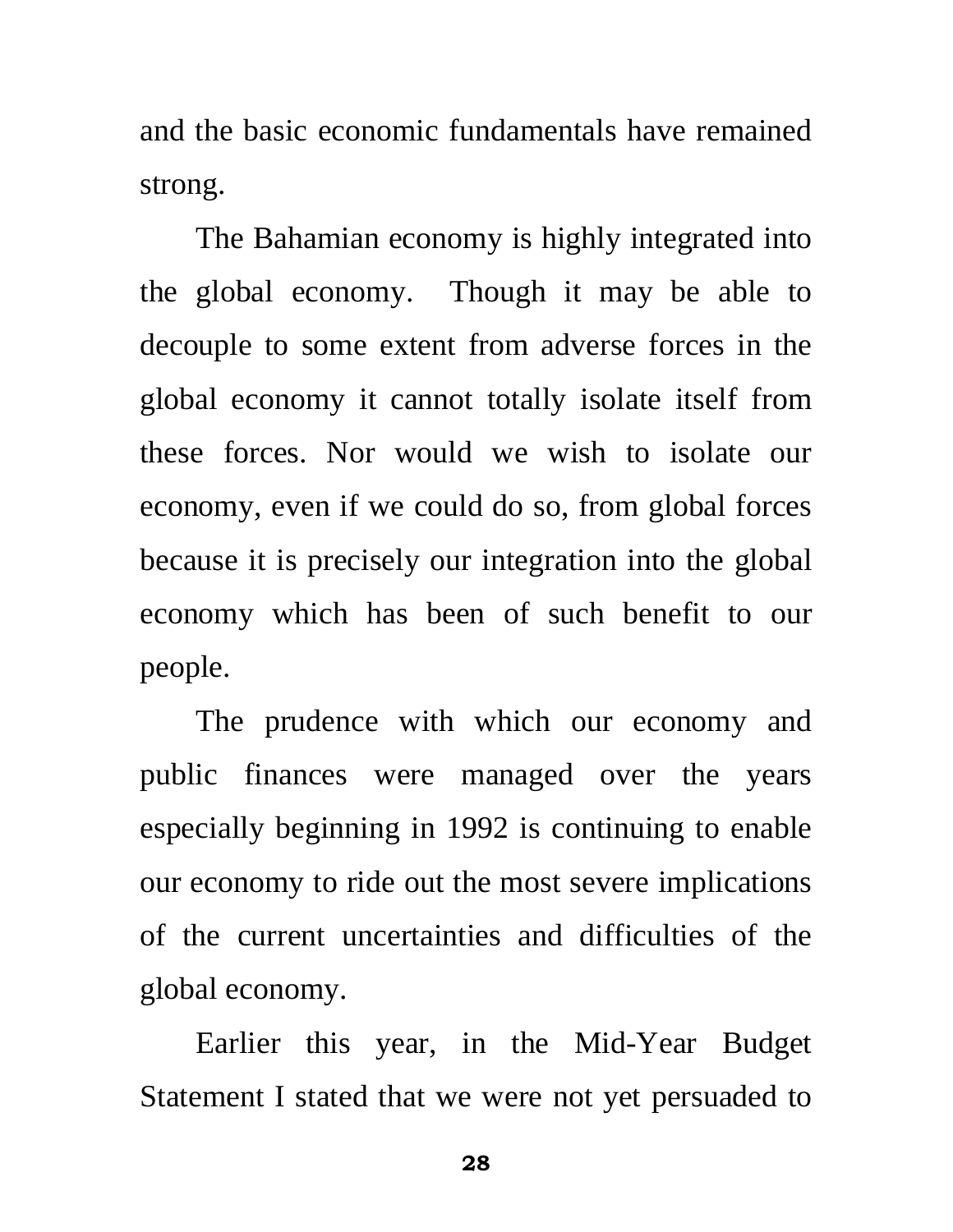downgrade the growth rate projected for 2008 by the International Monetary Fund Article IV Mission which visited The Bahamas in September, 2007.

Indeed, the IMF web-site entry for The Bahamas continues to give the same growth rates, namely 4% in real terms for 2008 and 3.8% in real terms for 2009.

Our adherence to these projected growth rates was a responsible assessment at the time of the Mid-Year Budget Statement. This is because at that time even the G-7 Ministers of Finance were unclear about the prospects for the global economy. Furthermore, investment inflows into The Bahamas suggested some degree of decoupling between the global economy and the Bahamian economy. Thus, in light of the intensity of the assessment of the IMF Article IV Mission, reducing the projected growth rate for 2008 would have been premature.

ا 29 مارس با تاريخ المارس با تاريخ المارس با تاريخ المارس با تاريخ المارس با تاريخ المارس با تاريخ المارس با<br>المارس با تاريخ المارس با تاريخ المارس با تاريخ المارس با تاريخ المارس با تاريخ المارس با تاريخ المارس با تاريخ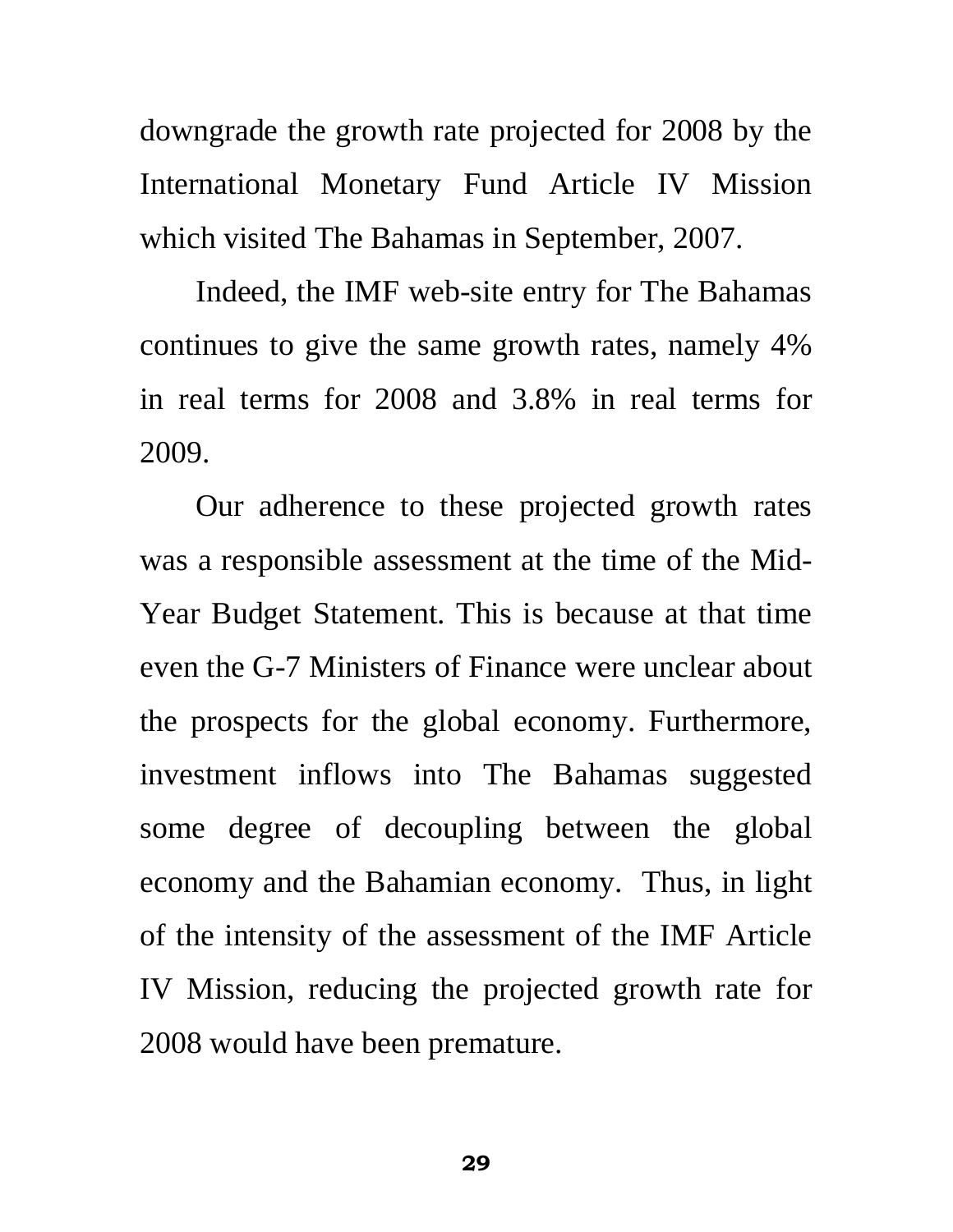However, as the global economic situation has continued to be worrying, it is clear that some reduction in the 2008 growth rate for The Bahamas is warranted.

Accordingly, in the 2008/09 Budget we have assumed a growth rate of 2% in 2008 and of 2.5% in 2009.

The higher growth rate for 2009 is justified in light of the April 2008 Statement by the G-7 Ministers of Finance which stated:

*" ...We remain positive about the long-term resilience of our economies…"* and the stance of the US Federal Reserve which I mentioned earlier.

It is possible that an IMF Staff Visit will be made to The Bahamas in September or October 2008. While that Visit will not examine the Bahamian economy with the intensity of an Article IV Mission, it will still be a most useful exercise in giving policymakers an expert and independent assessment.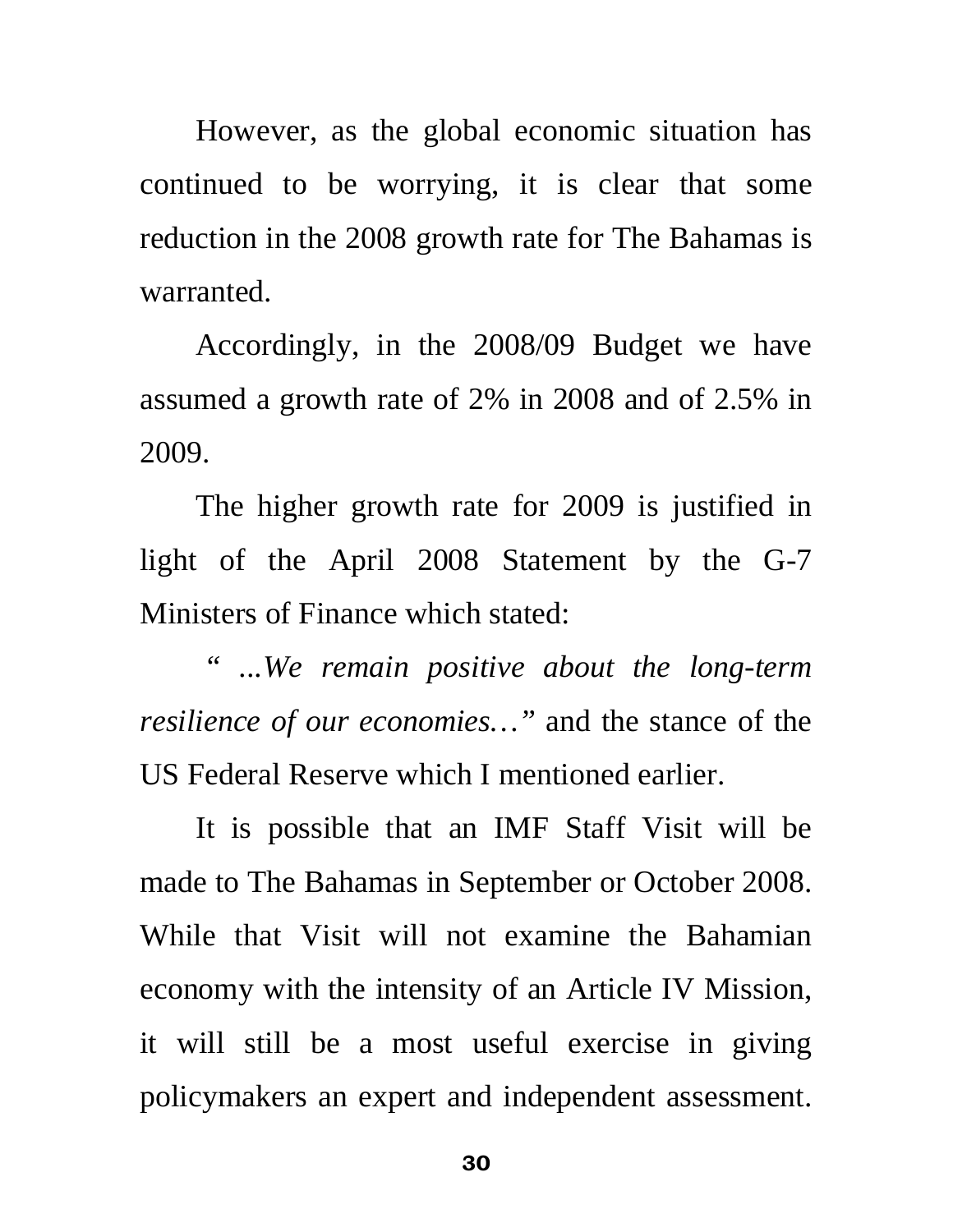Moreover, by the time of the visit the outlook for the full financial year 1 July, 2008 to 30 June 2009 will be greatly clarified.

The Statement arising from that Visit will be presented to Parliament. Therefore, until that assessment is made, my Government's considered position is to make the adjustments which I have mentioned in the projected growth rate for 2008/09.

# *FISCAL PERFORMANCE 2007/08*

The GFS Deficit is Total Expenditure, Recurrent and Capital, less Debt Redemption, minus Recurrent Revenue and Capital Grants, expressed as a percentage of Gross Domestic Product, GDP. The GDP figures for both 2006/07 and 2007/08 are the revised data recently released by the Department of Statistics.

The projected outturn for 2007/08 is for a GFS Deficit of 1.7% of GDP, a reduction of 0.8% over the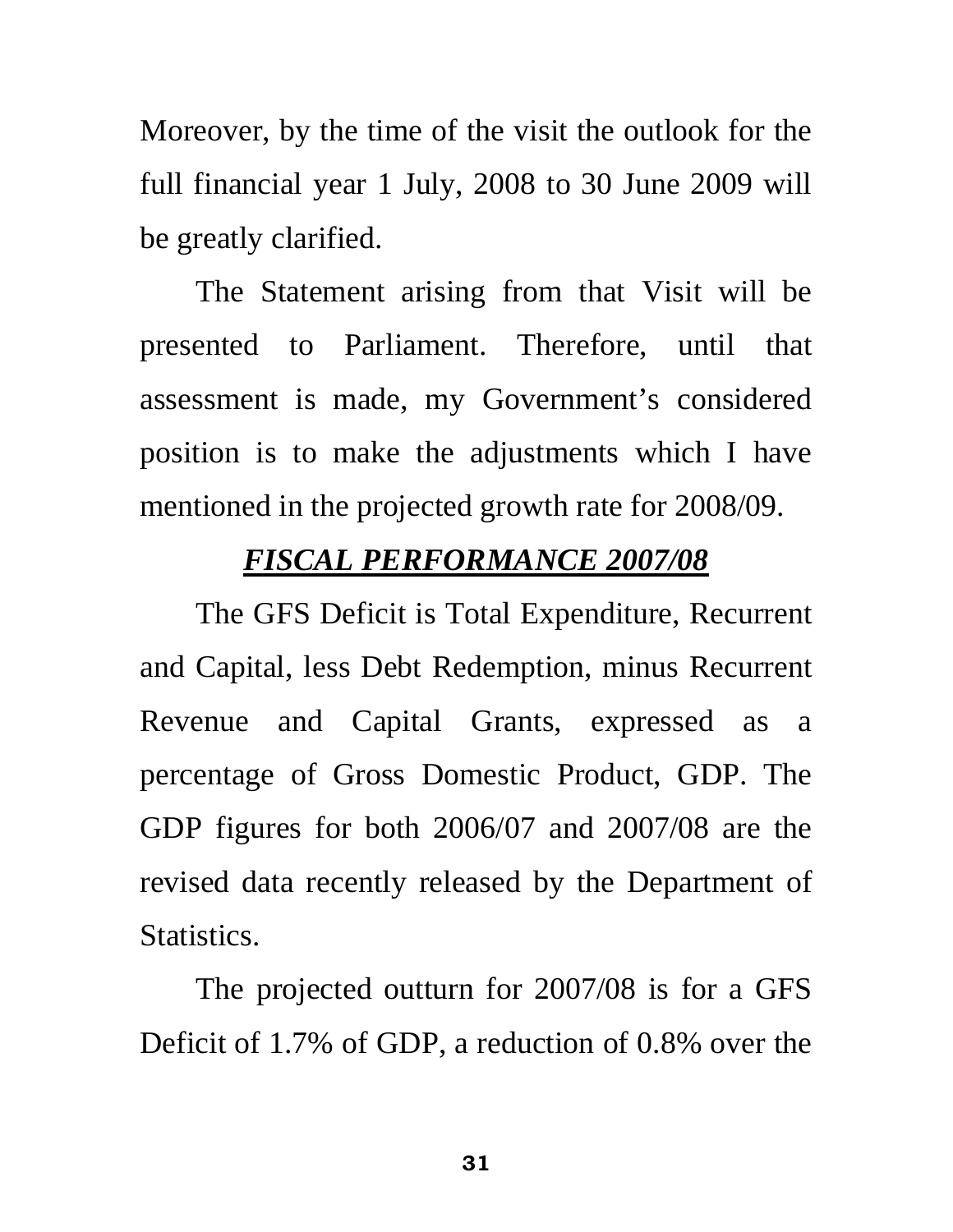GFS Deficit for 2006/07 – the last year in office of the previous administration.

 The reduction in the GFS Deficit from 2006/07 to 2007/08 shows that this Government is firmly committed to fiscal prudence in the interests of the welfare of the people of The Bahamas. As Honourable Members are aware, maintaining a prudent fiscal policy is the bedrock on which the soundness of our economy is constructed. Without a prudent fiscal stance, The Bahamas would not be as able to attract productive inward investment and employment and living standards would be endangered.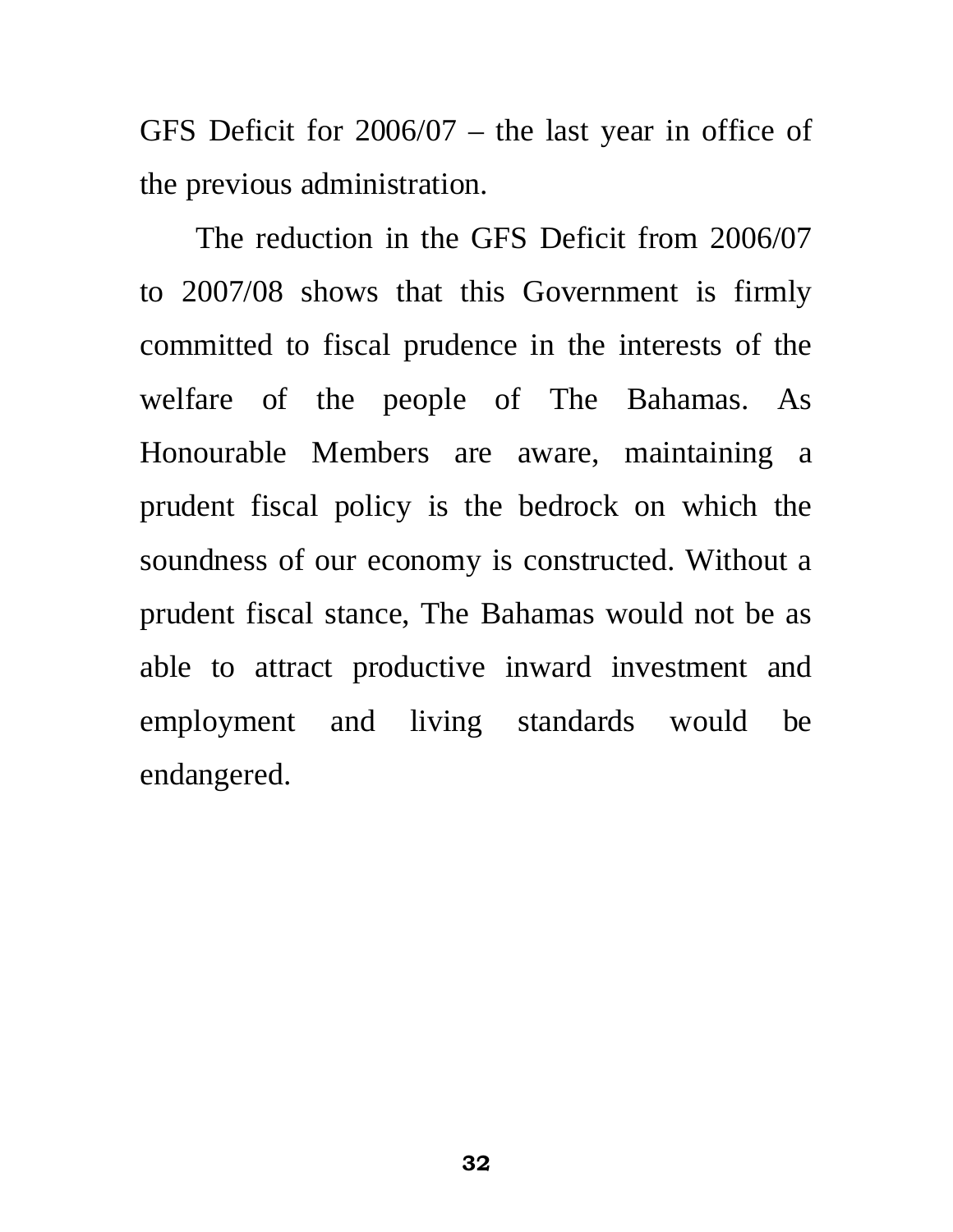# *FISCAL POLICY 2008/09*

# *PUBLIC EXPENDITURE*

All Government Ministries, Departments and Agencies are being allocated funding sufficient for them to meet their mandate to the public.

Some 20,000 civil servants provide the multiplicity of services offered by the government to the Bahamian society. The vast majority of these persons are dedicated, hardworking employees labouring under often demanding circumstances and with little fanfare. We have launched a major Service Improvement Programme to enhance the delivery of services offered to the public.

I am pleased to announce that included in the 2008/2009 Budget allocation is the sum of \$19.65 million representing \$750.00 in negotiated increase in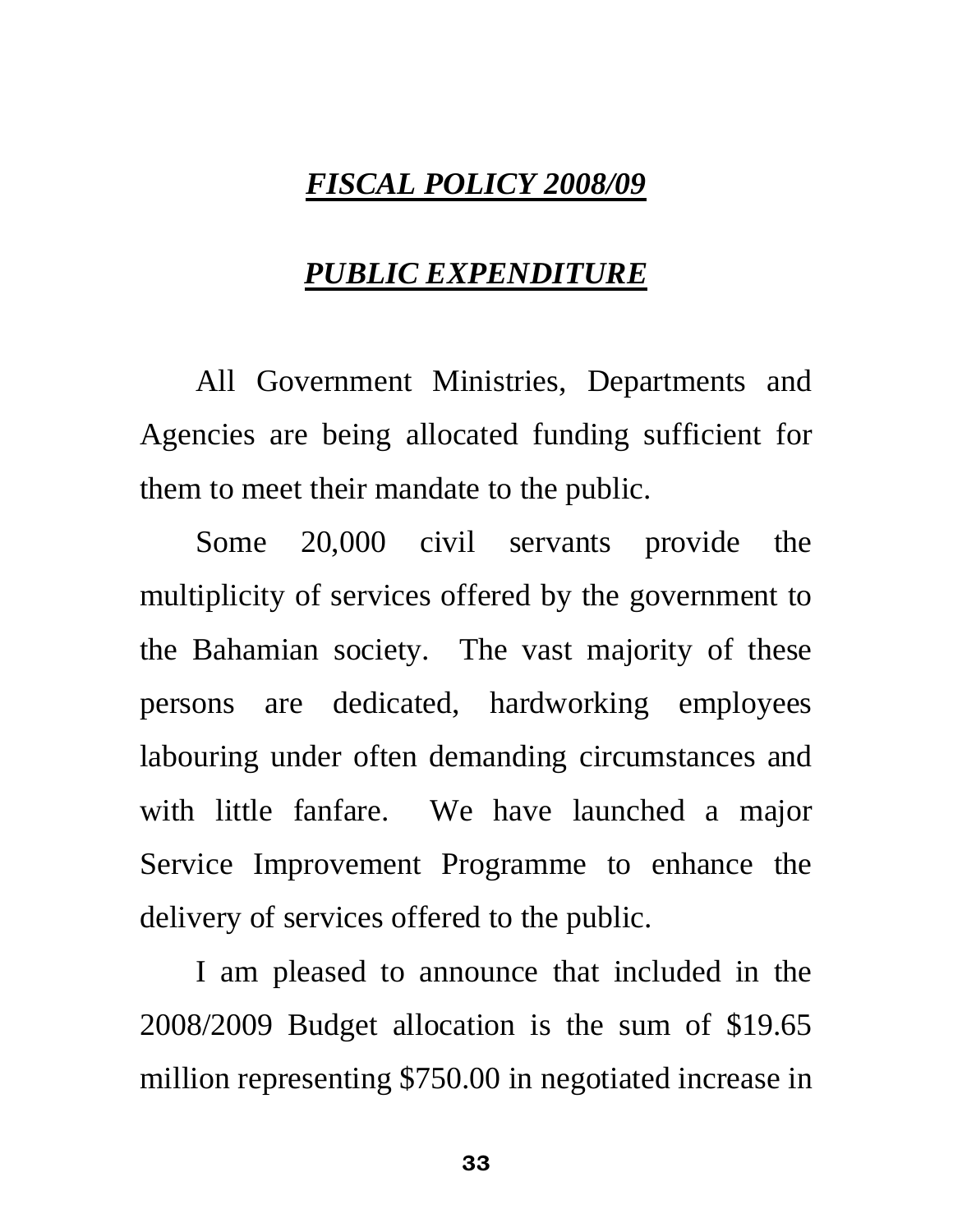pay for each public officer. This sum also includes an increase of \$1,250 for each teacher in the public school system

Once again education receives the greatest call on the government's resources. This ought to be no surprise, as we believe that the education of our children is the most critical investment that we can make in the future of our nation.

> $\triangleright$  The education, youth, sports and culture services receive a total of \$ 312 million, or 20% of total Recurrent Expenditure. Of this, the Department of Education will receive \$207 million. The College of The Bahamas will receive \$27 million. The Bahamas Technical and Vocational Institute will receive \$6 million. The Ministry of Youth, Sports and Culture will receive \$15 million. The Ministry of Education will receive \$48million.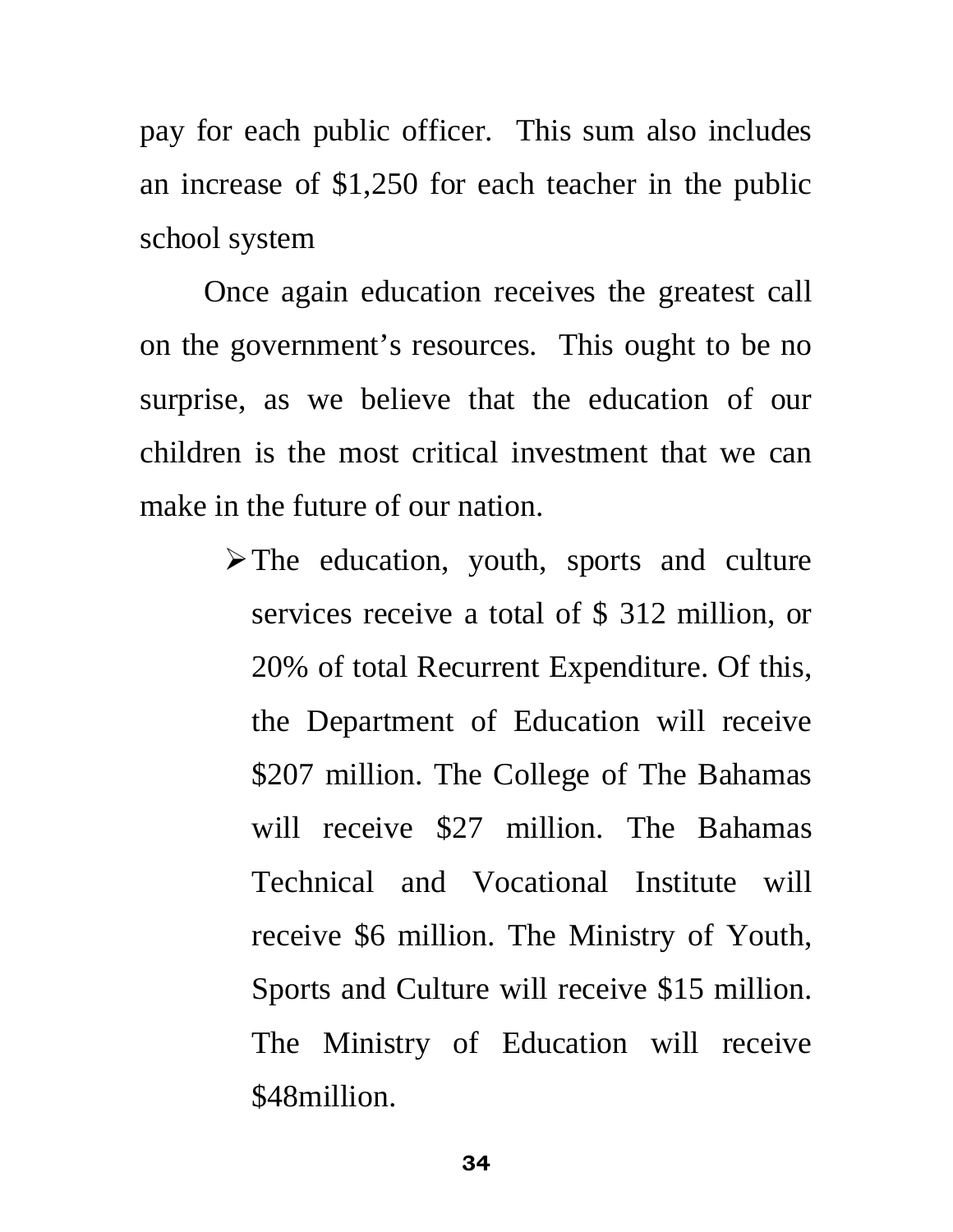$\triangleright$  The Public Hospitals Authority will receive \$174 million and the Ministry of Health almost \$20 million. Additionally, the Department of Environmental Health Services will receive\$36 million and the Public Health Department will receive \$29 million and the Social Services Department will receive \$35 million.

I have commented on the impact that the continued rise in energy and food prices are having on our people, most particularly on low income families.

We know that the poverty study which was launched when we were last in office placed the poverty line in The Bahamas at about \$2,863 or about \$238 per month. This has to be compared to the United Nation's poverty line of some \$300 per year or \$1 per day.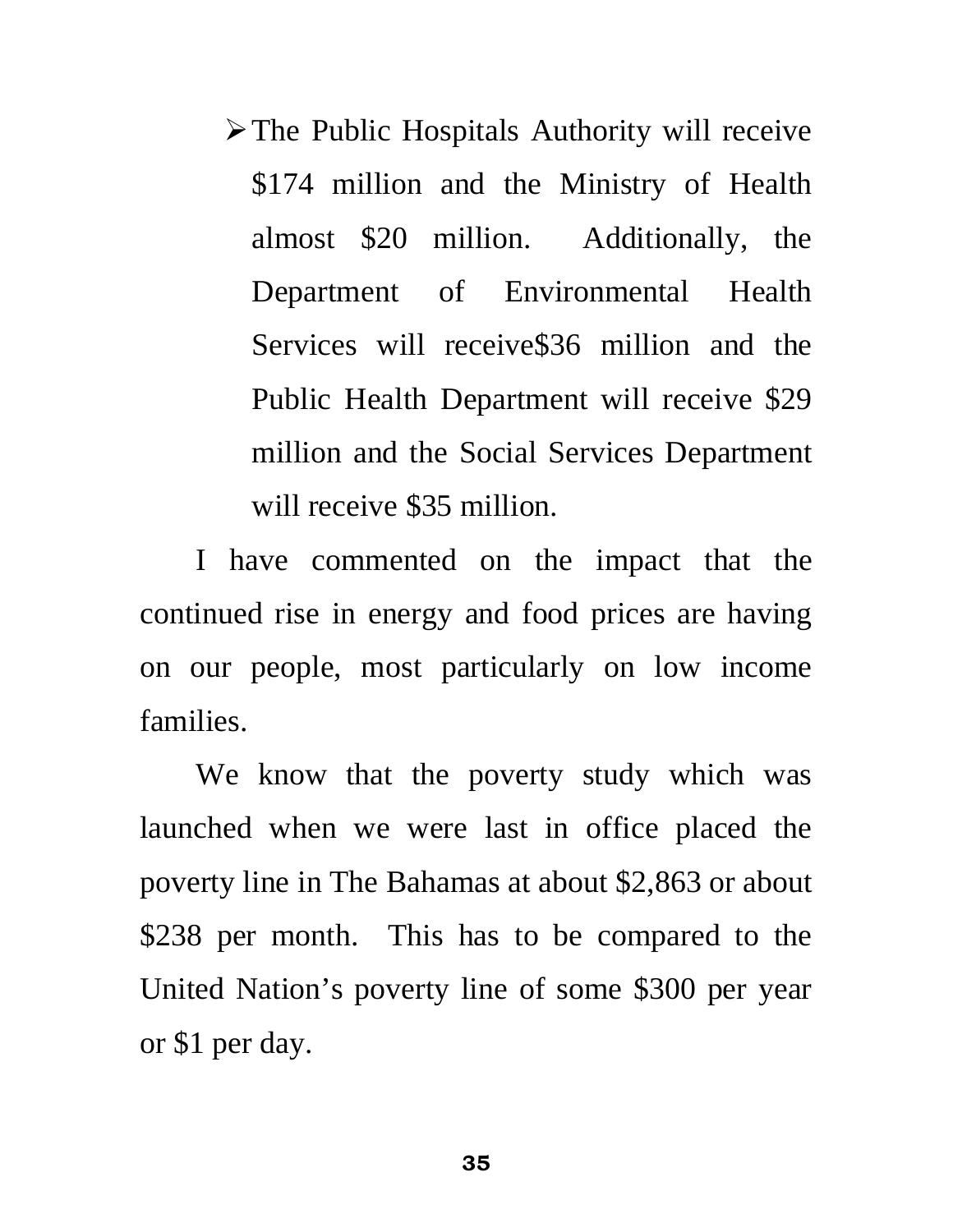When we came to office just over a year ago, the allocation for the Department of Social Services was \$26.4 million. In the 2007/08 budget, we increased that Department's budget allocation to \$31.8 million, an increase of \$5.4 million or 20.5%. Some \$3 million of the Department's Budget was specifically earmarked for poverty alleviation.

I note for purposes of comparison that when we left office in 2002, the Department's budget was \$21.8 million. In essence, the Department enjoyed an increase in its budget allocation between 2002 and 2007, similar to that granted by us in our first year in office.

Now, one year later, we provide a further increase in the Department of Social Services' budget allocation amounting to some \$7 million or 22%. We have acted so as to increase assistance to the poor by almost 45% or \$13 million over a two year period.

ل المساوات المساوات المساوات المساوات المساوات المساوات المساوات المساوات المساوات المساوات المساوات المساوات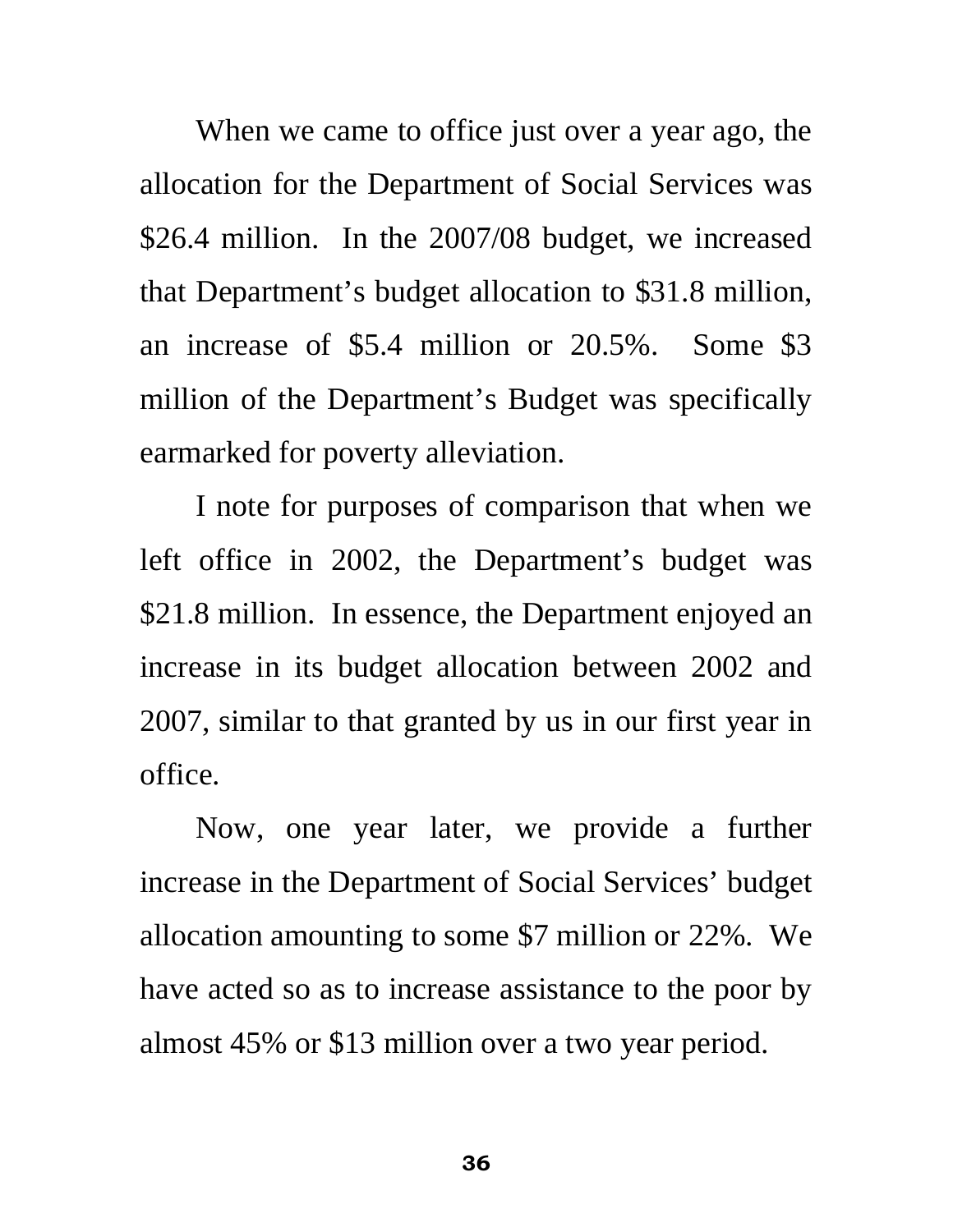The increase in budgetary allocation for the Department of Social Services will permit meaningful increases in all areas of relief to the poor, including food, uniform, rental and burial assistance, payments in respect of foster care, the student lunch scheme and the work programme.

I note that the last increase in these benefits to the poor was granted in 2000 during our last term in office.

### **ROYAL BAHAMAS POLICE FORCE**

Maintaining public order is a primary objective of my government. We regard it as a singular determination to reduce crime and the fear of crime in our society. Indeed, all our efforts to bolster economic growth and development in our nation will be undermined if crime is or appears to be out-ofcontrol.

For this reason, my government has sought to ensure that the Royal Bahamas Police Force, which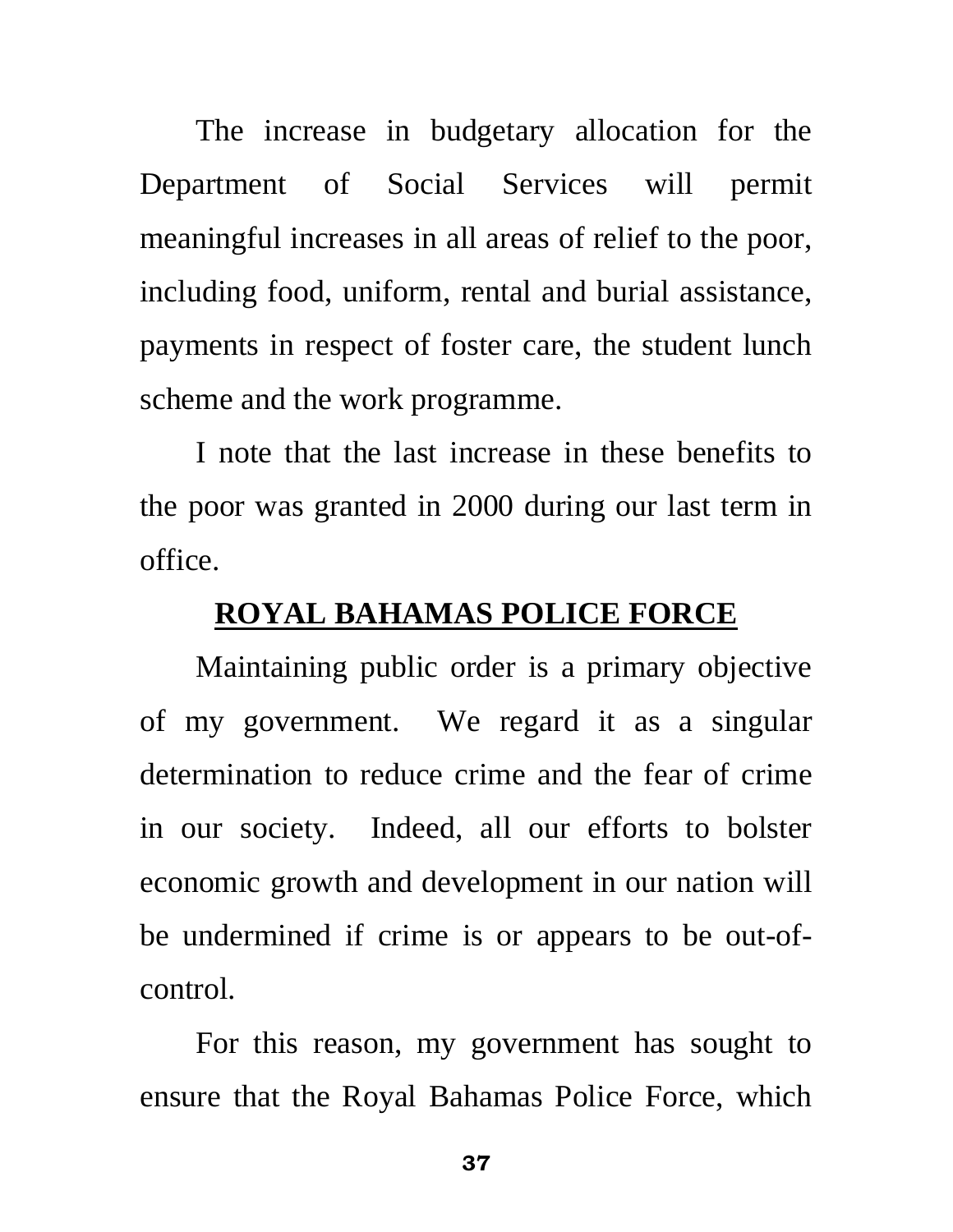stands on the frontline of our efforts to maintain public order, is adequately funded at all times. We believe that the total combined recurrent and capital allocation in this 2008/2009 budget of some \$126.4 million is adequate to meet the spending needs of the police force in its efforts to fight crime.

I note that when we came to office in May of last year, the Police's recurrent budget was \$108.4 million. We immediately increased that amount by \$9 million and we are now providing an additional amount of \$4.5 million to bring the total recurrent budget for the police up to \$121.9 million. I do point out that the amount provided for the police in this fiscal year do includes the \$2 million in contingency funding they received during the mid-year budget exercise.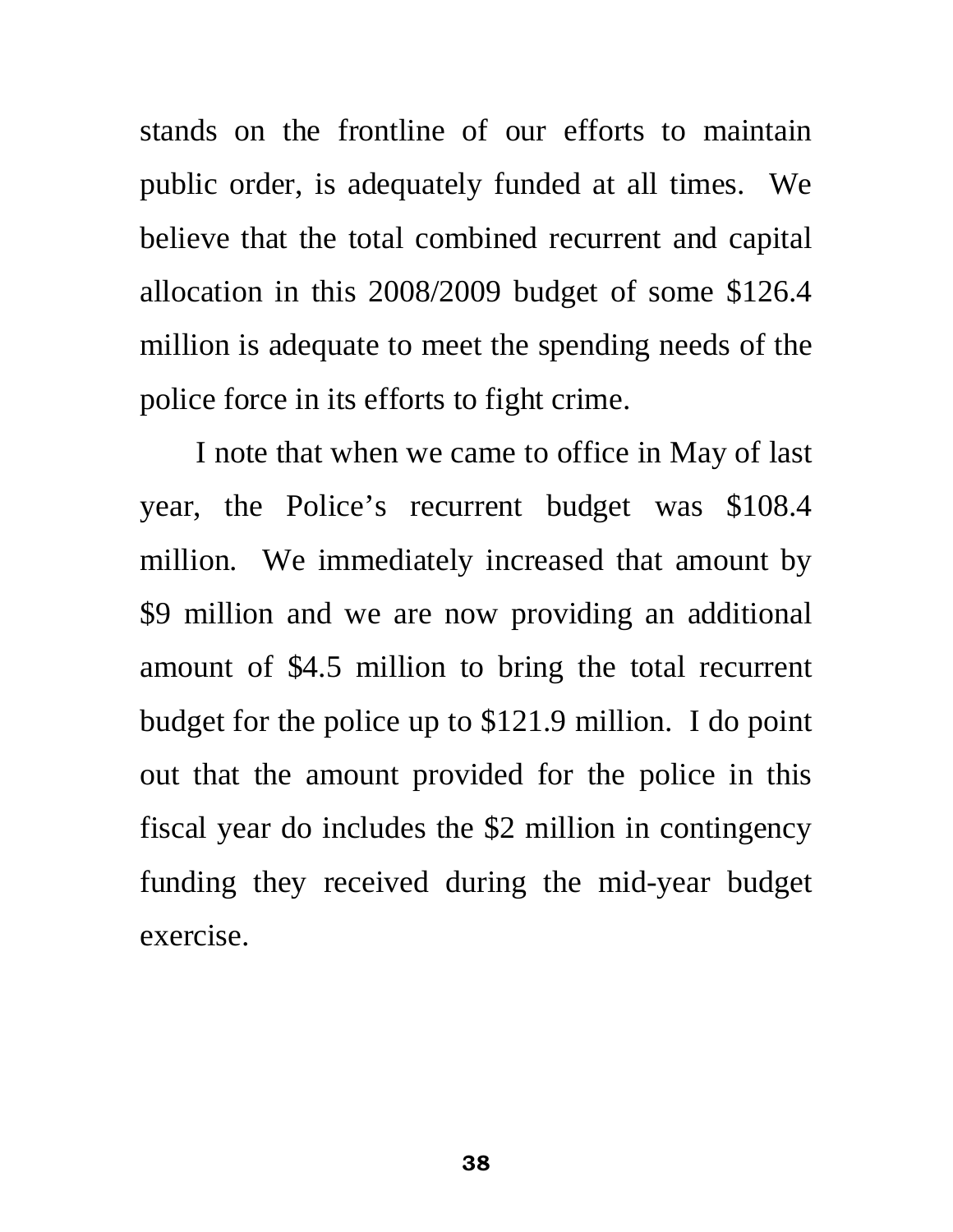### **THE ROYAL BAHAMAS DEFENCE**

In the 2007/2008 budget, the Royal Bahamas Defence Force received some \$45.8 million in recurrent allocation and \$3.07 million in capital allocation for a total of \$48.87 million. When we came to office, we practically doubled the capital allocation of the Royal Bahamas Defence Force from \$6.8 million to \$12.9 million. We expect the capital needs of the Defence Force to increase significantly in future years as they seek to further enhance their fleet.

Having ordered two aircraft and a number of sea craft this year for the Defence Force, we directed that proposals be sought from international suppliers to supply the Defence Force with its fleet needs up to and including the year 2014.

The current global economic environment and significant competitiveness in the tourism sector require that we both increase resources available to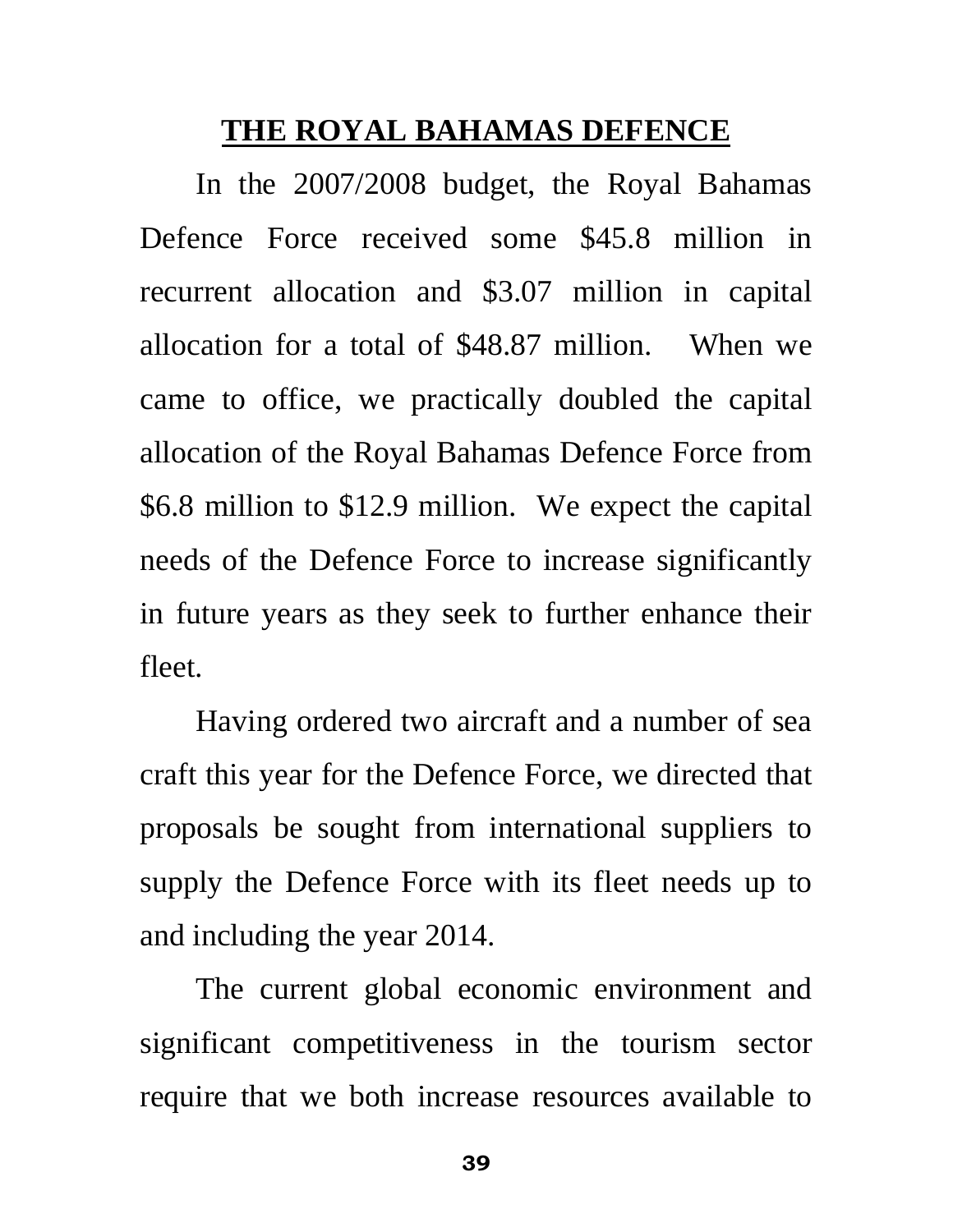tourism as well as spend our funds strategically. We are providing an additional \$9.3 million for the Ministry of Tourism and Aviation in recurrent expenditure.

We believe that this increase combine with strategic spending by the Ministry will go a long way in helping to increase the promotion of tourism over the next twelve months.

> $\triangleright$  The Ministry of Tourism and Aviation is being allocated \$ 91 million.

## *CAPITAL EXPENDITURE*

 The overall provision for Capital Expenditure is \$250 million. This is an increase of 11% over 2007/08 and signals my Government's continued commitment to modernizing and expanding the nation's infrastructure.

We are providing \$80 million in Sundry Capital Expenditure. It is from this budget item that we make the payments to Bahamasair, the Broadcasting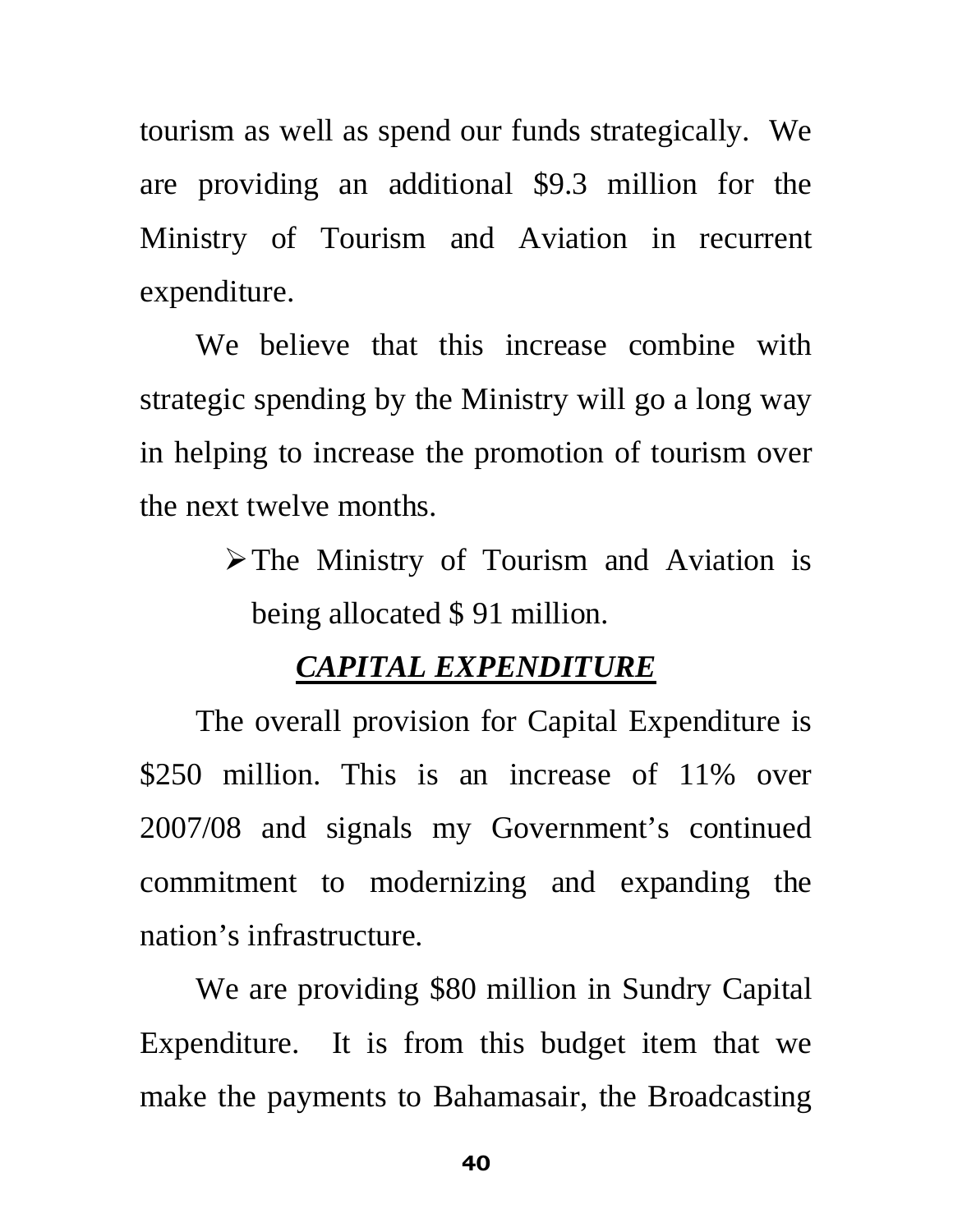Corporation, the Water and Sewerage Corporation and a number of other government entities.

I do want to point out that in the 2008/2009 Budget we are providing a higher level of transparency with respect to subvention to government agencies than we have ever done. In this budget, we allocate \$28 million to Bahamasair. We fully expect any shortfall in Bahamasair's financial needs to be met by its business operations.

We are providing \$19 million to the Water and Sewerage Corporation. And we are also providing \$3 million for the installation of potable water for Green Turtle Cay, Abaco.

And, we are allocating some \$11.7 million for the Bahamas Broadcasting Corporation.

 Additional sums have been allocated to Ministries and Departments under the Capital Budget including principally:

**41**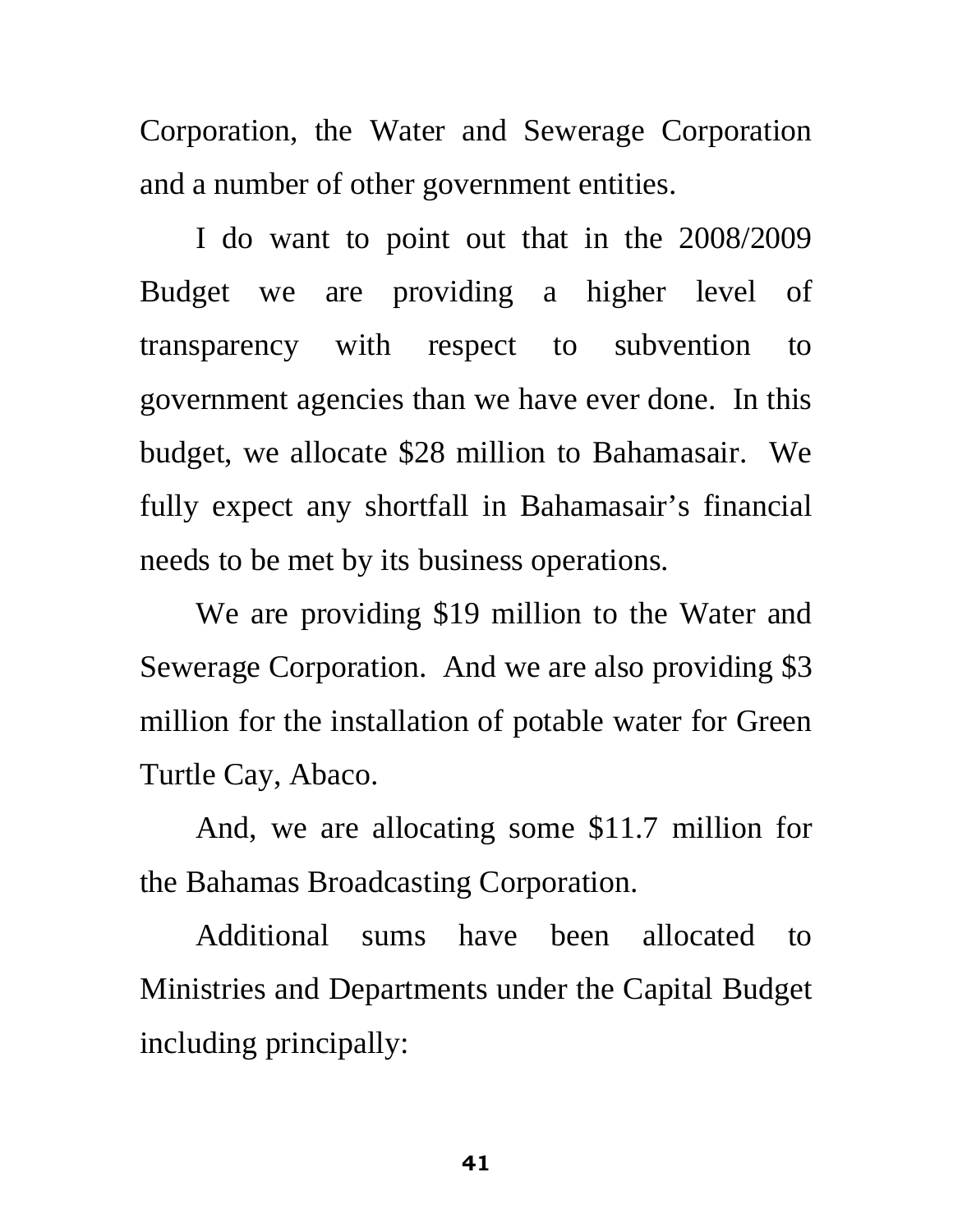- $\triangleright$  The Department of Public Works, \$ 87 million;
- $\triangleright$  Ministry of Education \$31 million.
- $\triangleright$  The Royal Bahamas Police Force, nearly \$5 million; and the Royal Bahamas Defence Force some \$3 million.
- ¾Department of Environmental Health Services over \$ 6 million

 I am pleased to advise that progress on the redevelopment of the Lynden Pindling International Airport is on course. The \$400 million dollar project will provide for the construction of a new US Departure Terminal, a new International Departures Terminal and a new Domestic Terminal. The first phase of the construction costing some \$86 million will commence during this budget period with the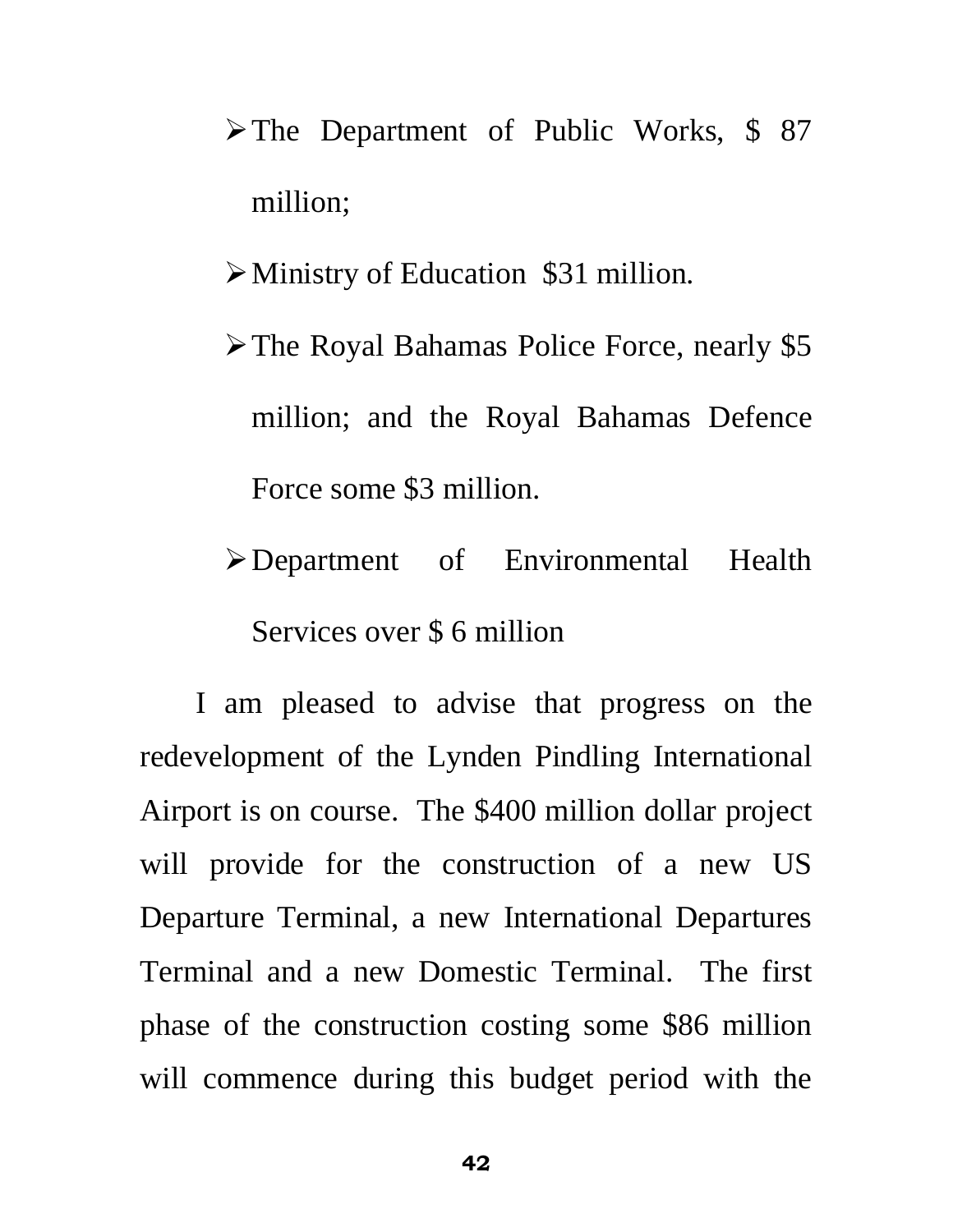start up of construction of the US Departure Terminal.

 Some 25% of the design work for the new terminal will be undertaken by Bahamian architects and engineers.

## **CITY OF NASSAU REVITALIZATION ACT**

My Government attaches a high priority to the revitalization of the City of Nassau.

The city of Nassau is, without doubt, the economic, political, cultural and historic centre of our nation. Its vitality has been the source of great pride and prosperity for our people over the years.

Regrettably today, the City is in serious decline having fallen into an unacceptable state of urban blight. Too many buildings in the centre of the city are in need of upgrade and refurbishment. The city is devoid of cultural dynamism, is short of upscale restaurants and lacks places of entertainment or spaces for leisure. Increasingly the city appears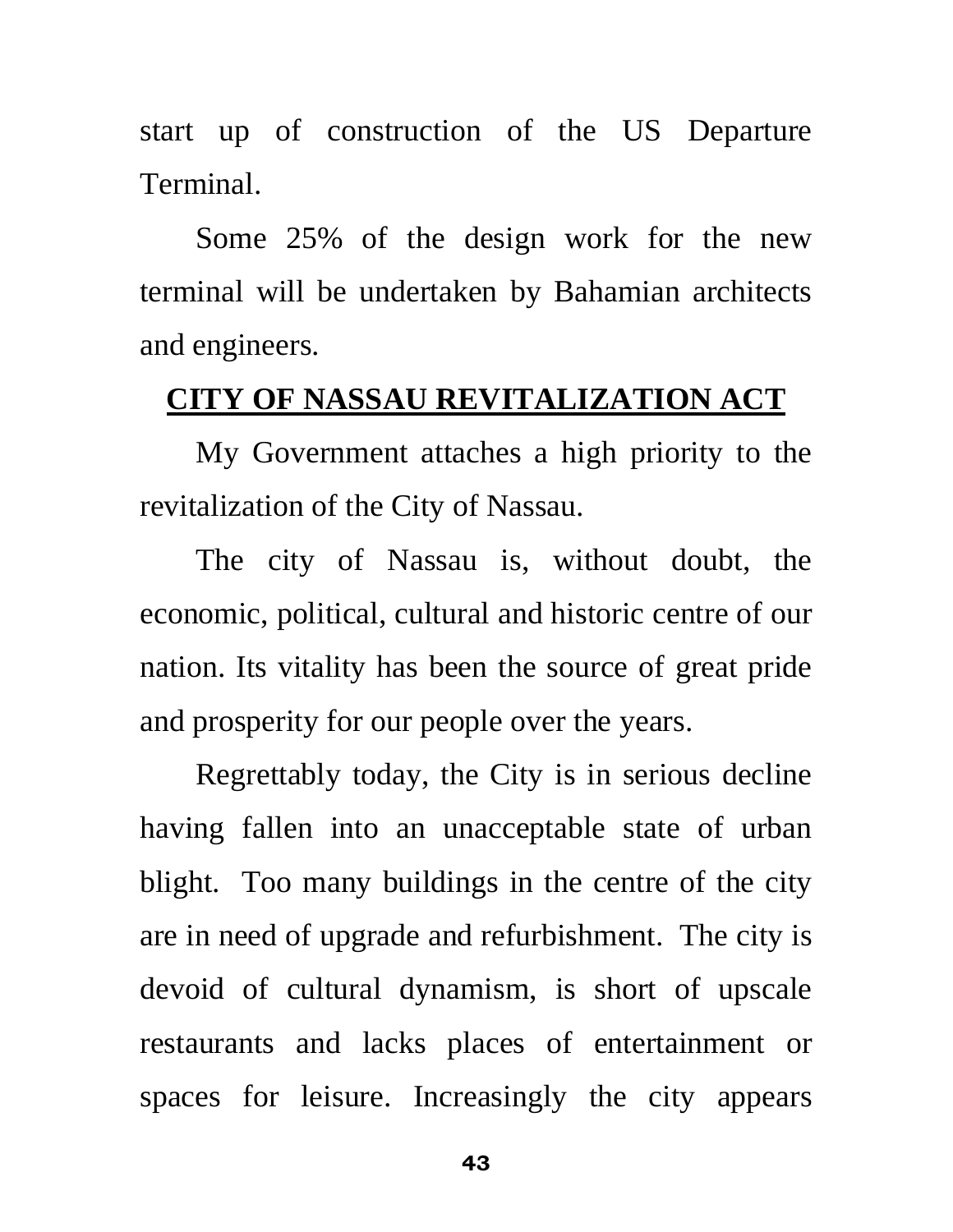disconnected from the soul of our nation, the people who live here.

It is urgent that we act to rescue and revitalize our capital city. We took a first step in this direction with the recent amendment to the Hotels Encouragement Act which extended concessions in the City of Nassau inter alia for the construction, refurbishment, upgrade, and/or expansion of restaurant and shops.

Today we introduce a landmark piece of legislation – a Bill for the enactment of the "The City of Nassau Revitalization Act". This is meant to focus capital investment in the city of Nassau over the next five years. When enacted into law, the provisions of the Act will grant exemptions and fiscal incentives to persons making capital investments in the city. Such investments will include the construction of buildings for residential or commercial use; and include also the renovation, repair or upgrade of residential and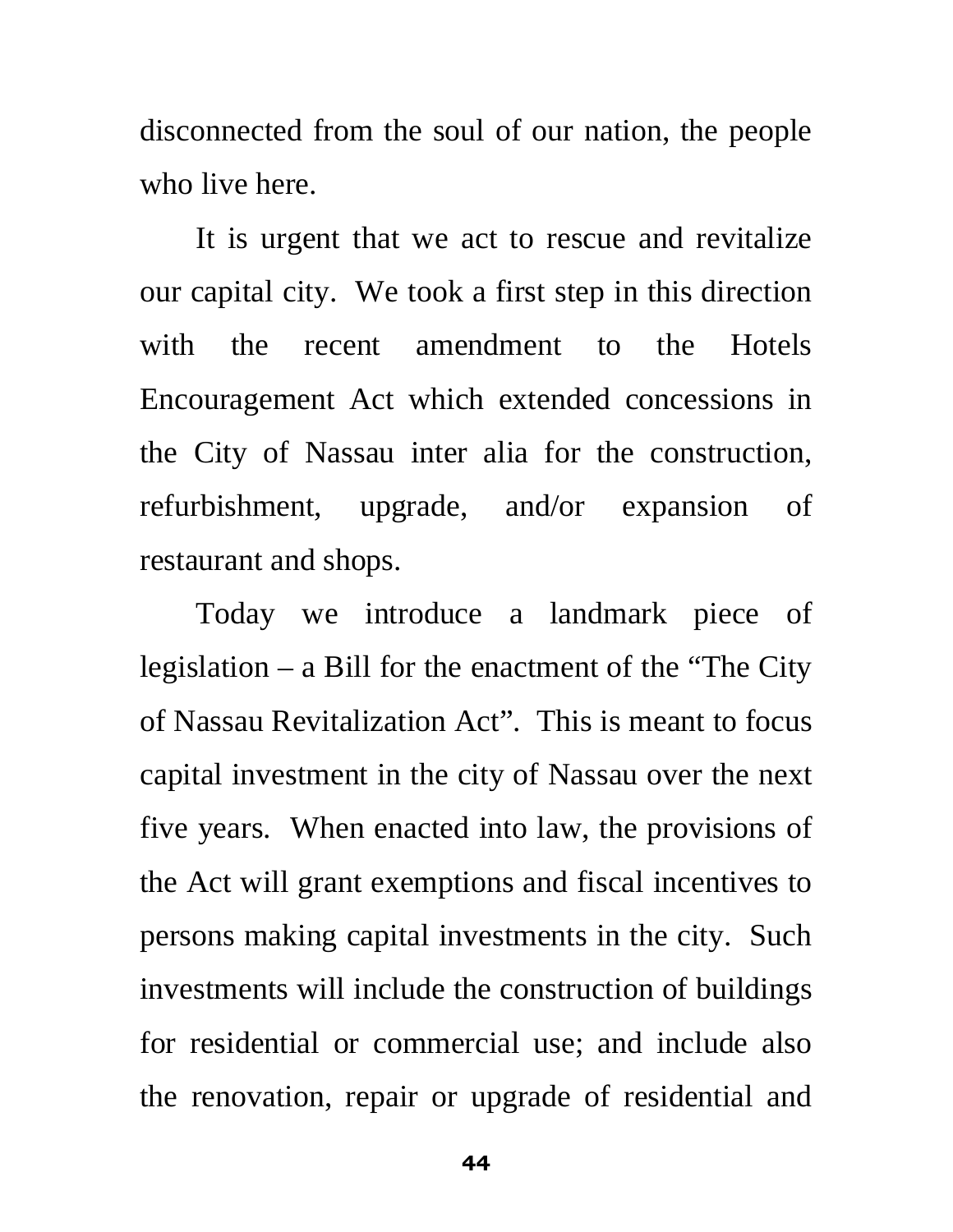commercial buildings. Concessions available will include:

- **Exemption from customs duty on all** materials necessary for the investment imported into the country; purchased or taken out of bond;
- **Exemption from real property taxes on** all buildings comprising the investment, all additions thereto and land upon which the investment is situated; and
- **Exemption from any Excise Taxes that** might be levied.

We fully expect that this Bill when enacted will serve as a catalyst for investment in our capital city, restoring the city centre to its former status as a charming and picturesque capital catering to the needs and tastes of individuals of wide ranging interests.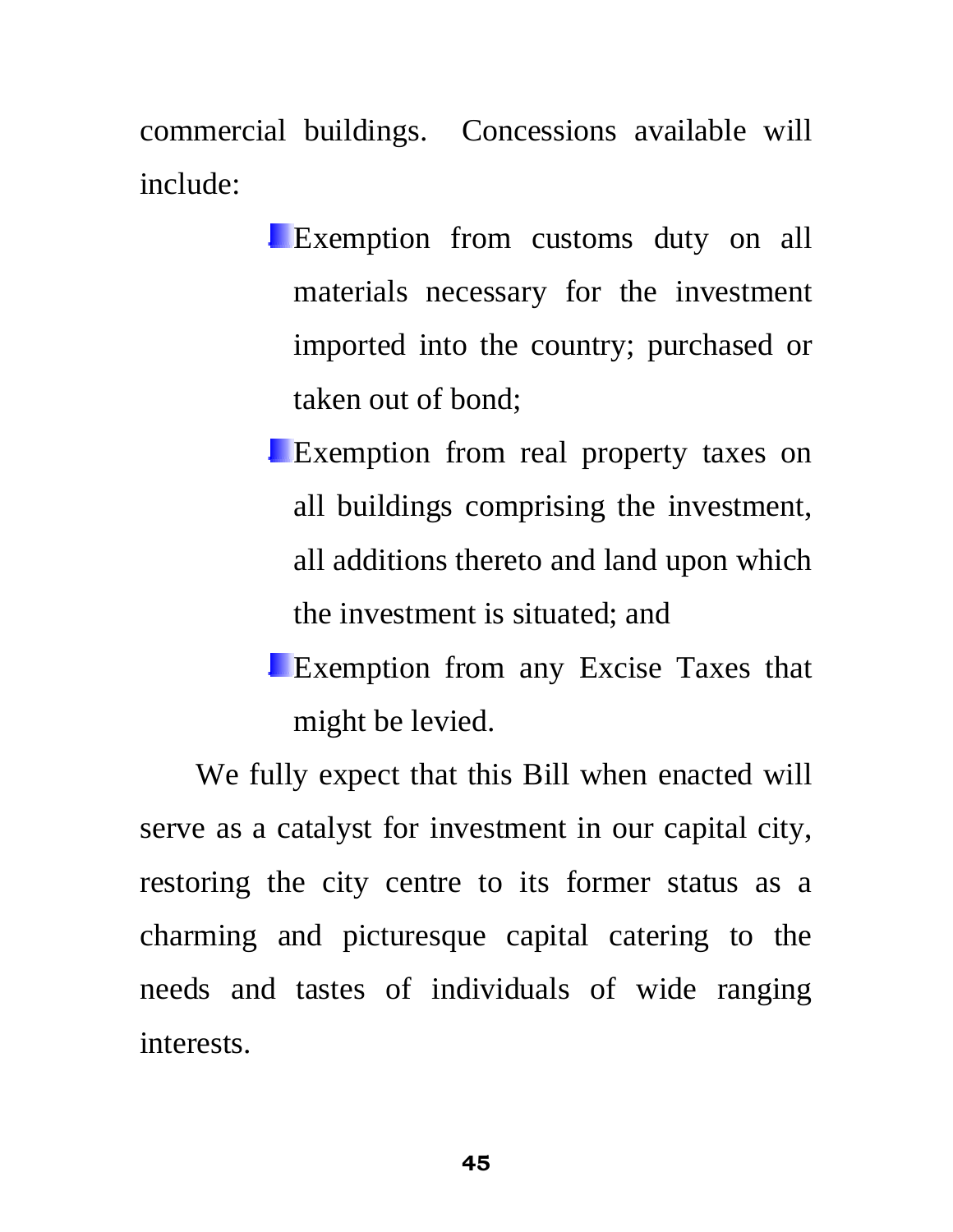## **THE FAMILY ISLANDS DEVELOPMENT ACT**

The balanced growth and development of The Bahamas requires that all parts of the country receive the focussed attention of the Government. Hence, as we provide incentives to stimulate investment in the City of Nassau we are also providing incentives to stimulate and encourage investment in our least developed islands.

Development on these islands hold the potential to transform the quality of life of Bahamians by helping to redistribute the population away from the concentration on New Providence and providing improved opportunities for the diversification of our economic base.

Toward this end, we are enacting anew, a piece of legislation first enacted during our previous stint in office to promote investment in selected Family Islands. It is our intention to adopt the Family Island Development Encouragement Act and have it enter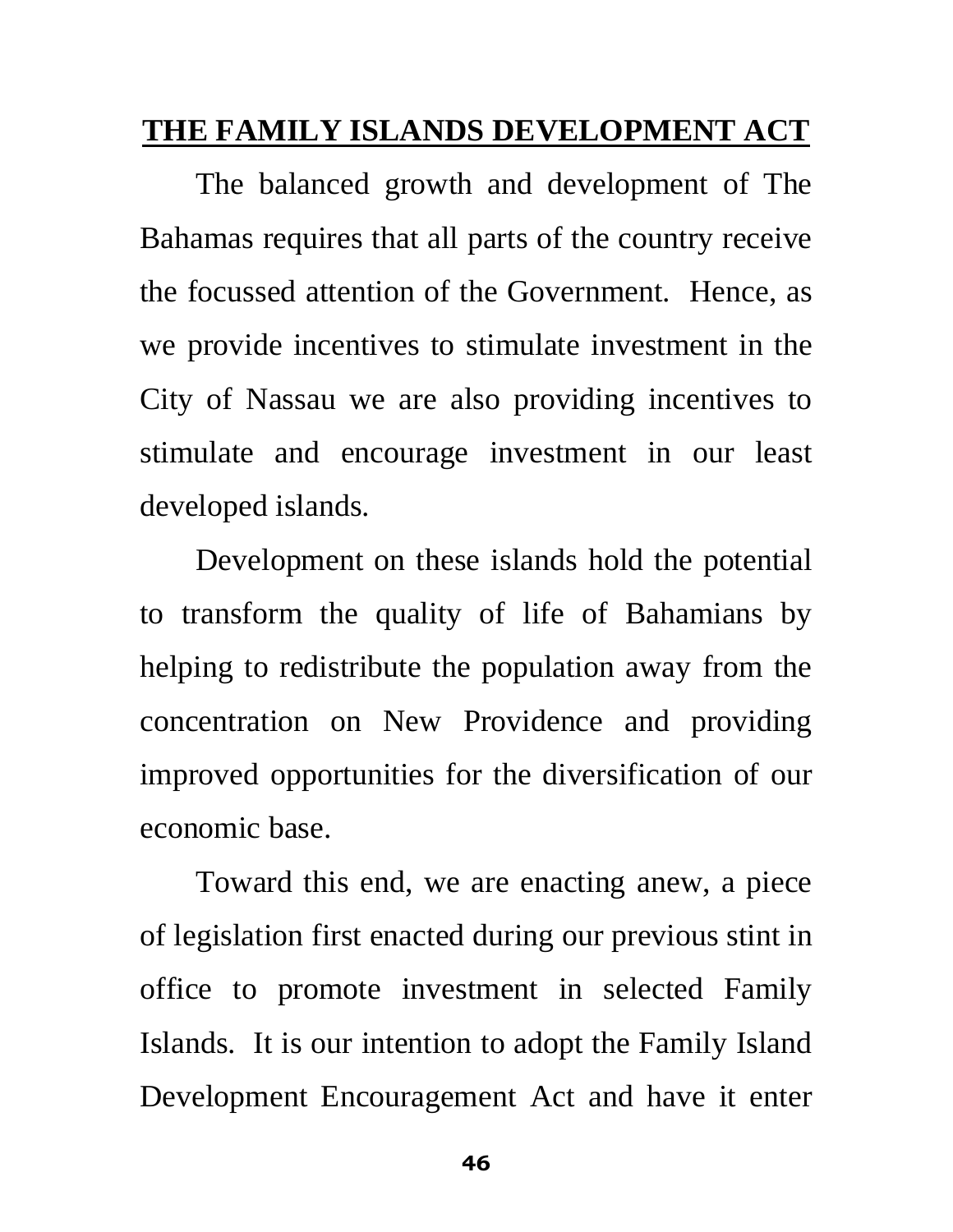into effect on July 1, 2008. The Act will provide the following concessions for individuals investing in the named islands:

- **Duty free and Excise Tax free import of** all construction material to be used for the construction of a new building; or for the rehabilitation, remodeling or extension of a new or existing building; and
- **Duty free and Excise Tax free import of** any machinery used for the clearing of land for farming or construction carried out in any of the Family Islands specified.

Islands to benefit from this law are:

- Sweetings Cay and Water Cay (Grand Bahama);
- **Grand Cay and Moores Island (Abaco);**
- **Current Island (Eleuthera);**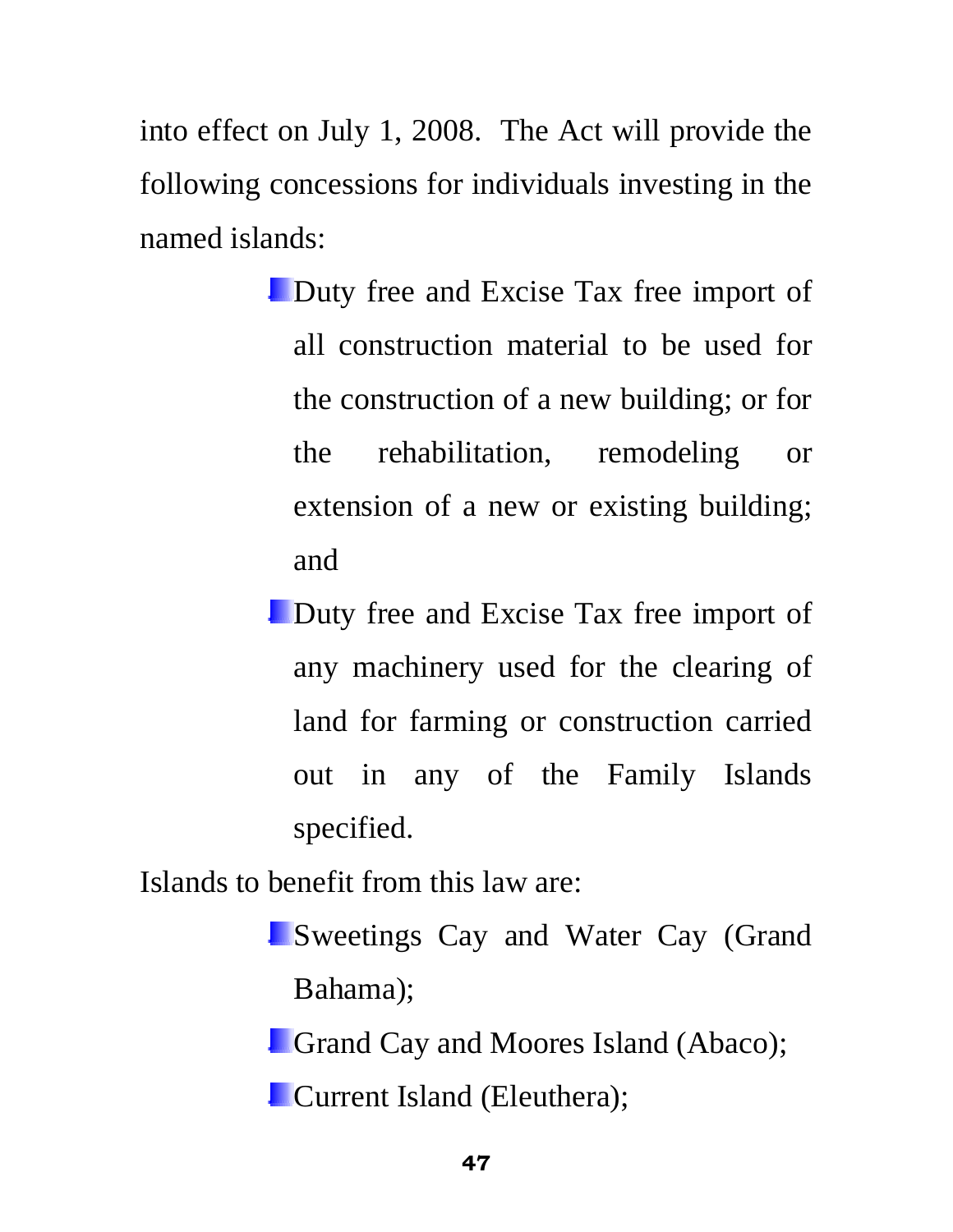**Andros**;

**Cat Island**;

**San Salvador;** 

**Rum Cay;** 

**Long Island**;

**Crooked Island**;

**Long Cay**;

**Acklins**;

**Ragged Island and Cays;** 

**Mayaguana**; and

**I**nagua

I am pleased to advise that the Inter-American Development Bank recently approved an increase in funding of \$100 million to an existing loan for the completion of an expanded New Providence Road Improvement Programme. We shall introduce the Resolution seeking the authorization of this Honourable House to take up this increased loan facility.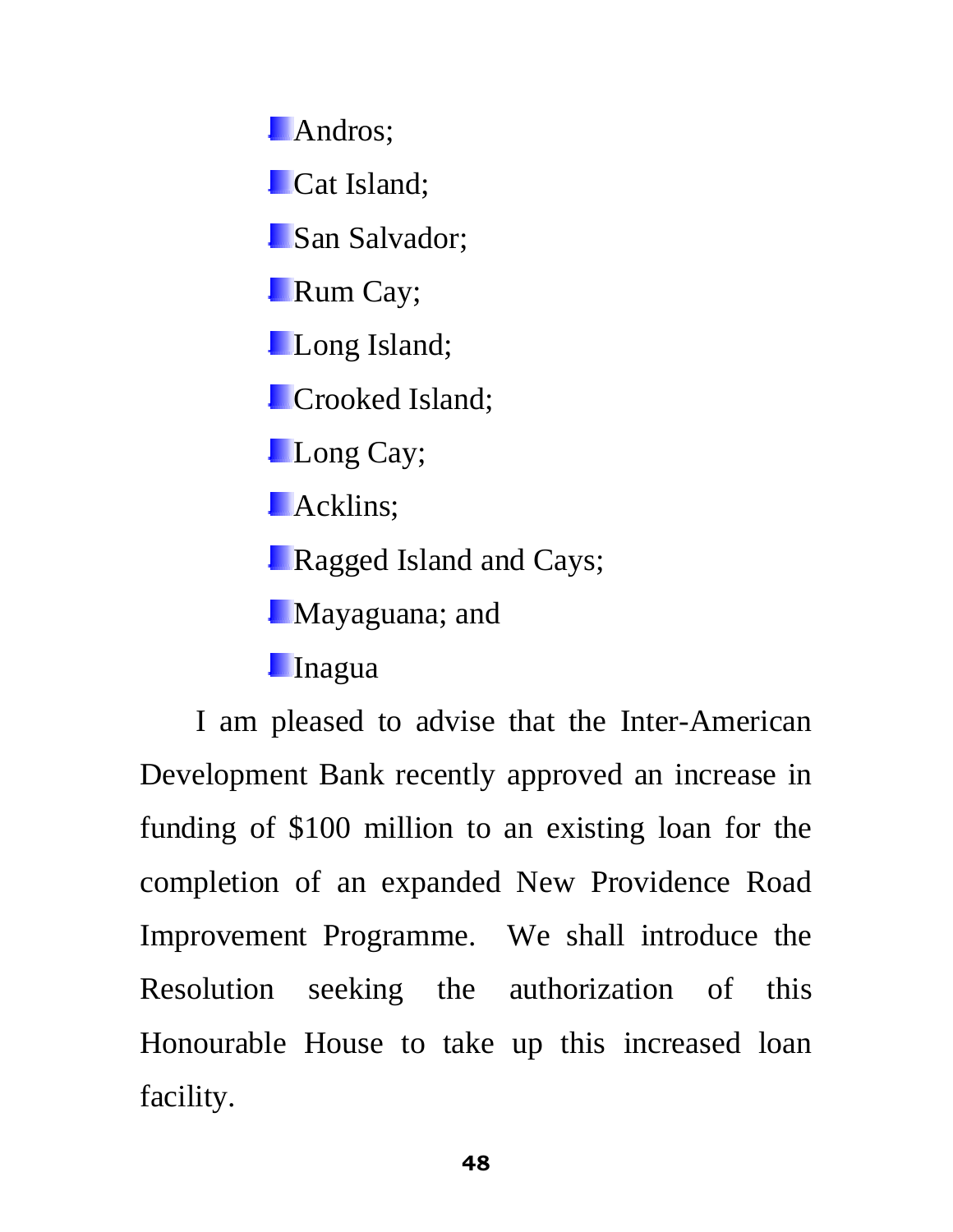I am pleased to advise that the work on the new Marsh Harbour International Airport is continuing. A new terminal and control tower facility will be constructed during this fiscal period.

 As part of my Government's support for home ownership among middle-income families, we will introduce a Resolution for authority to issue a \$75 million Mortgage Corporation Housing Bond, the largest Parliamentary request for a Housing Bond since the establishment of the Bahamas Mortgage Corporation 23 years ago.

It is our intention to develop a number of fullyserviced residential housing subdivisions in New Providence and in selected Family Islands where the demand for housing remains high.

 I also advise of plans underway to cause to be constructed a 60,000 square foot plus government office complex in New Providence. The complex

ل 1994 - المراجع المراجع المراجع المراجع المراجع المراجع المراجع المراجع المراجع المراجع المراجع المراجع المرا<br>المراجع المراجع المراجع المراجع المراجع المراجع المراجع المراجع المراجع المراجع المراجع المراجع المراجع المرا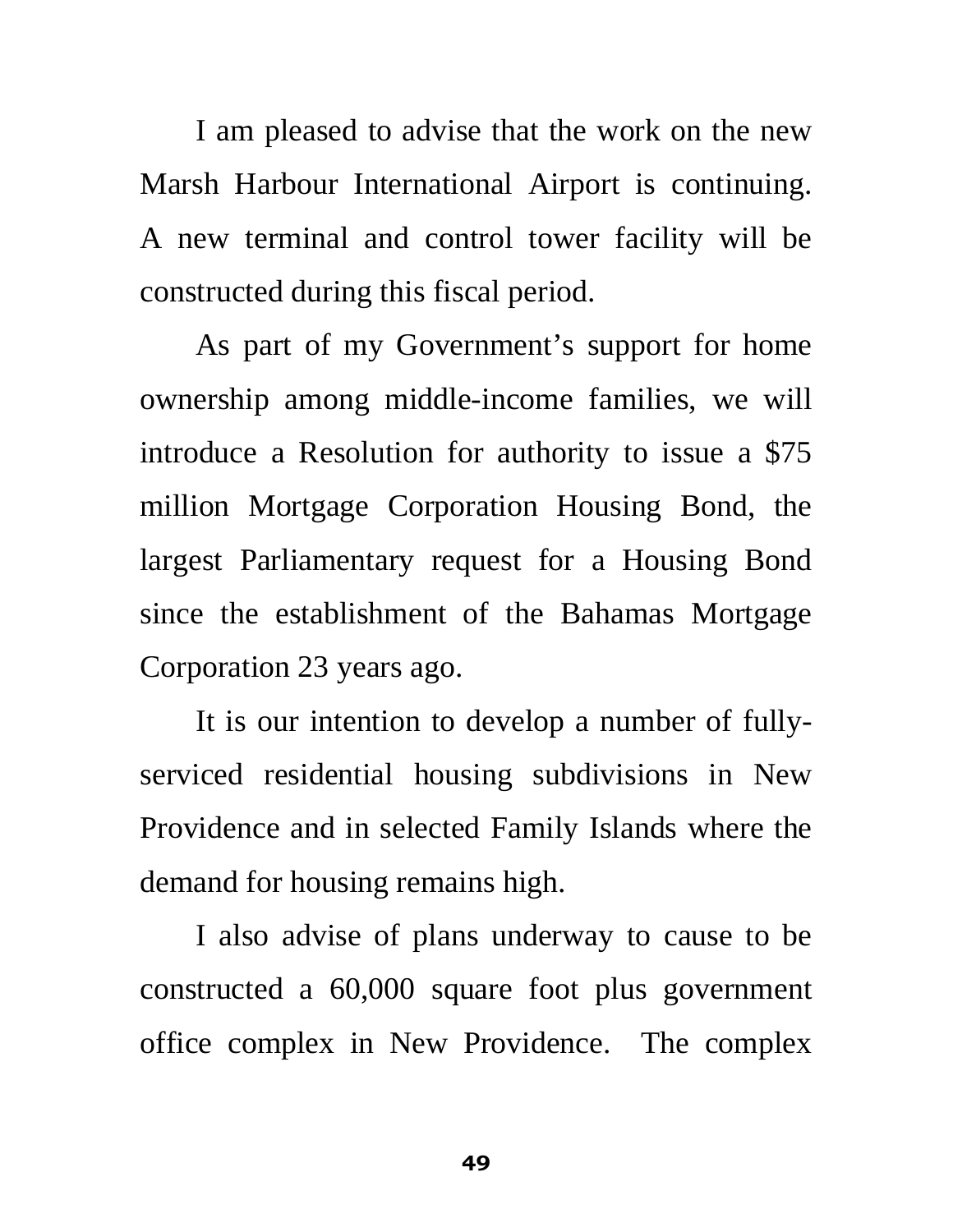will properly and appropriately accommodate a number of Government agencies.

 A similarly sized office complex will be constructed in Freeport, Grand Bahama where land has already been identified to accommodate Customs, Immigration, Labour and the Passport Offices.

 A third government office complex is to be constructed in Central Abaco to provide suitable office accommodation for government administrative agencies on the island of Abaco.

 Work will resume on the magistrates' court complex on Nassau Street. We will also undertake and complete another interrupted refurbishment project at the former City Market Complex on Market Street. That complex is to accommodate the offices of the Registrar General and Business Licence Unit and Valuation Unit.

**1999 1999 1999 1999 1999 1999 1999**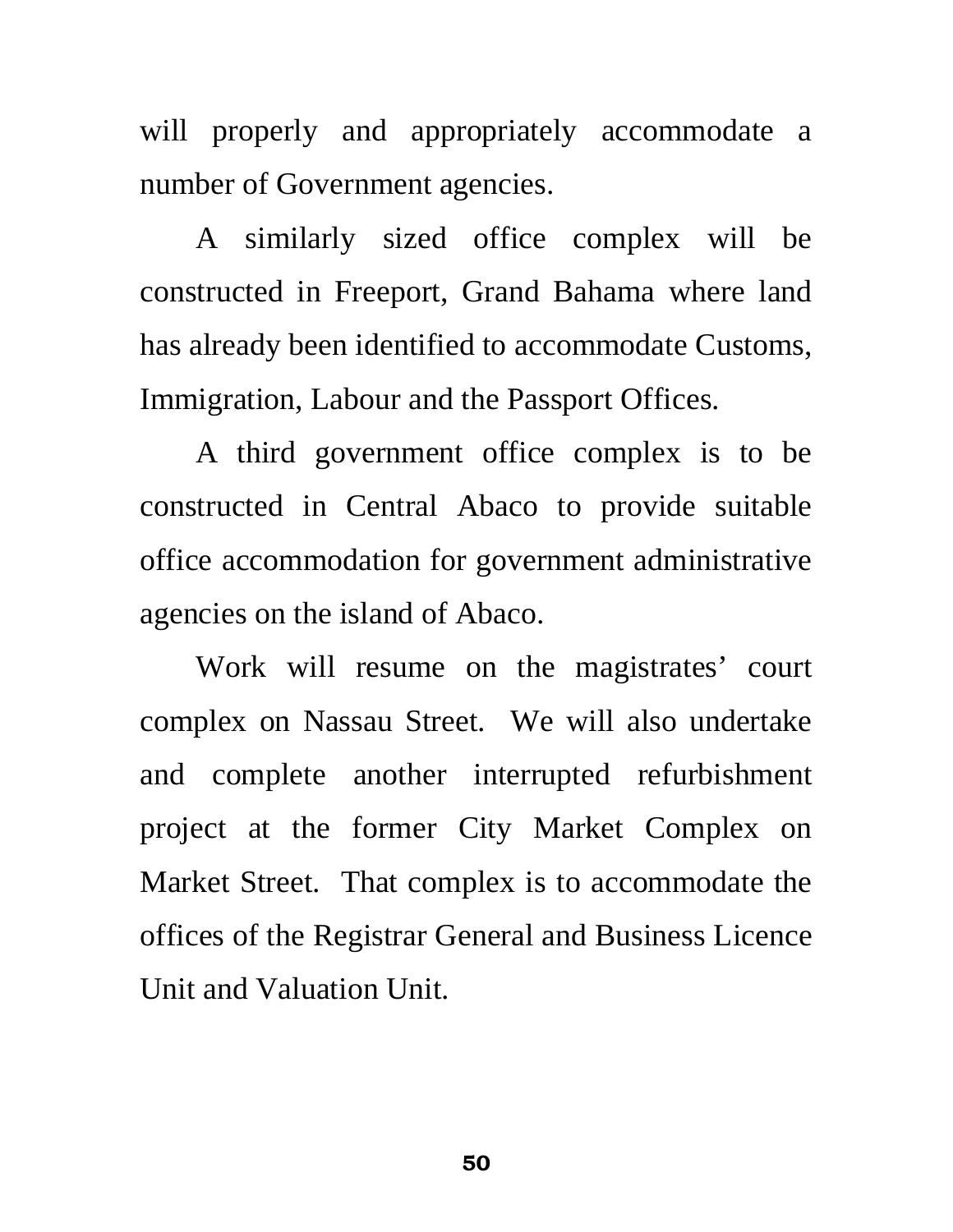And, we will initiate work for the construction of a new Judicial Complex to accommodate the Supreme Court and the Court of Appeal.

 This Budget also anticipates the commencement of major works in Nassau Harbour including dredging to permit the harbour to accommodate the largest cruise ships coming on stream this and next year. Works are scheduled to commence before the end of this calendar year.

 The dredge material will be used to create a boardwalk extending from Prince George Wharf eastward to Armstrong Street creating opportunities for the development of a promenade bounded by restaurants, specialty stores and entertainment establishments.

 It is also expected that the dredging of the harbour will provide sufficient material to facilitate the expansion of Arawak Cay westward, or alternatively the creation of a second artificial island

**51**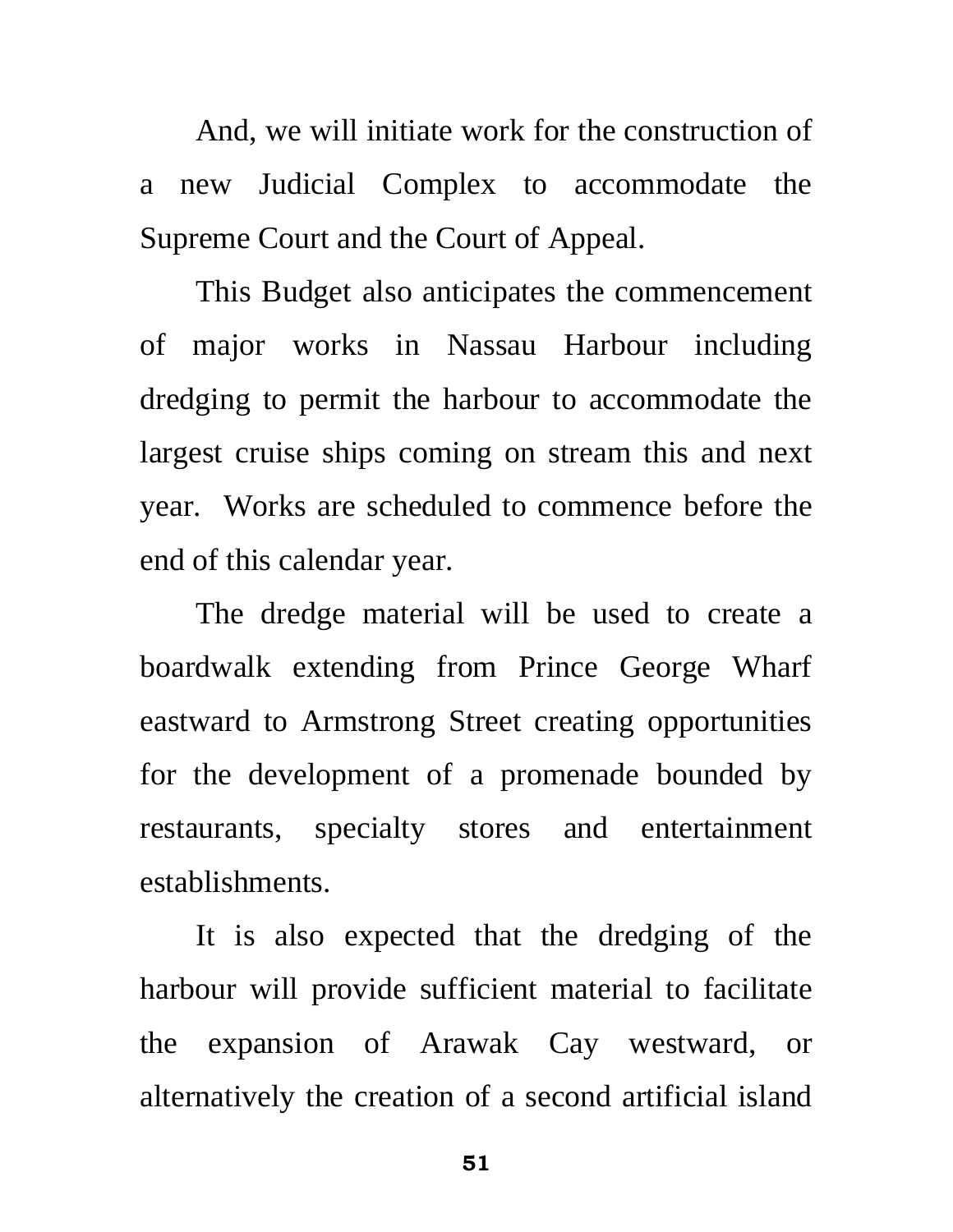connected to the mainland by a bridge or causeway, to accommodate the relocated commercial port.

In a related development, an inland depot will be developed to receive for storage cargo off-loaded at Arawak Cay and moved inland overnight, thereby avoiding congestion now associated with cargo movement during peak traffic hours.

## *REVENUE MODERNISATION*

For 2008/09, my Government will consolidate the fiscal position taking account of the need to reinflate the economy, to generate greater economic activity and employment, and to ease the cost of living borne by Bahamians.

One year ago, in presenting my Government's first budget in this term of office, I signaled my Government's stand on fiscal matters, particularly on taxation. I advised of my Government's intention, consistent with our **Manifesto '07** commitment, to

ا **52** هـ - محمد المسافر المسافر المسافر المسافر المسافر المسافر المسافر المسافر المسافر المسافر المسافر المسافر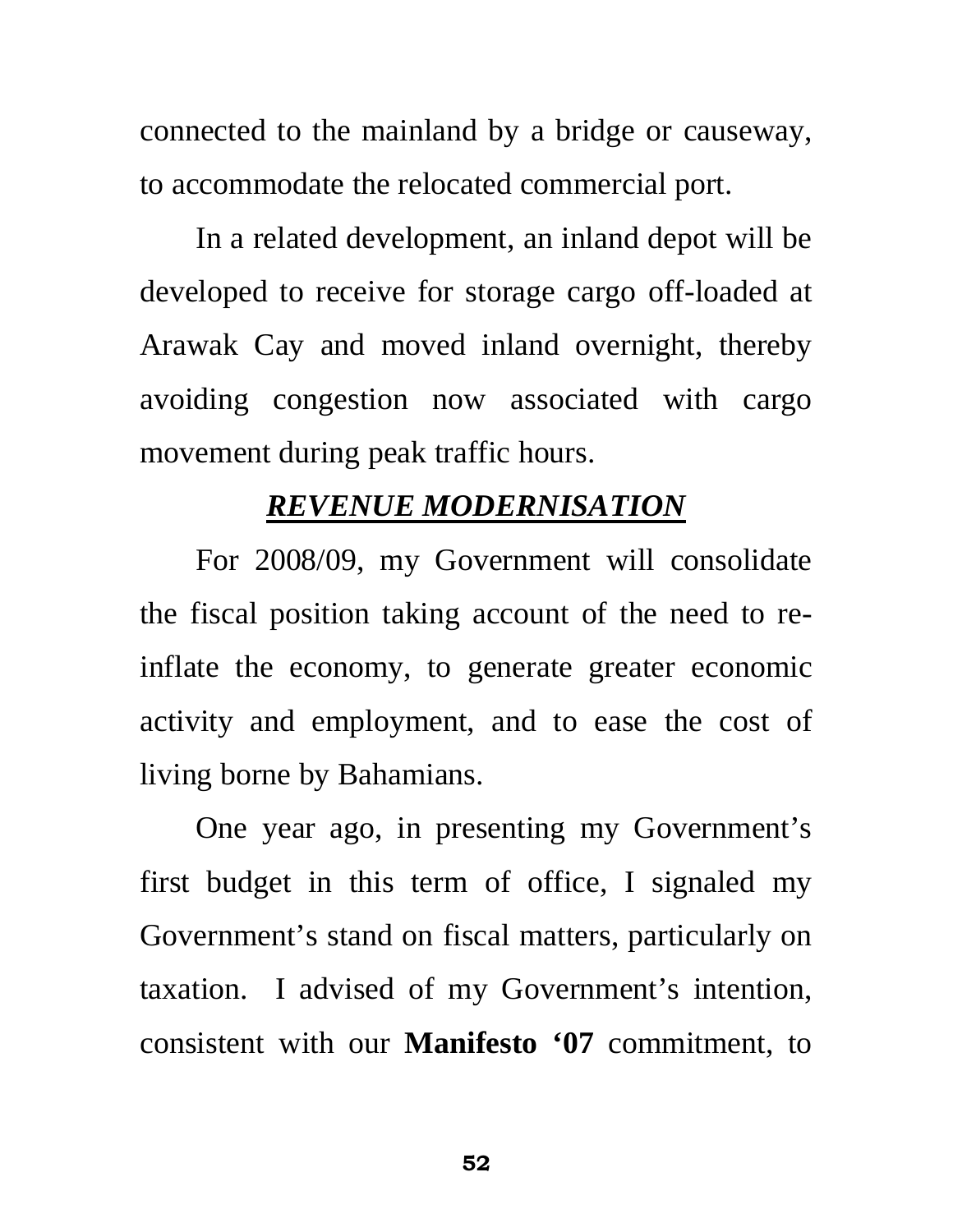simplify the Customs Tariff, and amalgamate Customs Duties and Stamp Tax on imports.

I said then that we were committed to continually rationalizing and simplifying the Customs Tariff. We had commenced the process in 1995 when, it will be recalled, we reduced the number of tariff rates from 129 to 29, concurrently reducing many rates of duty with the result that the average tariff rate in the country fell from 45% to about 35%.

 The Ministry of Finance and the Customs Department have completed the study of administrative and other arrangements needed to accomplish the amalgamation of Customs Duties and Stamp Tax on imports in the 2008/09 Budget.

 Hence, with effect from 1 July, 2008, we are reforming our Customs tariff.

 Firstly, we are amalgamating the Customs Tariff Rates with the corresponding Stamp Duty Rates.

ا **53** هـ - المسافر المسافر المسافر المسافر المسافر المسافر المسافر المسافر المسافر المسافر المسافر المسافر ا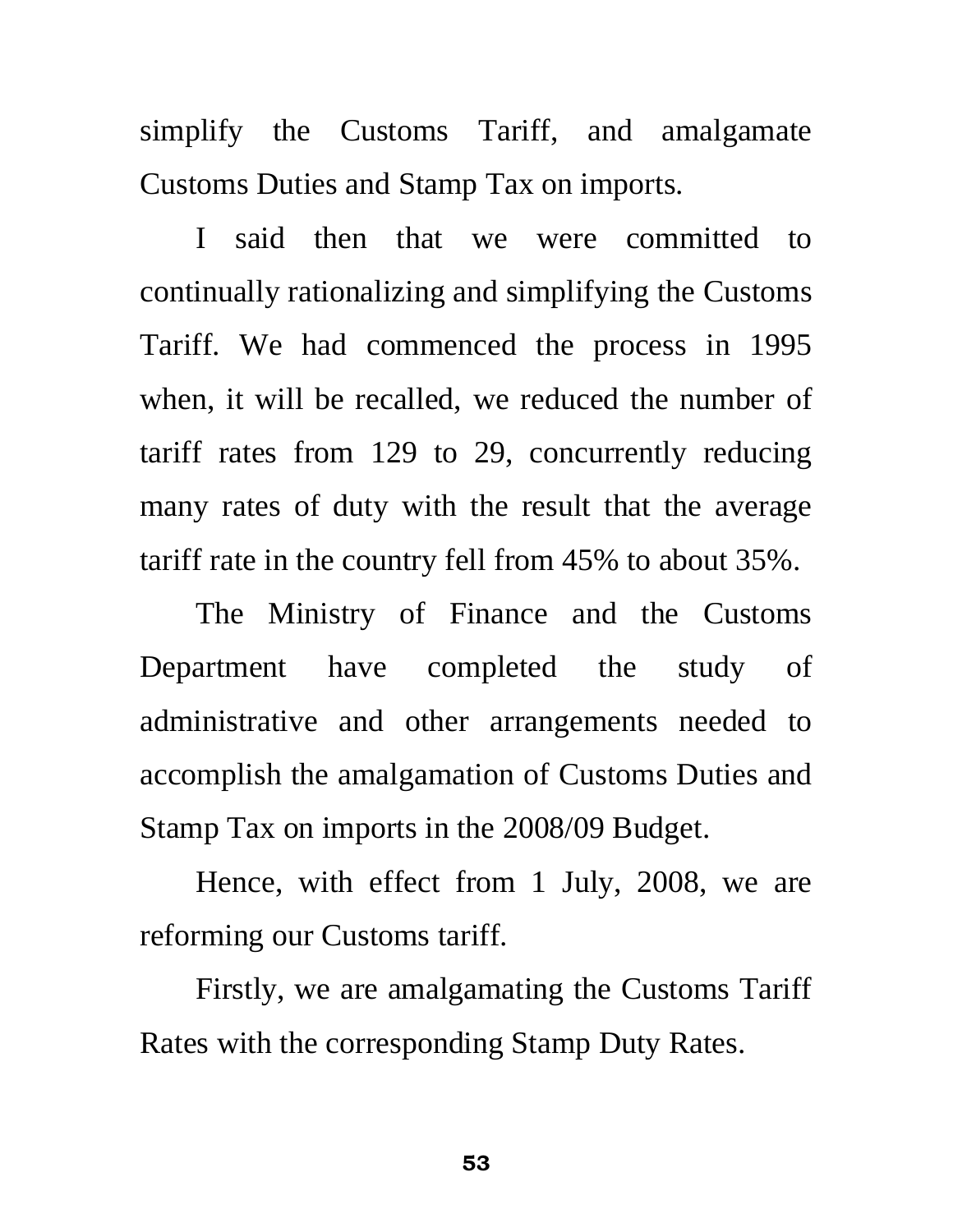Secondly, we are extracting from the Customs Tariff those items which are treated as 'excises' in international practice and placing them in a new Excise Act. These include the luxury items such as perfumes and tobacco and cigarettes, and also high value items such as vehicles and petroleum.

Basically the sum of the present rates of Customs Duty and Stamp Duty will become the new excise rates under the new Excise Act. The purpose of this exercise is to follow international practice and also to remove these taxes from any reduction exercise which might be necessary as a result of admission into the World Trade Organisation.

## **REVENUE MEASURES**

I will shortly outline the key revenue measures that we are implementing in 2008/09 to assist Bahamians in dealing with the rising cost of living. Before I turn to those, I would like to review the

ل المراجع المراجع المراجع المراجع المراجع المراجع المراجع المراجع المراجع المراجع المراجع المراجع المراجع المر<br>المراجع المراجع المراجع المراجع المراجع المراجع المراجع المراجع المراجع المراجع المراجع المراجع المراجع المرا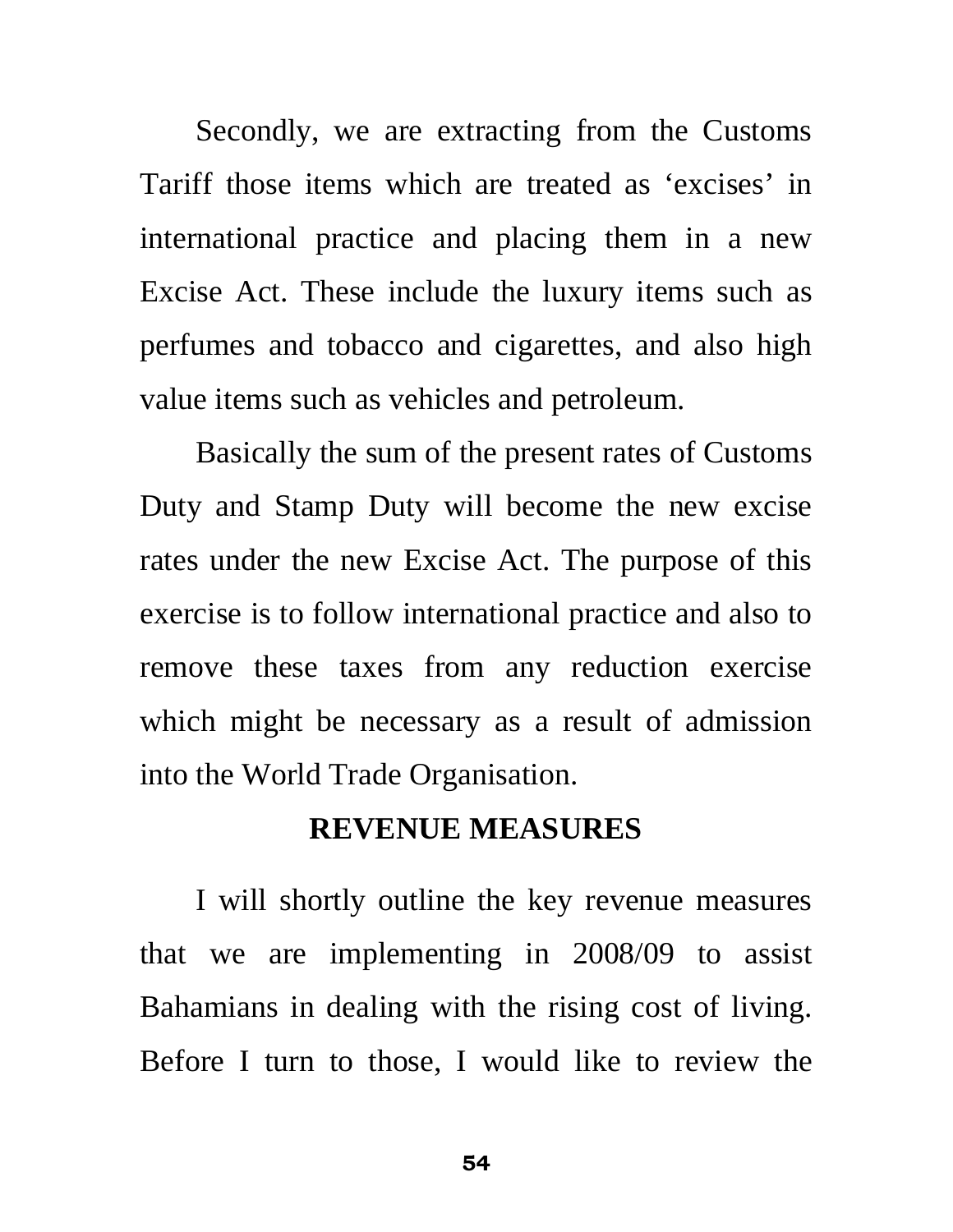projection for recurrent revenue in the coming fiscal year.

 Total recurrent revenue in 2008/09 is projected at \$1,574 million, fully 7.8% higher than the provisional outturn for 2007/08. This fairly robust revenue performance, in the face of an economy whose rate of growth moderated in 2007 and early 2008, attests, I believe to the success of the efforts that have been deployed to strengthen revenue collections. The reform measures that I outlined earlier should further bolster the buoyancy of our revenue system.

 The measures to reform and modernize revenues will result in important changes in our major sources of revenues. The new Excise Tax, for instance, will now account for \$234 million of total revenues in 2008/09. Customs duties, from which a number of products were removed and placed in the new Excise

ا **55** مارس المستخدم المستخدم المستخدم المستخدم المستخدم المستخدم المستخدم المستخدم المستخدم المستخدم المستخدم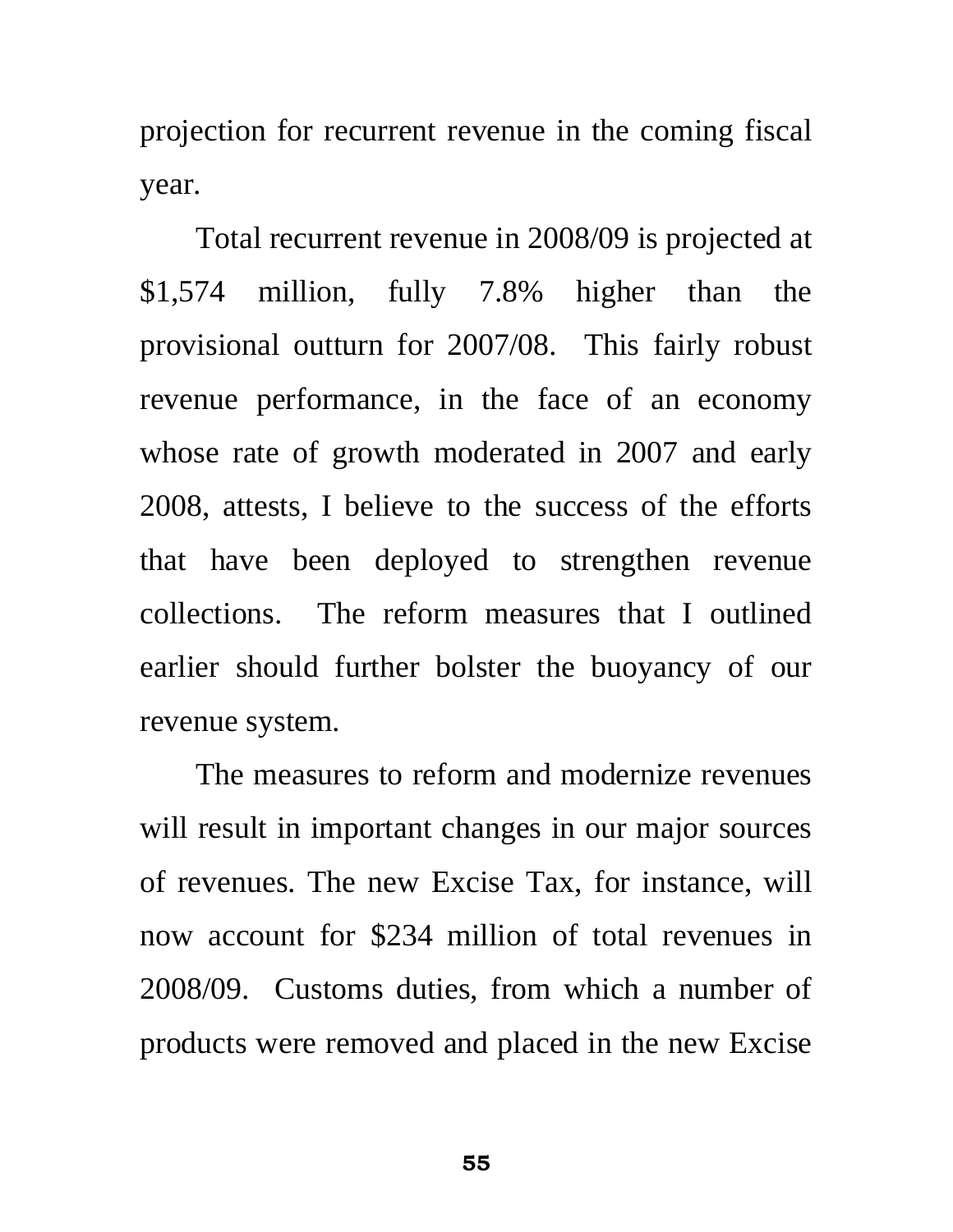Act, will now account for \$516 million in revenues, as compared to \$591 million in 2007/08.

 Stamp taxes on imports having been amalgamated with customs duties and built into the new excise duties will no longer represent a source of revenue.

A further step in reforming the way the Government does business and collects revenue will be exploring to the maximum extent possible, means of consolidating and streamlining its revenue collection operations. This will be one important element in our overall strategy to make it easier for taxpayers to deal with Government and to comply with their tax and fee obligations.

Revenue measures being taken are designed to:

- reduce the cost of living;
- promote the use of energy-saving products;

ا **56** هـ - المسافر المسافر المسافر المسافر المسافر المسافر المسافر المسافر المسافر المسافر المسافر المسافر ا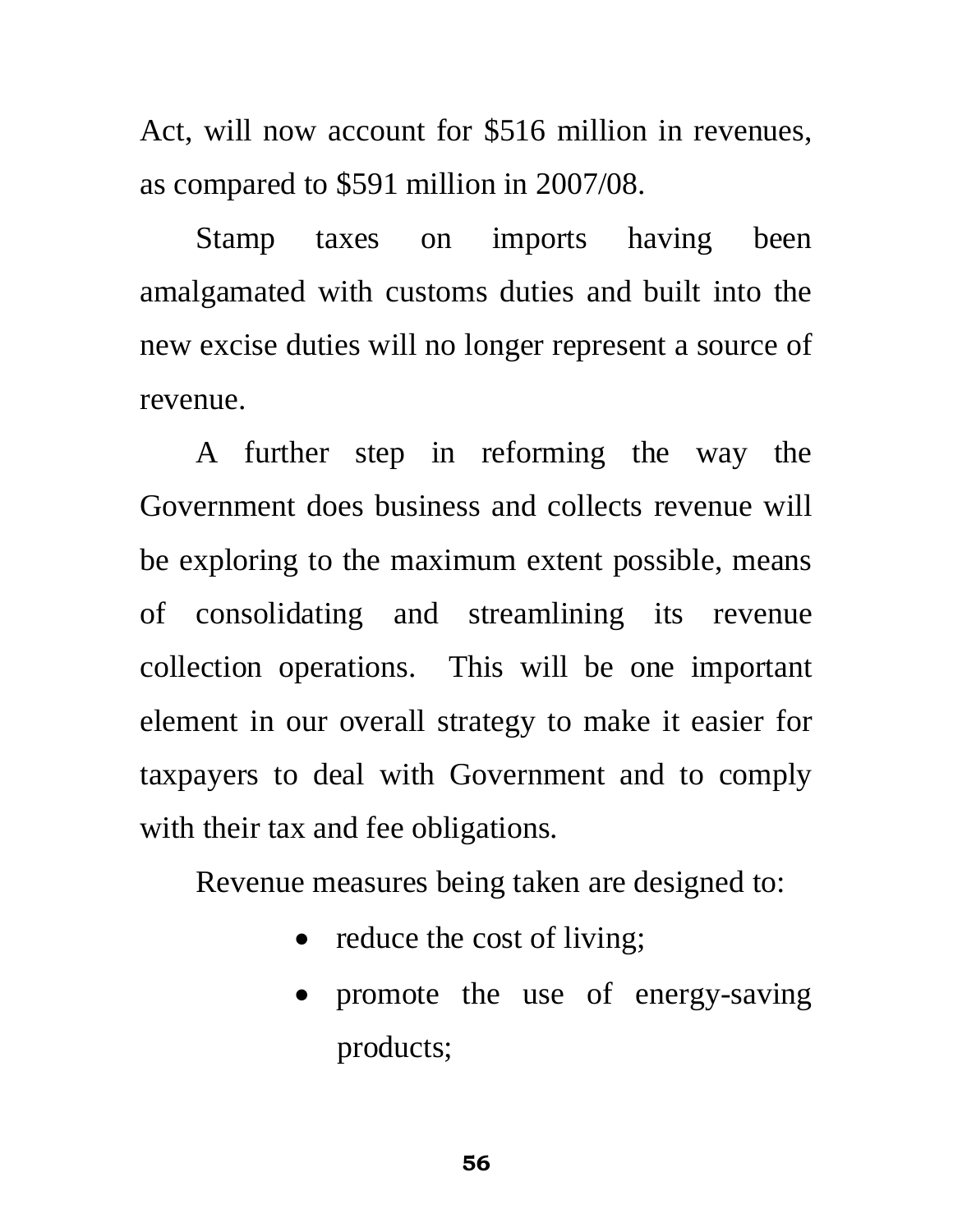- reduce the cost of re-financing mortgages or consolidating debt;
- provide added relief in respect of real property taxes; and
- lower the cost of building materials for home construction or renovations.

For example, we will:

- Eliminate import duties on a number of citrus fruits, as well as frozen vegetables.
- Eliminate import duties on cereals, oatmeal, and breads.
- Exempt personal computers, printers and software from the current stamp tax, thereby making them completely duty-free.
- Make duty free the import of energy-saving light bulbs, solar lamps, batteries, converters and wind engines.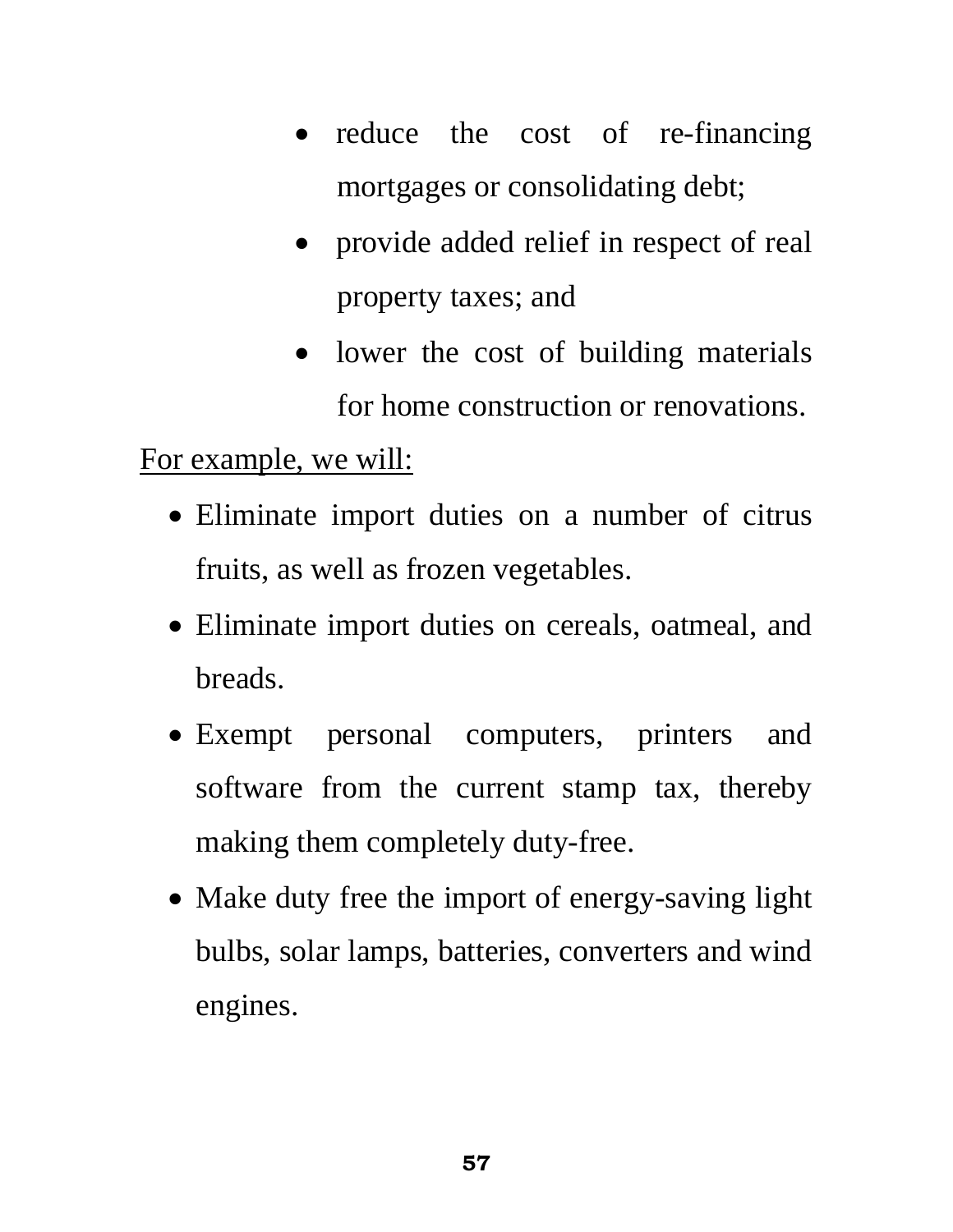- Reduce import duties on a number of building materials, thereby lowering the cost of building a home or renovating an existing one, including plywood, oriented strand board, insulation, wooden hurricane shutters, aluminum and wood doors, wooden windows, and cement board.
- Reduce the import duties on energy-saving home appliances from 35% to 15%.
- Reduce the import duty rates on energy-efficient windows, low-flow shower heads and low-flow toilets to 15%.
- Significantly reduce the import duty on hybrid vehicles, from between 45% and 65% to 25%.

Home-owners will become eligible to benefit from the following additional revenue measures:

• exemption from the payment of Stamp Tax (a) applicants purchasing a lot zoned for residential development upon which he/she proposes to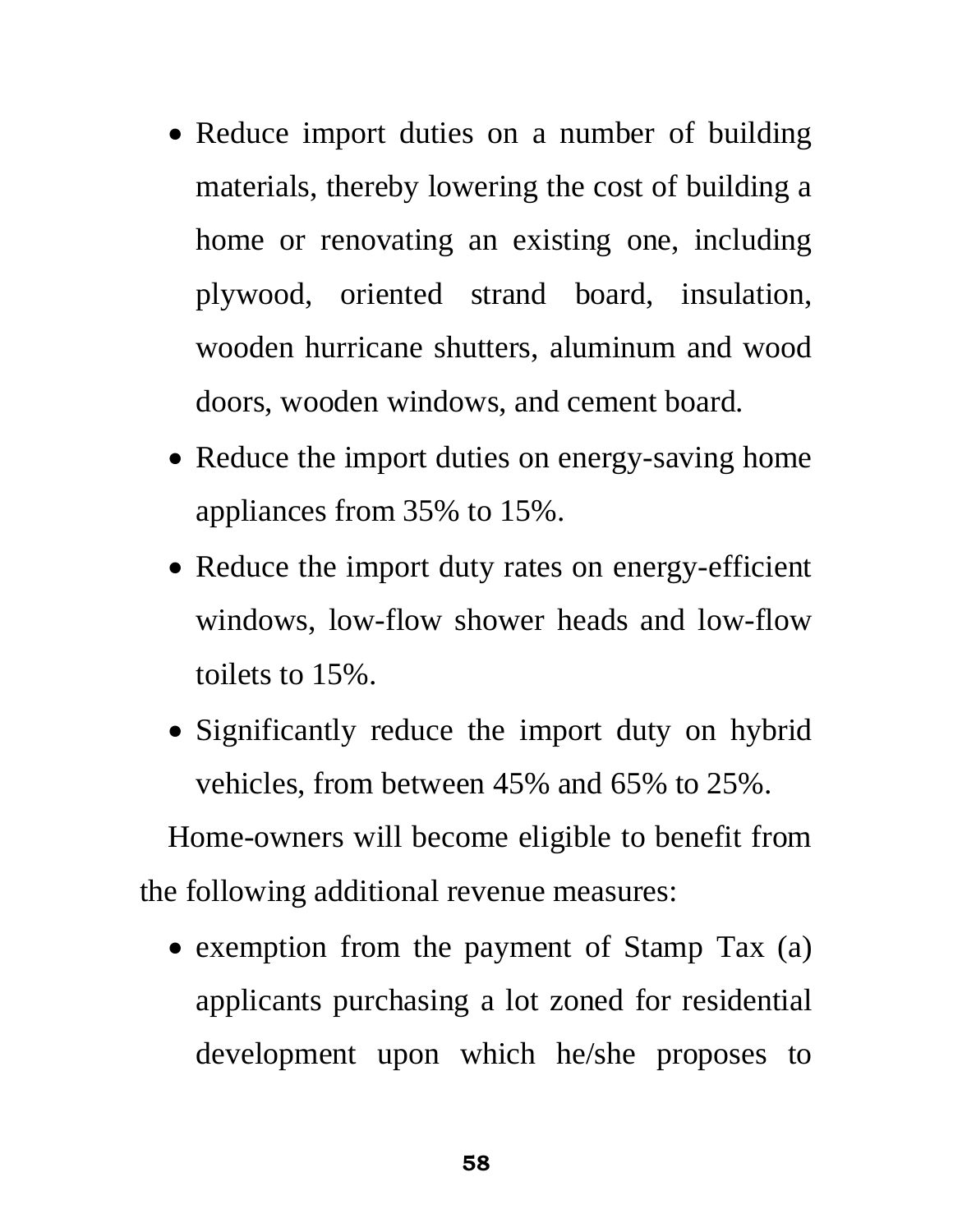construct a primary dwelling place; (b) applicants purchasing a newly constructed dwelling place; (c) applicants purchasing a dwelling unfit for occupation with the intention of occupying the dwelling upon completion of its renovation or (d) applicants purchasing an existing dwelling to serve as their primary residence.

- exemption from Stamp Tax on the transfer of a mortgage of a dwelling place from one financial institution to another, and exemption from stamp tax where the applicant seeks to consolidate debts by mortgaging a dwelling home up to a value of \$500,000.
- First-time homeowners will benefit from an increase in the ceiling for exemption from real property taxes, from \$250,000 to \$500,000, for the first five years.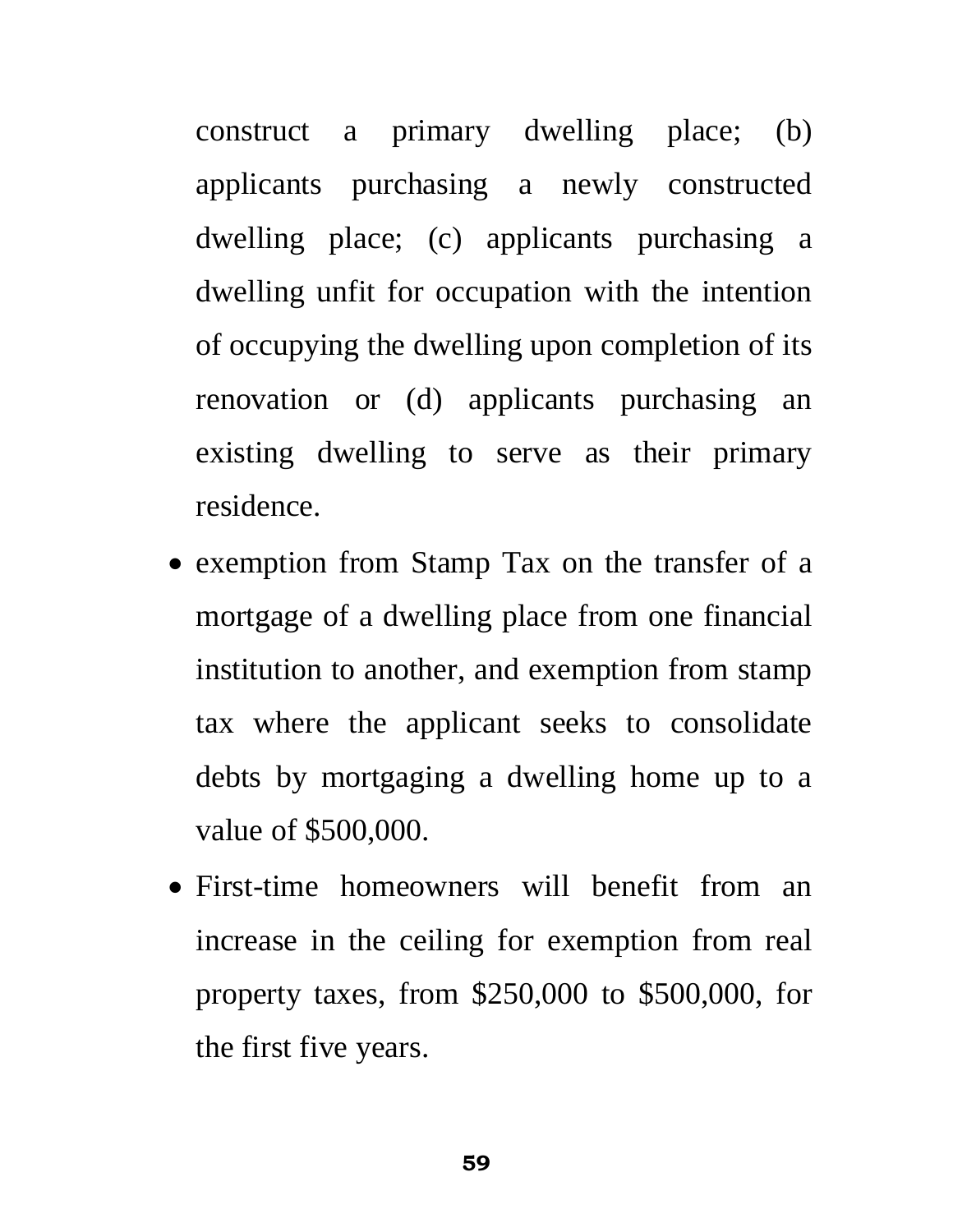We are eliminating the \$35,000 ceiling on real property tax for owner-occupied properties and will reduce the rate of tax to  $\frac{3}{4}$  of 1% down from 1% on properties valued in excess of \$5 million.

Some of these revenue measures will admittedly result in revenue losses for the Government but that will be money that will stay in the pockets of consumers and homeowners and thereby provide much-needed relief in the period ahead.

Having reduced the stamp tax on food items from 4% to 2% during our last stint in office we are now moving to eliminate the 2% Stamp Tax on some 160 food items.

We are granting a two-year suspension of Customs Duty of 10% and Stamp Duty of 7% on Bahamas Electricity Corporation's (BEC) fuel imports as a positive measure to address the rising cost of the utility surcharge, which currently includes the 7%

 **60**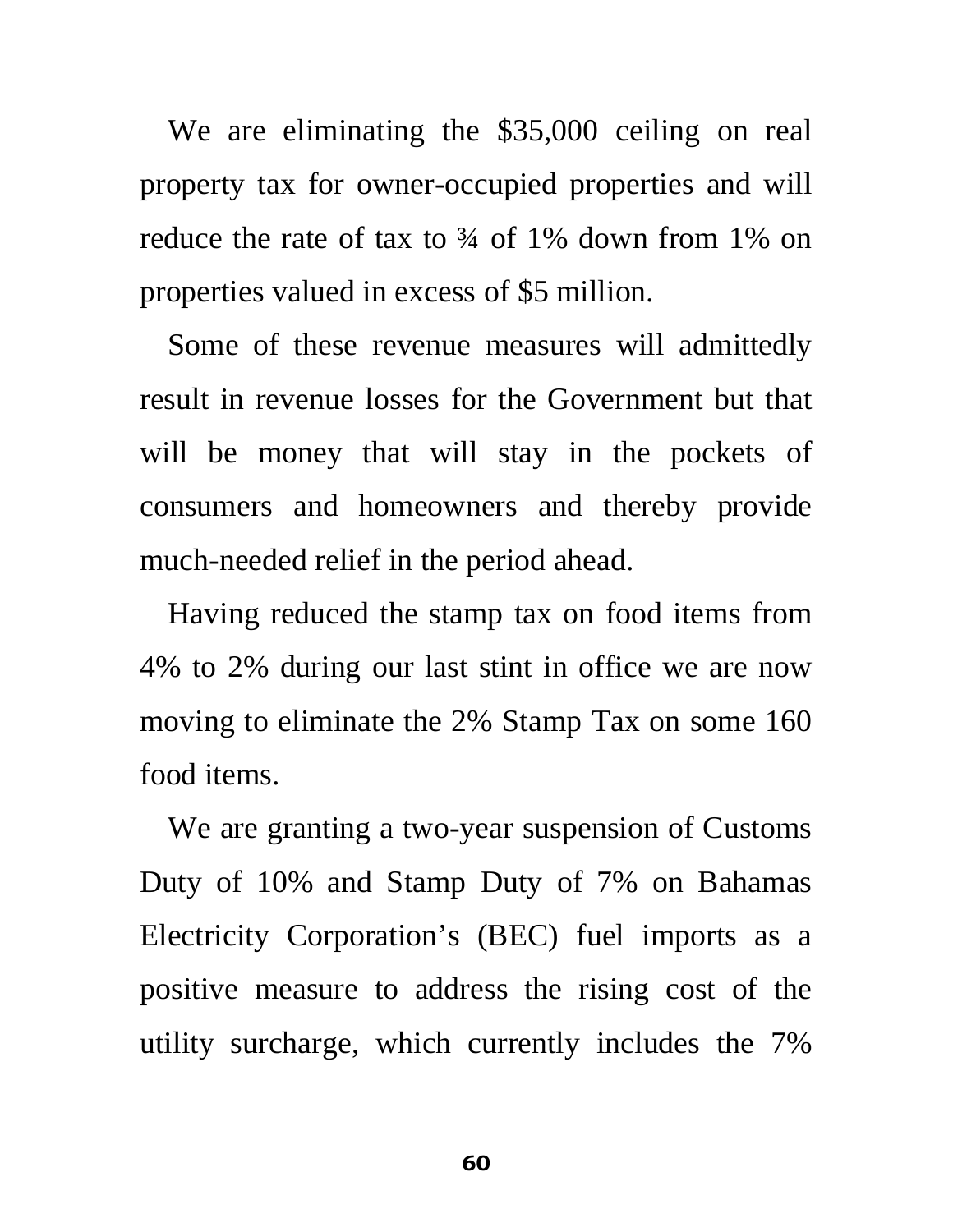stamp tax. This is expected to enable BEC to function without further increasing the costs of electricity.

I note that immigration work permit fees and bank licensing fees are being increased.

The Government has negotiated new marketing incentive programmes with some major cruise lines serving New Providence and Grand Bahama.

Special emphasis will be placed on enhancing and strengthening the skills of public officers and particularly Customs Officers to meet the challenges of the  $21<sup>st</sup>$  century. Requisite training will ensure that service to the public is enhanced, trade is facilitated and revenue collections are adequately secured.

We will also streamline the application process for Business Licence, simplifying both the process for application and the means of calculating the business licence fees.

**61**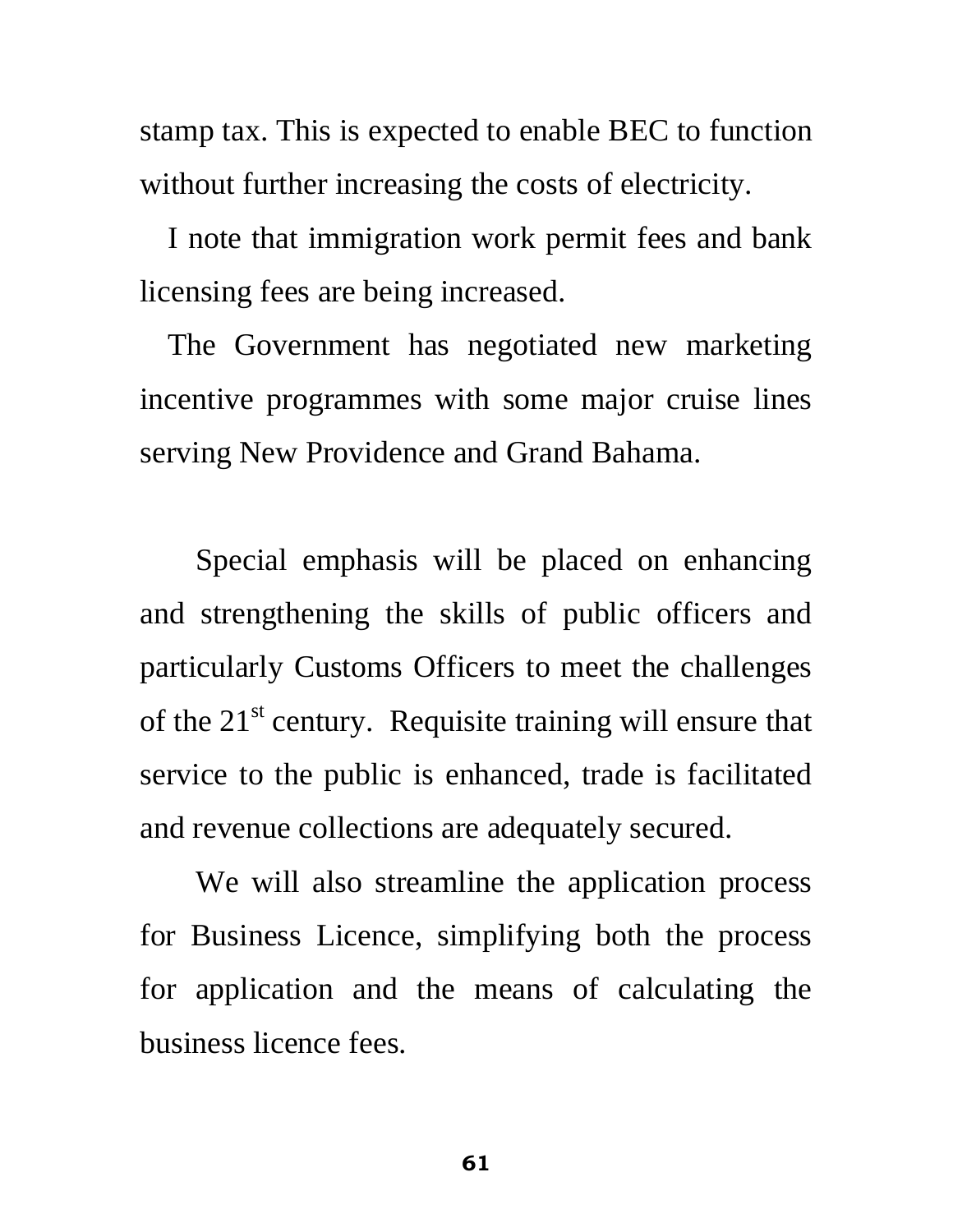## *CONCLUDING REMARKS*

 A prominent US journalist commented after the death of President Kennedy on the contribution which President Kennedy had made as follows:-

*John F. Kennedy exemplified the morality of practical citizenship.* 

Our society would be transformed if each and every Bahamian of every age could follow this example. My Ministers and I are irrevocably committed to this ideal – hence our commitment to renewing and enhancing good governance in all its forms. The 2008/09 Budget and the strategic directions which I have outlined are a major step along this chosen path towards the 'rising sun'.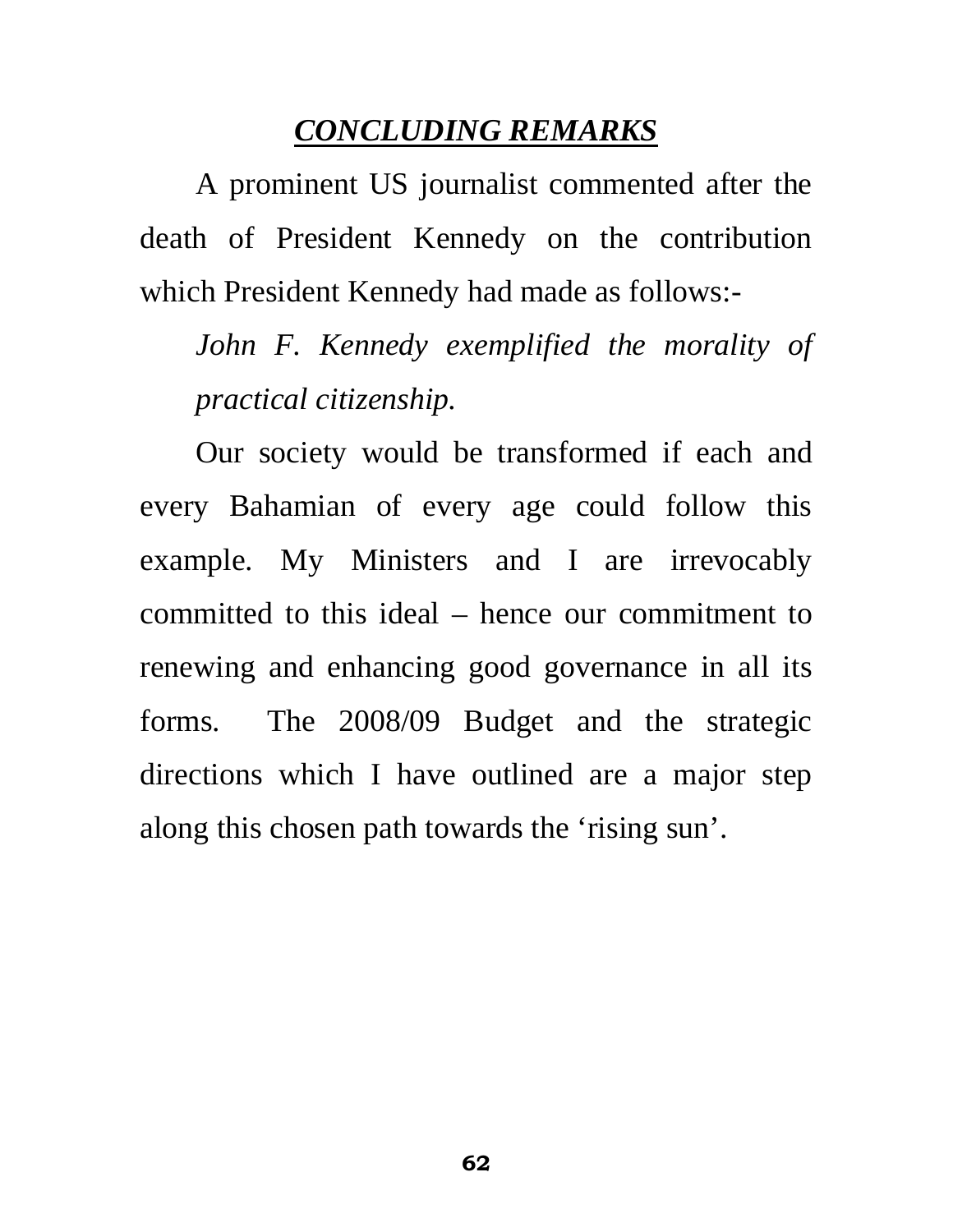# **ANNEX A**

# **ECONOMIC BACKGROUND**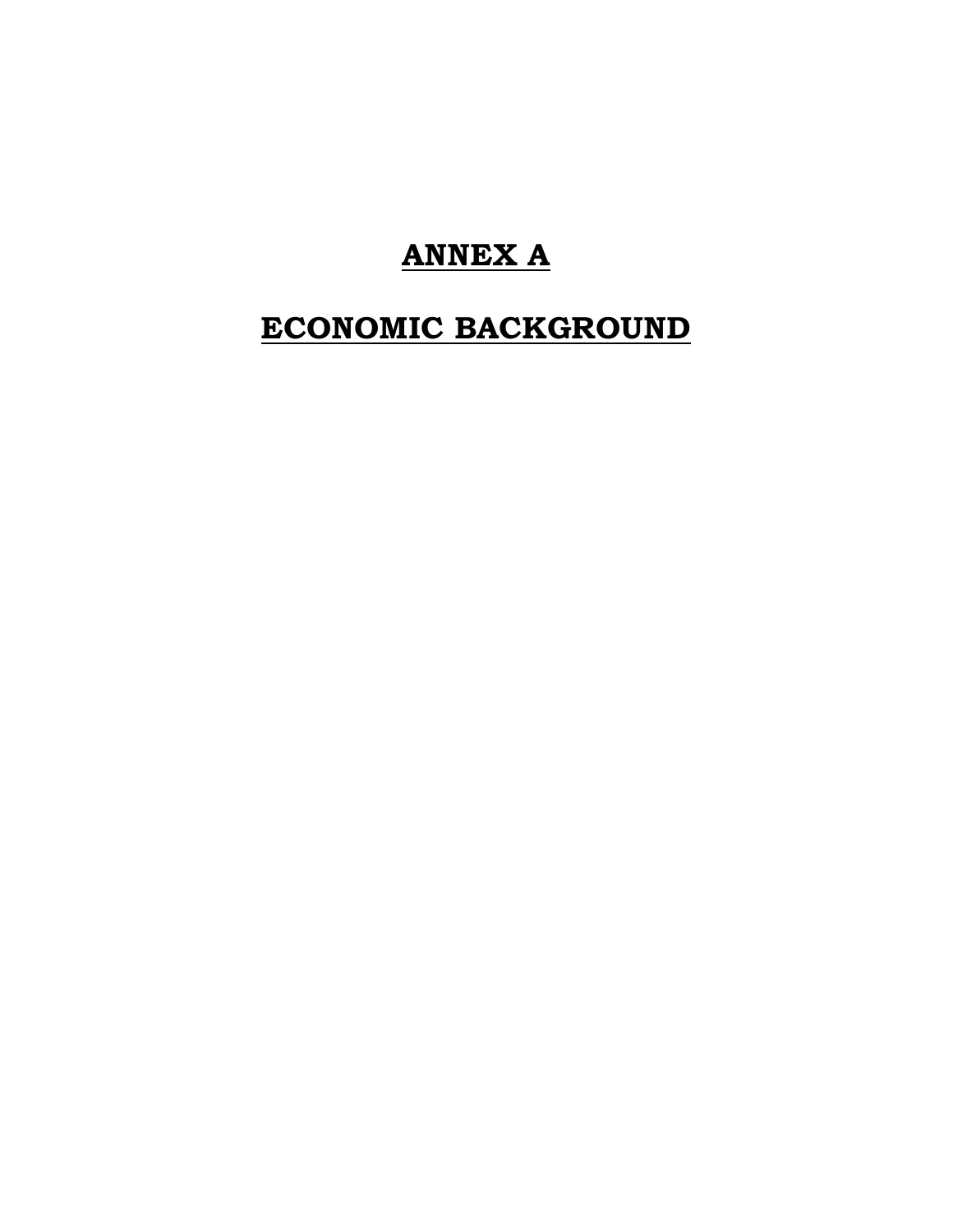## **ECONOMIC BACKGROUND[1](#page-64-0)**

### *INTRODUCTION*

**Provisional estimates from the Department of Statistics indicate that the growth momentum of the Bahamian economy, recovering from negative growth[2](#page-64-1) in 2003 of 3.5% and in 2004 of 0.2% , grew by 3.3% in 2005, and 4.6% in 2006. However, during 2007 the rate of growth moderated in line with global trends, as the slowed rate of expansion in consumer spending and construction activity offset the improvement in tourism output. The IMF Article IV Mission of September, 2007, indicated a growth rate of 3.1% but preliminary estimates by the Department of Statistics (which are, of course, subject to review) indicate that the growth rate was 2.8%.** 

**Conditions continued to support stable money and credit developments, although the persistent upward spiral in global oil prices caused an acceleration in the rate of domestic consumer price inflation.** 

**In this analysis, economic developments in 2007 and prospects for the Bahamian economy in 2008 will be examined. Initially, the** *Economic Background* **reviews the international economic environment which has a direct impact on domestic trends, followed by an analysis of the** 

 $\overline{a}$ 

<span id="page-64-0"></span><sup>&</sup>lt;sup>1</sup> The *Economic Background* is based on material provided by the Central Bank of The Bahamas. The GDP data for 2007 are the revised data presented by the Department of Statistics at a Press Conference on 21 May, 2008.

<span id="page-64-1"></span> $2$  All references to 'growth rates' in this section are of growth in real terms.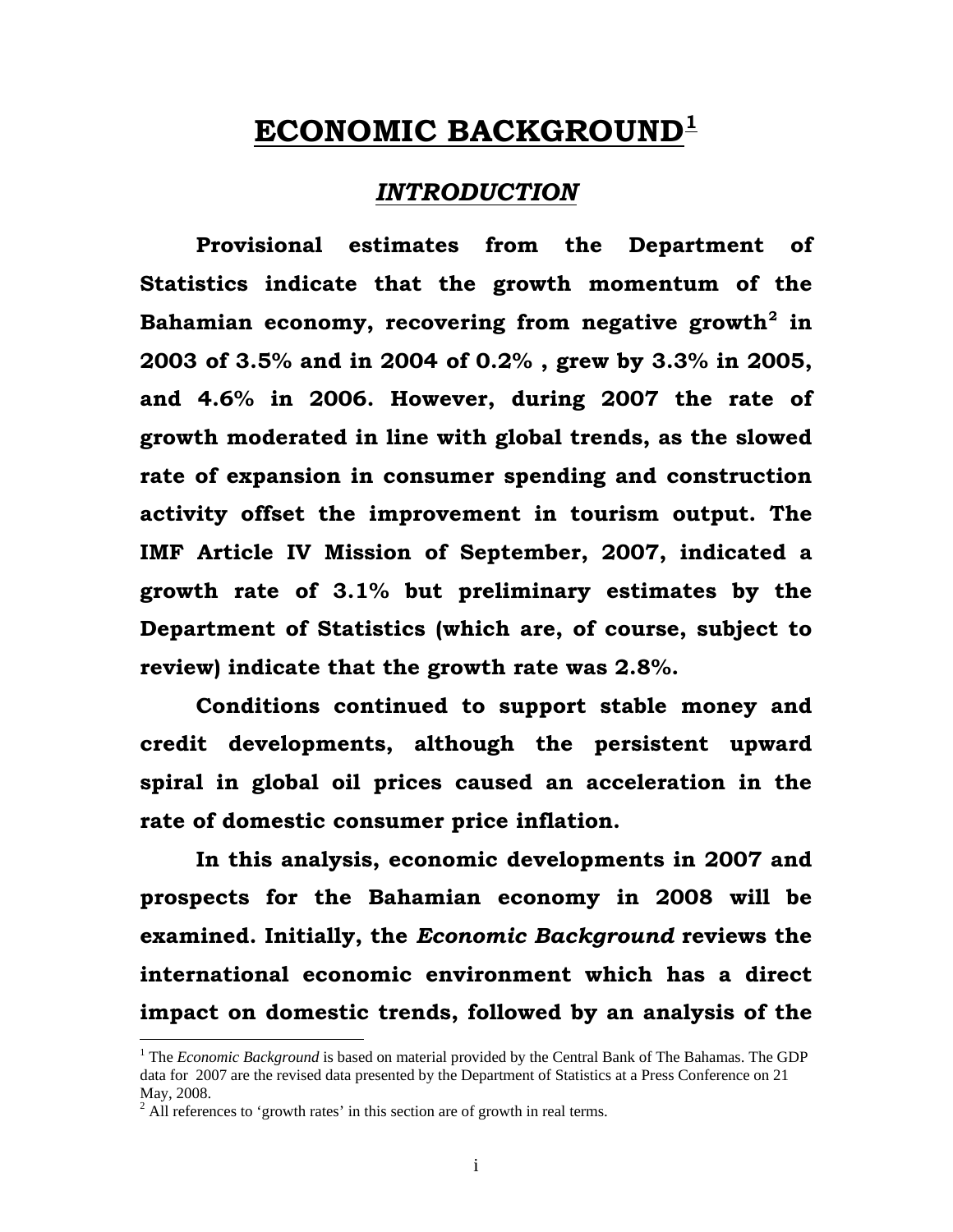**domestic environment, including policies and trends affecting the financial sector.** 

### *INTERNATIONAL ECONOMIC DEVELOPMENTS*

**The global financial and credit crisis which erupted in mid-2007 dominated economic and financial developments, and continues to do so as it plays itself out in response to corrective actions being taken by the major economies. In this context it might be useful to quote from the Foreword of the** *Financial Stability Forum,* **an institution representative of the world's most important economies in the financial sphere. It states:-** 

*The turmoil that broke out in the summer of 2007 followed an exceptional boom in credit growth and leverage in the (global) financial system. A long period of benign economic and financial conditions increased the amount of risk that borrowers and investors were willing to take on. Institutions responded, expanding the market for securitisation of credit risk and aggressively developing the originate-to-distribute model of financial intermediation. The system became increasingly dependent on originators' underwriting standards and the performance of rating agencies.* 

 *Starting in the summer of 2007, accumulating losses on US subprime mortgages widespread disruption to the global financial system. Large* 

ii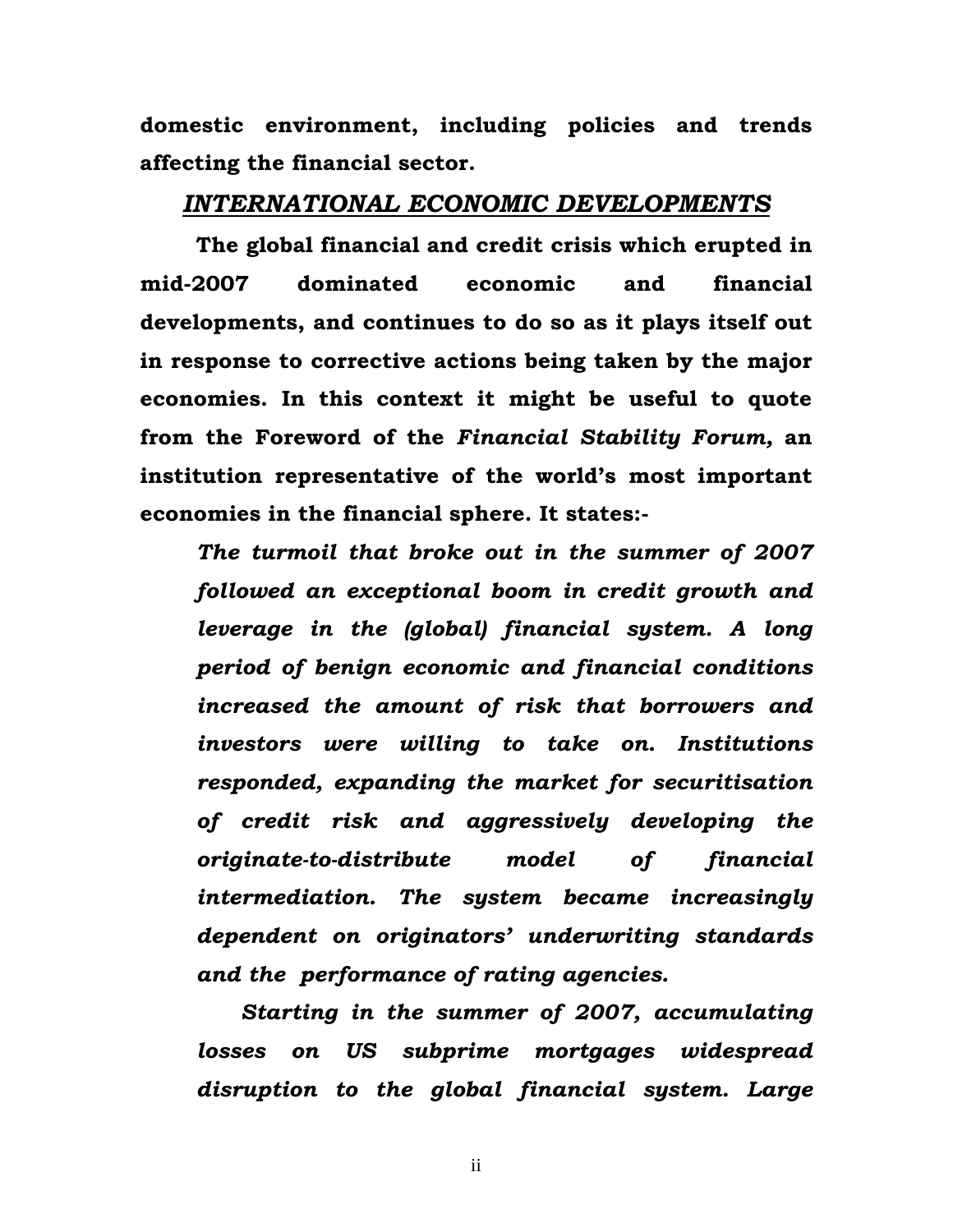*losses were sustained on complex structured securities. Institutions reduced leverage and increased demand for liquid assets. Many credit markets became illiquid, hindering credit extension. Eight after the start of the market turmoil, the balance sheets of financial institutions are burdened by assets that have suffered major declines in value and vanishing market liquidity. Participants are reluctant to transact in these instruments, adding to increased financial and macroeconomic uncertainty.* 

*To re-establish confidence in the soundness of markets and financial institutions, national authorities have taken exceptional steps with a view to facilitating adjustment and dampening the impact on the real economy. These have included monetary and fiscal stimulus, central bank liquidity operations, policies to promote asset market liquidity and actions to resolve problems at specific institutions. Financial institutions have taken steps to rebuild capital and liquidity cushions.* 

**Taking account of the impact of financial and credit developments on the real economy, the International Monetary Fund (IMF), in its April 2008 World Economic Outlook, forecast that global economic growth slowed marginally in 2007, to 4.9% from the 5.0% recorded in** 

iii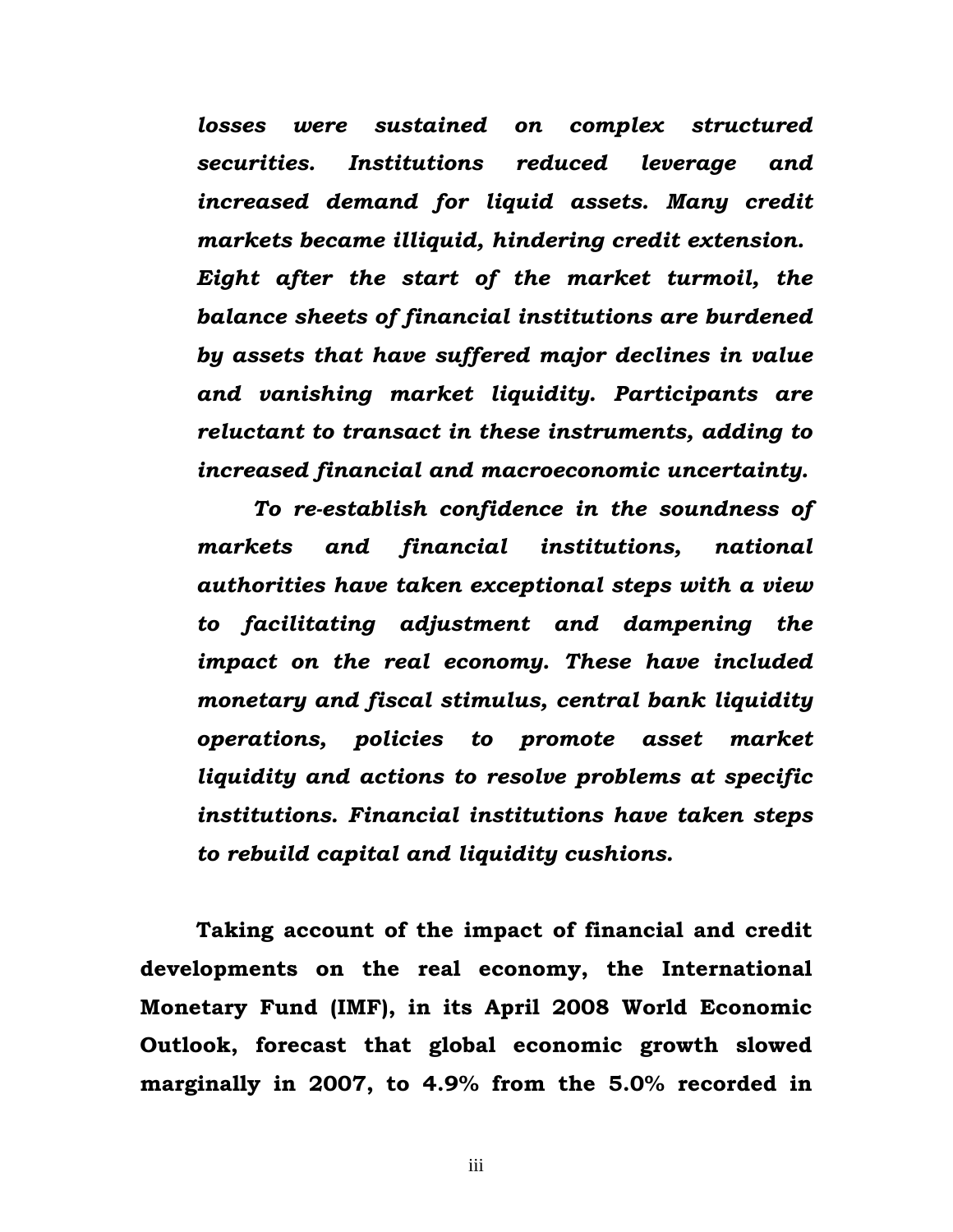**2006, as the United States housing crisis continued to spill over into other sectors of the economy. Nevertheless, global economic activity remained moderately positive, with sound economic fundamentals in the major economies supporting improvements in labour and equity markets worldwide**.

**As rising food and energy costs elevated inflationary pressures during the first half of 2007, major central banks reduced the level of monetary accommodation. This was followed in the latter half of the year, by central banks' coordinated efforts to provide liquidity to the banking sector, in the face of the global credit crisis.** 

**Indications are that economic activity in the United States' expanded at a rate of 2.2% in 2007, 0.7 percentage points lower than the 2.9% forecast a year earlier. This was because of a decline in residential and inventory investment, which overshadowed positive contributions from personal consumption, exports, non-residential building and government spending. Labour market conditions deteriorated, as the impact of the housing downturn spread into the broader economy, resulting in a rise in the average unemployment rate to 5.0% from 4.4% in 2006. Similarly, average consumer prices firmed to 4.1% in 2007 from 2.5% in 2006. Amid investors' concerns over the United States sub-prime mortgage crisis and the slowdown in economic activity, the dollar** 

iv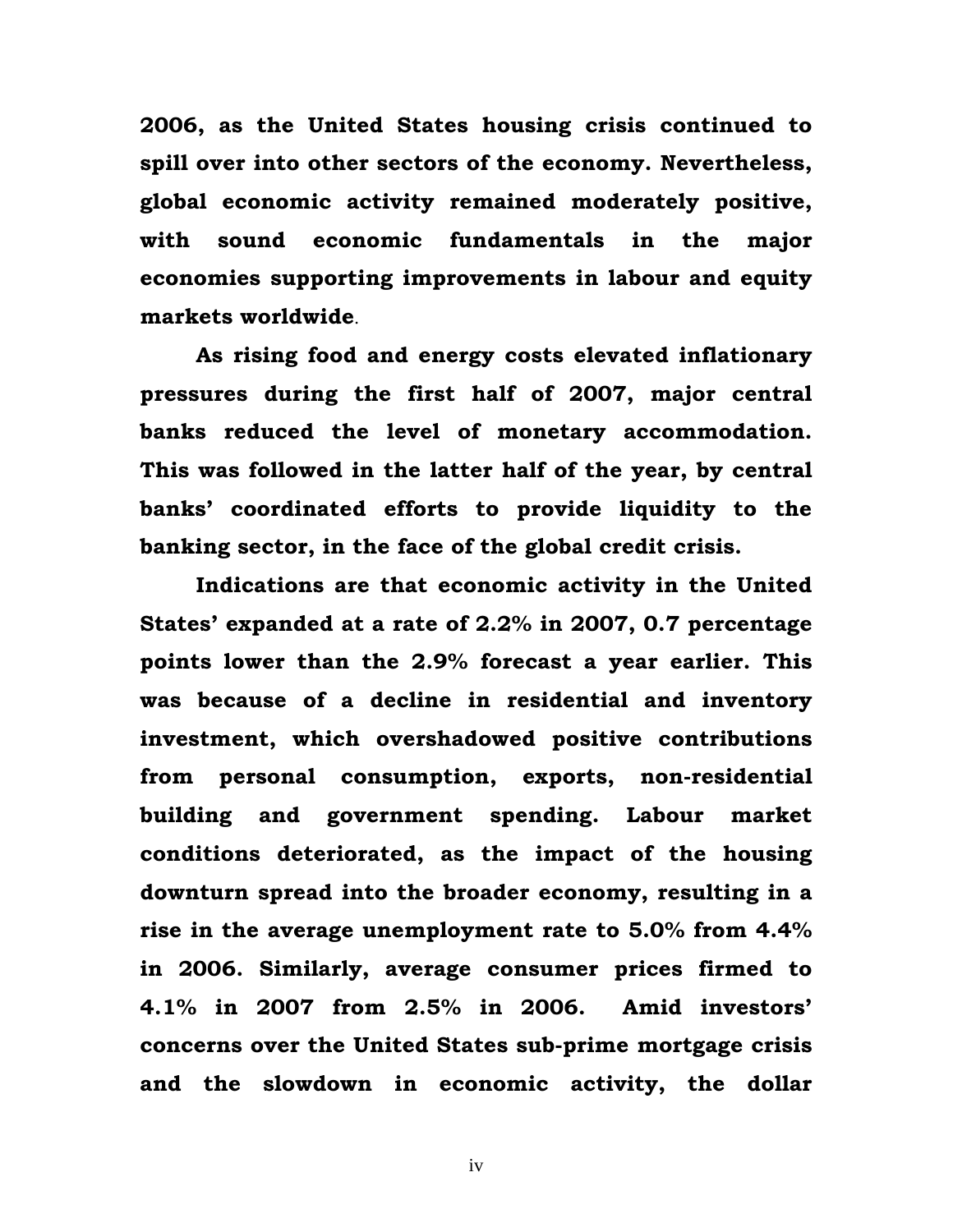**depreciated against other major currencies during 2007. However, this trend boosted net exports as US goods become more price competitive, resulting in a lowering of the current account deficit, to 5.3% of GDP from 6.2% in 2006.** 

**Among the other major world economies, economic growth in the Euro area slipped to 2.6% in 2007 from 2.8% in 2006, but expanded for the United Kingdom, to 3.1% vis-à-vis 2.9% a year earlier. The rapid pace of expansion was maintained for the Asian economies, led by China's robust 11.4% gain in real GDP on account of firming in foreign and domestic investments, increased net exports, as well as higher industrial production and consumption expenditure. Meanwhile, output growth in Japan slackened to 2.1% from 2.4% in 2006.** 

**In commodity markets, heightened demand in rapidly growing economies, such as China and India, combined with supply constraints, resulted in broad-based appreciations in commodity prices during 2007. Oil prices surged by an average of 56.0% to a record high of \$94.92 per barrel; while the price of gold accelerated by 31.0% to \$833.92 per troy ounce and for silver, by 14.7% to \$14.80 per troy ounce. Similarly, average costs for food, agricultural raw materials and metals firmed by 10.8%, 4.9% and 17.4%, respectively.** 

v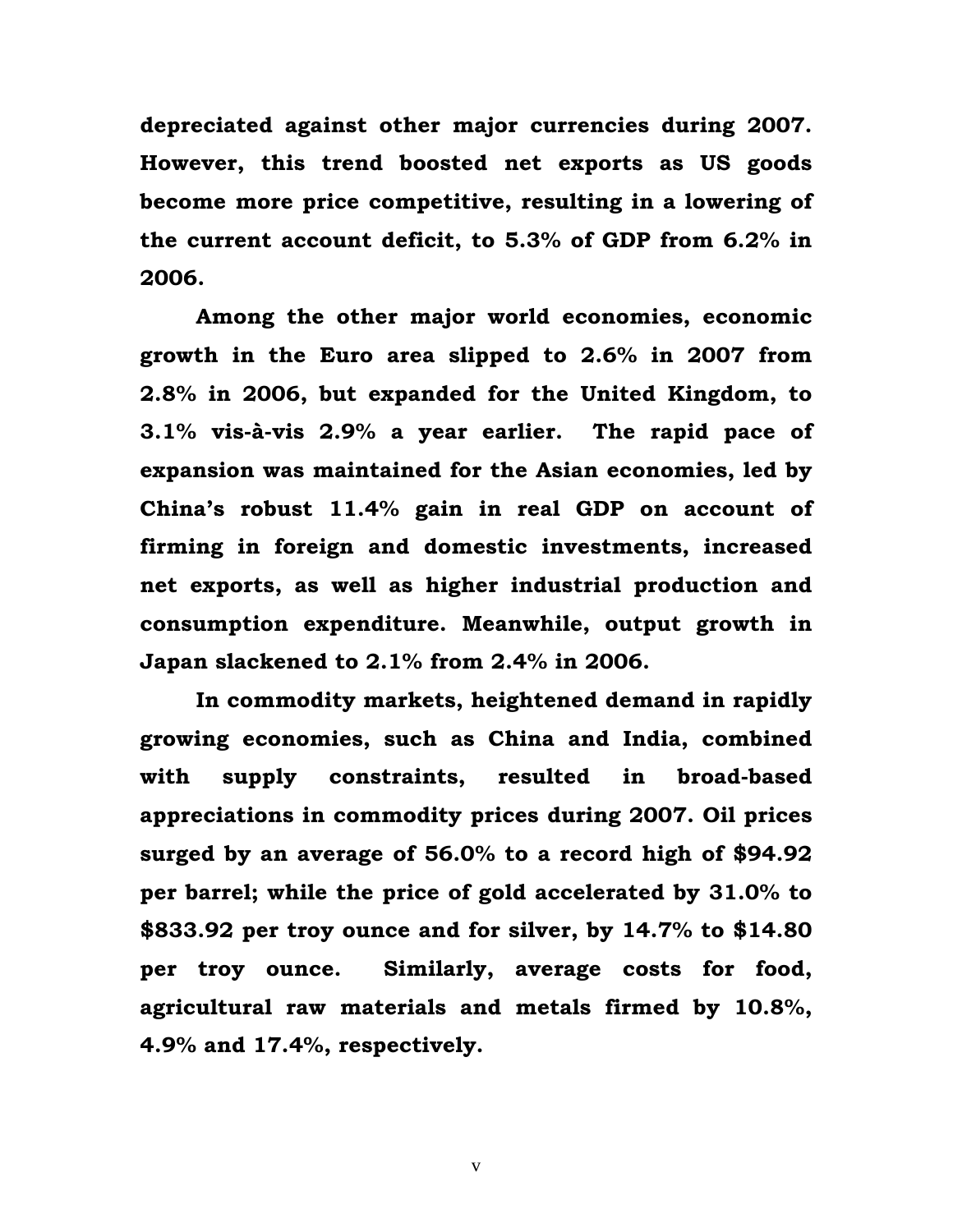**According to the IMF, the global economic growth momentum is expected to slow in 2008, due to the adverse impact of the worldwide financial crisis, before making a modest recovery in 2009. (The US Federal Reserve Board expects the US recovery to begin in the second half of 2008.) Consequently, real GDP growth is projected by the IMF to be 1.2 percentage points lower at 3.7% in 2008, and broadly unchanged in 2009. More specifically, the United States economy is expected to expand marginally by 0.5% in 2008 compared to 2.2% in 2007, as the persistent downturn in the housing market, prompted by the collapse of the sub-prime mortgage market, continues to negatively affect the entire economy. In the Euro area, real GDP growth is also estimated to fall, to 1.4% from 2.6% in 2007, owing to deteriorating terms of trade, financial strains and negative housing cycles. For Japan, accretions to economic activity are forecasted to taper output growth to 1.4% from 2.1%; while the pace of Chinese growth is expected to recede to 9.3% from 11.4% in 2007. The outlook for emerging and developing economies in 2008 is for robust expansion in real output of 6.7%, albeit slowing from 7.9% recorded in 2007.** 

**Expectations are that commodity prices will remain at elevated levels in 2008. The IMF has forecast a 36.5% increase in average crude oil prices, to \$95.50 per barrel,** 

vi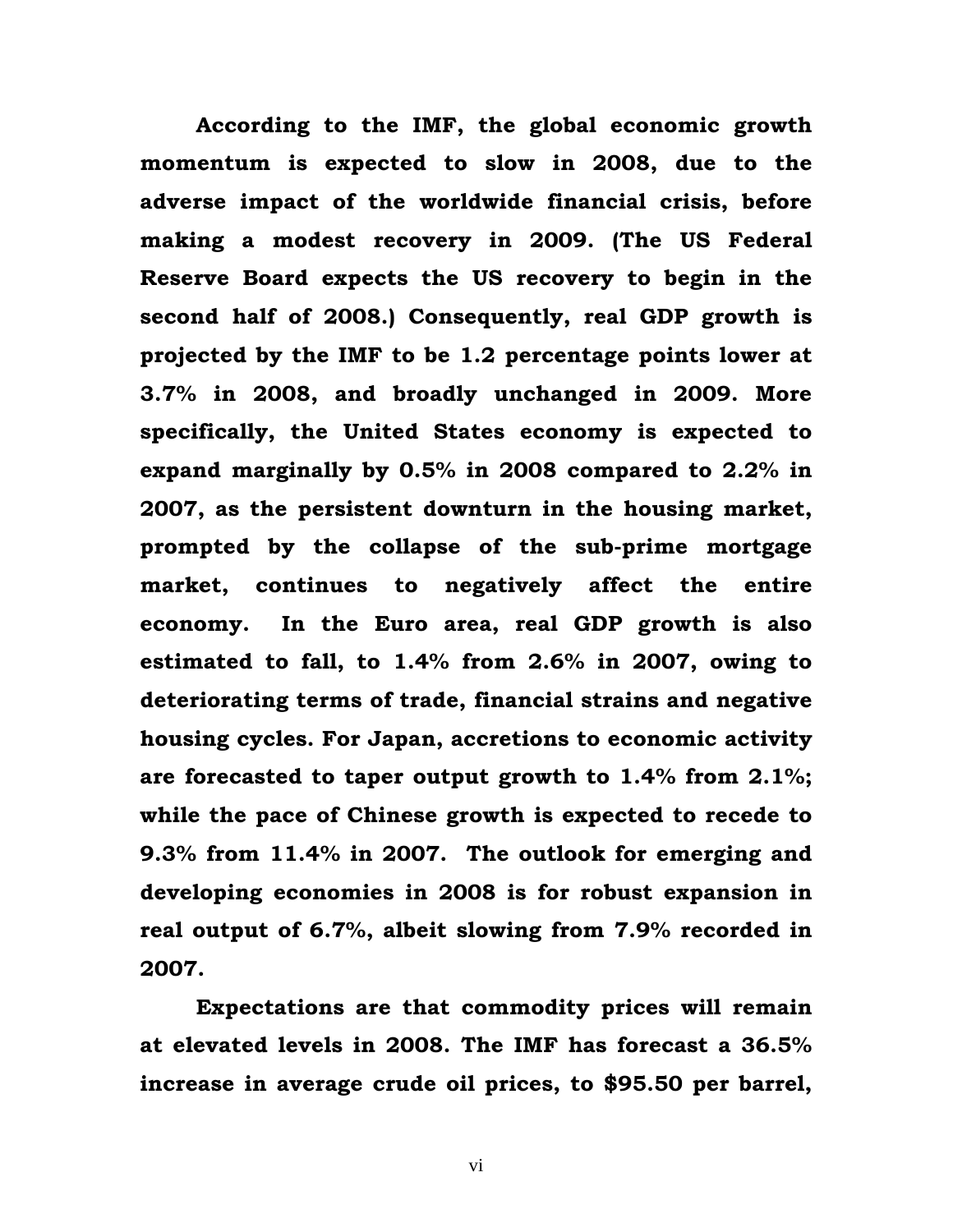**due to sustained and strong demand from emerging markets. In addition, non-fuel primary commodity prices are anticipated to rise at a reduced 8.7% in 2008 as compared with 9.7% in 2007, buoyed by continued firming in food and beverage costs.** 

#### *DOMESTIC ECONOMIC DEVELOPMENTS*

**Economic growth in the Bahamian economy continued at a reduced pace in 2007, supported by strong, yet tempered credit expansion and construction activity, which overshadowed improvements in the tourism sector. Growth occurred within the context of upward pressure on domestic consumer price levels, due to increases in global oil and food prices. On the monetary side, the moderated pace of credit growth, alongside significant foreign currency inflows during the first half of the year, led to an expansion in bank liquidity. The external current account deficit narrowed, occasioned by an increase in the services account surplus which mitigated deteriorations in the merchandise trade and income accounts. A reversal in banking sector transactions to a net outflow, combined with reduced direct investment receipts, caused a sharp contraction in the surplus on the capital and financial account.** 

#### *TOURISM*

**In tourism in 2007 there was an improvement in overall output, despite the negative impact of the Western** 

vii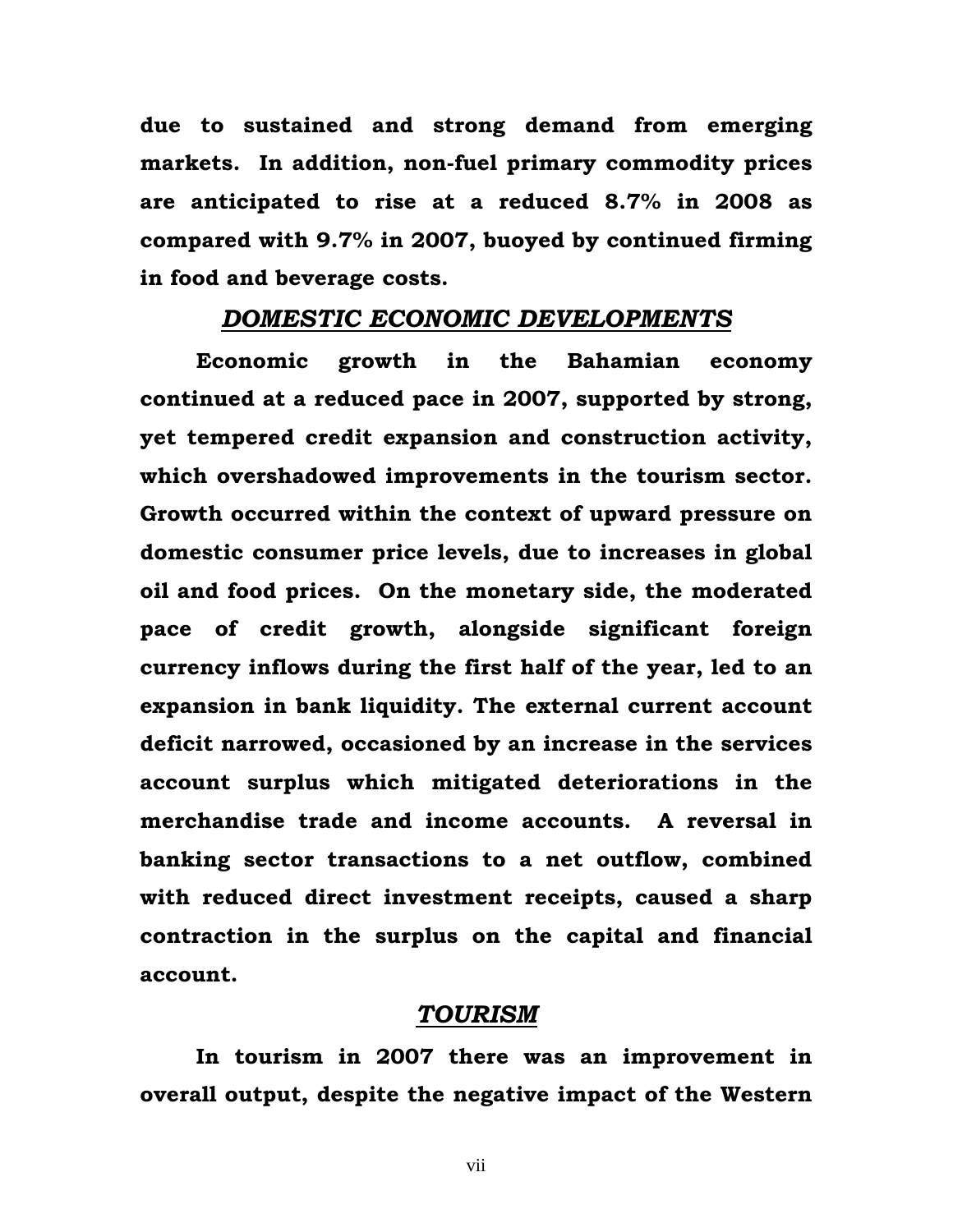**Hemisphere Travel Initiative (WHTI) and weakness in key segments of the major United States' market on visitor arrivals. Indications are that visitor expenditure improved, as higher hotel rates and strengthening in other hotel performance indicators offset the contraction in overall tourist arrivals. Total visitors fell by 2.9% to 4.6 million, as sea traffic was reduced by 4.0%, while air tourists declined marginally by 0.4%.** 

**By port of entry, total visitors to New Providence weakened by 0.8%, arising from a 1.3% decrease in sea traffic, which outweighed the 0.1% increase in air tourists. In the Grand Bahama market, the visitor count was reduced by 9.0%, due to a 10.4% falloff in sea arrivals and a 5.7% decrease in air visitors. Similarly, arrivals to the Family Islands contracted by 4.1%, with the 5.4% drop in sea visitors eclipsing the 2.2% gain in air visitors.** 

**According to the Ministry of Tourism's survey of the largest properties, hotel sector performance indicators for 2007 showed robust growth of 8.4% in room revenue to an estimated \$403.0 million, supported partly by the addition of high-end hotel rooms to the outstanding stock. As a consequence, the average daily rate was boosted by an estimated 13.4%. In the New Providence market, total room revenues rose by 11.4% and for the Family Islands, by 4.5%. However, aggregate room revenue contracted by 8.4% in Grand Bahama.** 

viii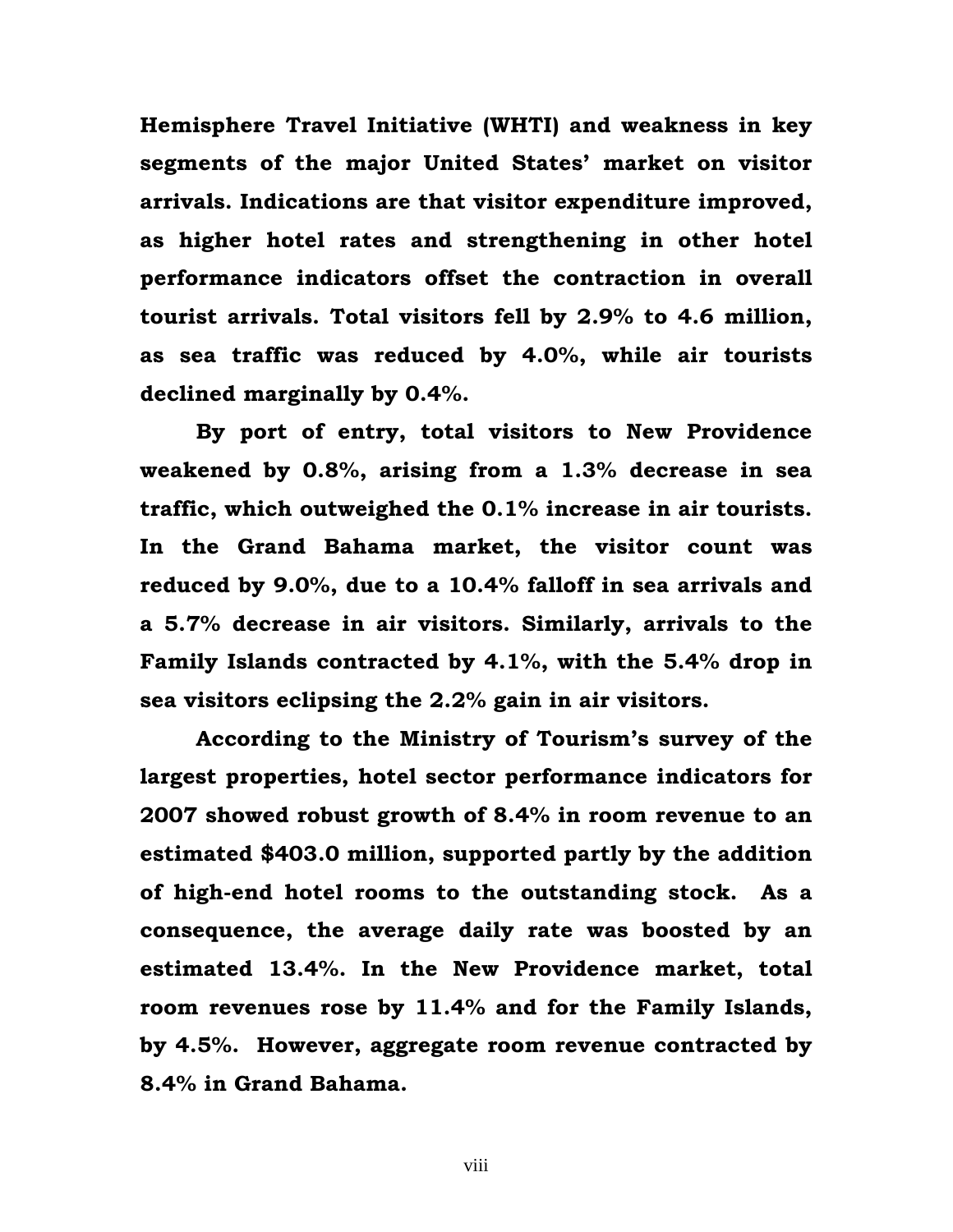**The performance of the tourism sector over the short to medium term is expected to be moderately positive. Despite the economic slowdown in the United States, the major tourist market, some benefits may accrue due to the sustained depreciation of the US Dollar against a basket of world currencies, which has made travel by US visitors to destinations in Europe and Asia relatively more expensive, and correspondingly, could make travel to The Bahamas more attractive. The increasing emphasis on marketing efforts towards visitors from Europe and Canada, as well as from some non-traditional US markets, is also intended to assist the industry.** 

# *FINANCIAL SECTOR*

**The domestic financial sector of The Bahamas was not affected by the turmoil in international financial markets. Thus, indicators of banking, insurance and investment fund activity, suggest that the financial sector experienced favourable balance sheet trends and employment conditions during 2007. Partly reflecting ongoing consolidation developments, the number of banks and trust companies in the financial market declined by 3 to 245 during 2007; public licensees were down by 5 to 138; while restricted and non-active operations increased by 2 to107.** 

**In keeping with the physical presence requirement of 2004, 214 licensees operated through physical presence at** 

ix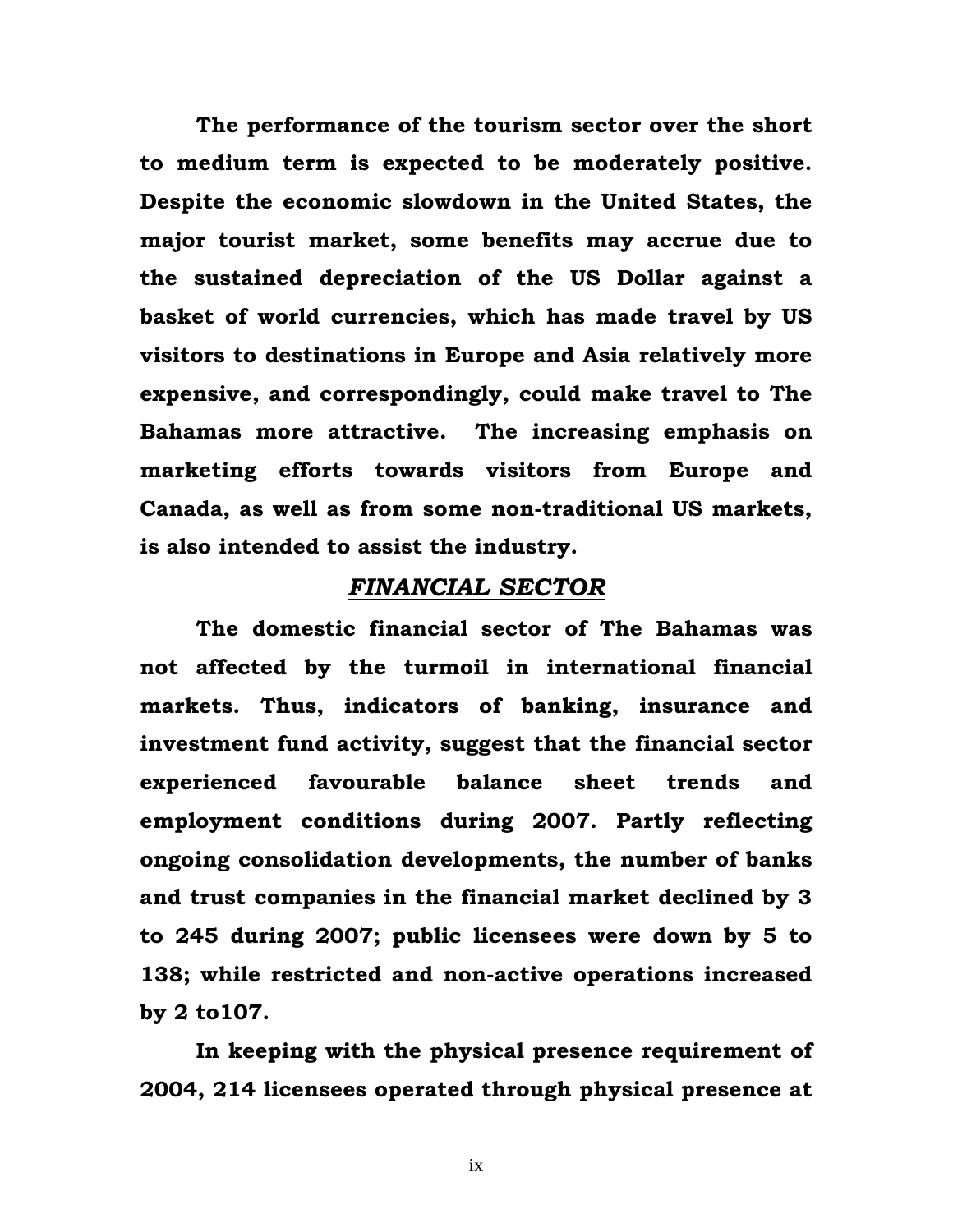**end-2007, compared to 215 at end-2006. A further 31 institutions continued under restrictive management arrangements approved by the Central Bank, while no institutions were in transition.** 

**Preliminary information from the Central Bank's 2007 Annual Banking Survey, showed that total expenditures of banks and trust companies in The Bahamas firmed marginally by an estimated 1.4% to \$477.2 million, buoyed mainly by higher salary payments. Total employment in the banking sector expanded by 5.6% to 4,921 persons, based on increases in both the Bahamian and non-Bahamian workforce.** 

#### *CONSTRUCTION*

**Construction output moderated during 2007, as a result of the completion of a large-scale tourism investment project and softened domestic residential and commercial activity. The outlook for the sector for 2008 remains relatively positive, as several large-scale foreign investment projects, such as the Albany Development, are expected to either gain impetus or come on-stream later in the year, and mortgages continued to grow at a relatively healthy pace in the first quarter.** 

**Total mortgage disbursements by banks, insurance companies and the Bahamas Mortgage Corporation fell by 10.5% to \$544.0 million during 2007. The residential component, which accounted for the largest segment of** 

x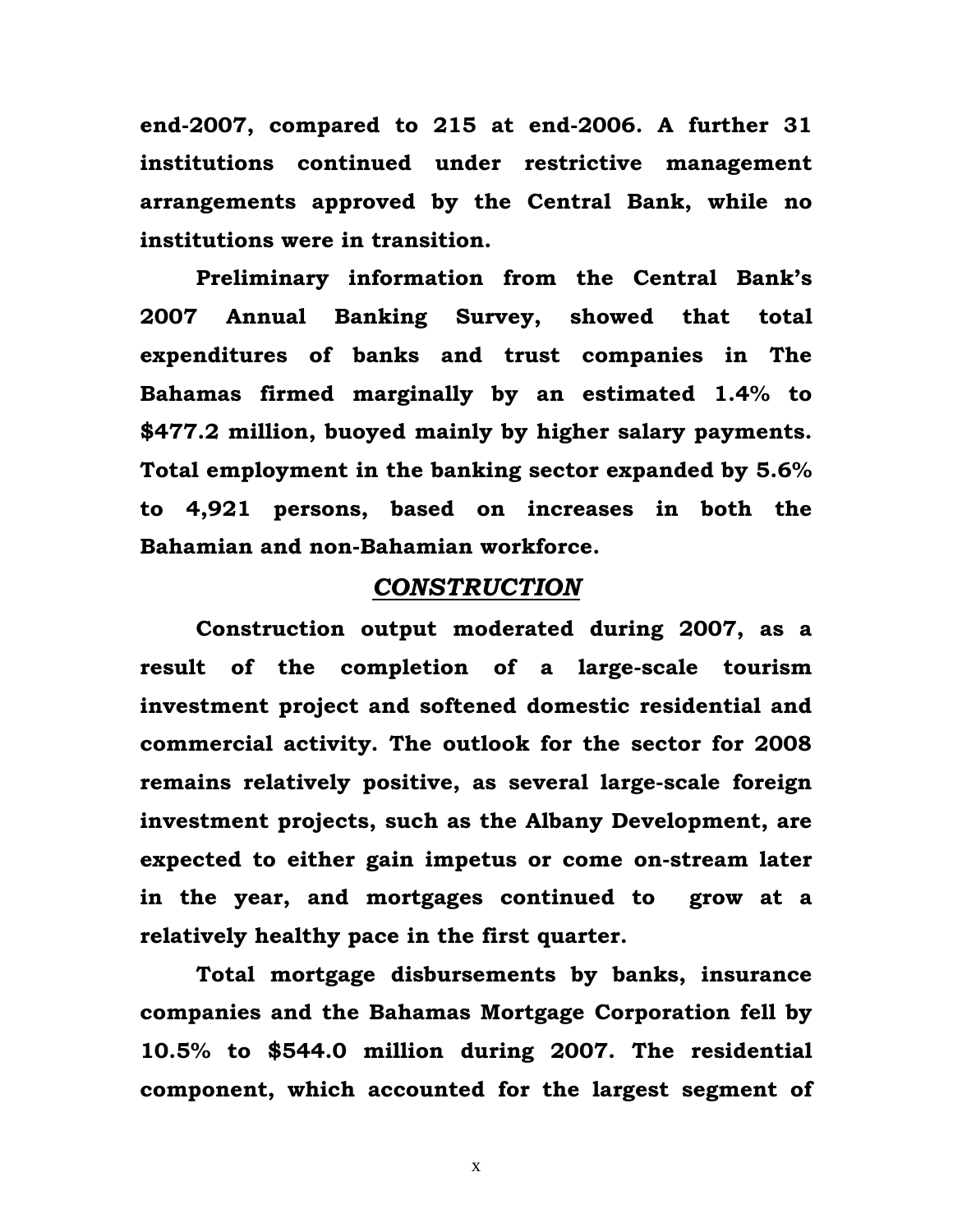**the market, with 91.3% of disbursements, fell by 8.6% to \$496.6 million. Similarly commercial commitments (8.7% of the total) contracted by 26.9% to \$47.4 million. Mortgage commitments for new construction and repairs to existing structures—which serve as a forward looking indicator of construction activity—contracted in both number and value by 27.6% and 26.1% to 1,051 projects valued at \$133.2 million.** 

**Borrowing conditions continued to be favourable, despite modest increases in loan costs. Residential and commercial average loan rates rose by 3 and 1 basis points, to 8.6% and 9.0%, respectively.** 

# *INFLATION*

**Buoyed by higher fuel and food costs, consumer price inflation, as measured by changes in the average Retail Price Index, firmed by 2.50%, up from 1.83% in 2006. The advance reflected higher average costs for furniture & household operations (5.26%), recreation & entertainment services (3.78%), transport & communication (3.72%) and education (2.30%). However, price increases slowed for food & beverages (3.59%), other goods and services (2.80%), clothing & footwear (0.87%) and housing (0.47%).** 

**Preliminary data for the first quarter of 2008 indicate a modest advance in consumer price inflation to 2.37% for the twelve-months to March 2008, from 2.29% in the comparable 2007 period. The outturn mainly reflected** 

xi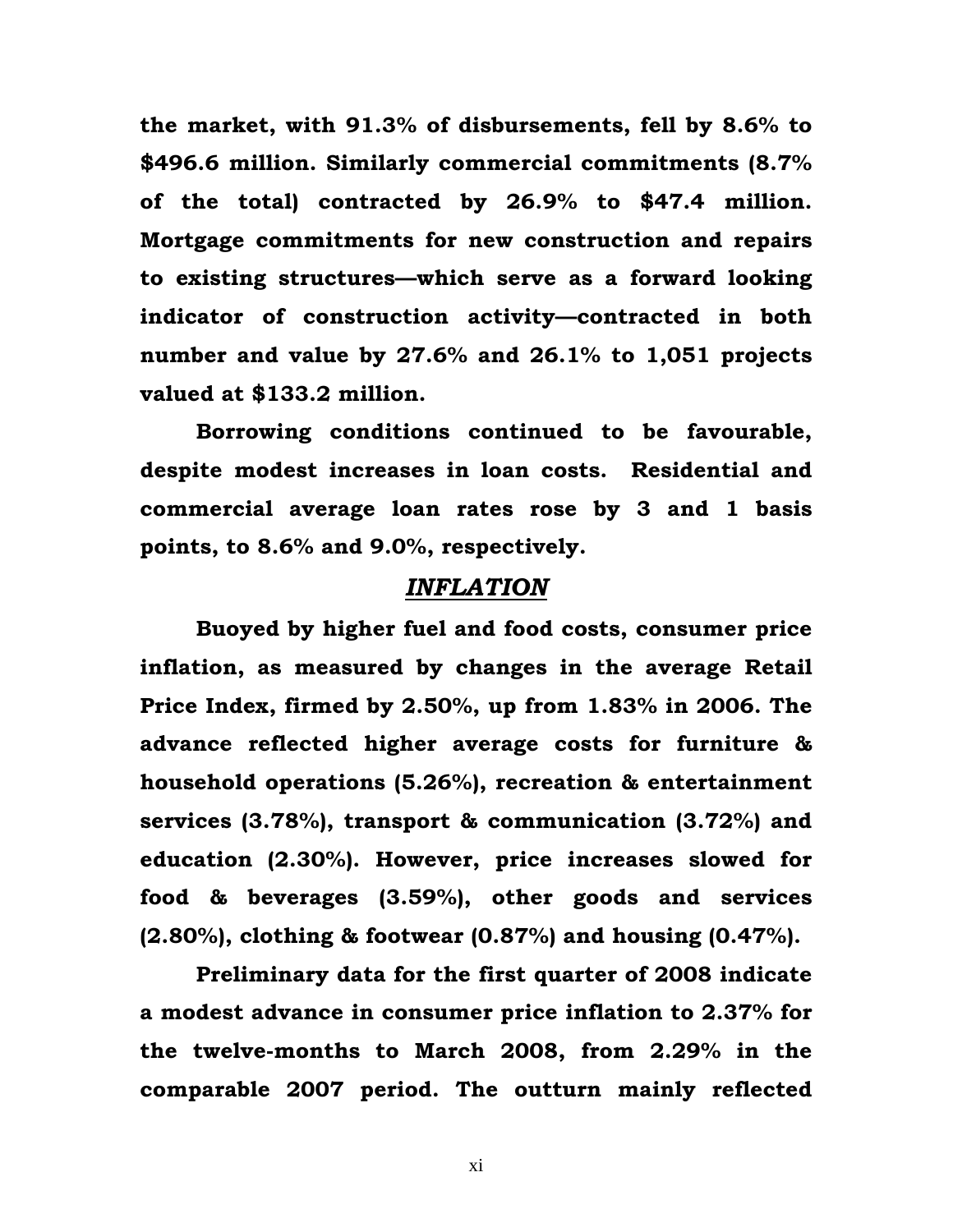**higher prices for furniture & household operation (6.57%), medical care & health (3.52%), transport & communication (3.10%) and education (2.52%). However, average price increases for items such as food and beverage, and recreation entertainment and services, fell to 3.80% and 1.45%, respectively.** 

**The general firming in global crude oil prices also translated into high fuel costs during 2007. In New Providence, the cost of gasoline advanced to a record high of \$4.57 per gallon in June, before declining to end the year at an average of \$4.28 per gallon, compared with \$4.11 per gallon in 2006. Similarly, diesel prices rose to a historic high of \$4.26 per gallon in December, for a yearend average of \$3.48 per gallon versus \$3.32 per gallon in 2006. The fuel surcharge also trended progressively higher to approximately 13.7 cents per KWH by year-end.** 

**For the first three months of 2008, the cost of gasoline and diesel continued its upward trajectory. Gasoline prices advanced by 23.1% to \$4.63 per gallon in New Providence, up from \$3.76 per gallon recorded in the comparative period of 2007. Diesel costs appreciated by 42.3% to \$4.34 per gallon, significantly above the \$3.05 per gallon recorded in the first quarter of 2007.** 

#### *EMPLOYMENT*

**The unemployment rate in The Bahamas advanced moderately to 7.9% in 2007, from 7.6% in 2006, and was** 

xii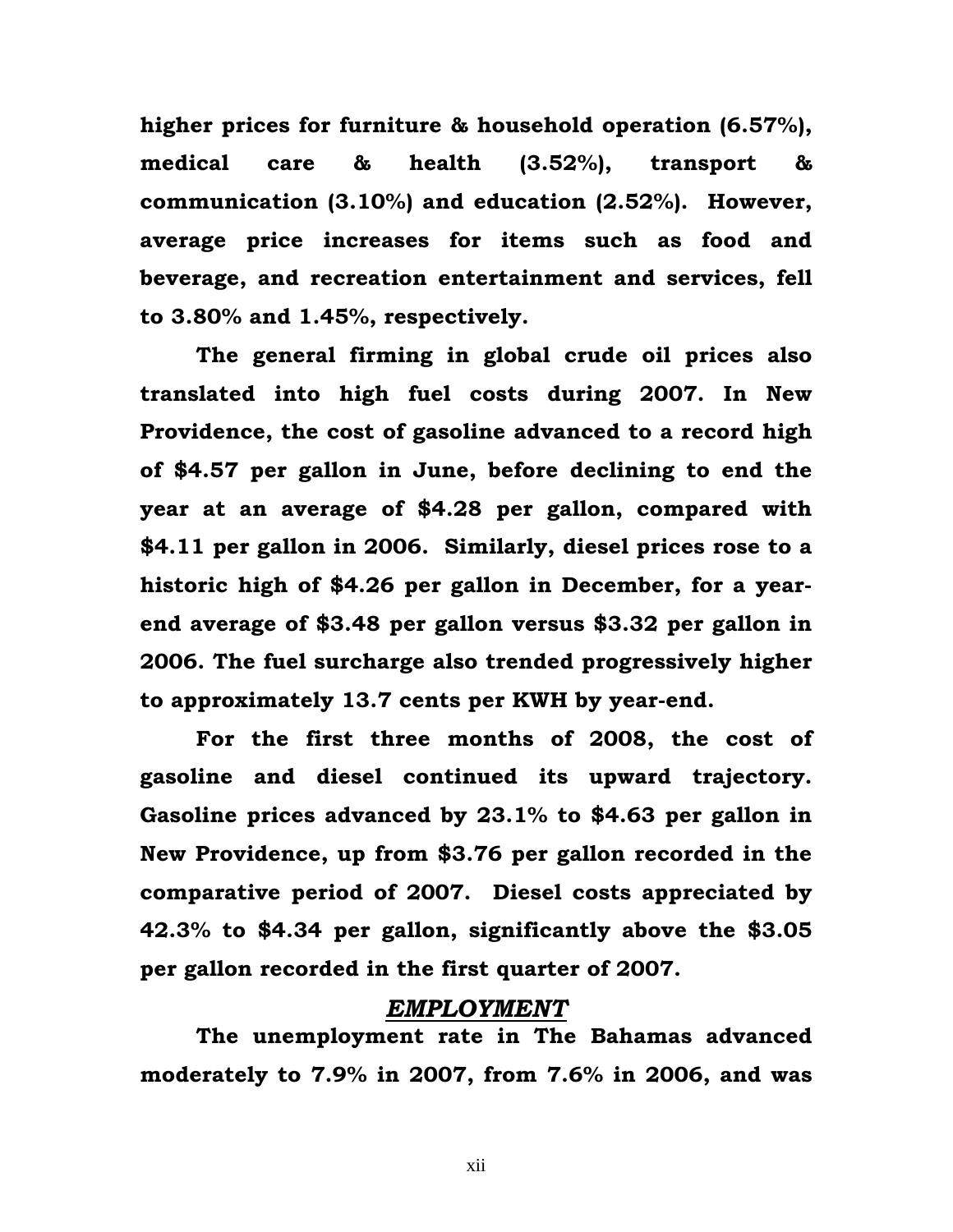**primarily explained by the addition of 5,850 persons to the labour force, a rise of 3.2% over 2006. Males contributed 60.6% to this growth, while females accounted for the remaining 39.4%.** 

#### **FOREIGN INVESTMENT AND THE BALANCE OF PAYMENTS**

**Provisional data for the balance of payments showed a narrowing in the current account deficit by an estimated \$137.7 million to \$1,419.1 million in 2007, as the fuelbased deterioration in the merchandise trade deficit was offset by the tourism-led gain in the services account surplus.** 

**The merchandise trade deficit widened by an estimated 3.6% (\$87.6 million) to \$2,539.2 million, as fuel imports grew by 10.0% (\$70.9 million) to \$779.1 million, explained by an increase in both the volume and value. Non-oil merchandise payments rose marginally by 1.0% (\$16.7 million) to \$1,760.1 million. In contrast, the surplus on the services account strengthened by 24.2% (\$197.1 million) to \$1,011.9 million, buoyed by gains in net travel receipts of 7.7% to \$1,799.3 million. Other contribution factors included the 12.9% (\$24.3 million) increase in offshore companies local expenses to \$212.4 million and contracted net outflows for services such as construction, insurance, and Government, of 17.8%, 11.6% and 34.2% to \$176.2 million, \$107.6 million and \$45.0 million, respectively.** 

xiii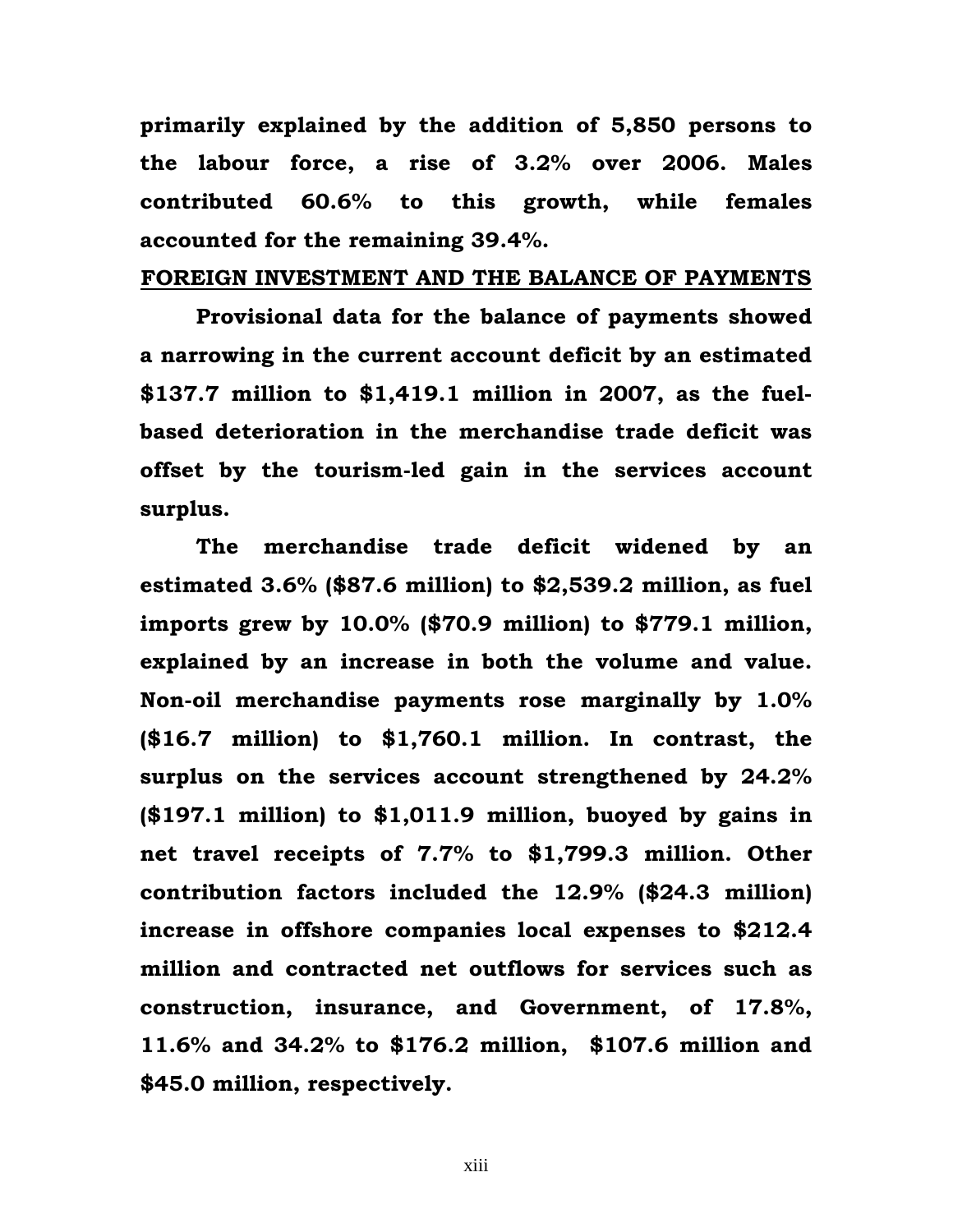**The capital and financial account surplus receded by \$287.1 million to \$928.9 million, mainly attributed to lower receipts from both direct and other investment transactions. The surplus on the financial account fell by \$274.9 million to \$1,004.7 million, as declines in net equity inflows resulted in net direct investment receipts decreasing by \$13.2 million to \$692.6 million. "Other" net investment inflows declined sharply by \$273.3 million to \$319.3 million, due to a reversal in domestic banks' transactions, to a net repayment of \$86.6 million from a net borrowing of \$143.1 million. The net outflow attributed to the public sector, however, increased by \$6.4 million to \$9.9 million. "Other" private sector inflows contracted by \$32.3 million to \$420.7 million.** 

#### *CAPITAL MARKETS*

**Trading activity on the local capital market moderated during 2007, reflecting contractions in both the volume and values of shares traded. The volume of securities traded on the Bahamas International Securities Exchange (BISX) fell by 8.5% to 4.6 million, while the value declined by 2.4% to \$26.4 million. The benchmark BISX All Share Price Index appreciated by 23.2% to 2,066.8 points, slightly below the year-earlier growth of 24.1%. Fidelity Capital Market Limited's Index (Findex) weighted share price index( which also includes equities traded over-the-counter) rose by 26.4% to 938.3 points in** 

xiv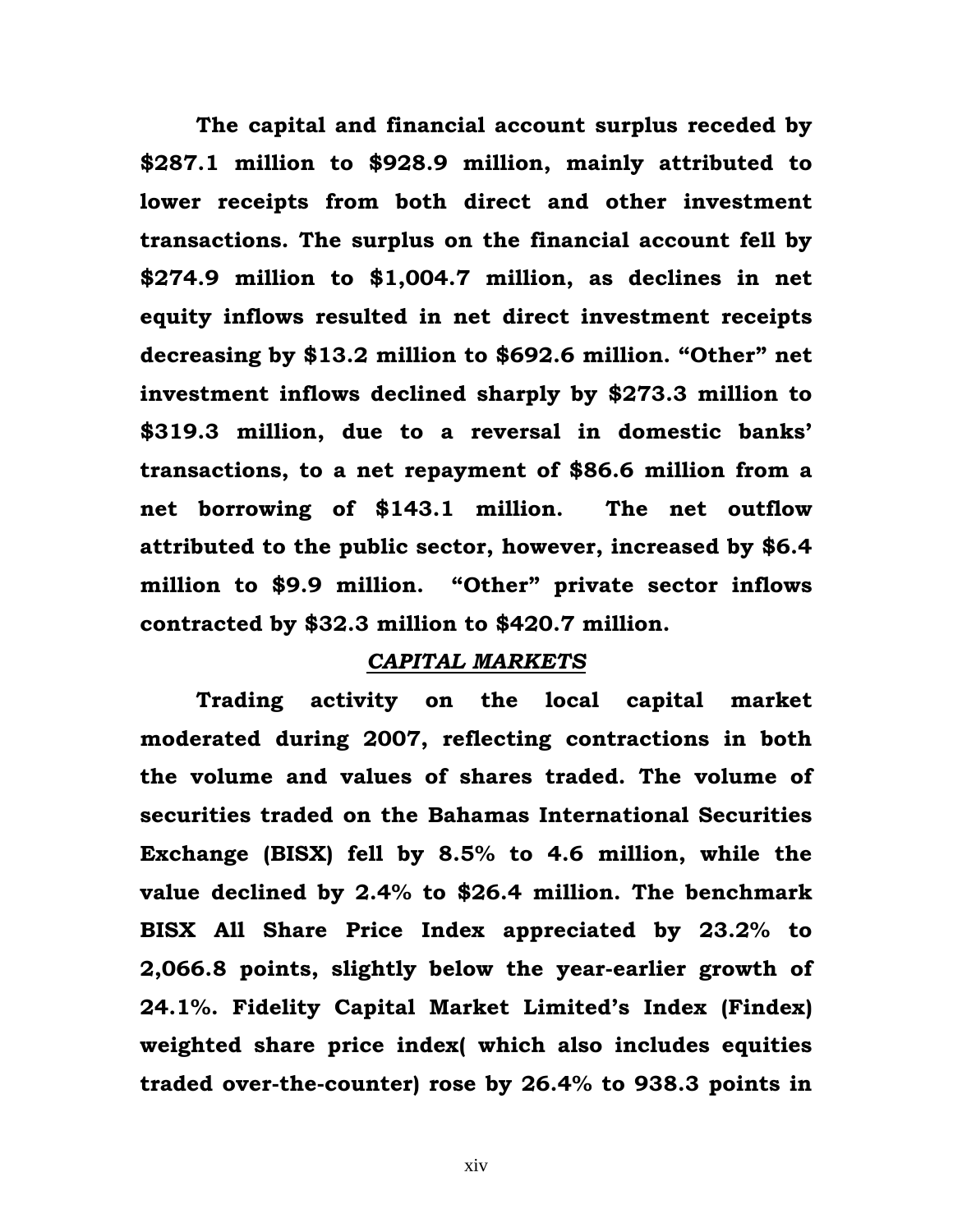**2007, compared to gains of 34.5% in 2006. However, market capitalization on BISX was 24.3% higher at \$3.9 billion, exceeding 2006's 20.8% advance.** 

**During the year, the total number of publicly trading companies on BISX remained at 19, while the addition of the mutual fund, Fidelity Bahamas International Investment Fund Limited, increased the total number of securities trading locally, by 1 to 29. Two BISX licensed broker dealer firms launched their Bahamian Depository Receipts (BDRS) programmes in the final quarter of 2007.** 

# *PAYMENTS SYSTEMS MODERNIZATION*

**The Central Bank and the Clearing Banks' Association's efforts to modernize the domestic payment's system, continued to focus on the implementation of the Automated Clearing House (ACH) facility. The electronic facility, to automate clearing of low-value payments, including cheques and direct debits, is expected to improve efficiency in the local banking system through a less costly and more timely settlement process. The pilot testing and implementation of the ACH system are scheduled for 2008.** 

**The Bahamas Real Time Gross Settlement (RTGS) system, which was implemented in May 2004, facilitates the real time processing of high value and time critical payments between financial institutions and their customers, by mitigating the risk connected with manual** 

xv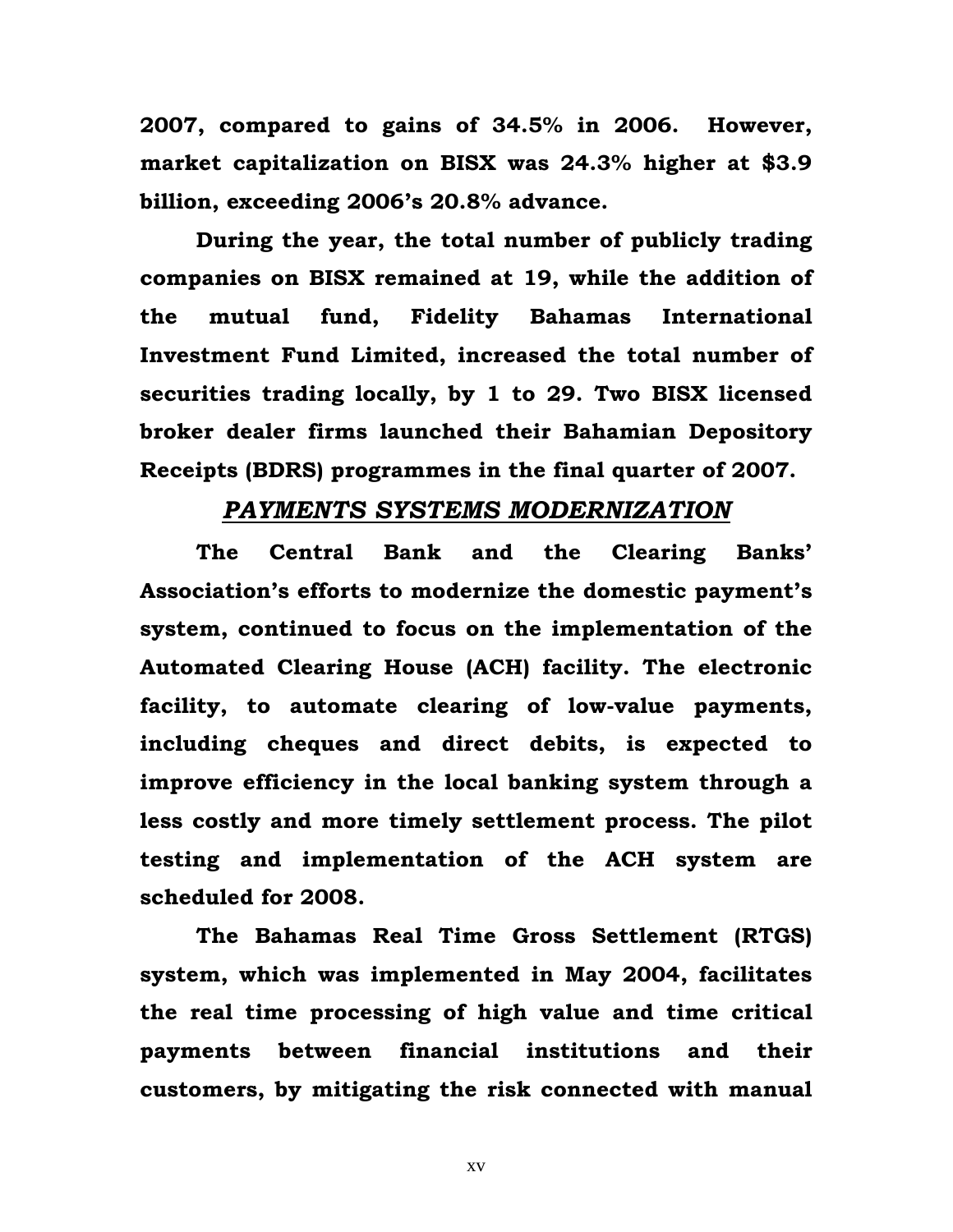**or delayed payment settlement. The system processes, among other transactions, customer payments, inter-bank payments and cheque clearing. For 2007, the total volume of transactions from clearing banks and the Central Bank rose by 27.0% to 39,914, with value lower by 1.0% at \$9.2 billion.** 

### *MONETARY DEVEOPMENTS*

**Monetary developments during 2007 were an improvement in overall liquidity conditions, reflecting in part foreign currency inflows linked to tourism and foreign investment activities. Credit growth continued at a strong, although slackened pace, relative to 2006, and the loan to deposit rate spread widened, as the rise in lending costs outweighed the increase in deposit rates.** 

**Accretions to total domestic credit fell to \$691.4 million (10.3%) in 2007, from \$843.4 million (14.3%) a year earlier, reflecting a slowdown in private sector credit expansion and a contraction in claims on the Public Corporations. The expansion in the Bahamian dollar component was lower at 13.0%, while foreign currency claims declined by 9.8%, in contrast to an advance in 2006. Growth in private sector credit was reduced to \$549.7 million (9.7%) from \$715.0 million (14.4%) a year earlier, and the banking sector's net claims on the public sector narrowed by 0.4 percentage points to 13.2%** 

xvi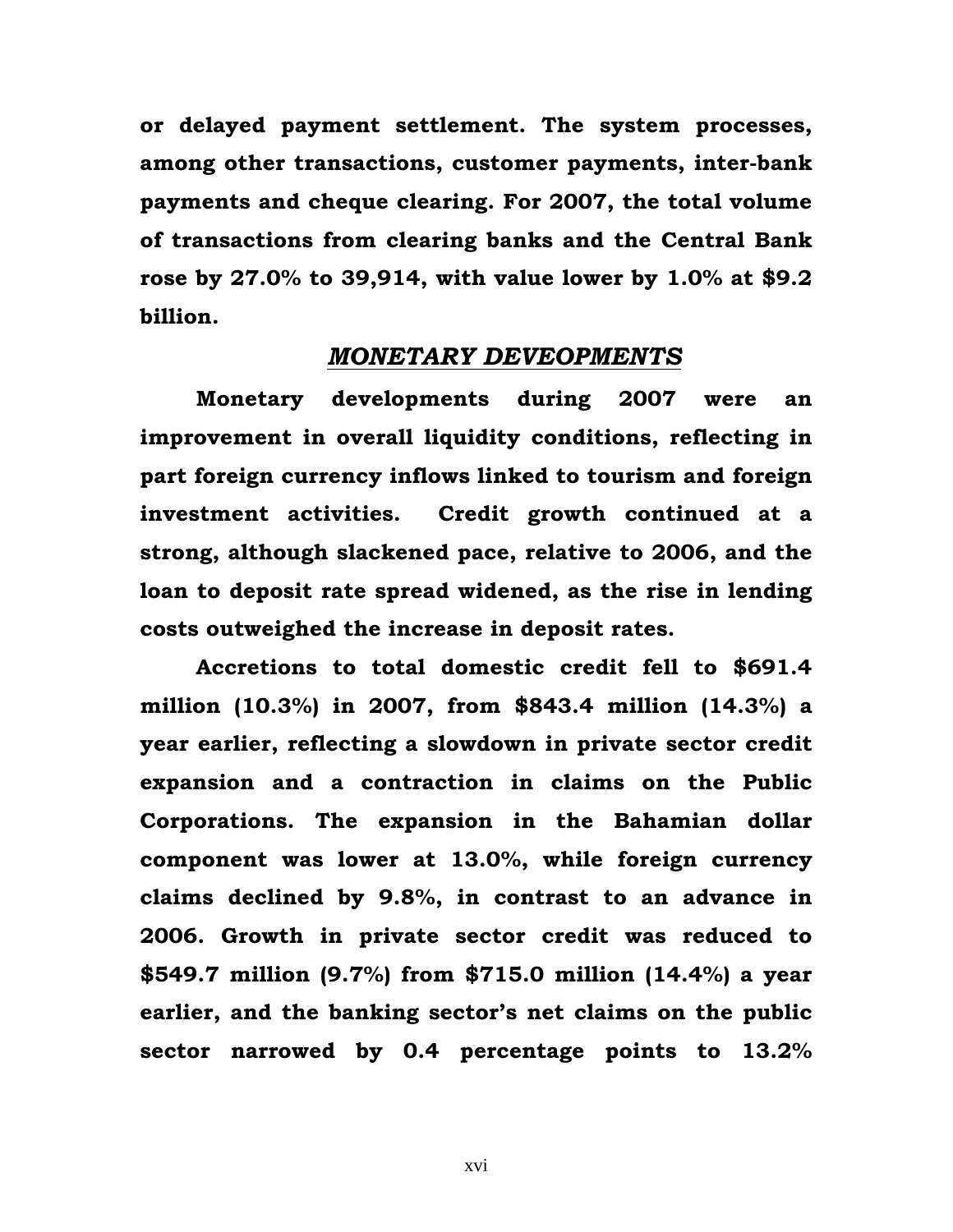**(\$141.7 million). However, net claims on the Government rose significantly by 28.0% vis-à-vis 5.4% in 2006.** 

**External reserves fell by \$45.6 million (9.1%) to \$454.2 million at end-2007, compared to the previous year's reduction of \$79.1 million (13.7%) to \$499.7 million. Balances averaged \$556.5 million over the year, and reached a peak of \$692.4 million at end-May, Reserves were equivalent to an estimated 11.5 weeks of non-oil merchandise imports at end-2007, compared to 14.0 weeks at end-2006. During the first three months of 2008, external reserves advanced by \$85.0 million to \$539.2 million, although below the \$123.9 million accumulation in the comparative 2007 period.** 

**With regard to interest rates, the weighted average loan rate increased during 2007, to 10.63%, reflecting firming in the average rate on overdrafts by 88 basis points to 11.44%; consumer loans, by 74 basis points to 12.70%; commercial mortgages, by 38 basis points to 8.75% and residential mortgages, by 31 basis points to 8.16%. Similarly, the counterpart deposit rate advanced by 33 basis points to 3.69%, as the average rate for savings fell by 11 basis points to 2.05%, but the range for fixed deposits, moved within an elevated band of 3.51% – 4.52%, vis-à-vis 3.17% – 4.18% in 2006.** 

xvii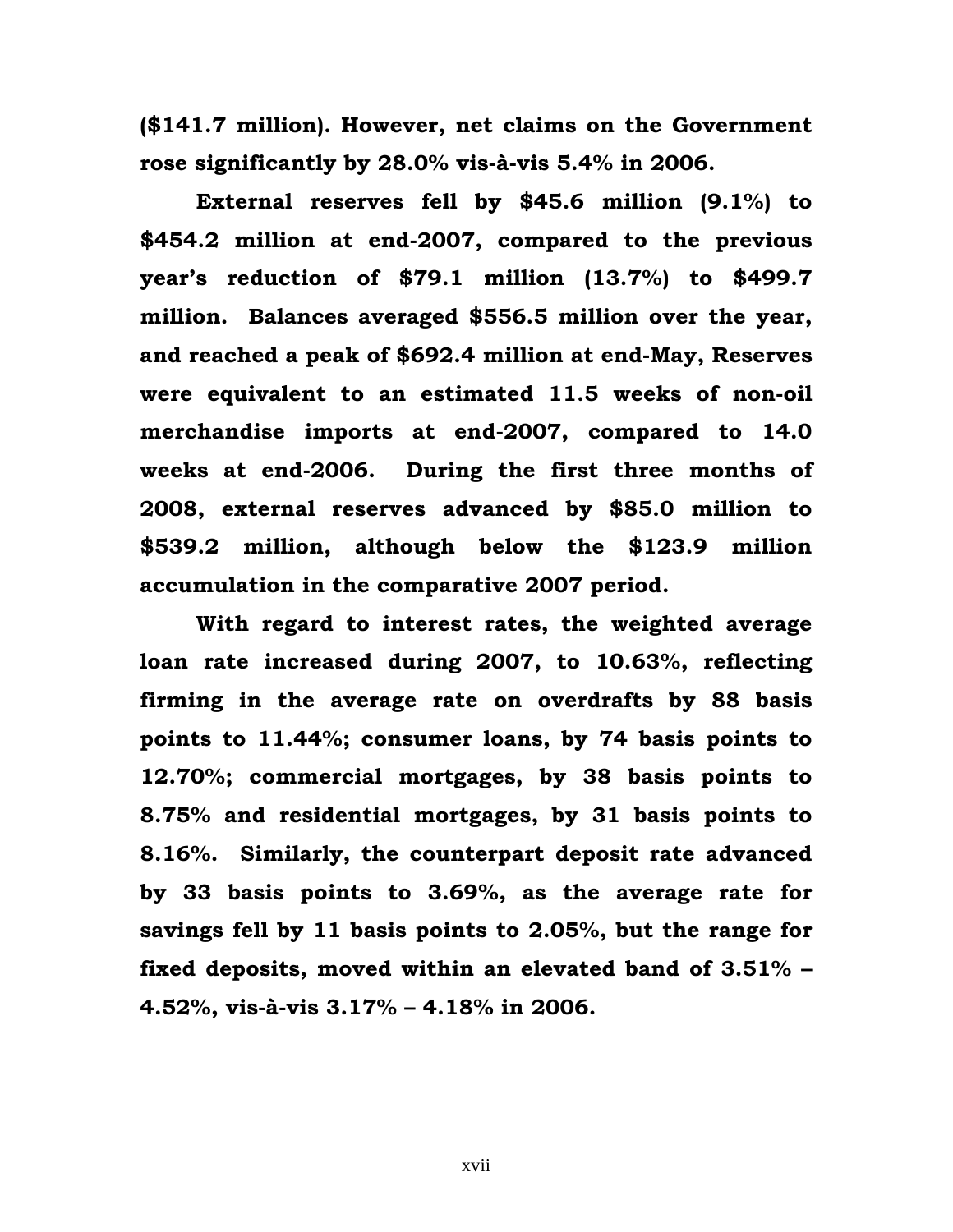#### *NATIONAL DEBT*

**For the calendar year 2007, the Direct Charge on Government rose by \$247.2 million (10.4%) to \$2,630.9 million, compared to an increase of \$148.5 million (6.6%) to \$2,383.7 million in 2006. Bahamian dollar claims, which accounted for 89.0% of the total, grew by \$247.8 million to \$2,340.4 million; however, the foreign currency component contracted by 0.2% to \$290.5 million.** 

 **Government's contingent liabilities decreased by 13.9% (\$69.4 million) to \$431.5 million at end-2007, reflecting in part the refinancing and reclassification of debt by the Airport Authority (\$39.8 million) under the Nassau Airport Development Company; and the reduction in outstanding debt obligations by the Bahamas Electricity Corporation.** 

**Given these developments, the total National Debt rose by \$177.8 million (6.2%) to \$3,062.4 million, which was an increase over the figure of \$147.7 million in 2006. Total debt service increased by \$135.0 million to \$219.7 million, reflecting the \$129.8 million increase in amortization payments and a \$5.2 million rise in interest charges. The ratio of Government's foreign currency debt service to total revenue was 3.8%, as compared with 1.9% in the previous two years.** 

# *ECONOMIC OUTLOOK FOR 2008*

**In light of expectations that the US economy will recover in the second half of 2008 as financial markets** 

xviii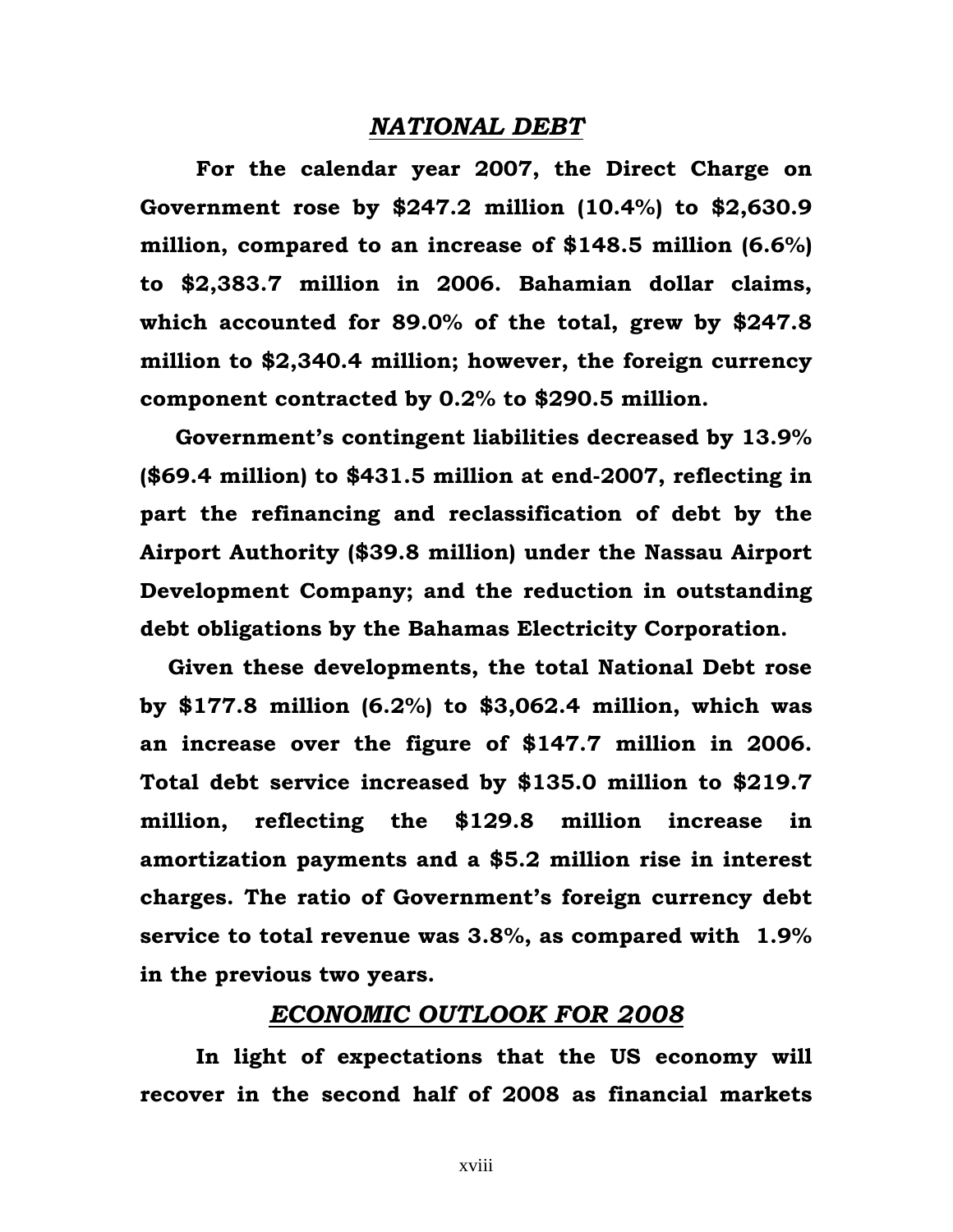**normalise, and strengthen in 2009 and 2010, growth prospects are cautiously positive from the second half of 2008 onwards. Inflows from foreign direct investment activities are expected to add momentum to economic activity. However, a serious slowdown in the US economy due, for example, to continuing problems with financial market developments, could create more challenging conditions for The Bahamas in 2008. Additional downside risks to the global economy could also arise from further pressures on the imported price of oil and other commodities.**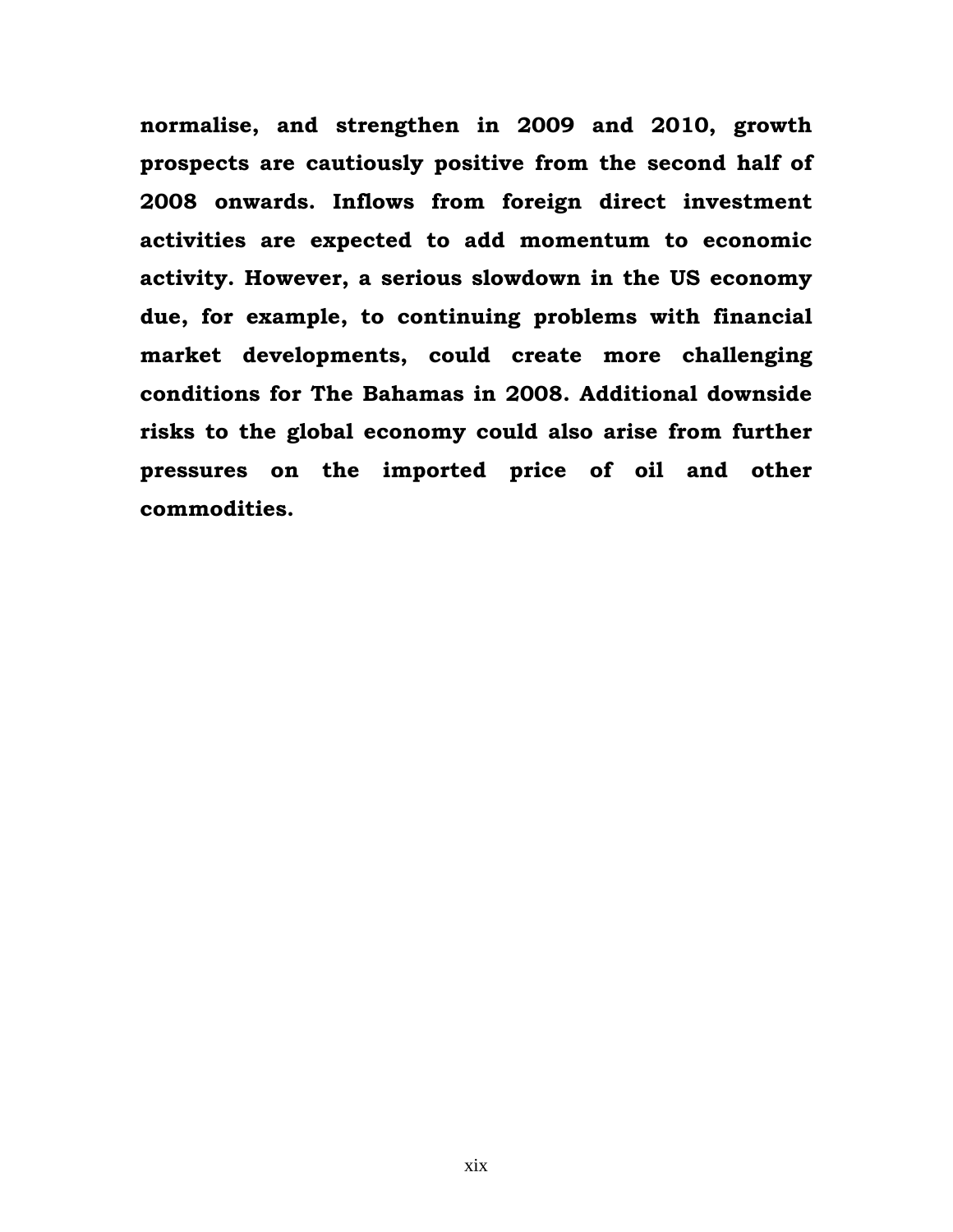# **ANNEX B**

**TABLES and GRAPHS**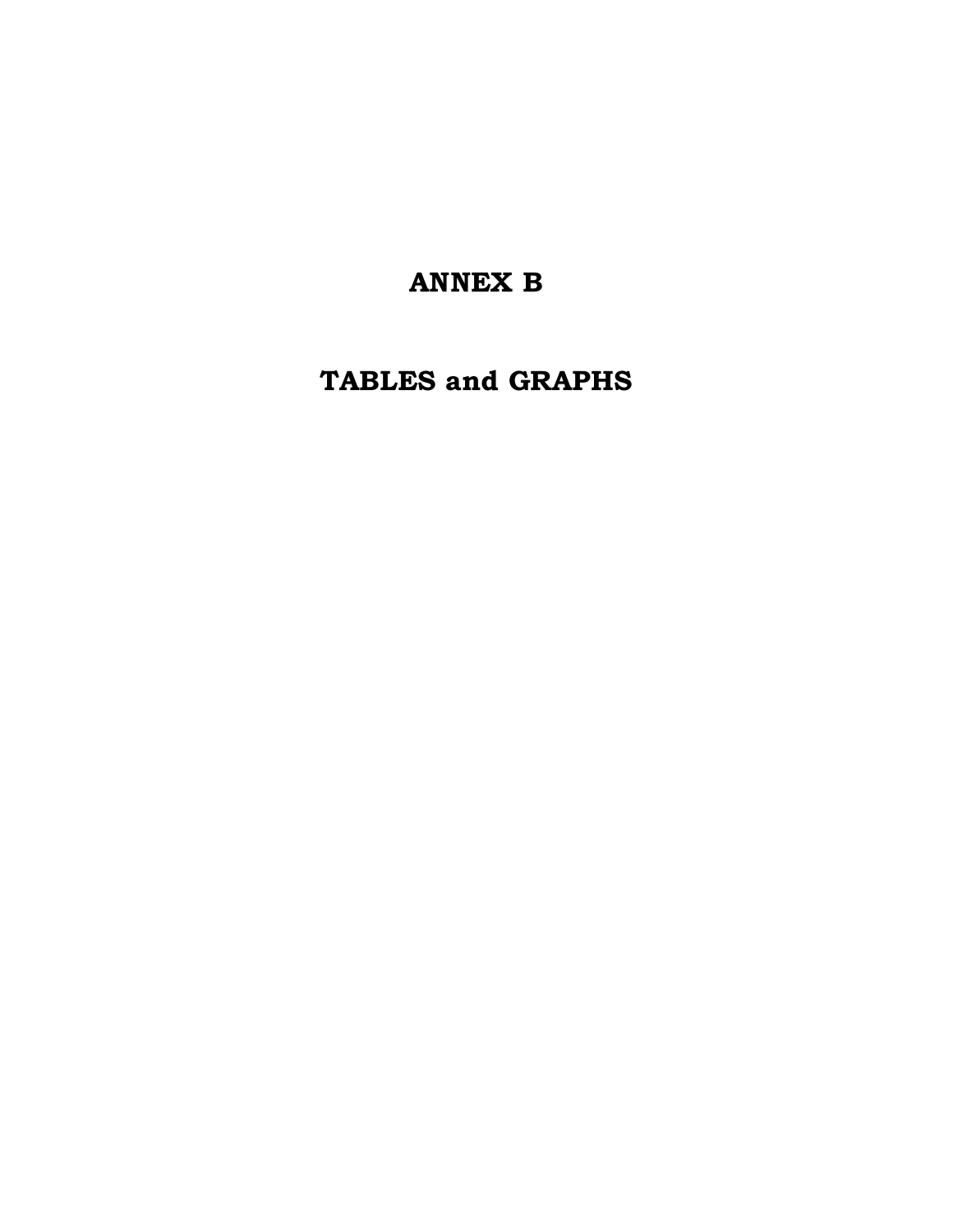

**Table I. Growth of the Bahamian Economy 1998 - 2009**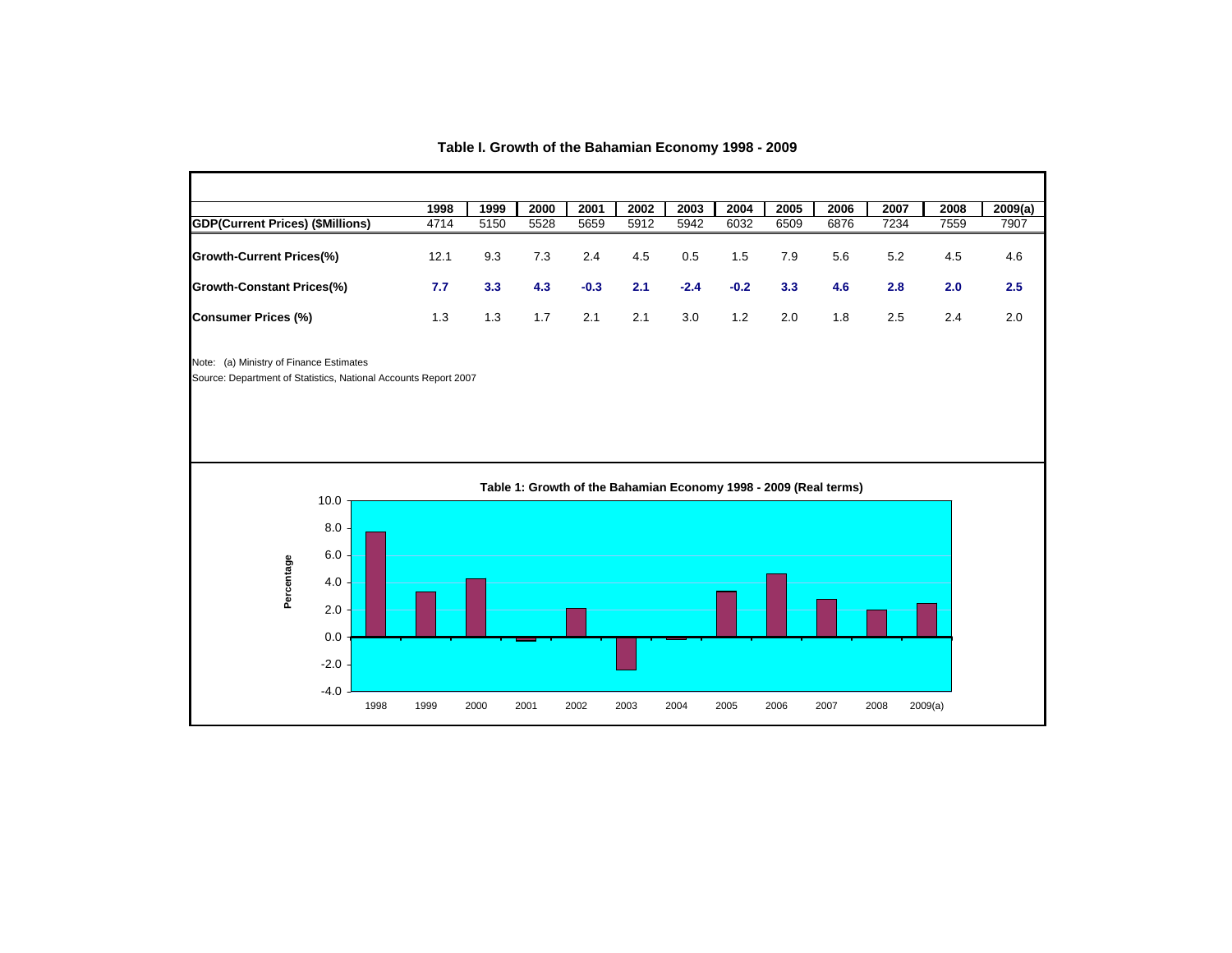|                                  | 1997/98 | 1998/99     | 1999100  | 2000/01 | 2001/02  | 202103 | 2003/04     | 2004/05  | 2005/06 | 2006/07        | <b>BUDGET</b><br>2007/08 | Projected<br>Outturn<br>2007/08 | <b>BUDGET</b><br>2008/09 |
|----------------------------------|---------|-------------|----------|---------|----------|--------|-------------|----------|---------|----------------|--------------------------|---------------------------------|--------------------------|
| 1. Recurrent Expenditure         | 808     | 837         | 866      | 930     | 986      | 1035   | 1091        | 1151     | 1203    | 1411           | 1465                     | 1440                            | 1569                     |
| 2. Recurrent Revenue             | 780     | 822         | 943      | 973     | 875      | 918    | 960         | 1054     | 1211    | 1354           | 1490                     | 1460                            | 1574                     |
| 3. Recurrent Deficit (2 minus 1) | $-28$   | $-15$       | 77       | 43      | $-111$   | $-117$ | $-131$      | $-97$    | 8       | $-57$          | 25                       | 20                              | 5                        |
| (Deficit - Surplus +)            |         |             |          |         |          |        |             |          |         |                |                          |                                 |                          |
| 4. Capital Expenditure           | 117     | 124         | 139      | 133     | 138      | 127    | 116         | 162      | 190     | 235            | 225                      | 220                             | 250                      |
| 5. Capital Revenue               |         | $\mathbf 0$ | $\Omega$ |         | $\Omega$ | 0      | $\mathbf 0$ | $\Omega$ | 3       | $\overline{7}$ | 10                       | 10                              | 10                       |
| 6. Capital Deficit (5 minus 4)   | $-116$  | $-124$      | $-139$   | $-132$  | $-138$   | $-127$ | $-116$      | $-162$   | $-187$  | $-228$         | $-215$                   | $-210$                          | $-240$                   |
| 7. TOTAL DEFICIT (3 plus 6)      | $-144$  | $-139$      | $-62$    | -89     | $-249$   | $-244$ | $-247$      | $-259$   | $-179$  | $-285$         | $-190$                   | $-190$                          | $-235$                   |
| 8. Debt Redemption               | 79      | 74          | 41       | 75      | 85       | 60     | 85          | 97       | 38      | 106            | 64                       | 64                              | 70                       |
| 9. GFS Deficit (7 minus 8)       | $-65$   | $-65$       | $-21$    | $-14$   | $-164$   | $-184$ | $-162$      | $-162$   | $-141$  | $-179$         | $-126$                   | $-126$                          | $-165$                   |
| 10. GDP (current prices) revised | 4459    | 4932        | 5339     | 5594    | 5786     | 5927   | 5987        | 6270     | 6692    | 7055           | 7470                     | 7394                            | 7749                     |
| 11. GFS Deficit as % of GDP      | $-1.5$  | $-1.3$      | $-0.4$   | $-0.3$  | $-2.8$   | $-3.1$ | $-2.7$      | $-2.6$   | $-2.1$  | $-2.5$         | $-1.7$                   | $-1.7$                          | $-2.1$                   |



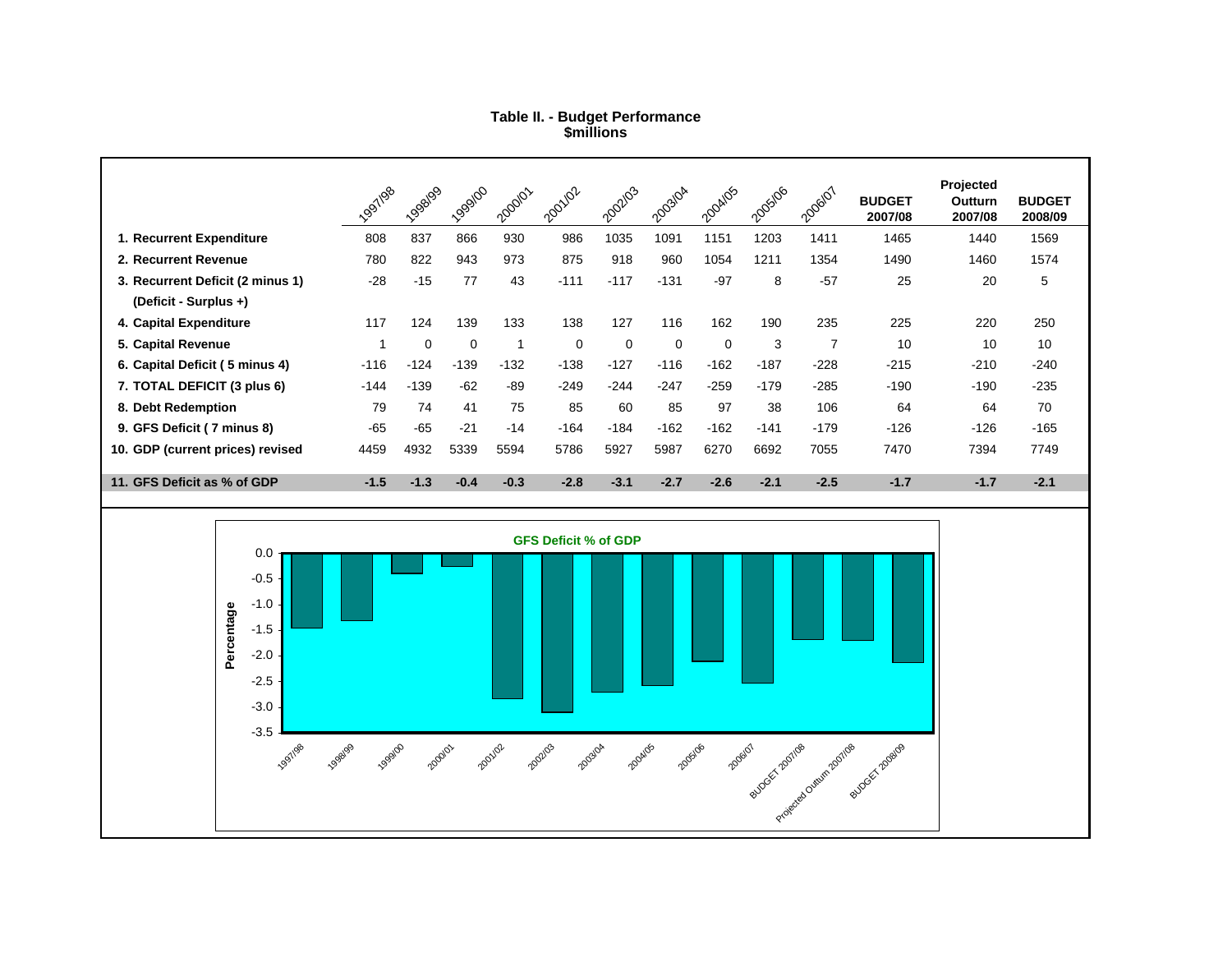#### **Table III. Tourist Expenditure and Arrivals 1992 - 2007**



**<sup>\*</sup>Source: Ministry of Tourism**



**<sup>\*</sup>Source: Ministry of Tourism**

All numbers are subject to revision.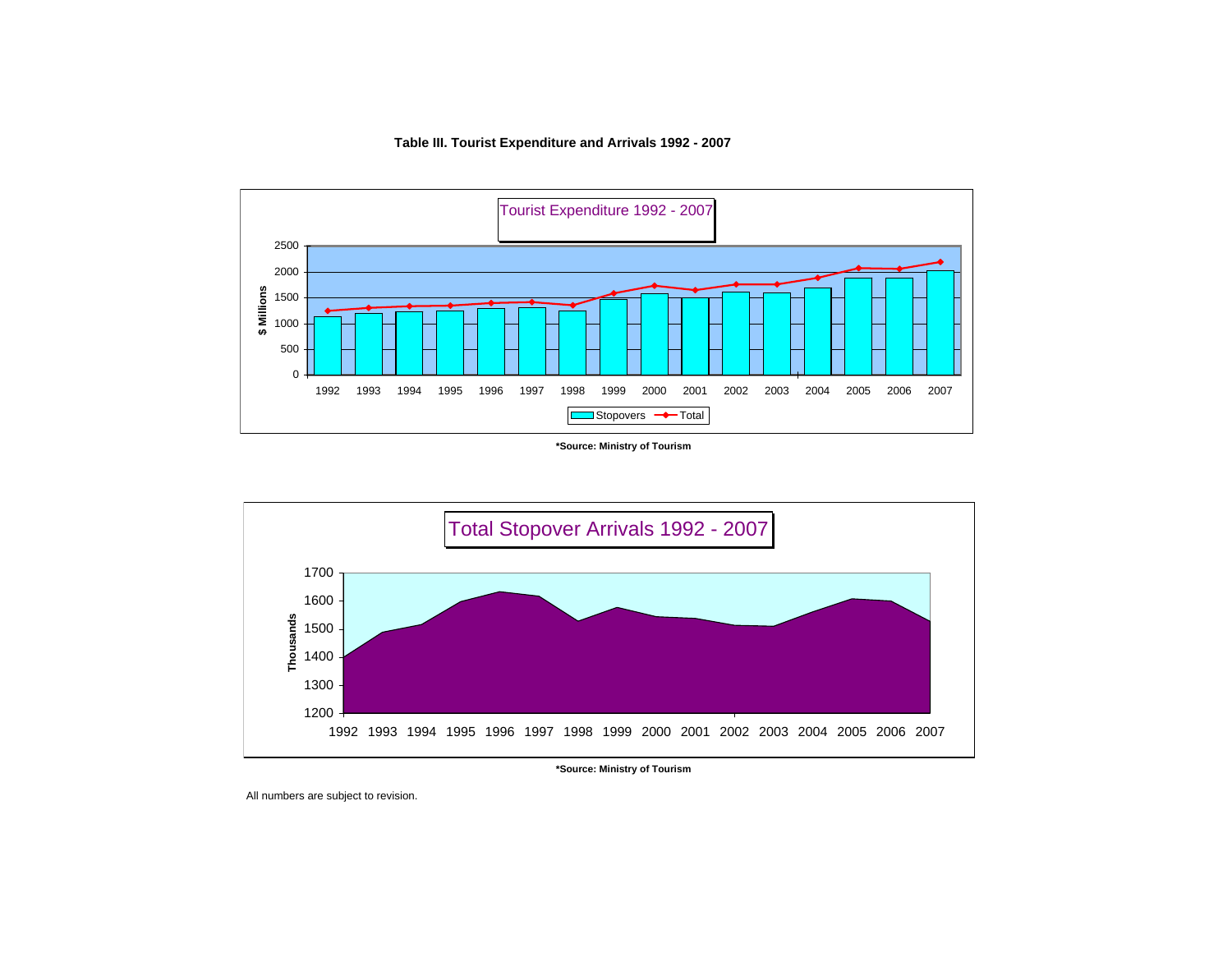

**Table IV. Unemployment Rates 1973-2007**

Source: Department of Statistics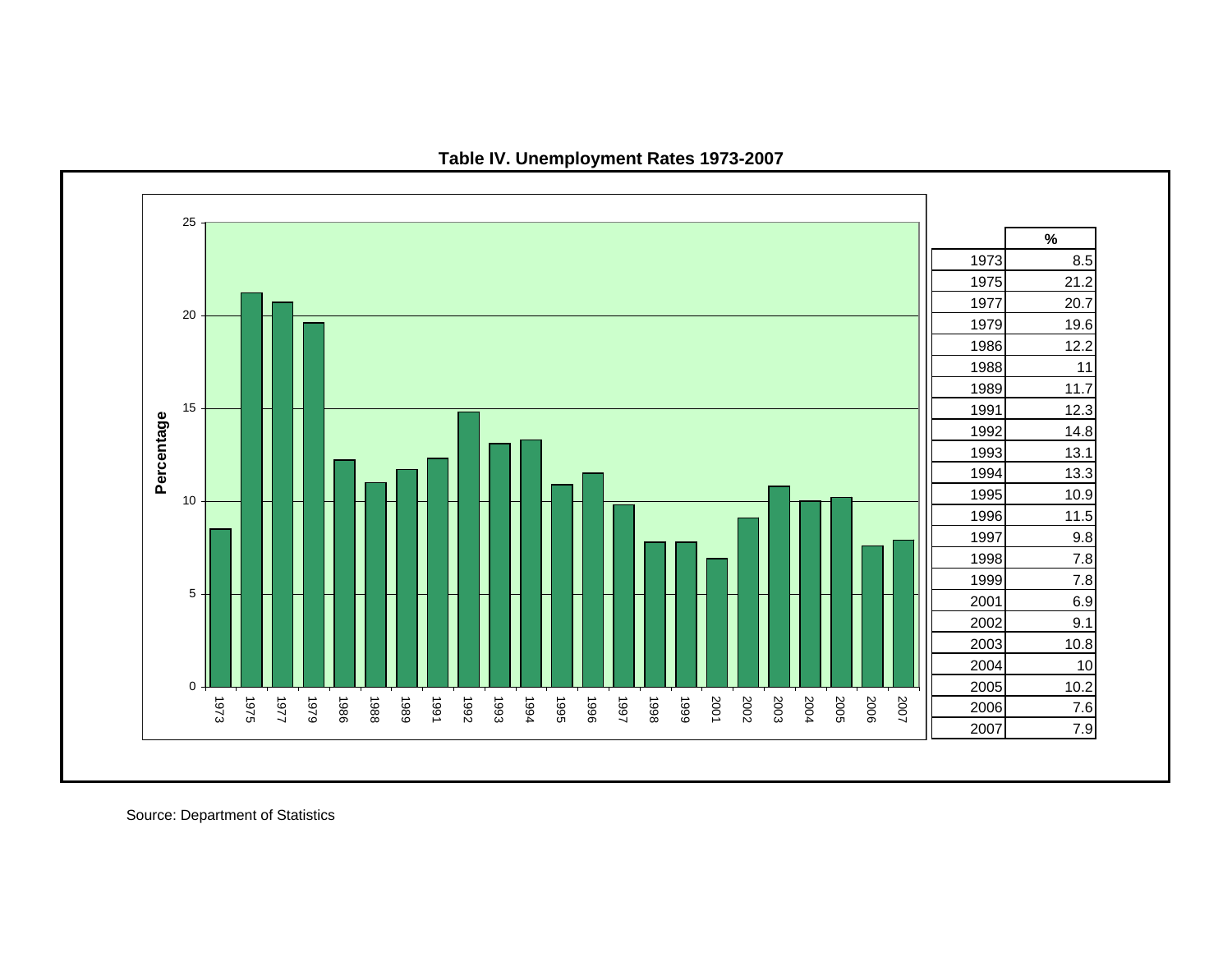

**Table V. Total External Reserves 1990 - 2007**

Source: Central Bank of The Bahamas Quarterly Statistical Digest, February 2008 Central Bank Annual Report 2007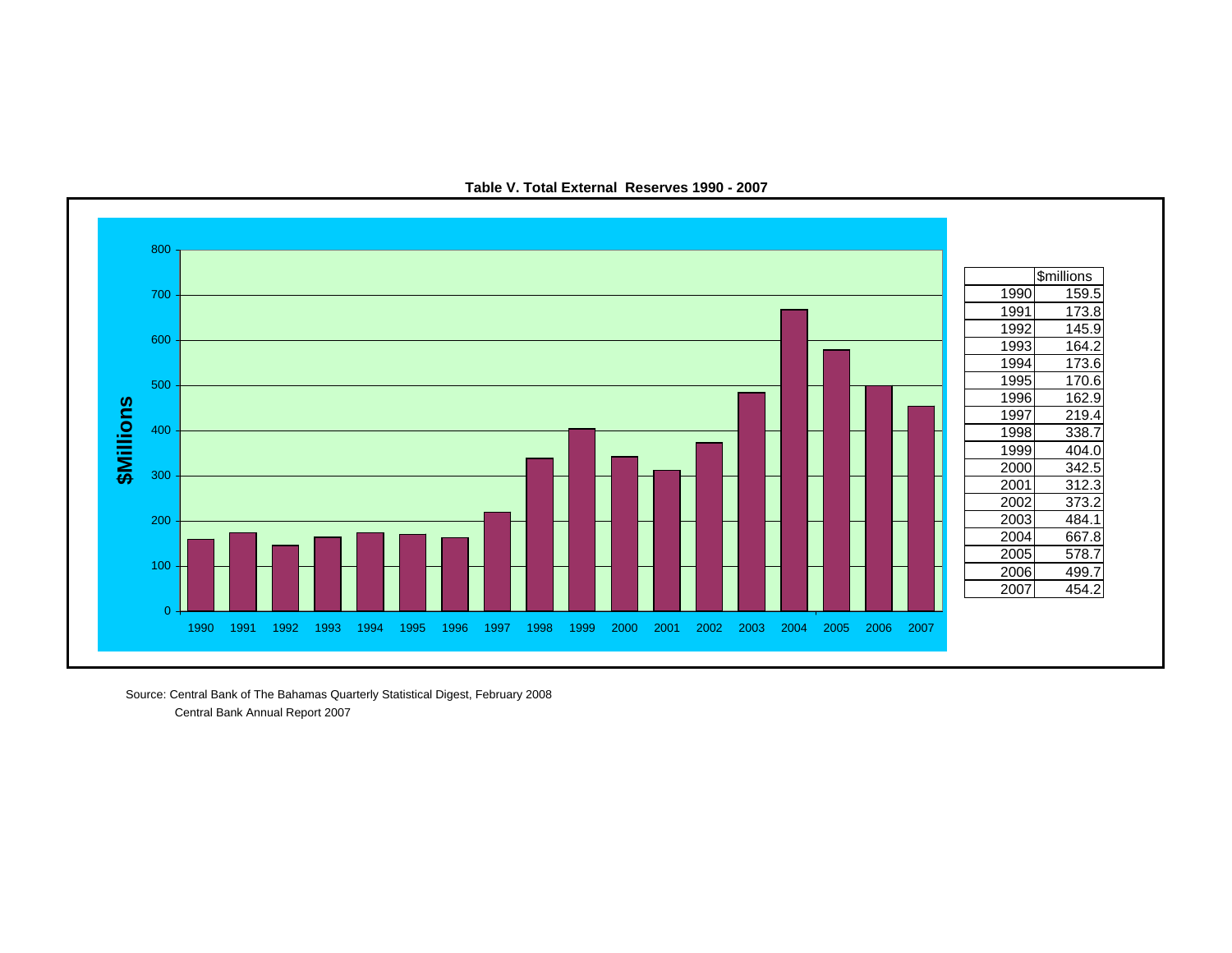

Source: Central Bank of The Bahamas Quarterly Statistical Digest February 2008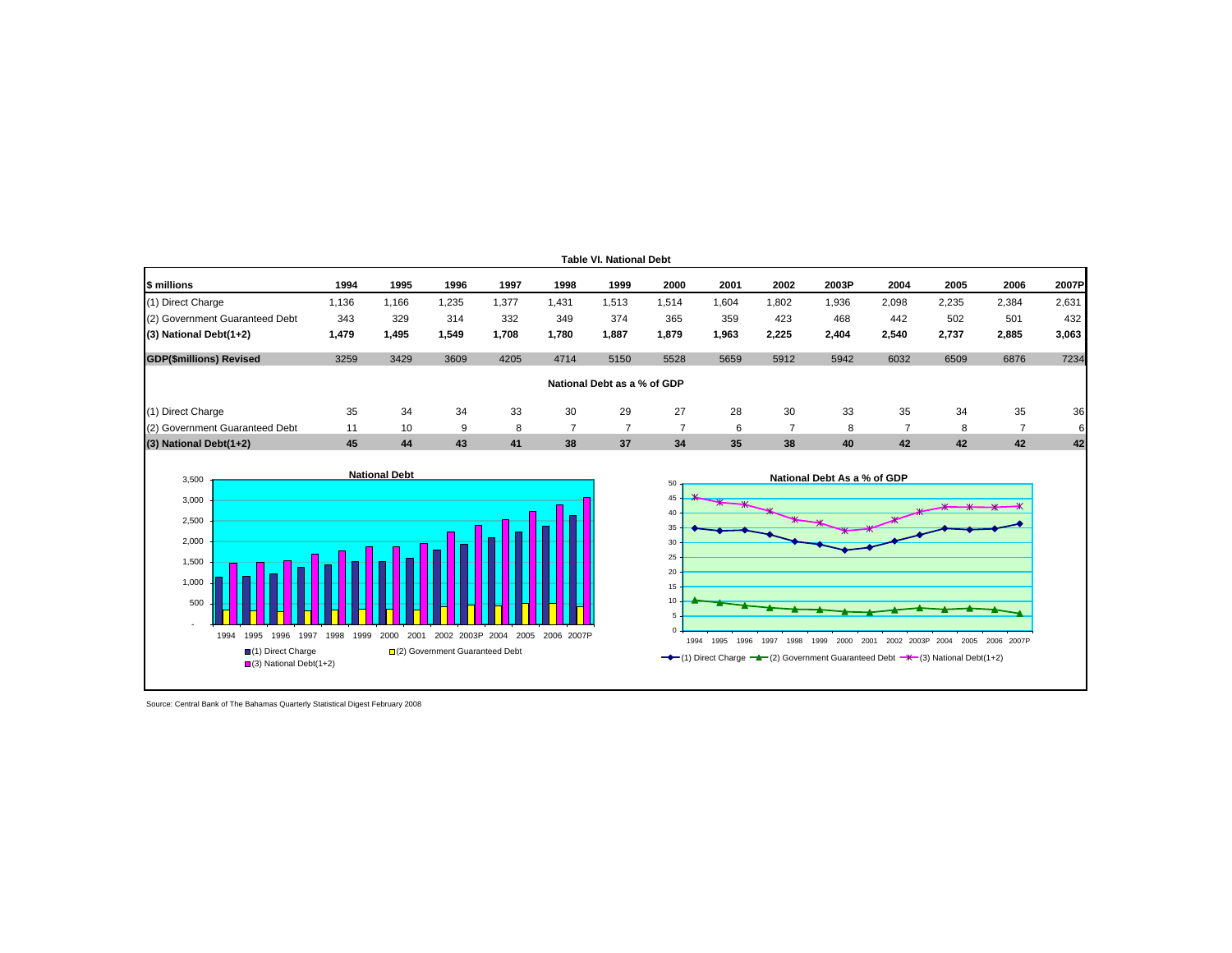|                      | Table VII. Growth of the Bahamian and US Economy 1997 - 2008<br>Annual percent change in GDP in real terms |      |      |      |        |      |        |        |      |      |      |        |
|----------------------|------------------------------------------------------------------------------------------------------------|------|------|------|--------|------|--------|--------|------|------|------|--------|
|                      | 1997                                                                                                       | 1998 | 1999 | 2000 | 2001   | 2002 | 2003   | 2004   | 2005 | 2006 | 2007 | 2008   |
| The Bahamas          | 6.1                                                                                                        | 7.7  | 3.3  | 4.3  | $-0.3$ | 2.1  | $-2.4$ | $-0.2$ | 3.3  | 4.6  | 2.8  | 2.0(a) |
| <b>United States</b> | 4.5                                                                                                        | 4.2  | 4.4  | 3.7  | 0.8    | 1.6  | 2.5    | 3.6    | 3.1  | 2.9  | 2.2  | 0.5    |

**Note: (a) Ministry of Finance estimates Source: Department of Statistics, National Accounts Report 2007; IMF World Economic Outlook April 2008 for the US**

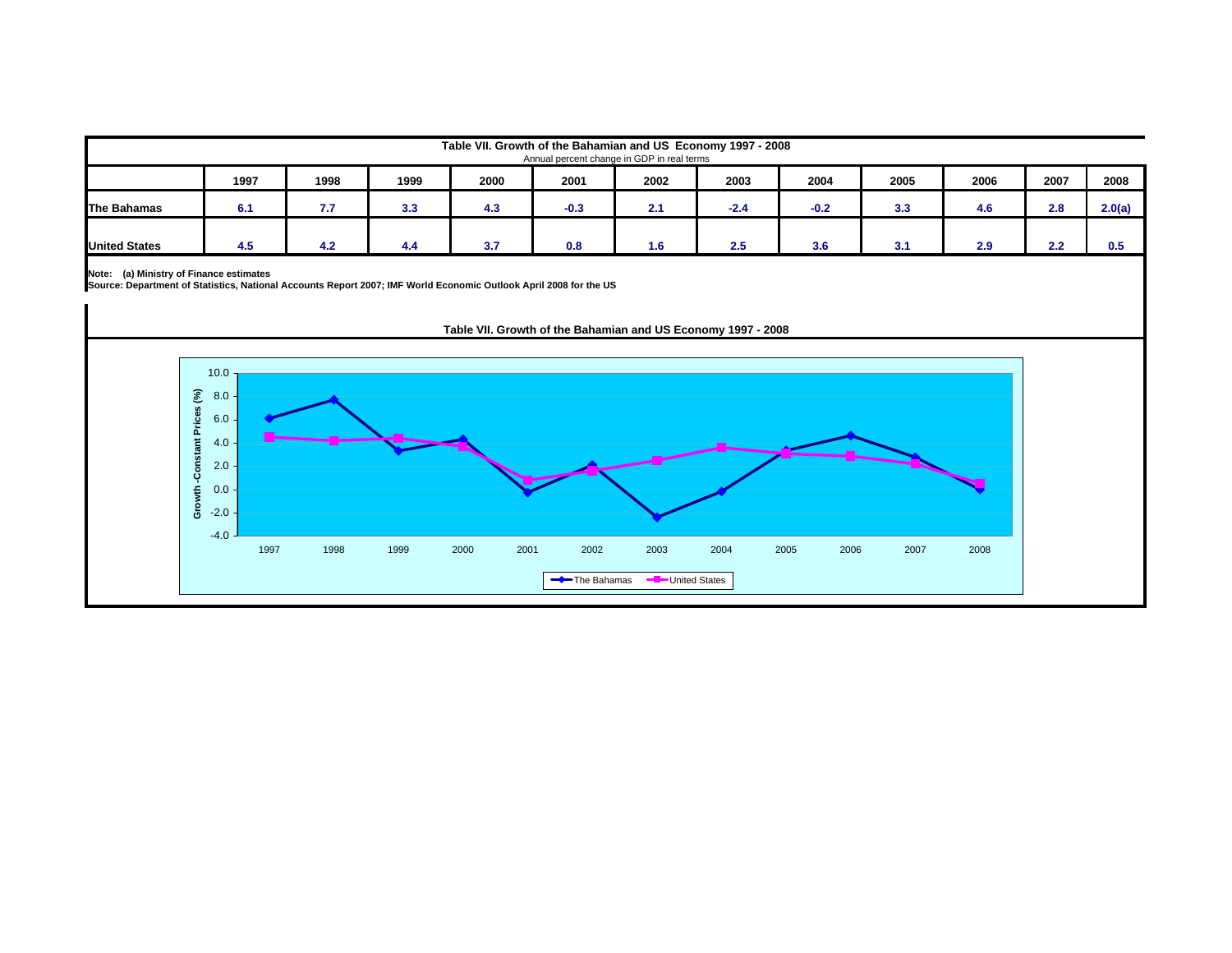|                                     |         |             |                  | <b>TABLE VIII</b> |                               |                                   |                          |                       |                         |
|-------------------------------------|---------|-------------|------------------|-------------------|-------------------------------|-----------------------------------|--------------------------|-----------------------|-------------------------|
|                                     |         |             | 2008/09 BUDGET - |                   | <b>MULTI-ANNUAL FORECASTS</b> |                                   |                          |                       |                         |
|                                     |         |             |                  | \$ million        |                               |                                   |                          |                       |                         |
|                                     | 2002/03 | 2003/04     | 2004/05          | 2005/06           | 2006/07                       | 2007/08<br>Provisional<br>Outturn | 2008/09<br><b>Budget</b> | 2009/10<br>Projection | 2010/2011<br>Projection |
|                                     | (1)     | (2)         | (3)              | (4)               | (5)                           | (6)                               | (7)                      | (8)                   | (9)                     |
| 1. Recurrent Expenditure            | 1035    | 1091        | 1151             | 1203              | 1411                          | 1440                              | 1569                     | 1640                  | 1720                    |
| 2. Recurrent Revenue                | 918     | 960         | 1054             | 1211              | 1354                          | 1460                              | 1574                     | 1668                  | 1750                    |
| 3. Recurrent Deficit (2. minus 1.)  | $-117$  | $-131$      | $-97$            | 8                 | $-57$                         | 20                                | 5                        | 28                    | 30                      |
| 4. Capital Expenditure              | 127     | 116         | 162              | 190               | 235                           | 220                               | 250                      | 220                   | 220                     |
| 5. Capital Revenue                  | 0       | $\mathbf 0$ | 0                | з                 | $\overline{7}$                | 10                                | 10                       | 5                     | 5                       |
| 6. Capital Deficit (5. minus 4.)    | $-127$  | $-116$      | $-162$           | $-187$            | $-228$                        | -210                              | -240                     | $-215$                | $-215$                  |
| 7. TOTAL DEFICIT (3. plus 6.)       | $-244$  | $-247$      | $-259$           | $-179$            | $-285$                        | -190                              | $-235$                   | $-187$                | $-185$                  |
| 8. Debt Redemption                  | 60      | 85          | 97               | 38                | 106                           | 64                                | 70                       | 90                    | 90                      |
| 9. GFS Deficit (7. minus 8.)        | -184    | $-162$      | -162             | -141              | $-179$                        | $-126$                            | $-165$                   | $-96.56$              | $-95$                   |
| 10. GDP (Current Prices)            | 5927    | 5987        | 6270             | 6693              | 7055                          | 7394                              | 7749                     | 8136                  | 8543                    |
| 11. GFS Deficit as % of GDP         | $-3.1$  | $-2.7$      | $-2.6$           | $-2.1$            | $-2.5$                        | $-1.7$                            | $-2.1$                   | $-1.2$                | $-1.1$                  |
| Memo items:-                        |         |             |                  |                   |                               |                                   |                          |                       |                         |
| <b>Growth Rate (current prices)</b> | 2.5     | 1.0         | 4.7              | 6.7               | 5.4                           | 4.8                               | 4.8                      | $5.0\,$               | 5.0                     |
| Government Debt (end June)          | 1854    | 1941        | 2168             | 2316              | 2438                          | 2564                              | 2729                     | 2826                  | 2921                    |
| Government Debt as % of GDP         | 31.3    | 32.4        | 34.6             | 34.6              | 34.6                          | 34.7                              | 35.2                     | 34.7                  | 34.2                    |
| Recurrent Revenue as % of GDP       | 15.5    | 16.0        | 16.8             | 18.1              | 19.2                          | 19.7                              | 20.3                     | 20.5                  | 20.5                    |
| Capital Expenditure as % of GDP     | 2.1     | 1.9         | 2.6              | 2.8               | 3.3                           | 3.0                               | 3.2                      | 2.7                   | 2.6                     |

#### **Recurrent Revenue as % of GDP**







**GFS Deficit as % of GDP**

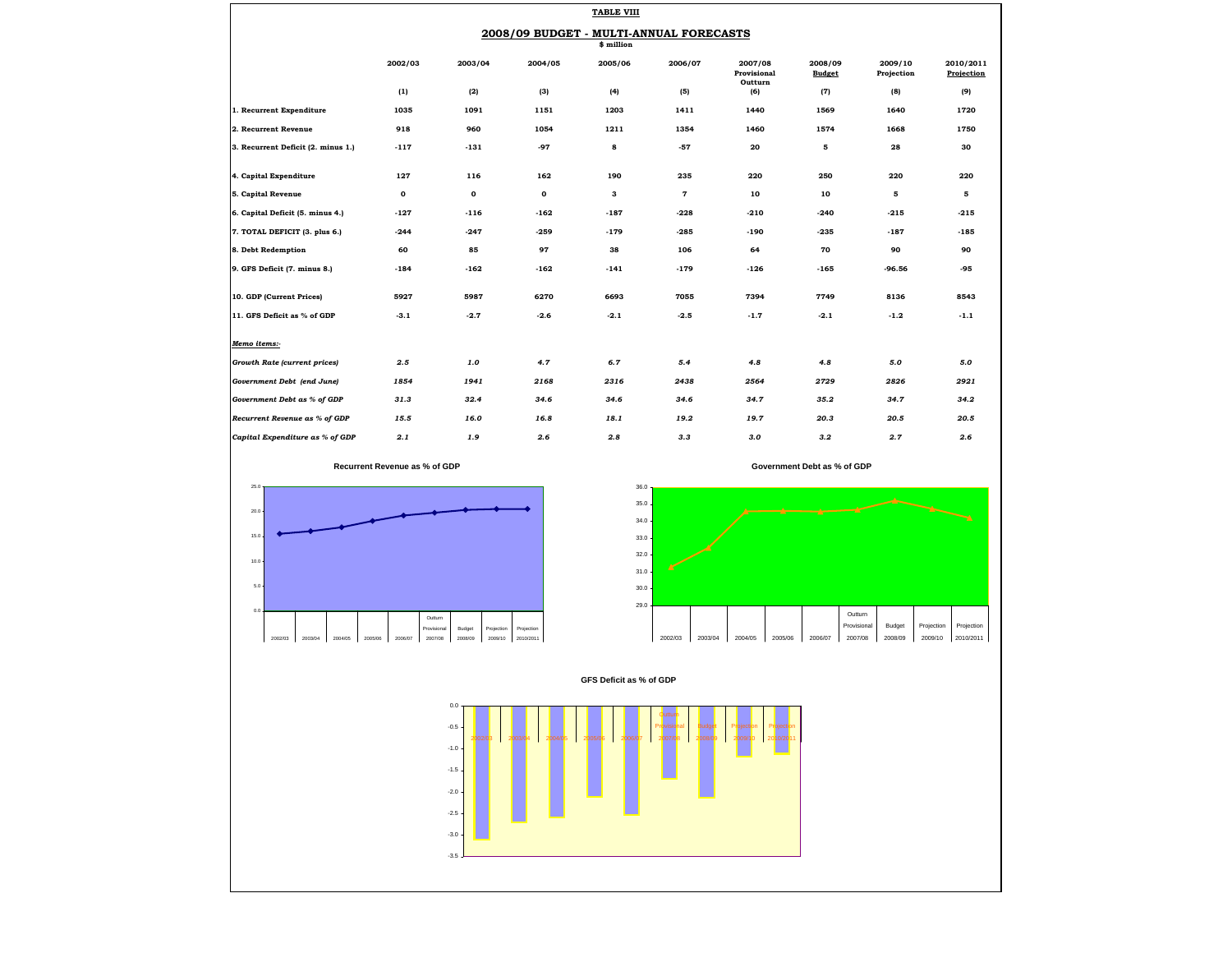#### *Notes on Multi-annual Projections*

*1. As stated in previous Budget Communications, the purpose of these Multi-annual Projections is to provide a 'snap-shot' of the evolution of the public finances over the next 2 to 3 years based on the continuation of existing policies and on assumptions about the macroeconomic environment. The Projections are not intended as the 'vision' of the evolution of the public finances nor as immutable commitments, for the reasons set out in the following paragraphs.* 

2. Within the context of the equitable and efficient *distribution of Government expenditure and an acceptable revenue system, the Government of The Bahamas targets the following three key closely related ratios or indicators:-* 

- *The "GFS Deficit" (basically the difference between total government expenditure, excluding debt redemption, and total revenue, excluding borrowing), expressed as a percentage of GDP; this ratio is an approximation of the addition which the Budget makes to the level of Government Debt. Government policy is to eliminate this Deficit over the medium-term by maximizing the growth of the economy and restraining the growth of Government expenditure.*
- *Closely connected to the preceding is policy in relation to the level of Government Debt. Government policy is to contain the ratio of Government Debt to GDP within the range 30% to 35%, and as far as possible, to reduce it to about 30% of GDP which was the level in 2000/01 (prior to the September 11 terrorism outrages). In this context, the recent upward revision of the National Accounts data by the Department of Statistics is relevant. The reduction and eventual elimination of the GFS Deficit would limit the level of Government Debt (as a % of GDP) thereby freeing available resources to focus on priority expenditures on essential Government services rather than on servicing Government debt.*
- *The ratio of Government Revenue to GDP; the level of 20% is deemed the minimum level necessary to finance the current level of Government services while also reducing and eventually eliminating the GFS Deficit. A low level of taxation, derived from a relatively simple and equitable revenue system, is desirable to protect the competitiveness of the Bahamian economy, and enhances social cohesion by financing efficient and well-designed essential Government services.*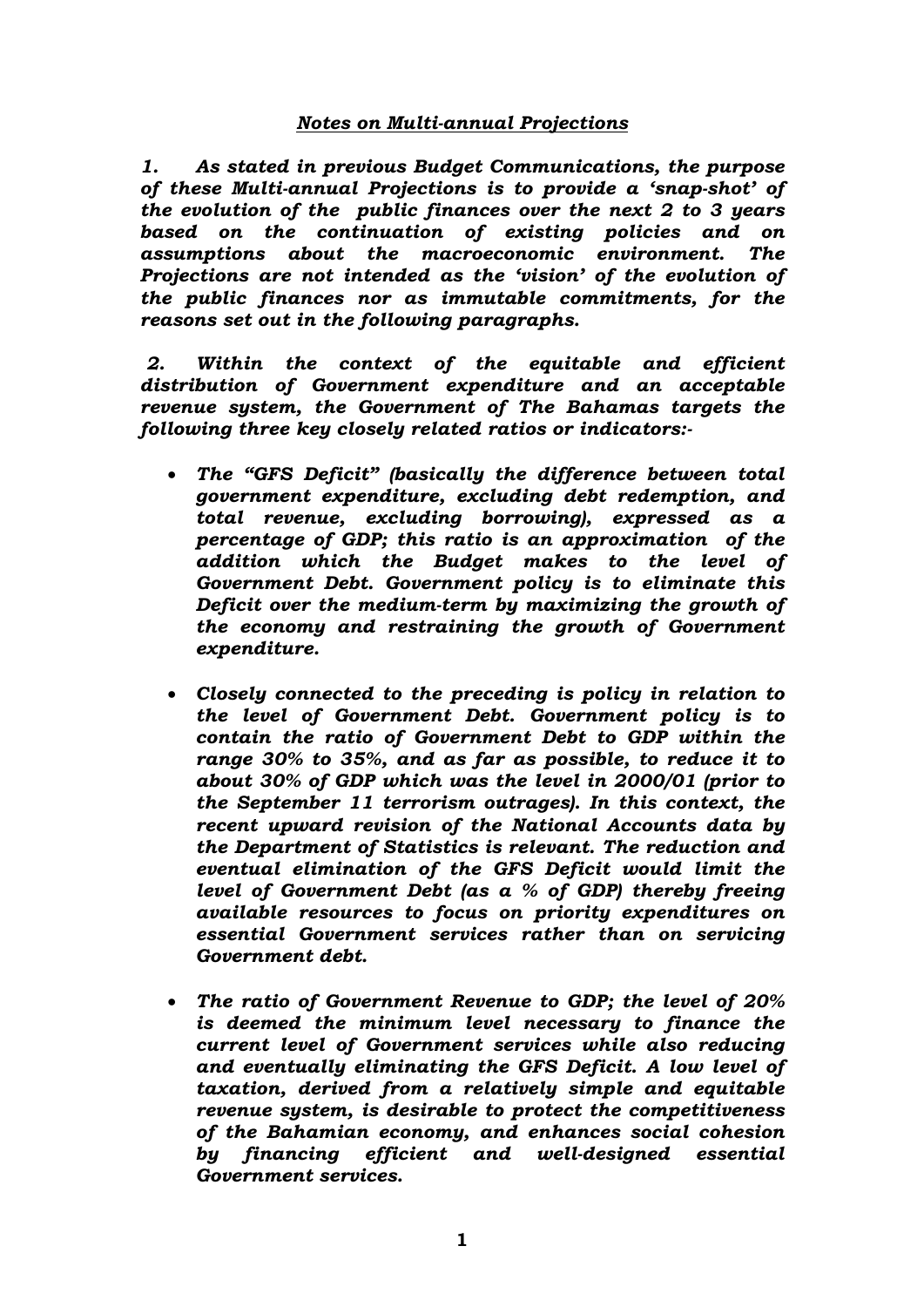*3. Targeting these 3 ratios or indicators has enabled the Bahamian economy to remain stable and meet economic and social challenges arising from such events as the severe slowdown in the global economy in 2001, the terrorism attacks of 11 September, 2001, and the current generally unsettled external environment. Containing these ratios as discussed provides 'fiscal space' to meet unforeseen and unforeseeable external shocks; in other words, the impact of adverse external developments on the Bahamian economy and the public finances can be tolerated without major disruption to essential Government services at times of external crisis.* 

*4. The targeting of these ratios or indicators has the support of the major international institutions such as the International Monetary Fund and is recognized domestically and internationally as the commitment of The Bahamas to prudent macroeconomic policy.* 

*5. For most small open economies, the government revenue base (regardless of the range of revenue measures in place) inevitability is sensitive to external macroeconomic developments. This is so in the case of The Bahamas. Therefore, to ensure fiscal discipline, government policy in The Bahamas is to maintain as much flexibility in expenditure commitments as is consistent with careful planning of major expenditures. To achieve this purpose all major projects and expenditures are carefully selected on the basis of priorities and new commitments are only brought forward either in response to requirements to complement and induce major private sector investment inflows, or as major existing projects are completed. (High levels of productive private sector investment are the major dynamo of growth in the Bahamian economy.) The Public Sector Investment Programme is, therefore, the corpus of ongoing government investment expenditures with new or additional projects introduced as scope arises.* 

*6. The projections assume GDP growth of 2% in real terms (4.5% in current prices) in 2008/09, and 2.5% in real terms (5% in current terms) thereafter. The projections also assume that Recurrent Revenue will grow by 6% in each year because of the increased buoyancy arising from the investment inflow and the coming on stream of further revenue administration enhancement measures. Recurrent Expenditure is assumed to grow incrementally as in the recent past. Finally, Capital Expenditure is assumed to basically plateau. No provision is made in the calculations for the privatization of BTC and Bahamasair; in the case of BTC, privatization would provide a*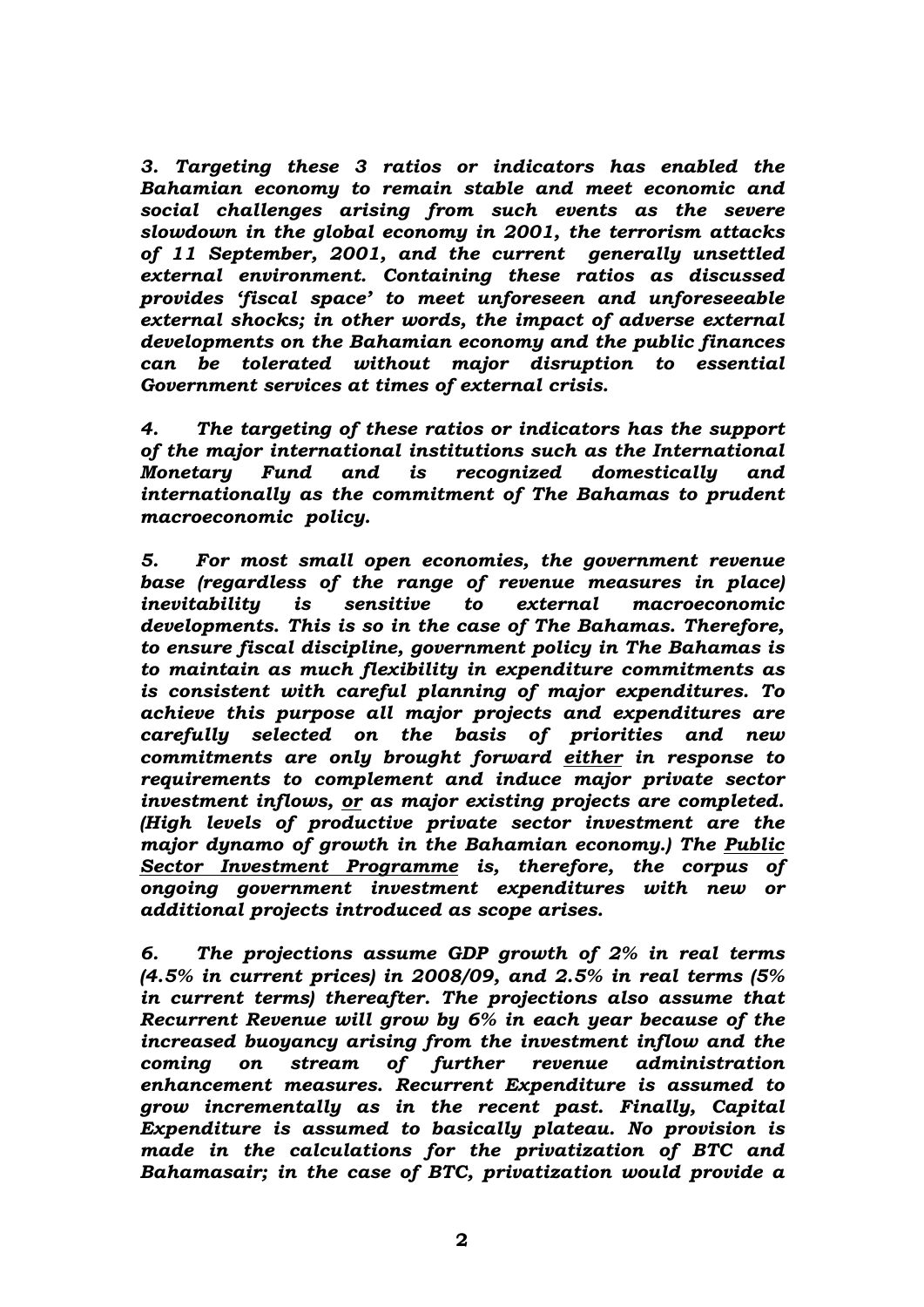*capital inflow which would enable reduction in the ratio of Government Debt to GDP; in the case of Bahamasair, privatization could result in a significant reduction in the considerable capital transfers made in the budget to Bahamasair thereby reducing the GFS Deficits (and the resulting Government debt to GDP ratio).* 

*7. However, as stated, the main purpose of the projections is illustrative and a different 'mix' of assumptions would, of course, produce different results.* 

*Ministry of Finance May, 2008*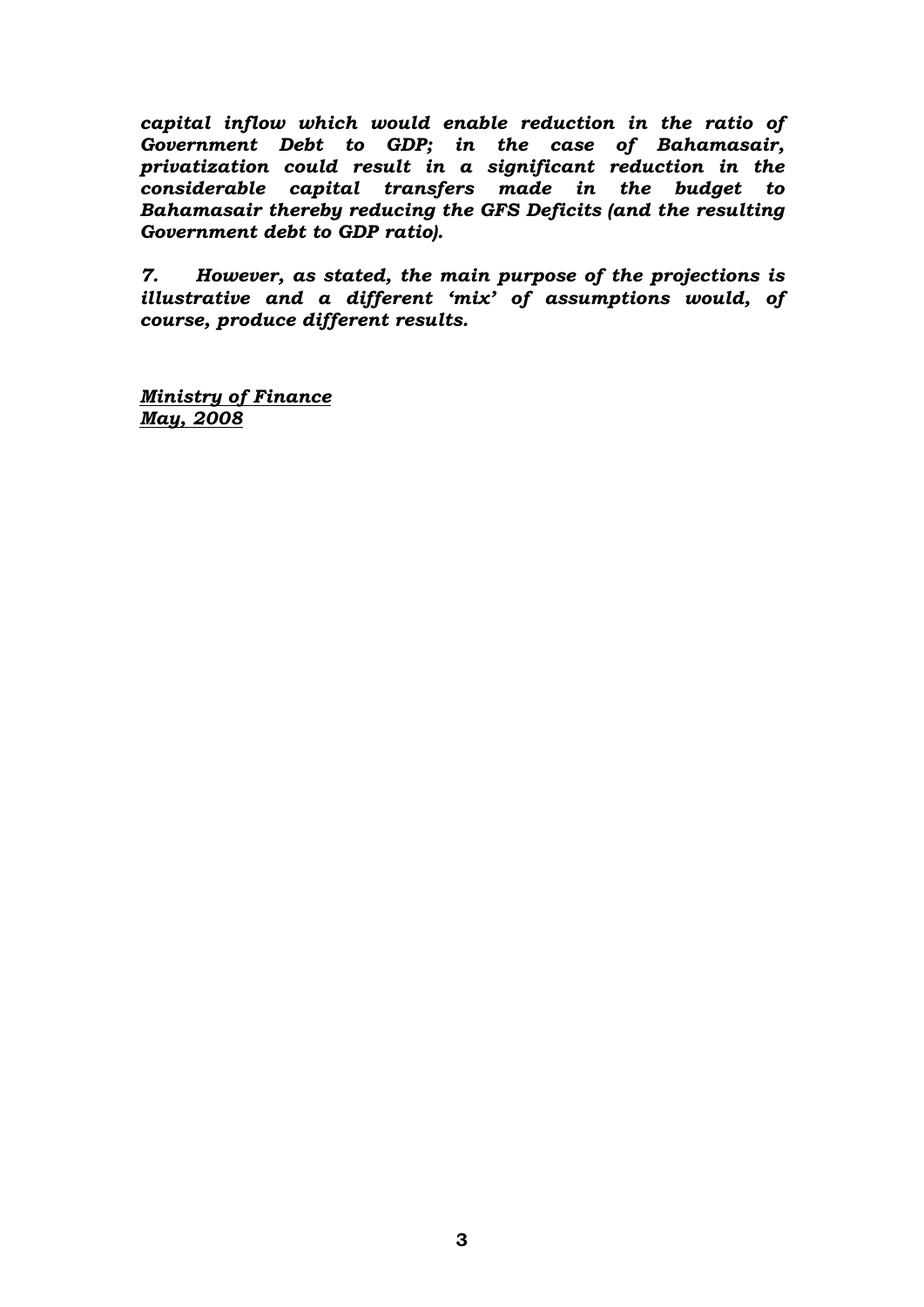|                                                              |                                                                                                                                                                                                                                                       |                                                                                     |                                                                                     |                                                                                     | Table IX: EXPENDITURES ON THE GROSS DOMESTIC PRODUCT                                |                                                                                       |                                                                                       |                                                                                       |
|--------------------------------------------------------------|-------------------------------------------------------------------------------------------------------------------------------------------------------------------------------------------------------------------------------------------------------|-------------------------------------------------------------------------------------|-------------------------------------------------------------------------------------|-------------------------------------------------------------------------------------|-------------------------------------------------------------------------------------|---------------------------------------------------------------------------------------|---------------------------------------------------------------------------------------|---------------------------------------------------------------------------------------|
|                                                              |                                                                                                                                                                                                                                                       |                                                                                     | at Current Market Prices                                                            |                                                                                     |                                                                                     |                                                                                       |                                                                                       |                                                                                       |
|                                                              |                                                                                                                                                                                                                                                       |                                                                                     |                                                                                     |                                                                                     |                                                                                     |                                                                                       |                                                                                       |                                                                                       |
| <b>B\$</b> millions<br>Line                                  | Item                                                                                                                                                                                                                                                  | 2001R                                                                               | 2002R                                                                               | 2003R                                                                               | 2004R                                                                               | 2005R                                                                                 | 2006PV                                                                                | 2007PL                                                                                |
|                                                              | 1 Government final consumption expenditure                                                                                                                                                                                                            | 730.40                                                                              | 770.39                                                                              | 785.00                                                                              | 826.28                                                                              | 873.20                                                                                | 947.62                                                                                | 976.05                                                                                |
|                                                              | 1.1 Collective Consumption Expenditure                                                                                                                                                                                                                | 444.17                                                                              | 480.62                                                                              | 488.70                                                                              | 529.48                                                                              | 546.22                                                                                | 589.65                                                                                | 607.34                                                                                |
|                                                              | 1.2 Individual Consumption Expenditure                                                                                                                                                                                                                | 286.22                                                                              | 289.76                                                                              | 296.30                                                                              | 296.81                                                                              | 326.98                                                                                | 357.97                                                                                | 368.71                                                                                |
|                                                              | 2 Private final consumption expenditure                                                                                                                                                                                                               | 3,661.50                                                                            | 3,494.75                                                                            | 3,649.10                                                                            | 3,786.44                                                                            | 4,084.54                                                                              | 4,810.18                                                                              | 5,108.63                                                                              |
|                                                              | 3 Gross capital formation                                                                                                                                                                                                                             | 1,794.68                                                                            | 1,721.75                                                                            | 1,738.91                                                                            | 1,676.33                                                                            | 2,226.79                                                                              | 2,703.54                                                                              | 2,799.03                                                                              |
| 3.2.1<br>3.2.2<br>3.2.3                                      | 3 Change in stocks<br>3 Gross fixed capital formation<br>Residential construction<br>Other construction<br>Machinery/equipment<br>4 Exports of goods and services<br>5 Less: Imports of goods and services<br>6 EXPENDITURE ON GROSS DOMESTIC PRODUCT | 67.07<br>1,727.61<br>229.33<br>103.45<br>850.76<br>2,199.42<br>2,727.10<br>5,658.89 | 63.82<br>1,657.93<br>330.78<br>115.65<br>725.64<br>2,509.47<br>2,584.05<br>5,912.31 | 59.82<br>1,679.09<br>377.12<br>101.11<br>758.34<br>2,478.72<br>2,709.29<br>5,942.44 | 58.32<br>1,618.01<br>342.98<br>122.66<br>751.58<br>2,709.55<br>2,966.90<br>6,031.70 | 64.26<br>2,162.52<br>454.82<br>118.78<br>1,036.05<br>2,981.29<br>3,657.05<br>6,508.77 | 65.31<br>2,638.23<br>474.10<br>170.06<br>1,177.92<br>3,005.14<br>4,590.86<br>6,875.63 | 65.80<br>2,733.23<br>469.74<br>169.62<br>1,317.41<br>3,278.37<br>4,928.13<br>7,233.95 |
|                                                              |                                                                                                                                                                                                                                                       |                                                                                     |                                                                                     |                                                                                     |                                                                                     |                                                                                       |                                                                                       |                                                                                       |
|                                                              | <b>GDP CURRENT GROWTH RATE</b>                                                                                                                                                                                                                        | 2.36%                                                                               | 4.48%                                                                               | 0.51%                                                                               | 1.50%                                                                               | 7.91%                                                                                 | 5.64%                                                                                 | 5.21%                                                                                 |
| F: Final<br>R: Revised<br>Pv: Provisional<br>PI: Preliminary |                                                                                                                                                                                                                                                       |                                                                                     |                                                                                     |                                                                                     |                                                                                     |                                                                                       |                                                                                       |                                                                                       |

#### Source: National Accounts Report 2007, Department of Statistics

Statement on National Accounts - The methodology employed by the Department of Statistics for the production of National Accounts is consistent with the United Nations 1993 System of National Accounts (UN SNA), and the dissemination of this information is consistent with the International Monetary Fund's (IMF) General Data Dissemination Standards (GDDS). A comprehensive technical note on this methodology as well as the Department plan's to strengthen its ability to produce National Accounts is available on the Central Bank of Bahamas' website at http://www.centralbankbahamas.com/public/BHS\_NA\_Sustain.pdf.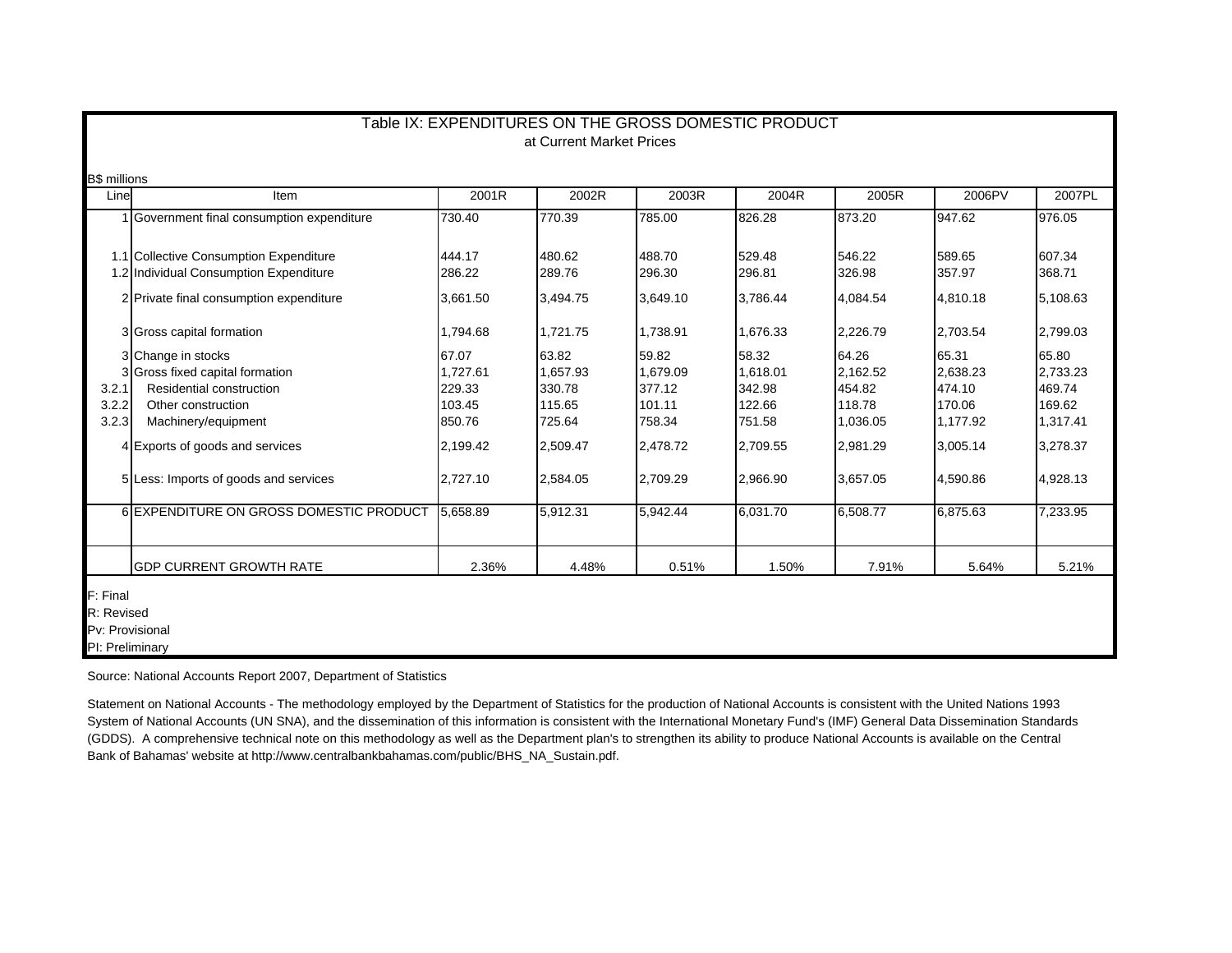|      | Original<br><b>GDP</b><br><b>Current Prices</b><br>$\boldsymbol{\$m}$ | Revised<br><b>GDP</b><br><b>Current Prices</b><br>$\mathbf{\$m}$ | Original<br><b>Growth Rate</b><br><b>Current Prices</b><br>$\%$ | <b>Revised</b><br><b>Growth Rate</b><br><b>Current Prices</b><br>% | Original<br><b>Growth Rate</b><br><b>Constant Prices</b><br>% | <b>Revised</b><br><b>Growth Rate</b><br><b>Constant Prices</b><br>$\%$ |
|------|-----------------------------------------------------------------------|------------------------------------------------------------------|-----------------------------------------------------------------|--------------------------------------------------------------------|---------------------------------------------------------------|------------------------------------------------------------------------|
| 1997 | 3841                                                                  | 4205                                                             | 6.4                                                             | 8.0                                                                | 5.0                                                           | 6.1                                                                    |
| 1998 | 4282                                                                  | 4714                                                             | 11.5                                                            | 12.1                                                               | 6.8                                                           | 7.7                                                                    |
| 1999 | 4704                                                                  | 5150                                                             | 9.8                                                             | 9.3                                                                | 4.0                                                           | 3.3                                                                    |
| 2000 | 5003                                                                  | 5528                                                             | 6.0                                                             | 7.3                                                                | 1.9                                                           | 4.3                                                                    |
| 2001 | 5131                                                                  | 5659                                                             | 2.3                                                             | 2.4                                                                | 0.8                                                           | $-0.3$                                                                 |
| 2002 | 5389                                                                  | 5912                                                             | 4.5                                                             | 4.5                                                                | 2.3                                                           | 3.2                                                                    |
| 2003 | 5512                                                                  | 5942                                                             | 3.6                                                             | 0.5                                                                | 1.0                                                           | $-3.5$                                                                 |
| 2004 | 5649                                                                  | 6032                                                             | 2.8                                                             | 1.5                                                                | 1.3                                                           | $-0.2$                                                                 |
| 2005 | 5986                                                                  | 6509                                                             | 5.2                                                             | 7.9                                                                | 2.5                                                           | 3.3                                                                    |
| 2006 | 6237                                                                  | 6876                                                             | 4.4                                                             | 5.6                                                                | 3.4                                                           | 4.6                                                                    |
| 2007 | 6642                                                                  | 7234                                                             | 6.5                                                             | 5.2                                                                | 4.5                                                           | 2.8                                                                    |

#### **Table IX (a) Original and Revised Indicators**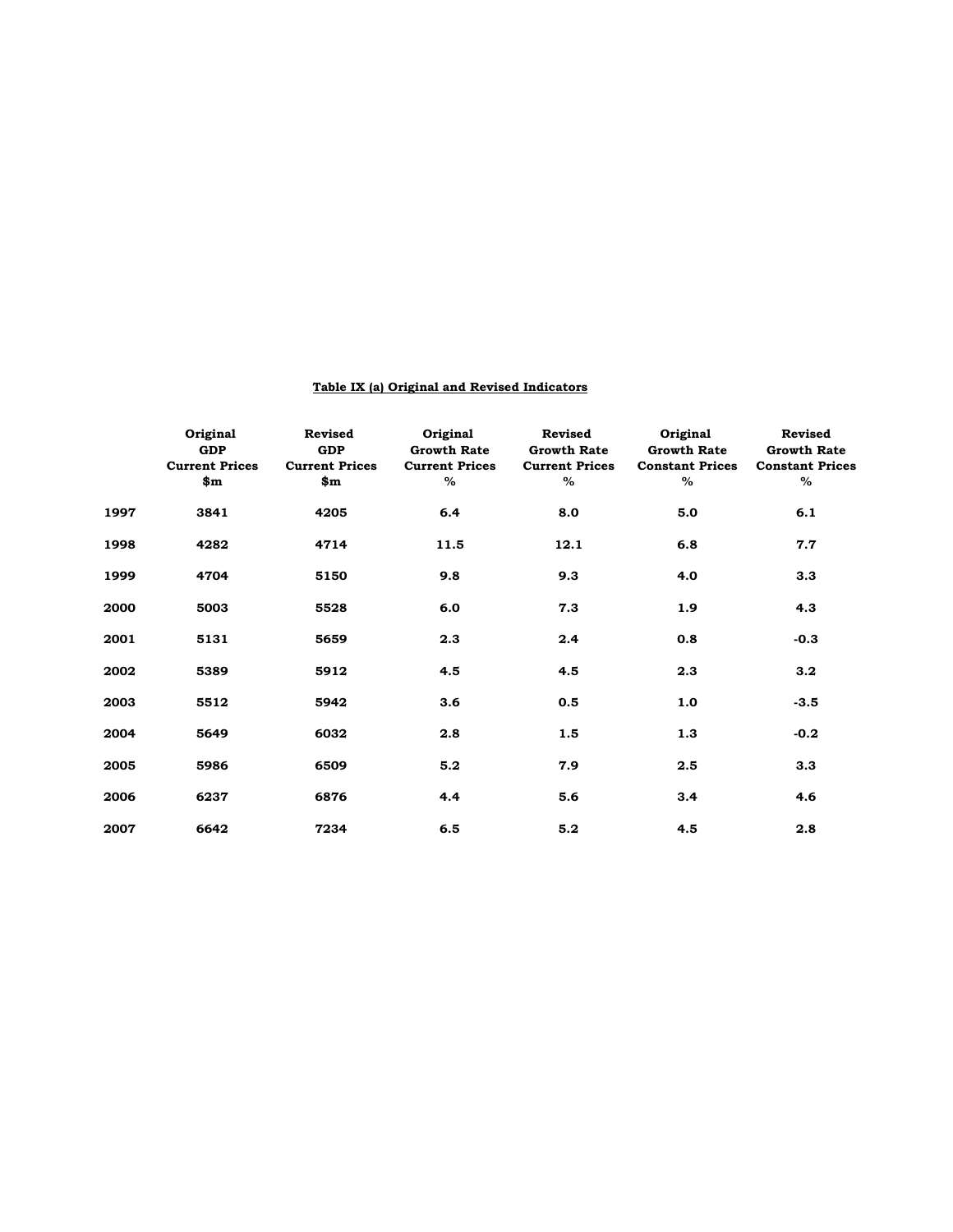|         | <b>GFS Deficit</b><br><b>Original Data</b> | <b>GFS Deficit</b><br><b>Revised Data</b> | <b>Government Debt Government Debt</b><br><b>Original Data</b> | <b>Revised Data</b> |  |  |
|---------|--------------------------------------------|-------------------------------------------|----------------------------------------------------------------|---------------------|--|--|
|         | %                                          | %                                         | %                                                              | %                   |  |  |
| 1997/98 | 1.8                                        | 1.4                                       | 33.5                                                           | 30.5                |  |  |
| 1998/99 | 1.5                                        | 1.3                                       | 31.2                                                           | 29.1                |  |  |
| 1999/00 | 0.3                                        | 0.3                                       | 31.2                                                           | 28.4                |  |  |
| 2000/01 | 0.3                                        | 0.3                                       | 30.0                                                           | 27.2                |  |  |
| 2001/02 | 3.3                                        | 2.8                                       | 31.8                                                           | 28.9                |  |  |
| 2002/03 | 3.4                                        | 3.1                                       | 34.0                                                           | 31.3                |  |  |
| 2003/04 | 2.9                                        | 2.7                                       | 34.8                                                           | 32.4                |  |  |
| 2004/05 | 2.8                                        | 2.6                                       | 37.2                                                           | 34.6                |  |  |
| 2005/06 | 2.3                                        | 2.1                                       | 37.9                                                           | 34.6                |  |  |
| 2006/07 | 2.8                                        | 2.5                                       | 38.0                                                           | 34.6                |  |  |
| 2007/08 | 1.8                                        | 1.7                                       | 37.7                                                           | 34.7                |  |  |

#### **Table IX (b): Original and Revised Indicators**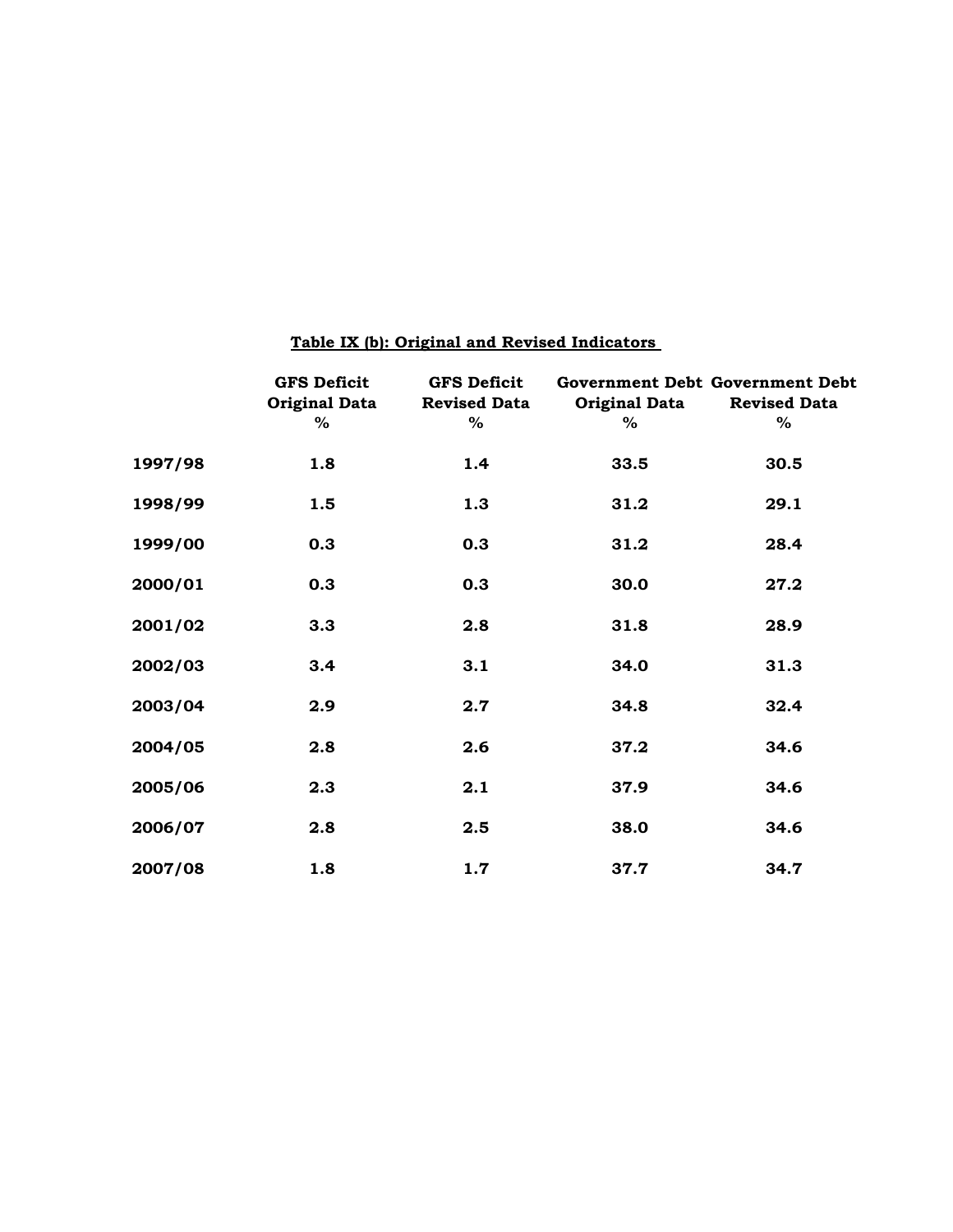